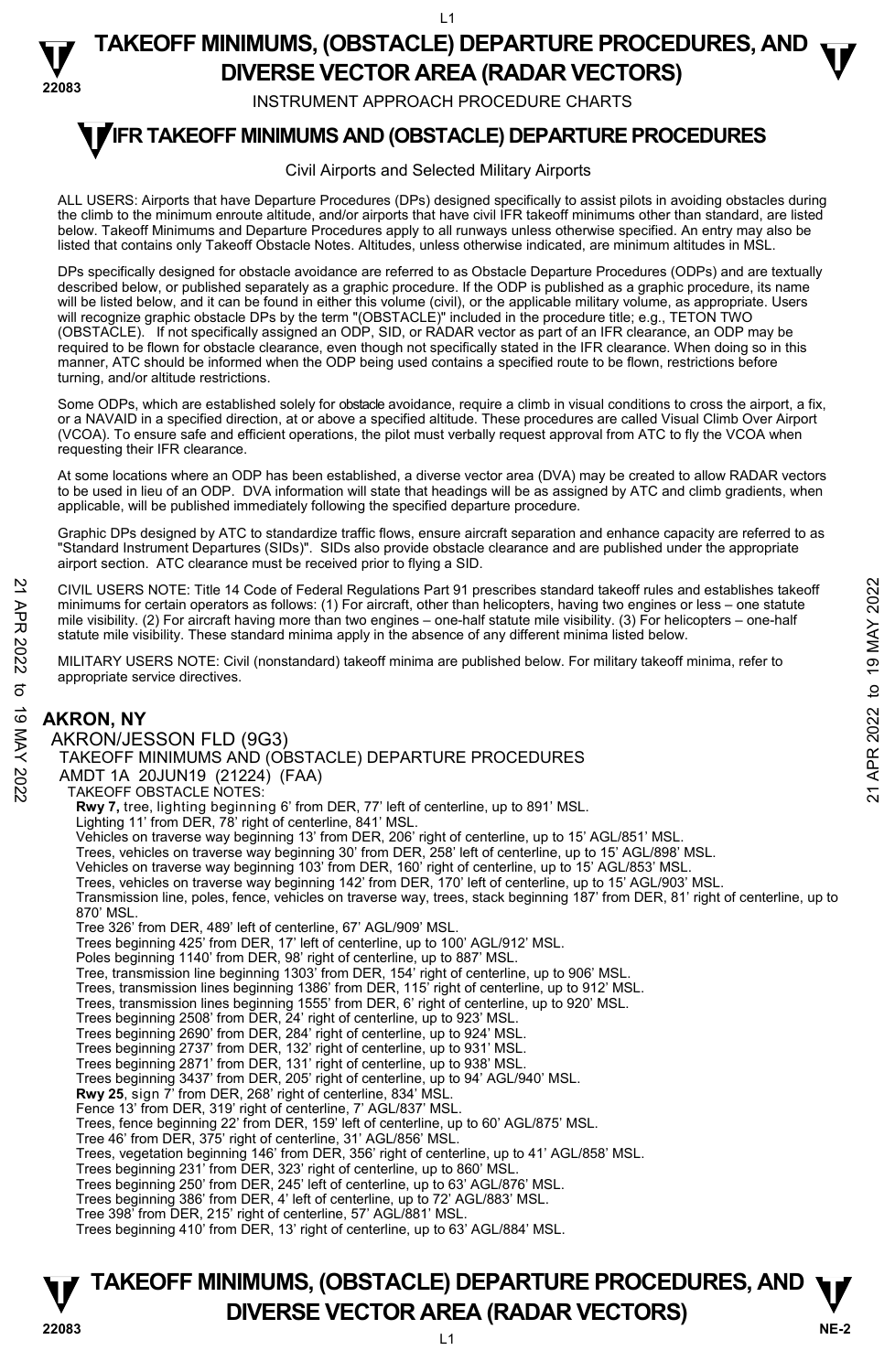### **TAKEOFF MINIMUMS, (OBSTACLE) DEPARTURE PROCEDURES, AND**  $\mathbf{\nabla}$ **DIVERSE VECTOR AREA (RADAR VECTORS)**

**22083** 

**ALBANY, NY**  ALBANY INTL (ALB) TAKEOFF MINIMUMS AND (OBSTACLE) DEPARTURE PROCEDURES AMDT 14 07OCT21 (21280) (FAA) TAKEOFF MINIMUMS: **Rwy 10,** 300-1⅜ or std. w/min. climb of 378' per NM to 1100. **Rwy 28,** 300-1⅞ or std. w/min. climb of 524' per NM to 600. DEPARTURE PROCEDURE: **Rwy 10,** climb on heading 110° to 2000 before turning north.  **Rwy 19,** climb on heading 191° to 1400 before turning west. **Rwy 28,** climb on heading 281° to 2000 before proceeding on course. TAKEOFF OBSTACLE NOTES: **Rwy 1,** pole 5' from DER, 5' right of centerline, 26' AGL/281' MSL. Building 1095' from DER, 574' right of centerline, 34' AGL/314' MSL. Tree 1155' from DER, 694' right of centerline, 332' MSL. Trees beginning 1355' from DER, 770' right of centerline, up to 343' MSL. Trees beginning 1499' from DER, 148' right of centerline, up to 348' MSL. Catenary 1690' from DER, 929' left of centerline, 50' AGL/325' MSL. Tree 1884' from DER, 938' left of centerline, 335' MSL. Trees beginning 2088' from DER, 897' left of centerline, up to 348' MSL. Trees beginning 2324' from DER, 918' left of centerline, up to 102' AGL/362' MSL. Tree 2352' from DER, 883' right of centerline, 351' MSL. Tree 2385' from DER, 1066' left of centerline, 364' MSL. Tree 2390' from DER, 881' right of centerline, 113' AGL/354' MSL. Trees beginning 2432' from DER, 581' left of centerline, up to 365' MSL. Trees beginning 2500' from DER, 858' right of centerline, up to 355' MSL. Trees beginning 2703' from DER, 283' right of centerline, up to 358' MSL. Trees beginning 2733' from DER, 113' right of centerline, up to 362' MSL. Tree 3023' from DER, 979' right of centerline, 106' AGL/363' MSL. Tree 3080' from DER, 1076' right of centerline, 366' MSL. **Rwy 10,** pole 5' from DER, 52' right of centerline, 8' AGL/277' MSL. Pole 5' from DER, 51' left of centerline, 8' AGL/277' MSL. Tree 119' from DER, 423' right of centerline, 297' MSL. Trees beginning 282' from DER, 535' right of centerline, up to 343' MSL. Vehicle on roadway 303' from DER, 500' left of centerline, 290' MSL. Tree 358' from DER, 555' left of centerline, 345' MSL. Tree 422' from DER, 582' left of centerline, 346' MSL. Trees, pole beginning 459' from DER, 341' left of centerline, up to 92' AGL/352' MSL. Trees beginning 491' from DER, 571' right of centerline, up to 81' AGL/349' MSL. Trees beginning 551' from DER, 130' right of centerline, up to 351' MSL. Trees beginning 909' from DER, 267' left of centerline, up to 354' MSL. Trees beginning 1141' from DER, 13' right of centerline, up to 354' MSL. Trees beginning 1156' from DER, 244' left of centerline, up to 360' MSL. Now 10, pole 5' from DER, 43' right of centerline, 8' AGL/277' MSL.<br>
Trees beginning 282' from DER, 535' right of centerline, 290' MSL.<br>
Trees beginning 123' from DER, 550' left of centerline, up to 343' MSL.<br>
Yehicle on Tree 1269' from DER, 411' right of centerline, 97' AGL/366' MSL. Trees beginning 1286' from DER, 79' right of centerline, up to 372' MSL. Trees beginning 1570' from DER, 38' left of centerline, up to 391' MSL. Trees, poles, building beginning 1671' from DER, 2' left of centerline, up to 402' MSL. Trees beginning 1705' from DER, 52' right of centerline, up to 373' MSL. Trees beginning 2334' from DER, 70' right of centerline, up to 381' MSL. Trees beginning 2473' from DER, 254' right of centerline, up to 383' MSL. Trees beginning 2537' from DER, 22' right of centerline, up to 389' MSL.<br>Trees beginning 2697' from DER, 36' right of centerline, up to 401' MSL.<br>Trees beginning 3089' from DER, 374' right of centerline, up to 402' MSL.<br>Tr Trees beginning 3805' from DER, 67' right of centerline, up to 404' MSL. Tree 3944' from DER, 276' right of centerline, 408' MSL. Trees beginning 3987' from DER, 155' right of centerline, up to 415' MSL. Trees beginning 4183' from DER, 106' right of centerline, up to 417' MSL. Trees beginning 4319' from DER, 221' left of centerline, up to 413' MSL. Trees beginning 4326' from DER, 130' right of centerline, up to 424' MSL. Tree 4594' from DER, 224' left of centerline, 424' MSL. Tree, pole beginning 4702' from DER, 95' left of centerline, up to 426' MSL. Building, vegetation beginning 4725' from DER, 382' right of centerline, up to 22' AGL/425' MSL. Building, terrain, tree, towers beginning 4924' from DER, 136' right of centerline, up to 14' AGL/427' MSL. Tree 5136' from DER, 576' right of centerline, 95' AGL/510' MSL. Tree 1.1 NM from DER, 1578' right of centerline, 87' AGL/453' MSL. **Rwy 19,** pole 1041' from DER, 775' left of centerline, 29' AGL/318' MSL. Trees beginning 1085' from DER, 679' right of centerline, up to 331' MSL. Tree 1724' from DER, 788' right of centerline, 332' MSL. Tree 1986' from DER, 707' right of centerline, 348' MSL. Trees beginning 1998' from DER, 562' right of centerline, up to 369' MSL. Trees beginning 2487' from DER, 990' right of centerline, up to 377' MSL. Tree 2713' from DER, 1178' left of centerline, 364' MSL.  **CON'T**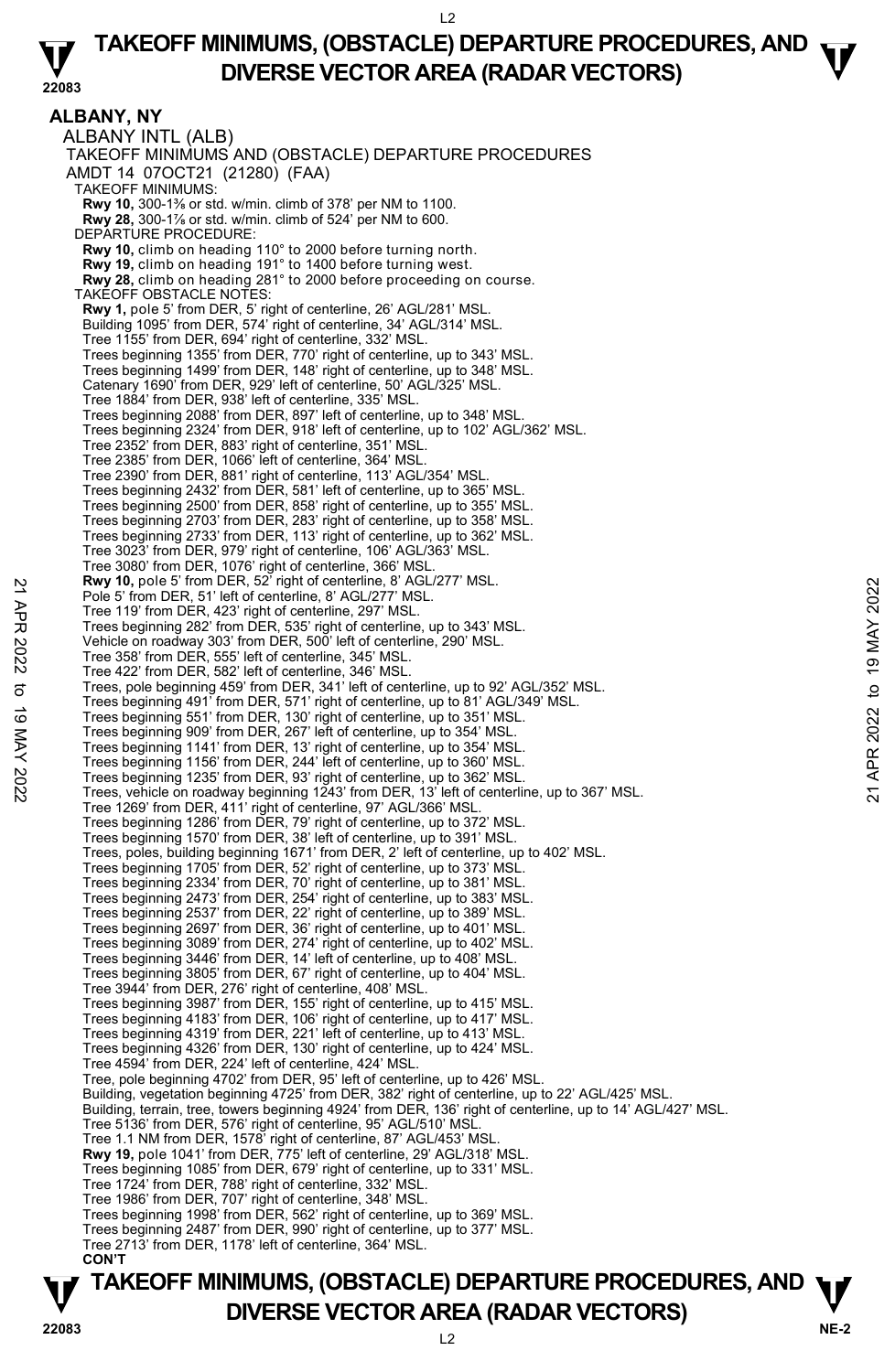$\overline{1}$ 

### **TAKEOFF MINIMUMS, (OBSTACLE) DEPARTURE PROCEDURES, AND**  $\mathbf{\nabla}$ **DIVERSE VECTOR AREA (RADAR VECTORS)**

### **ALBANY, NY (CON'T)**

**22083** 

 ALBANY INTL (ALB) (CON'T) **Rwy 19 (CON'T),** trees beginning 3069' from DER, 1092' right of centerline, up to 96' AGL/386' MSL.<br>Tree 3927' from DER, 1436' right of centerline, 397' MSL. Trees beginning 3978' from DER, 1168' right of centerline, up to 399' MSL. Tree 4358' from DER, 1190' right of centerline, 400' MSL. **Rwy 28,** pole 6' from DER, 51' right of centerline, 9' AGL/278' MSL. Electrical system 23' from DER, 427' right of centerline, 19' AGL/280' MSL. Pole 39' from DER, 124' left of centerline, 9' AGL/278' MSL. Tree, building beginning 149' from DER, 355' left of centerline, up to 34' AGL/293' MSL. Poles beginning 330' from DER, 354' left of centerline, up to 39' AGL/304' MSL. Poles beginning 455' from DER, 352' left of centerline, up to 35' AGL/305' MSL. Trees, poles beginning 555' from DER, 458' right of centerline, up to 36' AGL/311' MSL. Tree 569' from DER, 619' left of centerline, 309' MSL. Building, tree, pole beginning 694' from DER, 490' left of centerline, up to 44' AGL/325' MSL. Tree, pole, terrain beginning 827' from DER, 490' left of centerline, up to 329' MSL. Pole 892' from DER, 587' right of centerline, 30' AGL/312' MSL. Buildings beginning 989' from DER, 543' right of centerline, up to 39' AGL/329' MSL. Trees beginning 1051' from DER, 277' left of centerline, up to 386' MSL. Buildings, terrain beginning 1081' from DER, 265' right of centerline, up to 42' AGL/334' MSL. Trees, buildings, pole beginning 1330' from DER, 5' left of centerline, up to 388' MSL. Tree 1358' from DER, 534' right of centerline, 342' MSL. Tree 1397' from DER, 581' right of centerline, 49' AGL/343' MSL.<br>Trees beginning 1497' from DER, 527' right of centerline, up to 362' MSL.<br>Trees beginning 1769' from DER, 107' right of centerline, up to 400' MSL.<br>Trees beg Trees beginning 1979' from DER, 44' right of centerline, up to 413' MSL. Trees beginning 2152' from DER, 344' left of centerline, up to 405' MSL. Tree 2357' from DER, 850' left of centerline, 418' MSL. Trees beginning 2362' from DER, 466' right of centerline, up to 421' MSL. Trees beginning 2380' from DER, 311' left of centerline, up to 419' MSL. Trees beginning 2399' from DER, 408' right of centerline, up to 98' AGL/425' MSL. Trees beginning 2441' from DER, 369' right of centerline, up to 427' MSL. Trees beginning 2524' from DER, 389' right of centerline, up to 428' MSL. Tree, amusement park structure beginning 2610' from DER, 2' right of centerline, up to 429' MSL. Trees beginning 2696' from DER, 79' left of centerline, up to 432' MSL. Tree 2886' from DER, 1015' left of centerline, 97' AGL/440' MSL. Tree, pole beginning 2913' from DER, 22' left of centerline, up to 448' MSL. Trees beginning 3017' from DER, 100' left of centerline, up to 451' MSL. Trees, building, pole beginning 3085' from DER, 185' left of centerline, up to 469' MSL. Trees, pole beginning 3152' from DER, 15' left of centerline, up to 479' MSL. Trees beginning 3295' from DER, 192' left of centerline, up to 492' MSL. Trees, terrain, vertical structure beginning 3981' from DER, 32' left of centerline, up to 466' MSL. Trees beginning 5419' from DER, 507' right of centerline, up to 529' MSL. Trees beginning 1.4 NM from DER, 2348' right of centerline, up to 542' MSL. Trees beginning 1.5 NM from DER, 2642' right of centerline, up to 525' MSL. 22 Trees beginning 2009 'form DER, 408' right of centerline, up to 98' AGL/425' MSL.<br>
Trees beginning 2399' from DER, 389' right of centerline, up to 428' MSL.<br>
Trees beginning 2641' from DER, 389' right of centerline, up

### **ALBION, NY**

 PINE HILL (9G6) TAKEOFF MINIMUMS AND (OBSTACLE) DEPARTURE PROCEDURES TAKEOFF MINIMUMS: **Rwy 10**, 300-1. DEPARTURE PROCEDURE: **Rwy 10**, climb runway heading to 1000 before proceeding on course.

### **ANDOVER, NJ**

AEROFLEX-ANDOVER (12N)

TAKEOFF MINIMUMS AND (OBSTACLE) DEPARTURE PROCEDURES

AMDT 2 03JAN19 (19003) (FAA)

TAKEOFF MINIMUMS: **Rwy 3,** 400-2¼.

**Rwy 21,** 500-3 w/min. climb of 220' per NM to 900 or 1400-1½ for VCOA.

DEPARTURE PROCEDURE:

**Rwy 3,** climb heading 034° to 1200 before proceeding on course.<br>**Rwy 21,** climbing right turn on a heading between 270° CW to 030° from DER to 1700 before proceeding on course. Do not exceed 150K until reaching 1700' MSL.

VCOA:

**Rwy 21,** obtain ATC approval for VCOA when requesting IFR clearance. Climb in visual conditions to cross Aeroflex—Andover airport at or above 1800 before proceeding on course. Do not exceed 180K until reaching 1800' MSL.

TAKEOFF OBSTACLE NOTES:

**Rwy 3,** trees beginning 13' from DER, 267' left of centerline, up to 100' AGL/678' MSL.<br>Trees beginning 379' from DER, 163' left of centerline, up to 100' AGL/688' MSL.

Trees beginning 432' from DER, 582' right of centerline, up to 100' AGL/681' MSL.

**CON'T** 

### **NE-2** L3 **TAKEOFF MINIMUMS, (OBSTACLE) DEPARTURE PROCEDURES, AND**  $\Psi$ **DIVERSE VECTOR AREA (RADAR VECTORS) 22083**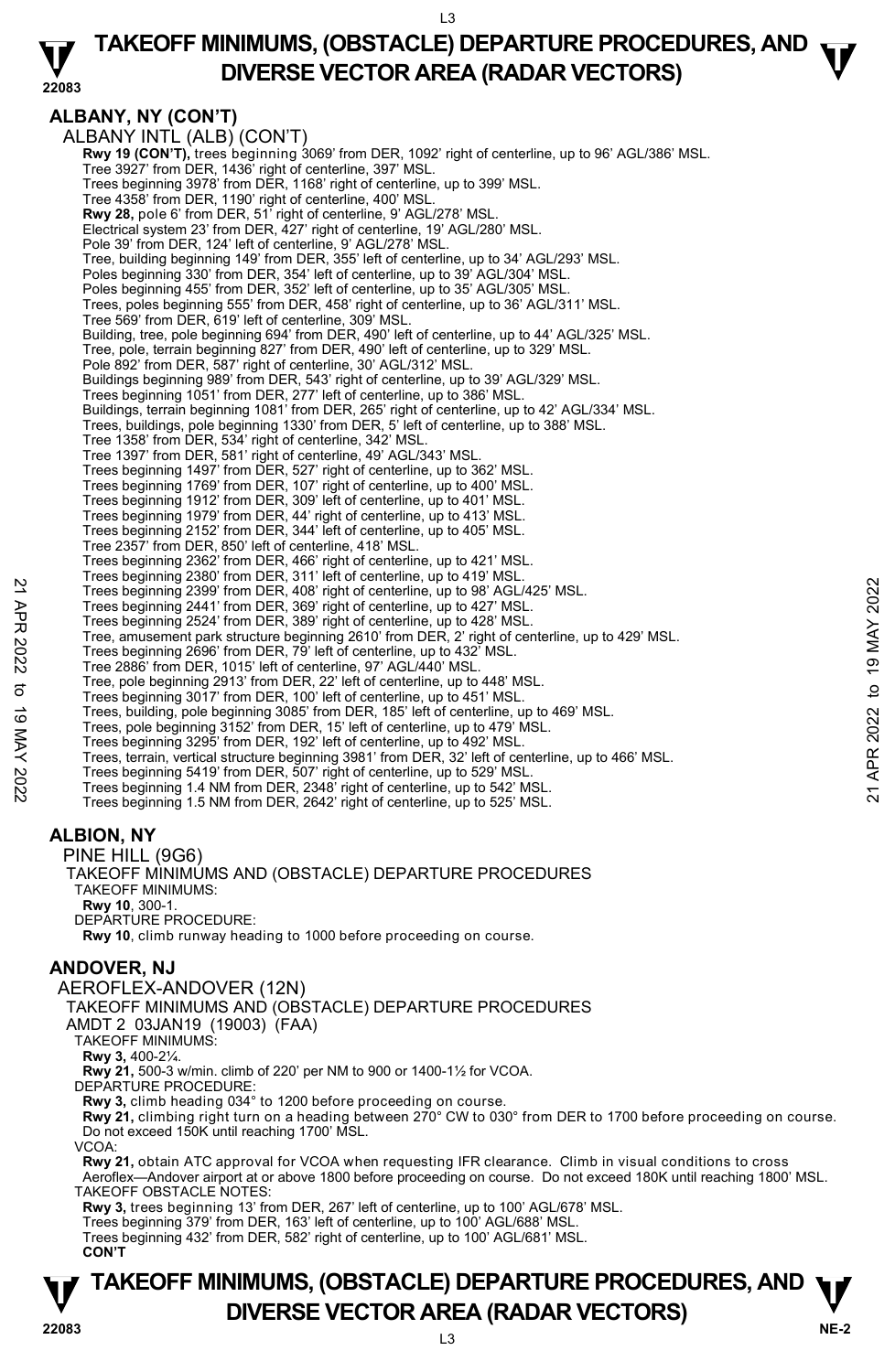$\overline{14}$ 

#### **22083 TAKEOFF MINIMUMS, (OBSTACLE) DEPARTURE PROCEDURES, AND**  $\mathbf{\nabla}$ **DIVERSE VECTOR AREA (RADAR VECTORS)**

### **ANDOVER, NJ (CON'T)**

AEROFLEX-ANDOVER (12N) (CON'T) **Rwy 3 (CON'T),** trees beginning 662' from DER, 59' left of centerline, up to 100' AGL/704' MSL. Trees beginning 945' from DER, 170' left of centerline, up to 100' AGL/724' MSL. Tree 1228' from DER, 709' left of centerline, 100' AGL/737' MSL. Trees beginning 1311' from DER, 66' left of centerline, up to 100' AGL/698' MSL. Trees beginning 1510' from DER, 391' left of centerline, up to 100' AGL/744' MSL. Trees beginning 1531' from DER, 575' right of centerline, up to 100' AGL/707' MSL. Trees beginning 1793' from DER, 502' left of centerline, up to 100' AGL/753' MSL. Trees beginning 1898' from DER, 568' right of centerline, up to 100' AGL/730' MSL. Trees beginning 3291' from DER, 626' left of centerline, up to 100' AGL/770' MSL. Trees beginning 3574' from DER, 198' left of centerline, up to 100' AGL/793' MSL. Trees beginning 3856' from DER, 95' left of centerline, up to 100' AGL/819' MSL. Power lines and transmission lines beginning 4555' from DER, right and left of centerline, up to 184' AGL/828' MSL. Trees beginning 5029' from DER, 90' right of centerline, up to 100' AGL/770' AGL. Trees beginning 5123' from DER, 5' left of centerline, up to 100' AGL/792' MSL. **Rwy 21,** tree 68' from DER, 78' left of centerline, 100' AGL/639' MSL. Tree 152' from DER, 135' right of centerline, 100' AGL/668' MSL. Tree 236' from DER, 349' right of centerline, 100' AGL/711' MSL. Trees beginning 267' from DER, 189' left of centerline, up to 100' AGL/645' MSL. Trees beginning 320' from DER, 25' right of centerline, up to 100' AGL/740' MSL. Trees beginning 550' from DER, 85' left of centerline, up to 100' AGL/648' MSL. Tree 602' from DER, 453' right of centerline, 100' AGL/744' MSL. Trees beginning 686' from DER, 4' right of centerline, up to 100' AGL/767' MSL. Trees beginning 1116' from DER, 92' left of centerline, up to 100' AGL/658' MSL. Trees beginning 1398' from DER, 99' left of centerline, up to 100' AGL/668' MSL. Trees beginning 2048' from DER, 210' left of centerline, up to 100' AGL/675' MSL. Tree 3514' from DER, 438' left of centerline, 100' AGL/678' MSL. Tree 3598' from DER, 223' left of centerline, 100' AGL/681' MSL. Trees beginning 3681' from DER, 9' left of centerline, up to 100' AGL/684' MSL. Tree 3964' from DER, 120' left of centerline, 100' AGL/688' MSL. Tree 4614' from DER, 127' left of centerline, 100' AGL/704' MSL. Tree 4813' from DER, 451' left of centerline, 100' AGL/714' MSL. Trees beginning 4896' from DER, 23' left of centerline, up to 100' AGL/730' MSL. Tree 5095' from DER, 562' left of centerline, 100' AGL/737' MSL. Tree 5179' from DER, 348' left of centerline, 100' AGL/763' MSL. Trees beginning 5263' from DER, 133' left of centerline, up to 100' AGL/770' MSL. Tree 5462' from DER, 458' left of centerline, 100' AGL/786' MSL. Trees beginning 5546' from DER, 30' left of centerline, up to 100' AGL/799' MSL. Tree 5745' from DER, 569' left of centerline, 100' AGL/806' MSL. Trees beginning 5828' from DER, 140' left of centerline, up to 100' AGL/822' MSL. Trees beginning 5996' from DER, 73' right of centerline, up to 100' AGL/780' MSL. Trees beginning 1 NM from DER, 37' left of centerline, up to 100' AGL/835' MSL. Trees beginning 1 NM from DER, 177' right of centerline, up to 100' AGL/783' MSL. Trees beginning 1 NM from DER, 44' left of centerline, up to 100' AGL/839' MSL. Trees beginning 1 NM from DER, 66' right of centerline, up to 100' AGL/803' MSL. Trees beginning 1.1 NM from DER, 59' right of centerline, up to 100' AGL/819' MSL. Tree 1.1 NM from DER, 907' left of centerline, 100' AGL/842' MSL. Trees beginning 1.2 NM from DER, 50' left of centerline, up to 100' AGL/852' MSL. Tree 1.2 NM from DER, 1027' right of centerline, 100' AGL/826' MSL. Trees beginning 1.2 NM from DER, 488' right of centerline, up to 100' AGL/832' MSL. Trees beginning 1.2 NM from DER, 370' right of centerline, up to 100' AGL/849' MSL. **ATLANTIC CITY, NJ**  ATLANTIC CITY INTL (ACY) TAKEOFF MINIMUMS AND (OBSTACLE) DEPARTURE PROCEDURES Tree 4614' from DER, 127' left of centerline, 100' AGL/704' MSL.<br>
Tree 4614' from DER, 127' left of centerline, 100' AGL/744' MSL.<br>
Tree beginning 4896' from DER, 23' left of centerline, 100' AGL/730' MSL.<br>
Tree 5095' fro

ORIG-A 12OCT17 (17285) (FAA)

TAKEOFF OBSTACLE NOTES:

**Rwy 4,** sign 36' from DER, 303' right of centerline, 4' AGL/69' MSL.

Tree 1942' from DER, 803' left of centerline, 127' MSL. Trees beginning 1967' from DER, 703' left of centerline, up to 130' MSL.

Tree 2014' from DER, 638' left of centerline, 132' MSL.

Trees beginning 2044' from DER, 440' left of centerline, up to 135' MSL.

Tree 2583' from DER, 648' right of centerline, 132' MSL. **Rwy 13,** NAVAID 42' from DER, 149' right of centerline, 2' AGL/65' MSL.

Trees beginning 1161' from DER, 710' right of centerline, up to 104' MSL.

Trees beginning 1575' from DER, 814' right of centerline, up to 117' MSL. Tree 1788' from DER, 922' right of centerline, 118' MSL.

**Rwy 22,** terrain and NAVAID beginning 5' from DER, 119' right of centerline, up to 63' MSL.

Bush 86' from DER, 475' right of centerline, 64' MSL. Poles beginning 219' from DER, 446' left of centerline, up to 32' AGL/88' MSL.

Transmission tower and pole beginning 539' from DER, 618' left of centerline, up to 90' MSL.

Tree 848' from DER, 714' right of centerline, 84' MSL.

Trees beginning 949' from DER, 550' right of centerline, up to 96' MSL.

 **CON'T** 

### **NE-2** L4 **TAKEOFF MINIMUMS, (OBSTACLE) DEPARTURE PROCEDURES, AND**  $\Psi$ **P**<br> **DIVERSE VECTOR AREA (RADAR VECTORS)**<br>  $\frac{1}{4}$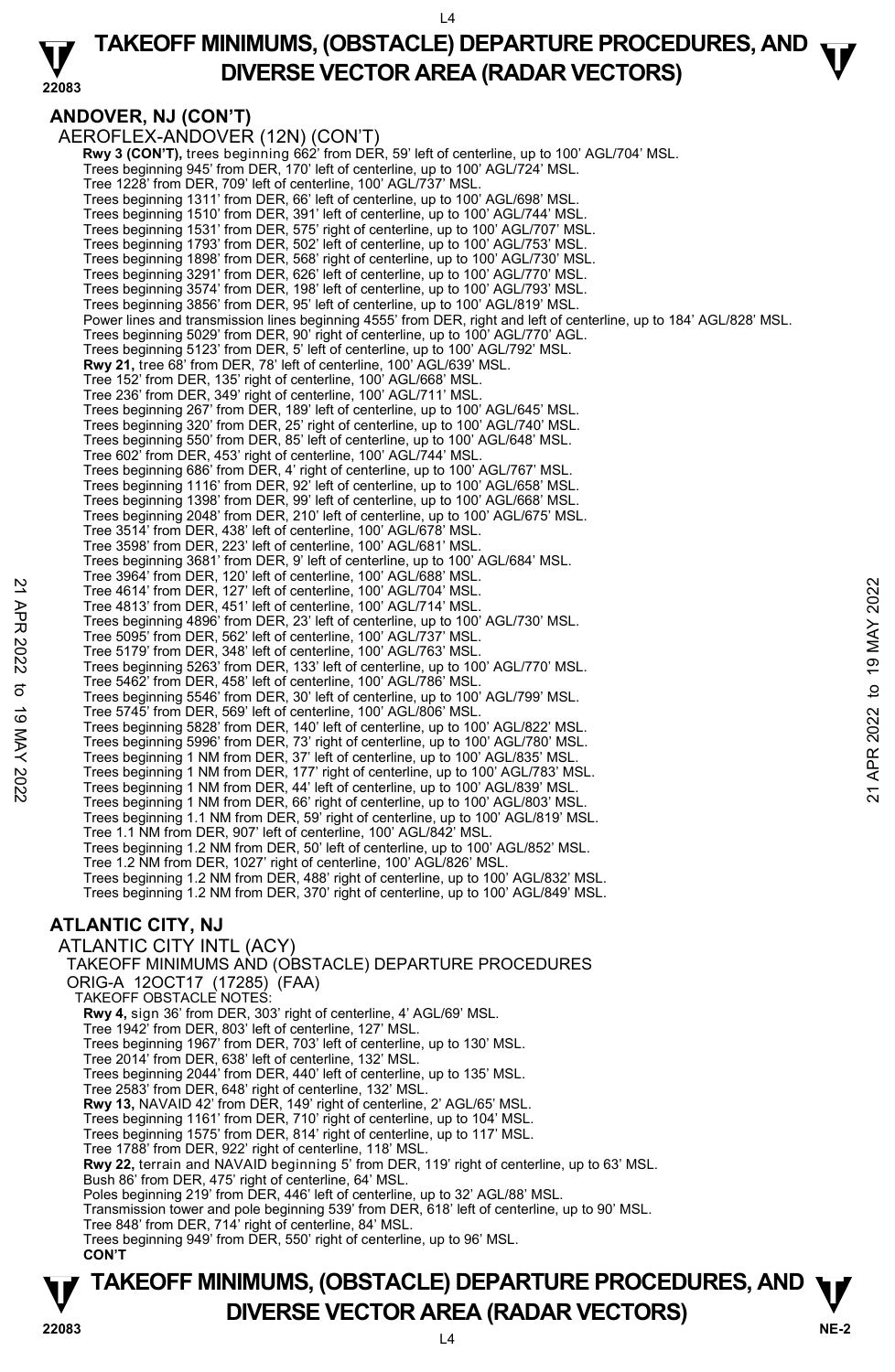$L<sub>5</sub>$ 

### **22083 TAKEOFF MINIMUMS, (OBSTACLE) DEPARTURE PROCEDURES, AND**  $\mathbf{\nabla}$ **DIVERSE VECTOR AREA (RADAR VECTORS)**

### **ATLANTIC CITY, NJ (CON'T)**

ATLANTIC CITY INTL (ACY) (CON'T) **Rwy 22 (CON'T),** tree 1186' from DER, 800' right of centerline, 98' MSL. Trees beginning 1402' from DER, 731' left of centerline, up to 116' MSL. Tree 1412' from DER, 853' right of centerline, 104' MSL. Trees beginning 2124' from DER, 271' left of centerline, up to 118' MSL. Tree 2258' from DER, 464' left of centerline, 126' MSL. **Rwy 31,** light support structure 10' from DER, 6' left of centerline, 2' AGL/76' MSL. Light support structure 11' from DER, 4' right of centerline, 2' AGL/77' MSL. Trees beginning 2405' from DER, 1114' left of centerline, up to 144' MSL.

#### **BATAVIA, NY**

GENESEE COUNTY AIRPORT (GVQ) TAKEOFF MINIMUMS AND (OBSTACLE) DEPARTURE PROCEDURES ORIG 02AUG07 (07214) (FAA) TAKEOFF OBSTACLE NOTES: **Rwy 28,** terrain 15' from DER, 72' left of centerline, 919' MSL. Terrain 19' from DER, 231' right of centerline, 916' MSL. Multiple trees beginning 608' from DER, 584' left of centerline, up to 100' AGL/1009' MSL. Tower 1789' from DER, 704' left of centerline, 100' AGL/1005' MSL. **BELMAR-FARMINGDALE, NJ**  MONMOUTH EXEC (BLM) TAKEOFF MINIMUMS AND (OBSTACLE) DEPARTURE PROCEDURES AMDT 3 20JUN19 (21112) (FAA) TAKEOFF MINIMUMS: **Rwy 21,** NA - Obstacles. **Rwy 3,** std. w/min. climb of 210' per NM to 800, or 1000-3 for VCOA. VCOA: **Rwy 3,** obtain ATC approval for VCOA when requesting IFR clearance. Climb in visual conditions to cross Monmouth Exec airport at or above 1000 before proceeding on course. TAKEOFF OBSTACLE NOTES: **Rwy 3,** fence abeam DER, 81' left of centerline, 2' AGL/150' MSL. Tree 7' from DER, 394' right of centerline, 28' AGL/157' MSL. Tree 13' from DER, 243' right of centerline, 42' AGL/178' MSL. Tree, pole beginning 43' from DER, 257' left of centerline, up to 39' AGL/189' MSL. Trees beginning 59' from DER, 191' right of centerline, up to 41' AGL/179' MSL. Trees beginning 112' from DER, 32' right of centerline, up to 45' AGL/186' MSL. Tree, pole beginning 180' from DER, 3' left of centerline, up to 51' AGL/196' MSL. **Rwy 14,** pole 54' from DER, 342' left of centerline, 34' AGL/156' MSL. Trees beginning 62' from DER, 63' right of centerline, up to 41' AGL/164' MSL. Trees beginning 161' from DER, 70' right of centerline, up to 57' AGL/177' MSL. Tree 195' from DER, 88' left of centerline, 32' AGL/162' MSL. Trees beginning 250' from DER, 408' right of centerline, up to 63' AGL/183' MSL. Trees beginning 442' from DER, 423' right of centerline, up to 75' AGL/195' MSL. Trees beginning 627' from DER, 347' right of centerline, up to 76' AGL/196' MSL. Trees beginning 762' from DER, 293' right of centerline, up to 78' AGL/198' MSL. Tree 843' from DER, 50' left of centerline, 62' AGL/177' MSL. Trees beginning 849' from DER, 382' right of centerline, up to 76' AGL/202' MSL. Trees beginning 928' from DER, 57' right of centerline, up to 78' AGL/203' MSL. Trees beginning 1137' from DER, 297' left of centerline, up to 75' AGL/184' MSL. Tree 1556' from DER, 75' left of centerline, 63' AGL/201' MSL. Trees beginning 1592' from DER, 48' left of centerline, up to 65' AGL/205' MSL. Tree 1635' from DER, 179' left of centerline, 69' AGL/209' MSL. **Rwy 32,** vehicle on road 23' from DER, 322' right of centerline, 121' MSL. Vehicle on road 53' from DER, 366' left of centerline, 122' MSL. Vehicle on road beginning 80' from DER, 108' right of centerline, up to 123' MSL. Trees beginning 107' from DER, 191' right of centerline, up to 69' AGL/176' MSL. Trees beginning 117' from DER, 364' left of centerline, up to 45' AGL/147' MSL. Tree 192' from DER, 490' left of centerline, 64' AGL/164' MSL. Trees beginning 224' from DER, 94' left of centerline, up to 68' AGL/168' MSL. 22 **Example 19** A a A a A a a move of COA when requesting IFR clearance. Climb in visual conditions to cross<br>
22 Monmouth Exec airport at or above 1000 before proceeding on course.<br>
22 TAKEOFF OBSTACLE NOTES:<br>
22 THE 7' f

Trees beginning 1330' from DER, 30' right of centerline, up to 99' AGL/179' MSL. Trees beginning 1942' from DER, 188' left of centerline, up to 102' AGL/181' MSL.

**NE-2** L5 **TAKEOFF MINIMUMS, (OBSTACLE) DEPARTURE PROCEDURES, AND**  $\Psi$ **DIVERSE VECTOR AREA (RADAR VECTORS) 22083**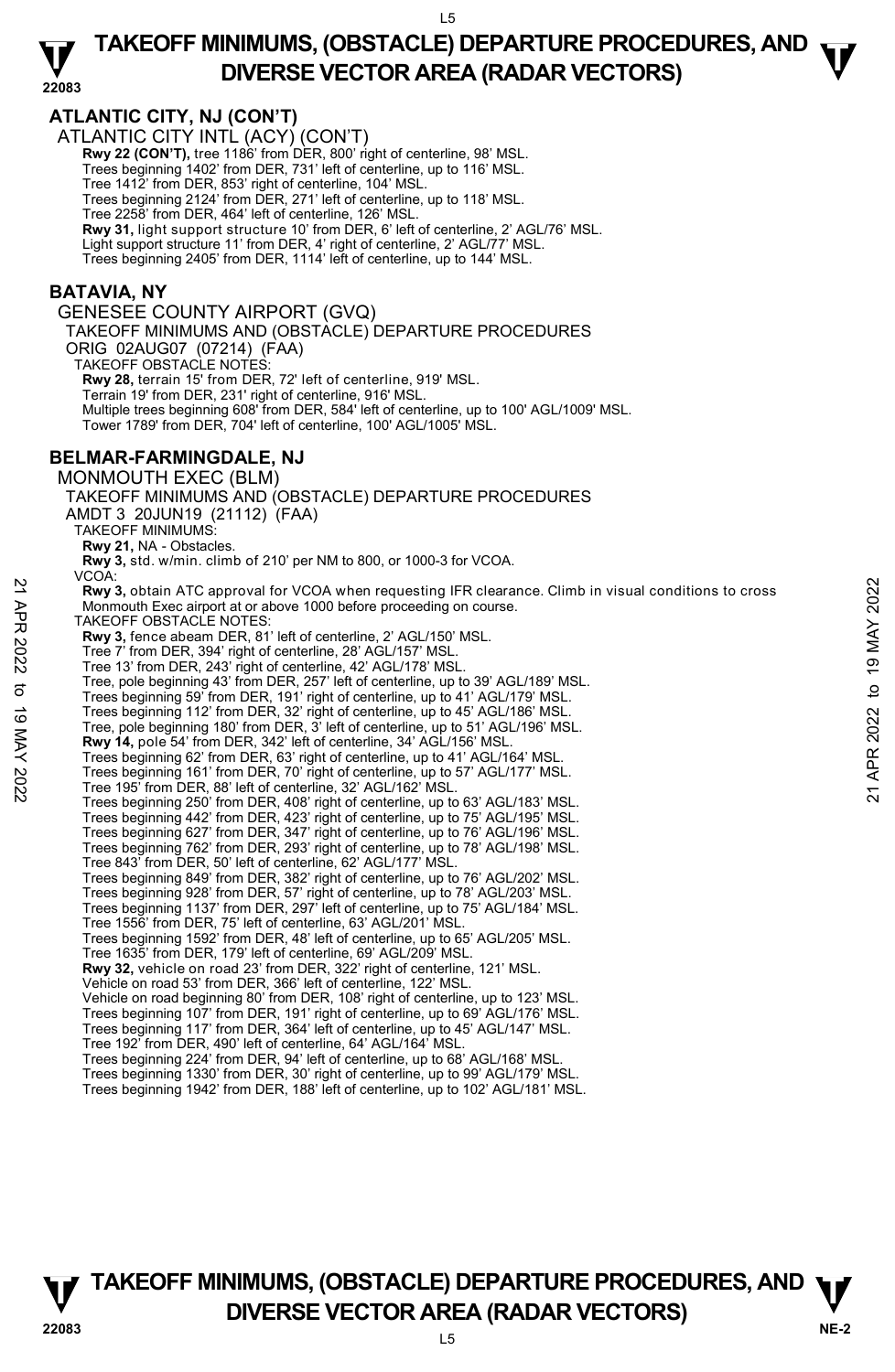$\overline{6}$ 

### **TAKEOFF MINIMUMS, (OBSTACLE) DEPARTURE PROCEDURES, AND**  $\mathbf{\nabla}$ **DIVERSE VECTOR AREA (RADAR VECTORS)**

#### **22083**

**BERLIN, NJ** 

CAMDEN COUNTY (19N)

TAKEOFF MINIMUMS AND (OBSTACLE) DEPARTURE PROCEDURES

AMDT 2 13NOV14 (14317) (FAA)

TAKEOFF MINIMUMS:

**Rwy 5,** 600-1¾ or std. with a min. climb of 442' per NM to 700.

DEPARTURE PROCEDURE:

**Rwy 5,** climb heading 050° to 600 before turning on course.

**Rwy 23,** climb heading 230° to 600 before turning on course.

TAKEOFF OBSTACLE NOTES:

**Rwy 5,** poles beginning at 1' from DER, 199' left and right of centerline, up to 35' AGL/179' MSL. Vehicle on road beginning 76' from DER, 7' left and right of centerline, up to 15' AGL/158' MSL. Trees beginning 73' from DER, 204' left and right of centerline, up to 120' AGL/271' MSL. Sign 23' from DER, 97' right of centerline, up to 6' AGL/147' MSL.

Towers beginning at 1.2 NM from DER, 246' left and right of centerline, up to 310' AGL/500' MSL. **Rwy 23,** poles beginning at 183' from DER, 37' left and right of centerline, up to 36' AGL/186' MSL.<br>Railroad beginning at 103' from DER, 25' left and of centerline, up to 17' AGL/167' MSL. Trees beginning 4' from DER, 1' left and right of centerline, up to 79' AGL/234' MSL.

### **BINGHAMTON, NY**

GREATER BINGHAMTON/EDWIN A LINK FLD (BGM)

TAKEOFF MINIMUMS AND (OBSTACLE) DEPARTURE PROCEDURES

ORIG 05JUN08 (21112) (FAA)

TAKEOFF OBSTACLE NOTES:

**Rwy 10,** trees beginning 143' from DER, 259' left of centerline, up to 29' AGL/1579' MSL. **Rwy 16,** trees beginning 162' from DER, 325' left of centerline, up to 100' AGL/1669' MSL.<br>**Rwy 28,** trees beginning 157' from DER, 406' left of centerline, up to 52' AGL/1602' MSL. **Rwy 34,** antenna 216' from DER, 223' right of centerline, 93' AGL/1643' MSL.

### **BLAIRSTOWN, NJ**

BLAIRSTOWN (1N7)

TAKEOFF MINIMUMS AND (OBSTACLE) DEPARTURE PROCEDURES AMDT 2 10MAR11 (11069) (FAA)

TAKEOFF MINIMUMS:

**Rwy 7**, 500-3. **Rwy 25**, 600-3.

DEPARTURE PROCEDURE:

**Rwy 7**, climb heading 074° to 1600 before proceeding on course.

**Rwy 25,** climb heading 254° to 2100 before proceeding on course.

TAKEOFF OBSTACLE NOTES:

**Rwy 7,** trees beginning at DER, 276' right of centerline, up to 100' AGL/599' MSL. **BLAIRSTOWN, NJ**<br>  $\geq$  BLAIRSTOWN (1N7)<br>
TAKEOFF MINIMUMS AND (OBSTACLE) DEPARTURE PROCEDURES<br>
ANDT 2 10MAR11 (11069) (FAA)<br>
TAKEOFF MINIMUMS:<br>
RWY 7, climb heading 074<sup>9</sup> to 1600 before proceeding on course.<br>
RWY 7, cli

Trees beginning at DER, 145' left of centerline, up to 100' AGL/599' MSL.<br>**Rwy 25,** trees beginning at DER, 178' right of centerline, up to 100' AGL/559' MSL. Trees beginning at DER, 220' left of centerline, up to 100' AGL/759' MSL.

### **BROCKPORT, NY**

LEDGEDALE AIRPARK (7G0)

TAKEOFF MINIMUMS AND (OBSTACLE) DEPARTURE PROCEDURES ORIG 15JAN09 (09015) (FAA)

TAKEOFF OBSTACLE NOTES:

**Rwy 10,** trees beginning 882' from DER, 568' left of centerline up to 100' AGL/764' MSL.<br>**Rwy 28,** tree beginning 1820' from DER, 769' right of centerline up to 100' AGL/764' MSL. Trees beginning 3049' from DER, 1253' left of centerline up to 100' AGL/759' MSL.

### **BUFFALO, NY**

BUFFALO AIRFIELD (9G0) TAKEOFF MINIMUMS AND (OBSTACLE) DEPARTURE PROCEDURES AMDT 1 20NOV08 (08325) (FAA) TAKEOFF OBSTACLE NOTES: **Rwy 6,** trees beginning 2296' from DER, 68' left of centerline, up to 100' AGL/770' MSL.<br>Tree 4038' from DER, 1425' right of centerline, 100' AGL/779' MSL. Trees beginning 3080' from DER, 219' right of centerline, up to 100' AGL/769' MSL.

**Rwy 24,** trees beginning 91' from DER, 208' right of centerline, up to 100' AGL/780' MSL. Trees beginning 868' from DER, 112' left of centerline, up to 100' AGL/750' MSL.

### **NE-2** L6 **TAKEOFF MINIMUMS, (OBSTACLE) DEPARTURE PROCEDURES, AND**  $\Psi$ **P**<br>22083 DIVERSE VECTOR AREA (RADAR VECTORS)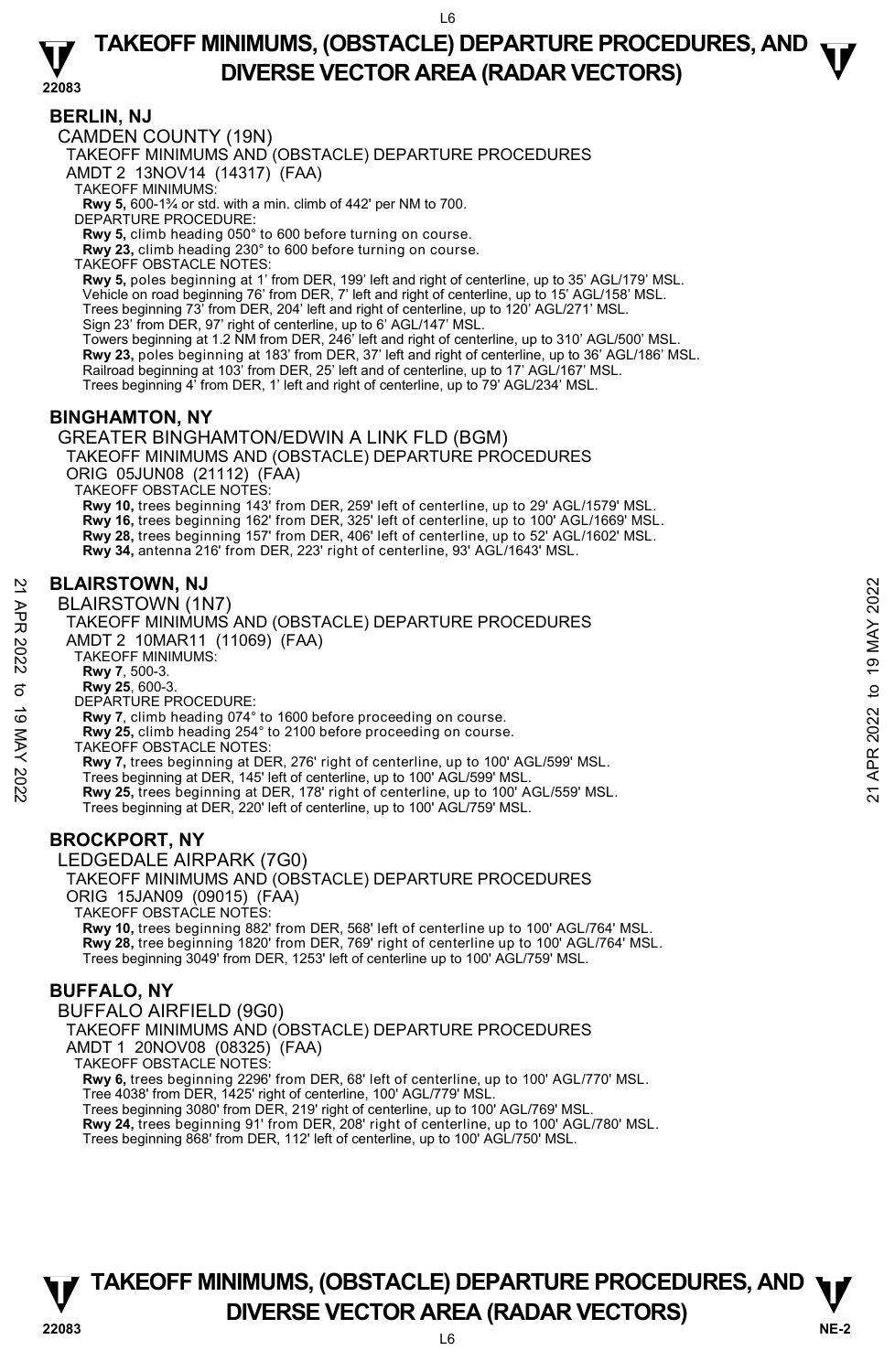**22083 BUFFALO, NY (CON'T)**  BUFFALO NIAGARA INTL (BUF) TAKEOFF MINIMUMS AND (OBSTACLE) DEPARTURE PROCEDURES AMDT 6 26JUL12 (12208) (FAA) TAKEOFF OBSTACLE NOTES: **Rwy 5,** trees beginning 649' from DER, 347' left of centerline, up to 100' AGL/756' MSL. Trees beginning 1449' from DER, 685' right of centerline, up to 100' AGL/787' MSL. **Rwy 14,** trees, poles, signs, and fence 2' from DER, 395' right of centerline, up to 100' AGL/759' MSL. Trees, poles, and building beginning 329' from DER, 17' left of centerline, up to 100' AGL/790' MSL. **Rwy 23,** trees, poles, building, and signs beginning 393' from DER, 108' right of centerline, up to 100' AGL/741' MSL.<br>Trees, poles, building, and signs beginning 14' from DER, 216' left of centerline, up to 100' AGL/732' **Rwy 32,** trees and poles beginning 632' from DER, 10' right of centerline, up to 100' AGL/753' MSL. Trees and vegetation beginning 16' from DER, 27' left of centerline, up to 100' AGL/756' MSL. **CALDWELL, NJ**  ESSEX COUNTY (CDW) TAKEOFF MINIMUMS AND (OBSTACLE) DEPARTURE PROCEDURES AMDT 2A 08NOV18 (18312) (FAA) TAKEOFF MINIMUMS: **Rwy 10,** NA - Obstacles. **Rwy 22,** 300-1¼ or std. w/min. climb of 655' per NM to 400. DEPARTURE PROCEDURE: **Rwy 4,** climb heading 043° to 1000 before turning right. **Rwy 22,** climb heading 223° to 900 before turning left. **Rwy 28,** climb heading 276° to 1100 before turning right. TAKEOFF OBSTACLE NOTES: **Rwy 4,** sign 18' from DER, 150' right of centerline, 3' AGL/173' MSL. Tree 20' from DER, 310' left of centerline, 257' MSL. Trees, fence beginning 21' from DER, 24' right of centerline, up to 105' AGL/268' MSL. Trees beginning 324' from DER, 322' left of centerline, up to 272' MSL. Trees, pole, buildings beginning 385' from DER, 2' left of centerline, up to 110' AGL/277' MSL. Trees beginning 3620' from DER, 527' right of centerline, up to 280' MSL. **Rwy 22,** trees, poles, vegetation, buildings, NAVAID, fence, vehicle on road beginning 1' from DER, on centerline, up to 96' AGL/263' MSL. Trees, buildings, poles beginning 952' from DER, 62' right of centerline, up to 269' MSL. Trees, buildings, poles beginning 1101' from DER, 5' right of centerline, up to 270' MSL.<br>Trees, poles, buildings beginning 1464' from DER, 27' left of centerline, up to 273' MSL.<br>Trees beginning 1535' from DER, 249' right Trees, buildings beginning 1554' from DER, 358' right of centerline, up to 285' MSL. Trees, buildings, vehicle on road, terrain beginning 1580' from DER, 51' left of centerline, up to 293' MSL. Trees beginning 1787' from DER, 81' right of centerline, up to 295' MSL. Trees, terrain, buildings beginning 1860' from DER, 48' right of centerline, up to 85' AGL/324' MSL. Trees, traverse way, terrain, buildings, poles, fence, tower beginning 2216' from DER, 15' right of centerline, up to 84' AGL/343' MSL. **Rwy 28,** building 28' from DER, 475' left of centerline, 196' MSL. Trees beginning 51' from DER, 176' left of centerline, up to 48' AGL/214' MSL. Trees, buildings, traverse way, poles beginning 116' from DER, 15' left of centerline, up to 71' AGL/237' MSL. Tree 357' from DER, 156' right of centerline, 25' AGL/193' MSL. Trees, buildings, traverse way, poles beginning 363' from DER, 15' right of centerline, up to 240' MSL. Trees, poles beginning 533' from DER, 170' left of centerline, up to 241' MSL. Trees, vehicle on road, buildings, poles beginning 592' from DER, 15' left of centerline, up to 242' MSL. Trees, buildings, poles beginning 921' from DER, 22' right of centerline, up to 82' AGL/255' MSL. Trees beginning 1790' from DER, 201' left of centerline, up to 76' AGL/249' MSL.<br>Trees beginning 2287' from DER, 30' right of centerline, up to 259' MSL.<br>Trees beginning 2515' from DER, 32' left of centerline, up to 76' AG Trees beginning 3062' from DER, 62' left of centerline, up to 87' AGL/259' MSL. Trees beginning 3093' from DER, 67' right of centerline, up to 264' MSL. Trees beginning 3131' from DER, 86' left of centerline, up to 260' MSL. Trees beginning 3216' from DER, 53' right of centerline, up to 265' MSL. Trees beginning 3360' from DER, 86' left of centerline, up to 96' AGL/267' MSL. **CANANDAIGUA, NY**  CANANDAIGUA (IUA) TAKEOFF MINIMUMS AND (OBSTACLE) DEPARTURE PROCEDURES AMDT 1 13NOV14 (14317) (FAA) TAKEOFF OBSTACLE NOTES: **Rwy 13,** ground 28' from DER, 301' left of centerline, 818' MSL. Trees beginning 76' from DER, 444' right of centerline, up to 100' AGL/901' MSL. Trees beginning 1147' from DER, 164' left of centerline, up to 100' AGL/855' MSL. **Rwy 31,** ground 6' from DER, 489' left of centerline, 797' MSL. Pole 197' from DER, 390' right of centerline, 39' AGL/823' MSL. Trees beginning 850' from DER, 146' left of centerline, up to 100' AGL/873' MSL. Trees peginning 324 Trom DER, 32' lett of centerline, up to 272' MSL.<br>
Trees, pole, buildings beginning 385' from DER, 2' left of centerline, up to 110' AGL/277' MSL.<br>
Trees beginning 3620' from DER, 527' right of centerli

### **NE-2** L7 **TAKEOFF MINIMUMS, (OBSTACLE) DEPARTURE PROCEDURES, AND**  $\Psi$ **P**<br> **DIVERSE VECTOR AREA (RADAR VECTORS)**<br>  $\frac{17}{100}$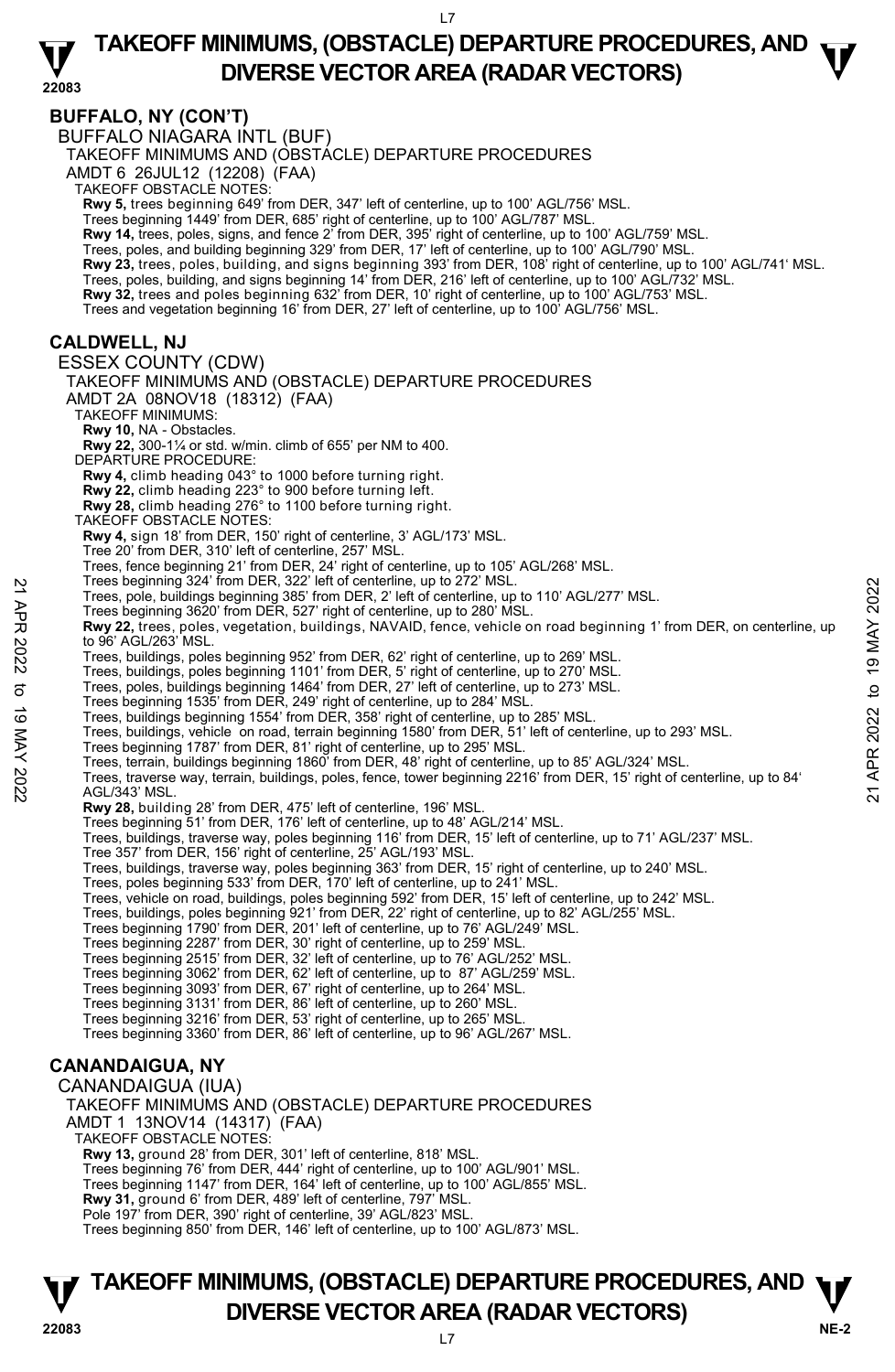### **22083 TAKEOFF MINIMUMS, (OBSTACLE) DEPARTURE PROCEDURES, AND**  $\mathbf{\nabla}$ **DIVERSE VECTOR AREA (RADAR VECTORS)**

### **CORTLAND, NY**

CORTLAND COUNTY/CHASE FLD (N03)

TAKEOFF MINIMUMS AND (OBSTACLE) DEPARTURE PROCEDURES

AMDT 3 31MAY12 (21336) (FAA)

TAKEOFF MINIMUMS:

**Rwy 6,** std. w/min. climb of 328' per NM to 2200, or 1500-3 for climb in visual conditions. **Rwy 24,** 500-2 or std. w/min. climb of 435' per NM to 1800.

DEPARTURE PROCEDURE:

**Rwy 6,** climb heading 059° to 2200 before turning; or for climb in visual conditions: cross Cortland County/Chase Fld airport at or above 2500' MSL before proceeding on course. **Rwy 24,** climb heading 239° to 2200 before turning.

TAKEOFF OBSTACLE NOTES:

**Rwy 6,** vehicles on roadway, 755' from DER, across centerline, 15' AGL/1234' MSL. Trees beginning 838' from DER, 415' right of centerline, up to 100' AGL/1299' MSL.

Trees beginning 2114' from DER, 326' left of centerline, up to 100' AGL/1339' MSL.

Tower 2.5 NM from DER, 595' right of centerline, 192' AGL/1624' MSL.

**Rwy 24,** trees beginning 749' from DER, 94' right of centerline, up to 100' AGL/1439' MSL.

Vehicles on roadway, 1364' from DER, across centerline, 17' AGL/1236' MSL.

Trees beginning 1.01 NM from DER, 1872' right of centerline, up to 100' AGL/1559' MSL.

### **CROSS KEYS, NJ**

CROSS KEYS (17N)

TAKEOFF MINIMUMS AND (OBSTACLE) DEPARTURE PROCEDURES AMDT 1 17DEC09 (09351) (FAA) TAKEOFF OBSTACLE NOTES: **Rwy 9,** trees beginning 81' from DER, 76' right of centerline, up to 100' AGL/289' MSL.<br>Trees beginning 1914' from DER, 834' left of centerline, up to 100' AGL/279' MSL. Pole 4369' from DER, 643' left of centerline, 147' AGL/303' MSL.

### **DANSVILLE, NY**

DANSVILLE MUNI (DSV)



**Rwy 14,** std. w/ min. climb of 482' per NM to 3000, or 2000-3 for climb in visual conditions. **Rwy 32,** std. w/ min. climb of 399' per NM to 2400, or 700-2½ w/ min. climb of 321' per NM to 2400, or 2000-3 for climb in visual conditions.

DEPARTURE PROCEDURE:

**Rwy 14,** climb heading 137° to 3000 or for climb in visual conditions cross Dansville Muni airport at or above 2500 MSL before proceeding on course.

**Rwy 32,** climb heading 317° to 2400 or for climb in visual conditions cross Dansville Muni airport at or above 2500 MSL before proceeding on course.

TAKEOFF OBSTACLE NOTES:

**Rwy 14,** vehicle on roadway, at DER, 377' left of centerline, 15' AGL/675' MSL.

Trees beginning 7725' from DER, 635' left of centerline, up to 50' AGL/1409' MSL. Vehicle on roadway, 174' from DER, 536' right of centerline, 15' AGL/675' MSL.

Trees beginning 1.8 NM from DER, 94' right of centerline, 50' AGL/1349' MSL.

**Rwy 32,** vehicle on roadway, 41' from DER, 470' left of centerline, 15' AGL/651' MSL.

Trees beginning 8840' from DER, 1396' left of centerline, up to 50' AGL/1249' MSL.

### **DUNKIRK, NY**

#### CHAUTAUQUA COUNTY/ DUNKIRK (DKK)

TAKEOFF MINIMUMS AND (OBSTACLE) DEPARTURE PROCEDURES

AMDT 3 01FEB18 (18032) (FAA)

TAKEOFF MINIMUMS:

**Rwy 6,** std. or 2300-3 for climb in visual conditions.

**Rwy 15,** std. w/ min. climb of 455' per NM to 2500 or 2300-3 for climb in visual conditions.

**Rwy 24,** std. w/ min. climb of 220' per NM to 2500 or 2300-3 for climb in visual conditions.

**Rwy 33,** std. w/ min. climb of 250' per NM to 2000 or 2300-3 for climb in visual conditions. DEPARTURE PROCEDURE:

**Rwy 6,** climb heading 059° to 1900 before turning.

**Rwy 15,** climb heading 149° to 3400 before turning. **Rwy 24,** climb heading 239° to 2600 before turning.

**Rwy 33,** climb heading 329° to 1900 before turning.

VCOA:

**Rwys 6, 15, 24, 33,** obtain ATC approval for VCOA when requesting IFR clearance. Climb in visual conditions to cross Chautauqua County / Dunkirk airport at or above 2800 before proceeding on course.

#### **CON'T**

### **NE-2** L8 **TAKEOFF MINIMUMS, (OBSTACLE) DEPARTURE PROCEDURES, AND**  $\Psi$ **DIVERSE VECTOR AREA (RADAR VECTORS) 22083**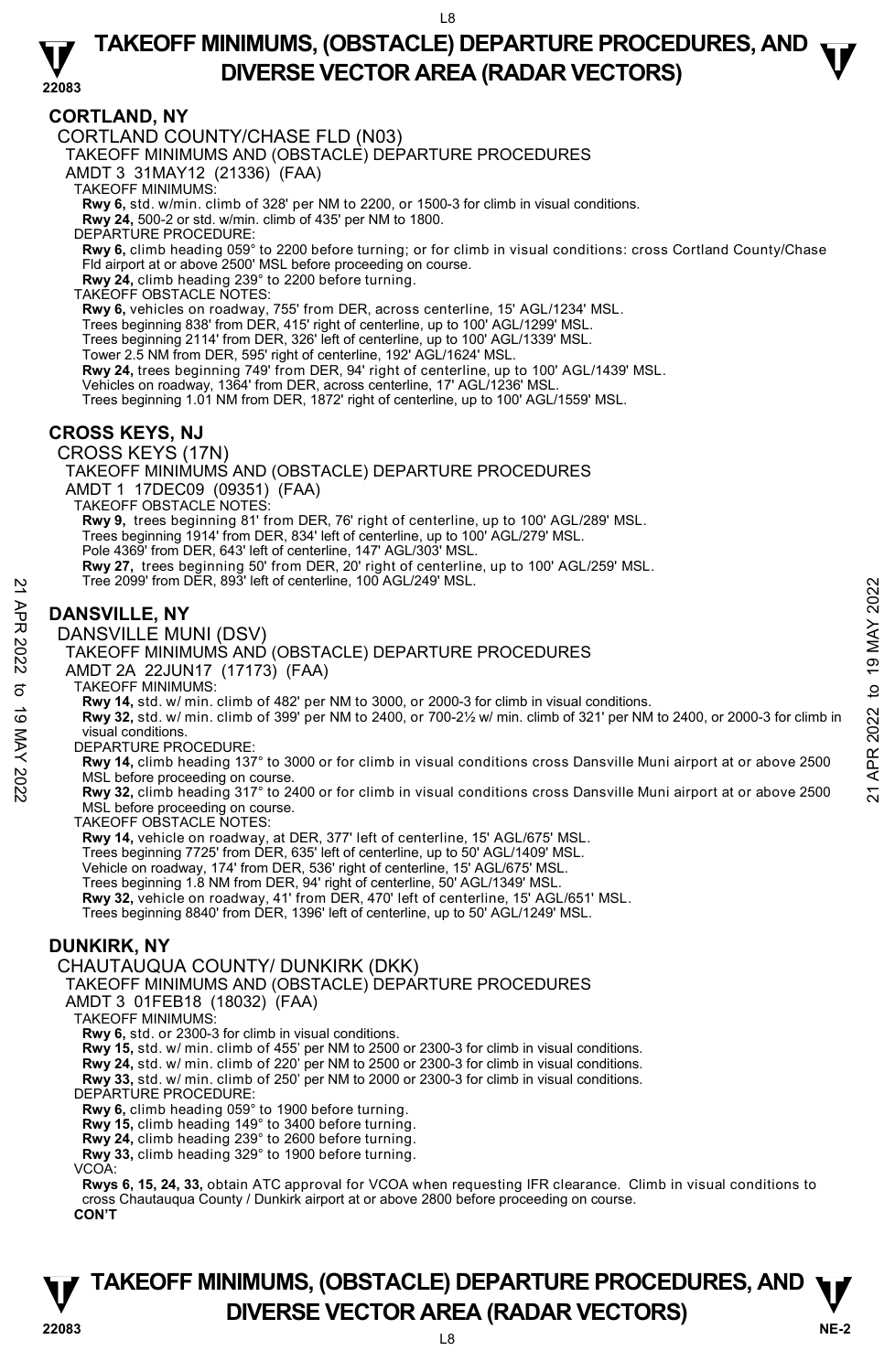$\overline{9}$ 

#### **22083 TAKEOFF MINIMUMS, (OBSTACLE) DEPARTURE PROCEDURES, AND**  $\mathbf{\nabla}$ **DIVERSE VECTOR AREA (RADAR VECTORS)**

**DUNKIRK, NY (CON'T)**  CHAUTAUQUA COUNTY/ DUNKIRK (DKK) (CON'T) TAKEOFF OBSTACLE NOTES: **Rwy 6,** NAVAID 11' from DER, 91' left of centerline, 3' AGL/663' MSL. Lighting 11' from DER, 30' right of centerline, 1' AGL/662' MSL. Tree 657' from DER, 104' left of centerline, 696' MSL. Trees beginning 739' from DER, 203' right of centerline, up to 704' MSL. Trees beginning 756' from DER, 56' left of centerline, up to 730' MSL. Tree 849' from DER, 298' right of centerline, 711' MSL. Trees beginning 866' from DER, 228' right of centerline, up to 717' MSL. Trees and poles beginning 964' from DER, 13' left of centerline, up to 736' MSL. Trees beginning 1150' from DER, 48' right of centerline, up to 721' MSL. Trees and poles beginning 1303' from DER, 27' right of centerline, up to 728' MSL. Trees beginning 2376' from DER, 383' right of centerline, up to 741' MSL. Trees and pole beginning 2424' from DER, 39' right of centerline, up to 761' MSL. Tree 2736' from DER, 44' left of centerline, 740' MSL. Trees beginning 2807' from DER, 66' left of centerline, up to 743' MSL. Tree 3298' from DER, 990' left of centerline, 746' MSL. Tree 3418' from DER, 1240' left of centerline, 749' MSL. **Rwy 15,** electrical system 2' from DER, 156' right of centerline, 2' AGL/694' MSL.<br>Tree 5' from DER, 32' left of centerline, 1061' MSL. Tree 7' from DER, 673' right of centerline, 1061' MSL. Electrical system 9' from DER, 29' left of centerline, 3' AGL/695' MSL. Tree 33' from DER, 949' right of centerline, 1062' MSL. Tree and vegetation beginning 102' from DER, 423' left of centerline, up to 1058' MSL. Tree 126' from DER, 2852' right of centerline, 1079' MSL. Trees beginning 168' from DER, 1267' right of centerline, up to 1108' MSL. Trees and fence beginning 349' from DER, 260' right of centerline, up to 1118' MSL. Trees beginning 362' from DER, 173' left of centerline, up to 1071' MSL. Trees beginning 514' from DER, 594' right of centerline, up to 773' MSL. Trees beginning 537' from DER, 3296' right of centerline, up to 1122' MSL. Tree 566' from DER, 661' left of centerline, 1090' MSL. Trees beginning 620' from DER, 2278' right of centerline, up to 1151' MSL. Tree 667' from DER, 1055' left of centerline, 1091' MSL. Trees beginning 718' from DER, 259' right of centerline, up to 1155' MSL. Trees beginning 740' from DER, 130' left of centerline, up to 1098' MSL. Trees beginning 860' from DER, 251' left of centerline, up to 1105' MSL. Tree 893' from DER, 250' left of centerline, 744' MSL. Tree 948' from DER, 608' left of centerline, 765' MSL. Tree 951' from DER, 1814' left of centerline, 1101' MSL. Tree 1057' from DER, 190' left of centerline, 731' MSL. Trees beginning 1183' from DER, 1274' left of centerline, up to 1131' MSL. Tree 1227' from DER, 111' right of centerline, 748' MSL. Tree 1237' from DER, 3974' right of centerline, 1140' MSL. Tree 1259' from DER, 1505' right of centerline, 1144' MSL. Tree 1263' from DER, 9' right of centerline, 1158' MSL. Tree 1277' from DER, 520' left of centerline, 1152' MSL. Tree 1279' from DER, 156' left of centerline, 766' MSL. Trees beginning 1286' from DER, 681' right of centerline, up to 1159' MSL. Trees beginning 1293' from DER, 46' left of centerline, up to 1145' MSL. Tree, pole, and transmission line beginning 1324' from DER, 82' right of centerline, up to 745' MSL. Tree 1359' from DER, 3174' right of centerline, 1143' MSL. Tree 1407' from DER, 3804' right of centerline, 1149' MSL. Tree 1453' from DER, 109' right of centerline, 749' MSL. Tree 1462' from DER, 282' left of centerline, 746' MSL. Vegetation 1465' from DER, 4041' left of centerline, 100' AGL/1111' MSL. Trees beginning 1470' from DER, 105' right of centerline, up to 757' MSL. Tree 1509' from DER, 173' left of centerline, 739' MSL. Tree 1539' from DER, 2232' left of centerline, 1124' MSL. Trees beginning 1550' from DER, 262' left of centerline, up to 1160' MSL. Tree 1599' from DER, 2403' right of centerline, 1167' MSL. Trees beginning 1637' from DER, 165' right of centerline, up to 1168' MSL. Vegetation and trees beginning 1666' from DER, 91' right of centerline, up to 100' AGL/1193' MSL. Tree 1701' from DER, 429' left of centerline, 1168' MSL. Tree 1759' from DER, 271' right of centerline, 762' MSL. Trees beginning 1768' from DER, 663' left of centerline, up to 1171' MSL. Trees beginning 1770' from DER, 41' right of centerline, up to 1162' MSL. Tree 1805' from DER, 662' left of centerline, 769' MSL. Trees beginning 1806' from DER, 2070' right of centerline, up to 1179' MSL. Tree 1826' from DER, 742' right of centerline, 767' MSL. Vegetation 1832' from DER, 4014' left of centerline, 100' AGL/1134' MSL. Tree 1838' from DER, 2116' left of centerline, 1156' MSL. Trees beginning 1853' from DER, 153' right of centerline, up to 1174' MSL. Tree, vegetation beginning 1867' from DER, 504' left of centerline, up to 1173' MSL. Trees beginning 1894' from DER, 2679' right of centerline, up to 1179' MSL. **CON'T**  22 Tree 566 from DER, 661' left of centerline, 1090' MSL.<br>
Tree 566 from DER, 1055' left of centerline, 1090' MSL.<br>
Tree 667 from DER, 1055' left of centerline, 1091' MSL.<br>
Tree 667 from DER, 1055' left of centerline, up t

### **NE-2** L9 **TAKEOFF MINIMUMS, (OBSTACLE) DEPARTURE PROCEDURES, AND**  $\Psi$ **DIVERSE VECTOR AREA (RADAR VECTORS) 22083**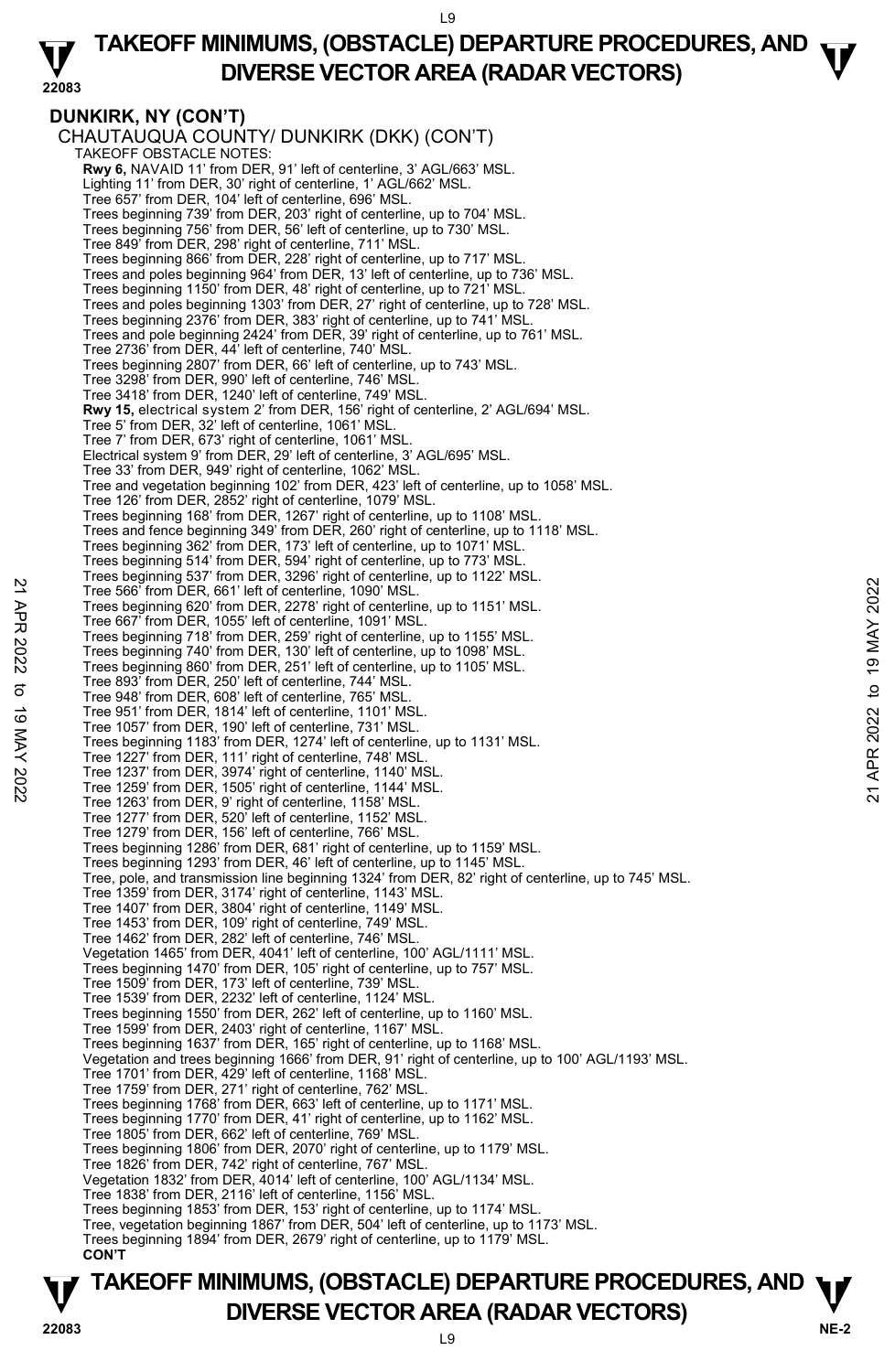### **TAKEOFF MINIMUMS, (OBSTACLE) DEPARTURE PROCEDURES, AND**  $\mathbf{\nabla}$ **DIVERSE VECTOR AREA (RADAR VECTORS)**

## **DUNKIRK, NY (CON'T)**

**22083** 

CHAUTAUQUA COUNTY/ DUNKIRK (DKK) (CON'T)  **Rwy 15 (CON'T),** tree 1952' from DER, 2435' right of centerline, 1184' MSL. Vegetation and tree beginning 2041' from DER, 734' right of centerline, up to 100' AGL/1193' MSL. Trees beginning 2135' from DER, 308' left of centerline, up to 1207' MSL. Trees beginning 2221' from DER, 2217' right of centerline, up to 1199' MSL. Tree 2273' from DER, 351' left of centerline, 779' MSL. Trees and vegetation beginning 2284' from DER, 1172' left of centerline, up to 1210' MSL. Vegetation and trees beginning 2310' from DER, 909' right of centerline, up to 100' AGL/1219' MSL. Tree 2386' from DER, 307' left of centerline, 792' MSL. Tree 2391' from DER, 967' left of centerline, 804' MSL. Vegetation beginning 2416' from DER, 4010' right of centerline, up to 100' AGL/1223' MSL. Tree 2419' from DER, 2817' left of centerline, 1153' MSL. Trees beginning 2467' from DER, 134' left of centerline, up to 795' MSL. Vegetation 2549' from DER, 4328' left of centerline, 100' AGL/1150' MSL. Tree 2550' from DER, 326' left of centerline, 783' MSL. Tree 2553' from DER, 528' left of centerline, 800' MSL. Trees beginning 2557' from DER, 5' left of centerline, up to 1227' MSL. Trees beginning 2565' from DER, 1135' right of centerline, up to 1223' MSL. Trees beginning 2632' from DER, 2545' right of centerline, up to 1230' MSL. Tree 2633' from DER, 266' left of centerline, 801' MSL. Trees beginning 2643' from DER, 84' left of centerline, up to 809' MSL. Vegetation and trees beginning 2682' from DER, 28' right of centerline, up to 100' AGL/1252' MSL. Tree 2733' from DER, 1936' left of centerline, 1204' MSL. Tree 2737' from DER, 382' left of centerline, 795' MSL. Vegetation 2740' from DER, 4130' left of centerline, 100' AGL/1141' MSL. Tree 2742' from DER, 2' left of centerline, 792' MSL. Trees beginning 2778' from DER, 122' left of centerline, up to 803' MSL. Tree 2799' from DER, 1824' left of centerline, 1202' MSL. Trees beginning 2802' from DER, 677' left of centerline, up to 1235' MSL. Trees beginning 2875' from DER, 36' left of centerline, up to 805' MSL. Vegetation 2912' from DER, 4300' left of centerline, 100' AGL/1144' MSL. Tree 2921' from DER, 977' left of centerline, 1237' MSL. Trees beginning 2937' from DER, 109' left of centerline, up to 802' MSI Vegetation, trees, poles and transmission lines beginning 3056' from DER, 3' right of centerline, up to 100' AGL/1259' MSL. Trees and vegetation beginning 3058' from DER, 67' left of centerline, up to 1168' MSL. Trees, transmission lines, and poles beginning 3122' from DER, 202' left of centerline, up to 793' MSL.<br>Transmission line, pole and Trees beginning 3646' from DER, 96' left of centerline, up to 76' AGL/800' MSL. Tree 4345' from DER, 1386' left of centerline, 806' MSL. Tree 4747' from DER, 500' left of centerline, 824' MSL. Trees beginning 5139' from DER, 24' left of centerline, up to 854' MSL. Trees beginning 5779' from DER, 265' left of centerline, up to 857' MSL. Tree 1 NM from DER, 30' left of centerline, 865' MSL. Tree 1.1 NM from DER, 235' left of centerline, 872' MSL. Trees beginning 1.1 NM from DER, 78' left of centerline, up to 876' MSL. Trees beginning 1.1 NM from DER, 68' left of centerline, up to 880' MSL. Trees beginning 1.2 NM from DER, 783' left of centerline, up to 882' MSL. Tree 1.2 NM from DER, 1615' left of centerline, 885' MSL. Trees beginning 1.2 NM from DER, 971' left of centerline, up to 889' MSL. Trees beginning 1.2 NM from DER, 766' left of centerline, up to 892' MSL. Tree 1.2 NM from DER, 1091' left of centerline, 893' MSL. Tree 1.3 NM from DER, 1450' left of centerline, 900' MSL. Trees beginning 1.3 NM from DER, 1106' left of centerline, up to 904' MSL. Trees beginning 1.3 NM from DER, 969' left of centerline, up to 912' MSL. Trees beginning 1.3 NM from DER, 1370' left of centerline, up to 915' MSL. Tree 1.4 NM from DER, 2147' left of centerline, 926' MSL. Tree 1.5 NM from DER, 1329' left of centerline, 936' MSL. Trees beginning 1.6 NM from DER, 1733' left of centerline, up to 954' MSL. Tree 1.6 NM from DER, 2216' left of centerline, 956' MSL. Tree 1.8 NM from DER, 1162' left of centerline, 989' MSL. Trees beginning 1.9 NM from DER, 2071' left of centerline, up to 1026' MSL. Tree 1.9 NM from DER, 544' left of centerline, 1046' MSL. **Rwy 24,** lighting 9' from DER, 95' left of centerline, 2' AGL/675' MSL. Lighting 9' from DER, 99' right of centerline, 2' AGL/675' MSL. Terrain beginning 23' from DER, 334' left of centerline, up to 683' MSL. Trees beginning 745' from DER, 89' left of centerline, up to 749' MSL. Trees beginning 1337' from DER, 8' right of centerline, up to 741' MSL. Trees beginning 2095' from DER, 134' left of centerline, up to 757' MSL. Tree 2504' from DER, 1041' right of centerline, 744' MSL. Tree 3186' from DER, 445' left of centerline, 758' MSL. Trees beginning 3193' from DER, 405' left of centerline, up to 768' MSL. Trees beginning 3300' from DER, 424' left of centerline, up to 772' MSL. Trees beginning 3462' from DER, 405' left of centerline, up to 778' MSL. Tree 3522' from DER, 107' right of centerline, 774' MSL. Tree 3564' from DER, 892' left of centerline, 779' MSL. **CON'T**  22 Vegetation 2912' from DER, 4300' left of centerline, 100' AGL/1144' MSL.<br>
Tree 2921' from DER, 4300' left of centerline, 100' AGL/1144' MSL.<br>
Tree beginning 2937' from DER, 109' left of centerline, up to 802' MSL.<br>
Veg

### **NE-2** L10 **TAKEOFF MINIMUMS, (OBSTACLE) DEPARTURE PROCEDURES, AND**  $\Psi$ **DIVERSE VECTOR AREA (RADAR VECTORS) 22083**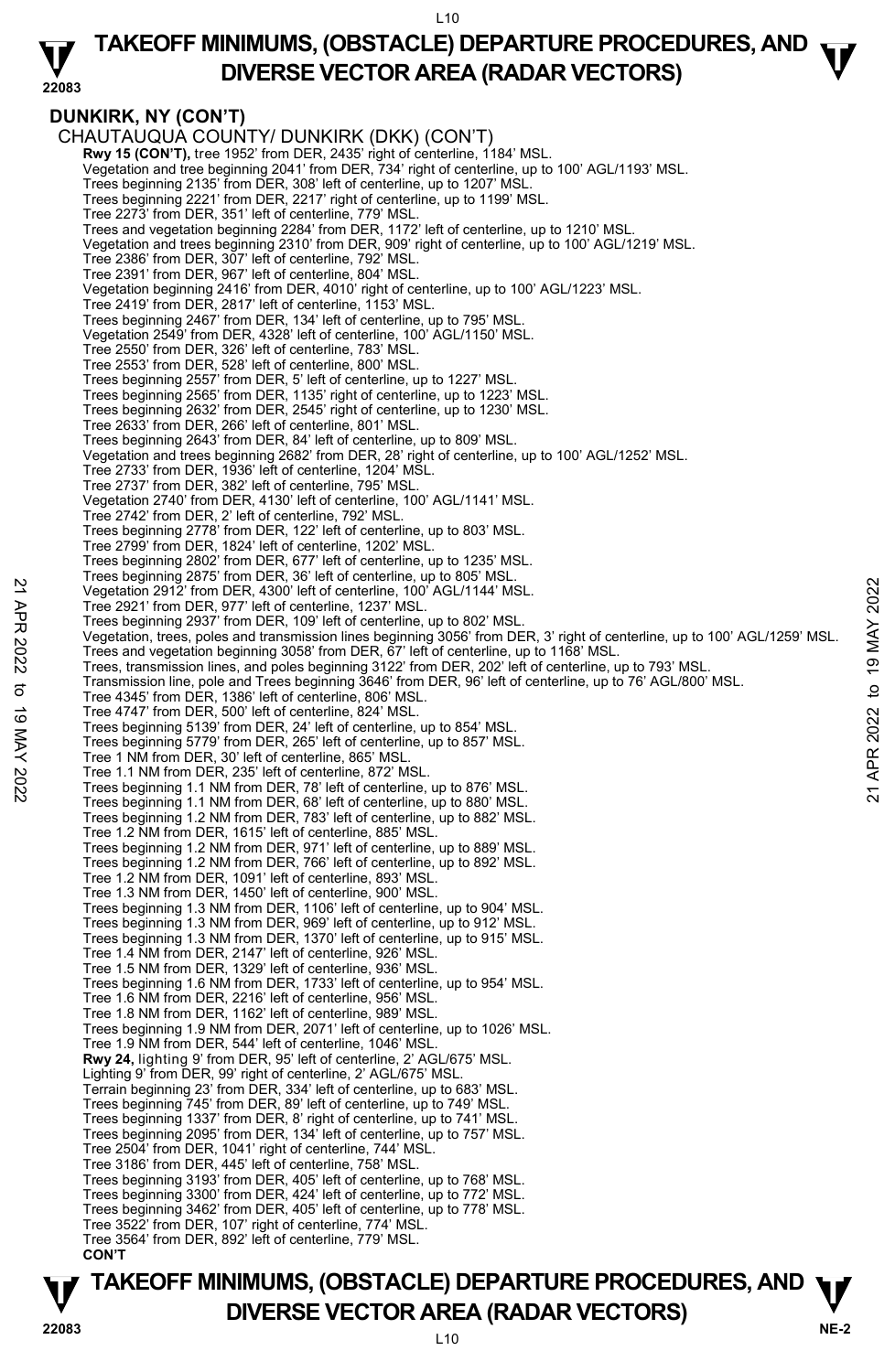### **TAKEOFF MINIMUMS, (OBSTACLE) DEPARTURE PROCEDURES, AND**  $\mathbf{\nabla}$ **DIVERSE VECTOR AREA (RADAR VECTORS)**

### **22083**

### **DUNKIRK, NY (CON'T)**

CHAUTAUQUA COUNTY/ DUNKIRK (DKK) (CON'T)

- **Rwy 24 (CON'T),** trees beginning 3573' from DER, 370' left of centerline, up to 785' MSL.
- Trees beginning 3665' from DER, 875' left of centerline, up to 788' MSL.
- **Rwy 33,** vegetation 7' from DER, 436' left of centerline, 674' MSL.
- Tree 912' from DER, 29' left of centerline, 691' MSL.
- Trees beginning 945' from DER, 148' left of centerline, up to 694' MSL.
- Tree 957' from DER, 65' right of centerline, 685' MSL. Tree 1080' from DER, 234' left of centerline, 704' MSL.
- 
- Trees beginning 1161' from DER, 178' left of centerline, up to 721' MSL. Trees beginning 1183' from DER, 110' right of centerline, up to 715' MSL.
- Trees beginning 1622' from DER, 46' left of centerline, up to 722' MSL.
- 
- Tree 2189' from DER, 287' right of centerline, 719' MSL. Tree 2290' from DER, 19' right of centerline, 724' MSL.
- Tree 2366' from DER, 150' right of centerline, 727' MSL.
- Tree 2401' from DER, 11' right of centerline, 735' MSL.
- 
- Tree 2516' from DER, 11' left of centerline, 724' MSL. Tree 2523' from DER, 827' left of centerline, 730' MSL.
- Tree 3296' from DER, 190' right of centerline, 747' MSL.

#### **EAST HAMPTON, NY**

EAST HAMPTON (HTO)

TAKEOFF MINIMUMS AND (OBSTACLE) DEPARTURE PROCEDURES

- AMDT 3A 03MAR16 (16063) (FAA)
- TAKEOFF MINIMUMS:
- **Rwy 34,** 300-1¼ or std. w/ min. climb of 430' per NM to 400. TAKEOFF OBSTACLE NOTES:
- 
- **Rwy 10,** tree and vehicles on roadway beginning 107' from DER, 259' left of centerline, up to 52' AGL/85' MSL.
- Tree and vehicles on roadway beginning 297' from DER, on centerline, up to 52' AGL/79' MSL. Trees beginning 370' from DER, 296' left of centerline, up to 60' AGL/93' MSL.
- Trees beginning 580' from DER, 290' right of centerline, up to 61' AGL/88' MSL.
- Tree 1105' from DER, 427' left of centerline, 56' AGL/95' MSL.
- 
- Trees beginning 1131' from DER, 405' left of centerline, up to 59' AGL/98' MSL. Trees beginning 1493' from DER, 89' left of centerline, up to 65' AGL/100' MSL.
- Trees beginning 1862' from DER, 386' left of centerline, up to 66' AGL/102' MSL.
- Tree 2227' from DER, 520' right of centerline, 58' AGL/90' MSL.
- **Rwy 16,** tree and vehicles on roadway beginning 177' from DER, 122' right of centerline, up to 44' AGL/78' MSL. 22 Trees beginning 580 from DER, 290 right of centerline, up to 61' AGL/88' MSL.<br>
Trees beginning 580 from DER, 290 right of centerline, up to 61' AGL/88' MSL.<br>
Trees beginning 1131' from DER, 405' left of centerline, up t
	- Tree 375' from DER, 195' left of centerline, 35' AGL/62' MSL.
	- Tree 607' from DER, 205' left of centerline, 49' AGL/75' MSL.
	- Tree and railroad beginning 770' from DER, 4' left of centerline, up to 50' AGL/76' MSL.
	- **Rwy 28,** trees beginning 53' from DER, 289' left of centerline, up to 49' AGL/103' MSL.
	- Trees beginning 221' from DER, 290' right of centerline, up to 49' AGL/107' MSL.
	- Tree 658' from DER, 397' right of centerline, 57' AGL/117' MSL.
	- Trees beginning 786' from DER, 303' left of centerline, up to 52' AGL/115' MSL.
	- Trees 1034' from DER, 421' right of centerline, up to 59' AGL/123' MSL.
	- Trees beginning 1170' from DER, 261' right of centerline, up to 67' AGL/128' MSL.
	- Trees beginning 1691' from DER, 5' right of centerline, up to 63' AGL/133' MSL.
	- Tree 1698' from DER, 592' left of centerline, 57' AGL/126' MSL.
	- Tree 2171' from DER, 668' left of centerline, 64' AGL/133' MSL.
	-
	- Trees beginning 2353' from DER, 308' left of centerline, up to 67' AGL/137' MSL. Trees beginning 2695' from DER, 283' left of centerline, up to 66' AGL/138' MSL.
	- Trees beginning 3245' from DER, 336' right of centerline, up to 65' AGL/143' MSL.
	- **Rwy 34,** tree and vehicles on roadway beginning 54' from DER, on centerline, up to 43' AGL/81' MSL.<br>Tree 103 ' from DER, 151' left of centerline, 36' AGL/76' MSL.
	-
	- Tree 354' from DER, 188' left of centerline, 41' AGL/81' MSL.
	- Tree 654' from DER, 212' left of centerline, 48' AGL/86' MSL.
	- Powerlines beginning 1264' from DER, left and right of centerline, up to 132' AGL/176' MSL. Tree 2499' from DER, 498' left of centerline, 36' AGL/144' MSL.
	-
	- Tree 3947' from DER, 1539' left of centerline, 100' AGL/259' MSL.
	- Tree 6049' from DER, 1980' left of centerline, 100' AGL/239' MSL.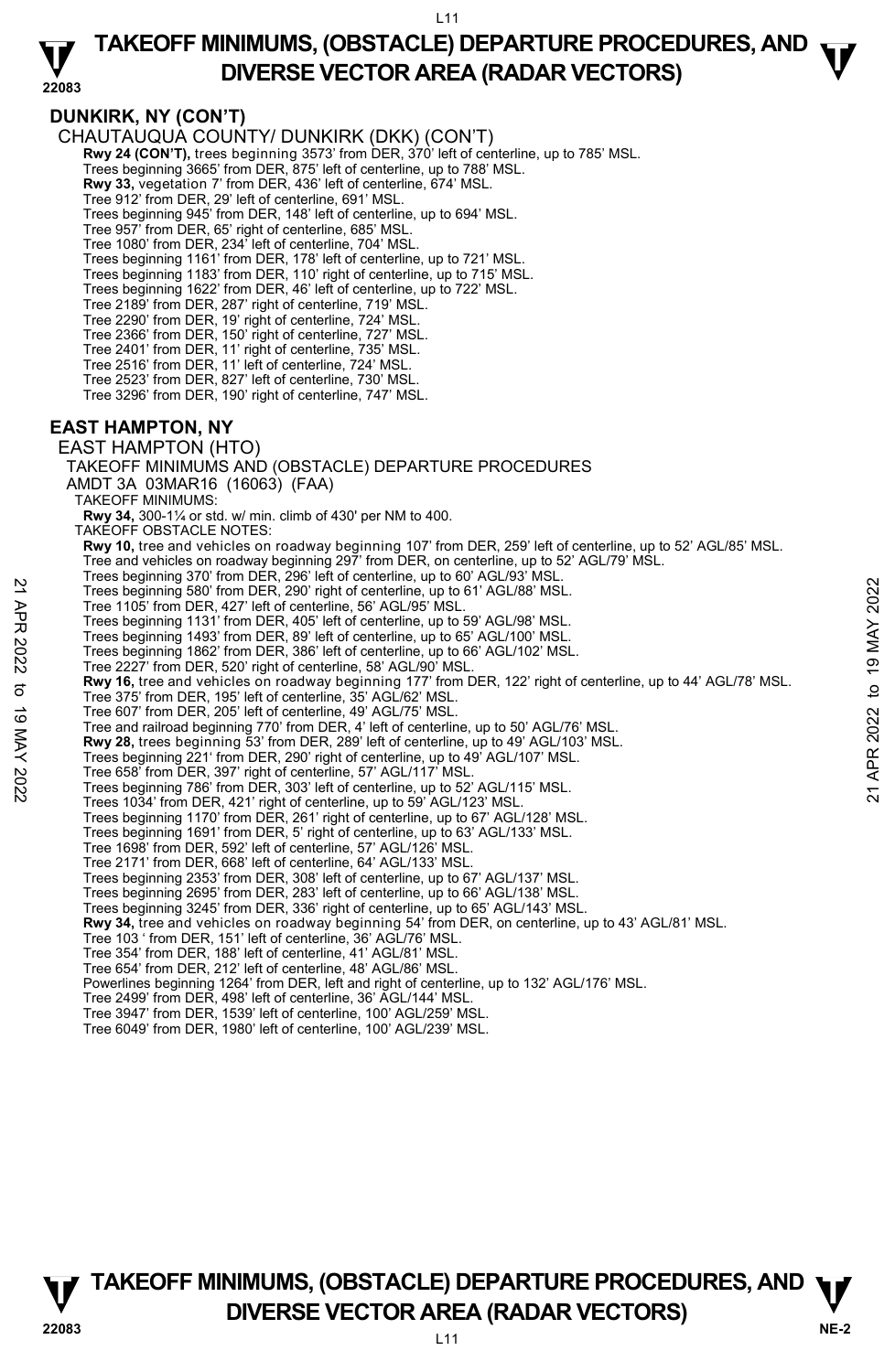L<sub>12</sub>

### **TAKEOFF MINIMUMS, (OBSTACLE) DEPARTURE PROCEDURES, AND**  $\mathbf{\nabla}$ **DIVERSE VECTOR AREA (RADAR VECTORS)**

**22083** 

#### **ELLENVILLE, NY**

JOSEPH Y RESNICK (N89)

TAKEOFF MINIMUMS AND (OBSTACLE) DEPARTURE PROCEDURES

AMDT 1 15NOV12 (12320) (FAA)

TAKEOFF MINIMUMS:

**Rwy 4,** 400-1½ w/min. climb of 402' per NM to 4300 or std. w/min. climb of 490' per NM to 4300 or 2700-3 for climb in visual conditions.

**Rwy 22,** std. w/min. climb of 470' per NM to 2000 or 2700-3 for climb in visual conditions. DEPARTURE PROCEDURE:

**Rwy 4,** climb on heading 047° to 4300' before proceeding on course or for climb in visual conditions, cross Joseph Y Resnick airport at or above 2800 before proceeding on course. When executing VCOA, notify ATC prior to departure. **Rwy 22**, climb on heading 235° to 2900' before proceeding on course or for climb in visual conditions, cross Joseph Y Resnick airport at or above 2800 before proceeding on course. When executing VCOA, notify ATC prior to departure. TAKEOFF OBSTACLE NOTES:

**Rwy 4,** trees 20' from DER, 11' right of centerline, up to 109' AGL/419' MSL.

Trees 1187' from DER, 456' left of centerline, up to 109' AGL/399' MSL.

Trees Tron Hom DER, 450 for or contentine, up to 100 AGL/379' MSL.

Trees 2962' from DER, 780' left of centerline, 109' AGL/399' MSL.

Trees 4024' from DER, 1005' left of centerline, 109' AGL/419' MSL.

**Rwy 22,** trees beginning at DER, 175' right of centerline, up to 109' AGL/419' MSL.<br>Trees beginning at DER, 288' left of centerline, up to 109' AGL/419' MSL.

Pole 2196' from DER, 169' left of centerline, 84' AGL/384' MSL.

#### **ELMIRA, NY**

ELMIRA/CORNING RGNL (ELM) TAKEOFF MINIMUMS AND (OBSTACLE) DEPARTURE PROCEDURES AMDT 10 20JUN19 (19171) (FAA) TAKEOFF MINIMUMS: **Rwys 5, 23,** NA-ATC. **Rwy 6,** 500-2¾ or std. w/min. climb of 350' per NM to 1500. **Rwy 10,** 500-2 w/min. climb of 270' per NM to 2200 or std. w/min. climb of 420' per NM to 1500, or 2100-3 for VCOA. **Rwy 24**, std. w/min. climb of 420' per NM to 2300, or 2100-3 for VCOA. **Rwy 28,** 900-3 w/min. climb of 380' per NM to 2400 or std. w/min. climb of 650' per NM to 2100, or 2100-3 for VCOA. DEPARTURE PROCEDURE: **Rwy 6,** climb heading 062° to 2100 before proceeding on course. **Rwy 10,** climb heading 101° to 2500 before proceeding on course. **Rwy 24,** climb heading 242° to 2600 before proceeding on course. **Rwy 28**, climb heading 281° to 2300 before proceeding on course. VCOA: **Rwys 10, 24, 28,** obtain ATC approval for VCOA when requesting IFR clearance. Climb in visual conditions to cross Elmira/Corning Rgnl airport at or above 2900 before proceeding on course. TAKEOFF OBSTACLE NOTES: **Rwy 6,** tree 581' from DER, 655' left of centerline, 25' AGL/976' MSL. Tree 582' from DER, 513' left of centerline, 994' MSL. Pole 597' from DER, on centerline, 20' AGL/970' MSL. Trees beginning 1657' from DER, 820' left of centerline, up to 1023' MSL. Trees beginning 3057' from DER, 383' right of centerline, up to 1039' MSL. Tree 3434' from DER, 192' right of centerline, 1044' MSL. Trees beginning 1.3 NM from DER, 2285' left of centerline, 1213' MSL. Trees beginning 1.4 NM from DER, 2277' left of centerline, 1318' MSL. Trees beginning 1.5 NM from DER, 1755' left of centerline, up to 1363' MSL. Trees, terrain beginning 1.9 NM from DER, 1471' left of centerline, up to 1371' MSL. Trees, poles beginning 2 NM from DER, 1776' left of centerline, up to 1412' MSL. Trees beginning 2.1 NM from DER, 2282' left of centerline, up to 1423' MSL. **Rwy 10,** fence 25' from DER, 494' left of centerline, 4' AGL/947' MSL. Tree 549' from DER, 37' left of centerline, 969' MSL. Tree 656' from DER, 329' left of centerline, 984' MSL. Tree 701' from DER, 498' right of centerline, 969' MSL. Tree 767' from DER, 666' left of centerline, 987' MSL. Trees, poles beginning 782' from DER, 67' left of centerline, up to 998' MSL. Tree 819' from DER, 413' right of centerline, 975' MSL. Trees beginning 888' from DER, 110' right of centerline, up to 979' MSL. Tree 1317' from DER, 613' right of centerline, 987' MSL. Poles beginning 1351' from DER, 125' right of centerline, up to 51' AGL/998' MSL. Pole 1743' from DER, 937' left of centerline, 38' AGL/999' MSL. Poles, building beginning 1800' from DER, 235' left of centerline, up to 41' AGL/1000' MSL. Tree 2051' from DER, 552' right of centerline, 1006' MSL. Building, poles beginning 2160' from DER, 129' left of centerline, up to 47' AGL/1011' MSL. Poles, building beginning 2383' from DER, 427' left of centerline, up to 50' AGL/1015' MSL. Tree 2519' from DER, 616' right of centerline, 1012' MSL. Poles beginning 2604' from DER, 304' left of centerline, up to 53' AGL/1019' MSL. Pole 2703' from DER, 1215' left of centerline, 53' AGL/1020' MSL. Tree 2737' from DER, 584' right of centerline, 1013' MSL. Pole 2965' from DER, 1221' left of centerline, 52' AGL/1021' MSL. **CON'T EXAMP 6,** 500-224 or stat. Winn. climb of 300 per NM to 1500.<br> **21 APR 2022** to 19 MAY 24, std. w/min. climb of 420' per NM to 2200 or std. w/min. climb of 420' per NM to 1500, or 2100-3 for VCOA.<br> **221 APR 2022** to 19 M

### **NE-2** L12 **TAKEOFF MINIMUMS, (OBSTACLE) DEPARTURE PROCEDURES, AND**  $\Psi$ **P**<br>22083 **DIVERSE VECTOR AREA (RADAR VECTORS)**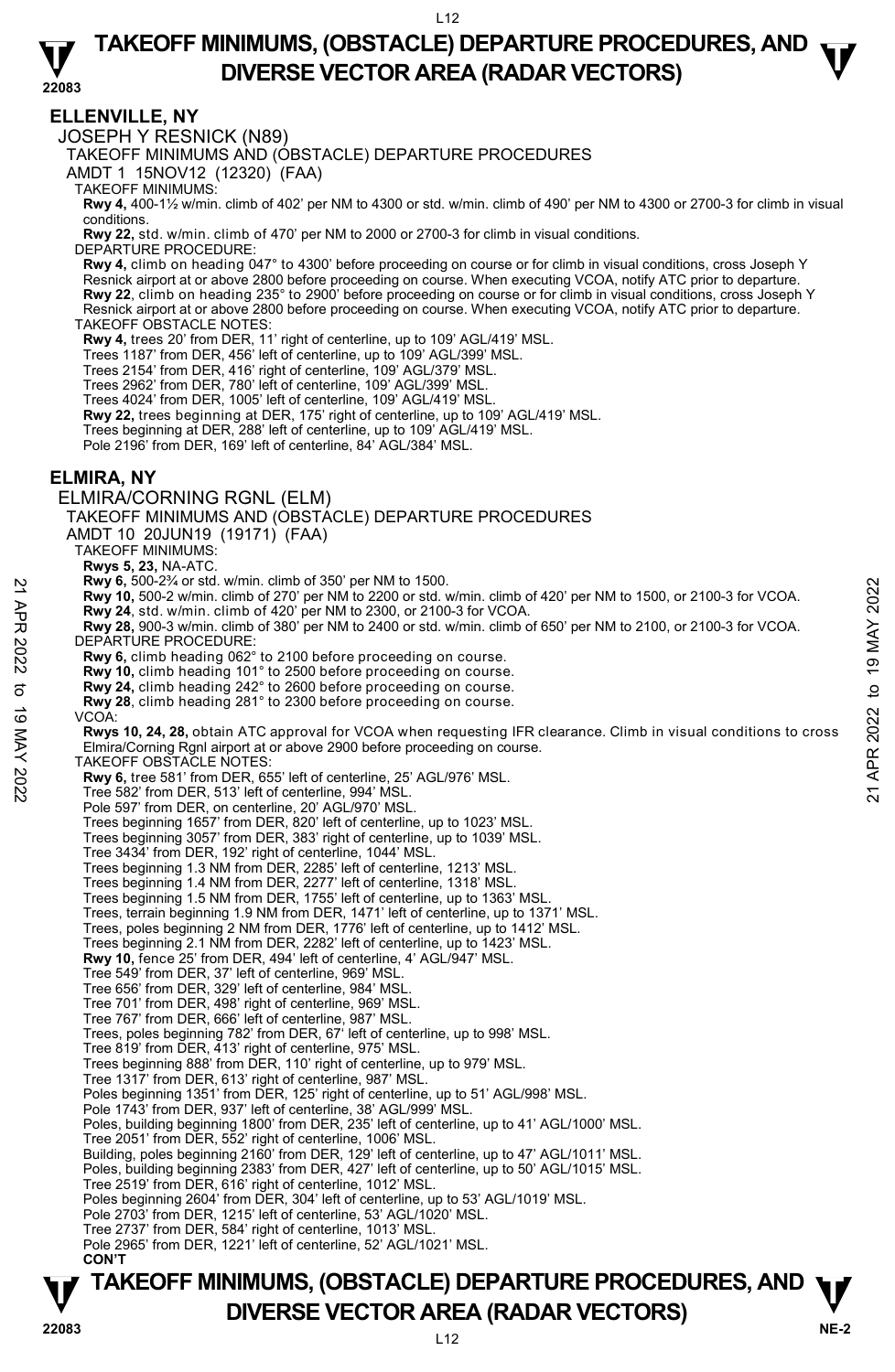#### **22083 TAKEOFF MINIMUMS, (OBSTACLE) DEPARTURE PROCEDURES, AND**  $\mathbf{\nabla}$ **DIVERSE VECTOR AREA (RADAR VECTORS)**

#### **ELMIRA, NY (CON'T)**  ELMIRA/CORNING RGNL (ELM) (CON'T) **Rwy 10 (CON'T),** tree 5322' from DER, 1786' right of centerline, 1096' MSL. Trees beginning 5460' from DER, 1787' right of centerline, up to 1152' MSL. Tree 5617' from DER, 1992' right of centerline, 1160' MSL. Trees beginning 5776' from DER, 1776' right of centerline, up to 1171' MSL. Trees beginning 5886' from DER, 1852' right of centerline, up to 1178' MSL. Trees beginning 1 NM from DER, 1773' right of centerline, up to 1215' MSL. Trees beginning 1.1 NM from DER, 1783' right of centerline, up to 1288' MSL. Trees beginning 1.2 NM from DER, 1990' right of centerline, up to 1351' MSL. Trees, towers beginning 1.3 NM from DER, 1640' right of centerline, up to 1357' MSL. Tower 1.6 NM from DER, 1748' right of centerline, up to 1237' MSL. **Rwy 24,** terrain 12' from DER, 8' right of centerline, 944' MSL. Terrain 34' from DER, 13' left of centerline, 944' MSL. Sign 871' from DER, 634' left of centerline, 27' AGL/968' MSL. Tree 962' from DER, 747' left of centerline, 991' MSL. Tree 1455' from DER, 704' left of centerline, 59' AGL/997' MSL. Trees beginning 1667' from DER, 529' left of centerline, up to 1006' MSL. **Rwy 28,** terrain 27' from DER, 370' right of centerline, 940' MSL. Pole 344' from DER, 571' right of centerline, 38' AGL/978' MSL. Trees, traverse way, pole beginning 440' from DER, 451' right of centerline, up to 57' AGL/997' MSL. Tree, buildings beginning 1028' from DER, 544' right of centerline, up to 1014' MSL. Tree, poles beginning 1144' from DER, 460' right of centerline, up to 83' AGL/1022' MSL. Tower, poles, trees beginning 1223' from DER, 468' right of centerline, up to 92' AGL/1031' MSL. Tree 1342' from DER, 631' left of centerline, 973' MSL. Trees beginning 1850' from DER, 185' left of centerline, up to 983' MSL. Tree 2689' from DER, 1083' left of centerline, 1028' MSL. Trees beginning 2845' from DER, 657' left of centerline, up to 1039' MSL. Tree 4445' from DER, 1530' right of centerline, 1048' MSL. Trees beginning 4525' from DER, 1408' right of centerline, up to 1065' MSL Trees, pole beginning 4654' from DER, 1434' right of centerline, up to 1067' MSL. Tree 4918' from DER, 1765' right of centerline, 1112' MSL. Trees beginning 5047' from DER, 1375' right of centerline, up to 1131' MSL. Trees beginning 1 NM from DER, 1388' right of centerline, up to 1179' MSL. Trees beginning 1.1 NM from DER, 778' right of centerline, up to 1389' MSL. Trees beginning 1.2 NM from DER, 506' right of centerline, up to 1520' MSL. Trees beginning 1.3 NM from DER, 260' right of centerline, up to 1604' MSL. Trees, poles beginning 1.4 NM from DER, 90' right of centerline, up to 1637' MSL. Trees beginning 1.4 NM from DER, 11' left of centerline, up to 1189' MSL. Trees beginning 1.5 NM from DER, 14' left of centerline, up to 1254' MSL. Trees beginning 1.5 NM from DER, 72' right of centerline, up to 1653' MSL. Trees beginning 1.6 NM from DER, 18' right of centerline, up to 1756' MSL. Trees beginning 1.6 NM from DER, 9' left of centerline, up to 1702' MSL. Trees beginning 1.7 NM from DER, 11' left of centerline, up to 1420' MSL. Trees beginning 1.8 NM from DER, 16' left of centerline, up to 1421' MSL. Trees beginning 2.2 NM from DER, 21' left of centerline, up to 1480' MSL. Trees beginning 2.3 NM from DER, 17' left of centerline, up to 1583' MSL. Trees beginning 2.4 NM from DER, 30' left of centerline, up to 1626' MSL. Tree 2.5 NM from DER, 1094' right of centerline, 1557' MSL. CAUTION: Extensive glider activity in vicinity of airport. Tree 4918 from DER, 1765 right of centerline, 1112 MSL.<br>Tree 4918 from DER, 1765 right of centerline, 1112 MSL.<br>Trees beginning 5047' from DER, 1378' right of centerline, up to 1131' MSL.<br>Trees beginning 1.1 NM from DER, 7

### **ENDICOTT, NY**

#### TRI-CITIES (CZG)

TAKEOFF MINIMUMS AND (OBSTACLE) DEPARTURE PROCEDURES AMDT 4 03JUN10 (10154) (FAA)

#### TAKEOFF MINIMUMS:

**Rwy 3,** std. w/ min. climb of 515' per NM to 1700 or 700-2 with min. climb of 242 to 2000 or 1600-2 ½ for climb in visual conditions.

**Rwy 21,** std. w/ min. climb of 604' per NM to 2100 or 900-3 with min. climb of 470 to 2200 or 1600-2½ for climb in visual conditions.

DEPARTURE PROCEDURE:

**Rwy 3,** climb heading 036° to 2000 before proceeding on course or for climb in visual conditions: cross Tri-Cities airport at or above 2300 before proceeding on course.

**Rwy 21,** climb heading 216° to 2200 before proceeding on course or for climb in visual conditions: cross Tri-Cities<br>airport at or above 2300 before proceeding on course.

TAKEOFF OBSTACLE NOTES:

**Rwy 3,** tree 1' from DER, 418' left of centerline, 78' AGL/907' MSL.<br>Multiple trees and train on tracks beginning 163' from DER, 56' left of centerline, up to 110' AGL/1469' MSL.

Multiple trees and tower beginning 1699' from DER, 259' right of centerline, up to 106' AGL/915' MSL.

**Rwy 21,** multiple trees, pole and tower beginning 51' from DER, 63' left of centerline, up to 84' AGL/1473' MSL.<br>Multiple trees beginning 751' from DER, 73' right of centerline, up to 86' AGL/1175' MSL.

### **NE-2** L13 **TAKEOFF MINIMUMS, (OBSTACLE) DEPARTURE PROCEDURES, AND**  $\Psi$ **DIVERSE VECTOR AREA (RADAR VECTORS) 22083**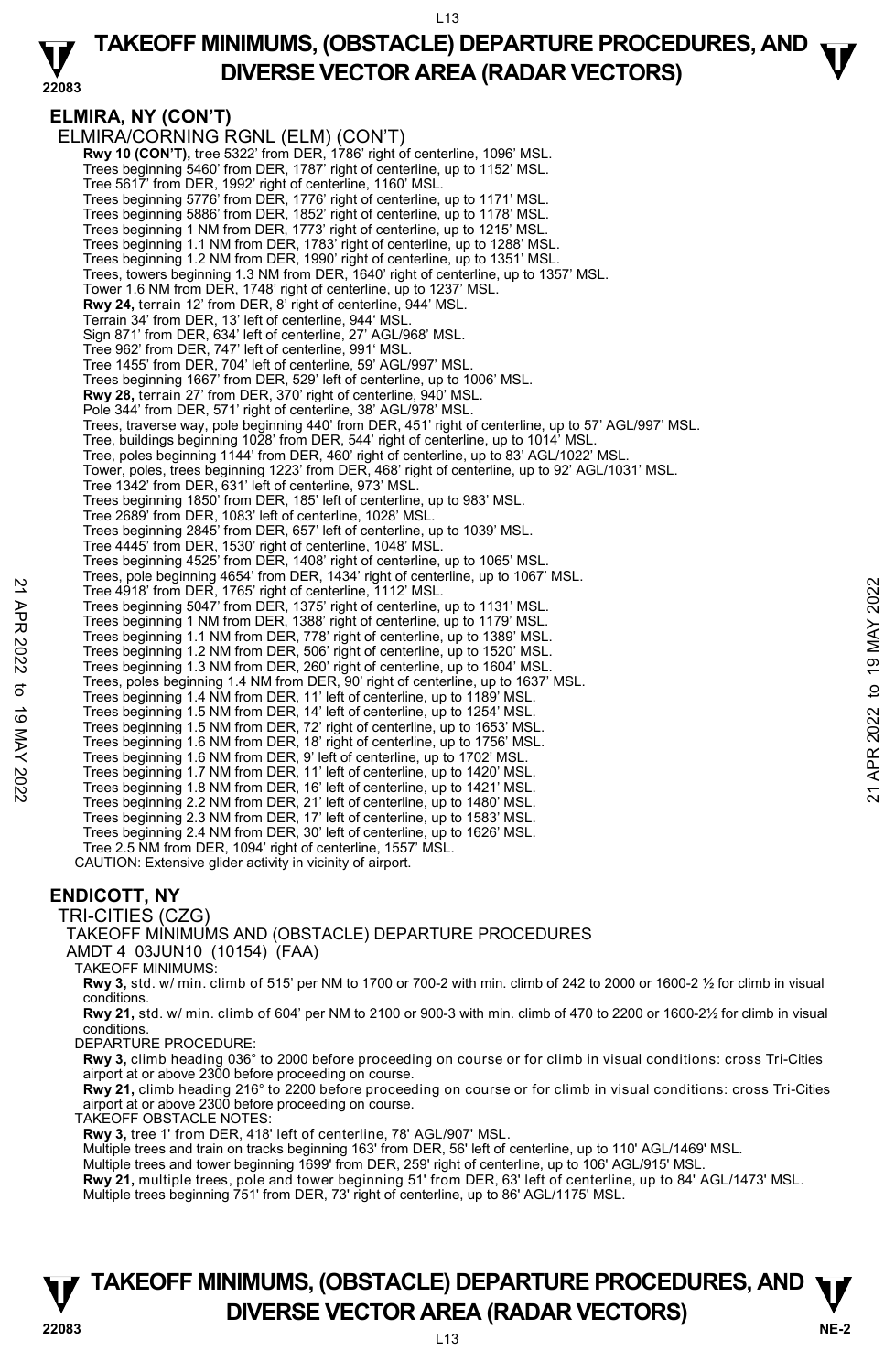### **TAKEOFF MINIMUMS, (OBSTACLE) DEPARTURE PROCEDURES, AND**  $\mathbf{\nabla}$ **DIVERSE VECTOR AREA (RADAR VECTORS)**

#### **22083**

**FARMINGDALE, NY** 

REPUBLIC (FRG)

TAKEOFF MINIMUMS AND (OBSTACLE) DEPARTURE PROCEDURES

AMDT 7 08JAN15 (15008) (FAA)

TAKEOFF MINIMUMS:

**Rwy 1,** 300-1¼ or std. w/min. climb of 220' per NM to 300, or alternatively, with standard takeoff minimums and a normal

Rwy 32, 300-1<sup>3</sup>/<sub>4</sub> or std. w/ min. climb of 215' per NM to 400, or alternatively, with standard takeoff minimums and a normal 200' per NM climb gradient, takeoff must occur no later than 1500' prior to DER.

DEPARTURE PROCEDURE:

**Rwy 1,** climb heading 013° to 700 before turning left.

**Rwy 32,** climb heading 326° to 700 before turning right.

TAKEOFF OBSTACLE NOTES:

**Rwy 1,** fence 3' from DER, 421' left of centerline, 9' AGL/88' MSL.

Building, stack and trees beginning 264' from DER, 246' right of centerline, up to 55' AGL/134' MSL.

Trees beginning 315' from DER, 568' right of centerline, up to 76' AGL/155' MSL.

Pole and trees beginning 1266' from DER, 279' right of centerline, up to 54' AGL/137' MSL.

Tank, elevator and trees beginning 1382' from DER, 447' left of centerline, up to 69' AGL/141' MSL.

Tank 5858' from DER, 1440' left of centerline, 151' AGL/244' MSL.

**Rwy 14,** pole and vehicles on road beginning 181' from DER, 73' right of centerline, up to 17' AGL/74' MSL.

Trees beginning 534' from DER, 97' left of centerline, up to 33' AGL/88' MSL.

Trees beginning 915' from DER, 24' right of centerline, up to 66' AGL/119' MSL.

Pole and trees beginning 1124' from DER, 245' left of centerline, up to 50' AGL/104' MSL. Trees 2135' from DER, 331' left of centerline, up to 77' AGL/124' MSL.

**Rwy 19,** sign, building, poles, and trees beginning 77' from DER, 208' right of centerline, up to 43' AGL/102' MSL.

Trees beginning 182' from DER, 498' left of centerline, up to 43' AGL/100' MSL.

Pole 861' from DER, 70' left of centerline, 41' AGL/99' MSL.<br>Poles and trees beginning 879' from DER, 14' right of centerline, up to 56' AGL/115' MSL.

Poles and trees beginning 1207' from DER, 308' left of centerline, up to 70' AGL/124' MSL.

Tower 2453' from DER, 318' right of centerline, 84' AGL/141' MSL.<br>**Rwy 32,** fence 146' from DER, 243' right of centerline, 12' AGL/88' MSL.

Pole 329' from DER, 451' left of centerline, 30' AGL/103' MSL.

Building and poles beginning 1489' from DER, 188' left of centerline, up to 69' AGL/142' MSL.

Trees 1690' from DER, 22' right of centerline, up to 52' AGL/124' MSL.

Tank 1.3 NM from DER, 1122' left of centerline, 107' AGL/296' MSL.

### **FISHERS ISLAND, NY**

ELIZABETH FLD (0B8)

TAKEOFF MINIMUMS AND (OBSTACLE) DEPARTURE PROCEDURES Pole 329' from DER, 451' left of center inner, 12' AGL/93' MSL.<br>
Pole 329' from DER, 451' left of center inne, 30' AGL/103' MSL.<br>
Building and poles beginning 1489' from DER, 188' left of center line, up to 69' AGL/142' M

AMDT 2 03DEC98 (21196) (FAA)

TAKEOFF MINIMUMS:

**Rwy 7,** 300-1 or std. w/min. climb of 300' per NM to 300.

TAKEOFF OBSTACLE NOTES:

**Rwy 7,** 15' AGL bunker 25' from DER, right of centerline.

#### **FULTON, NY**

OSWEGO COUNTY (FZY) TAKEOFF MINIMUMS AND (OBSTACLE) DEPARTURE PROCEDURES AMDT 1 17MAY01 (01137) (FAA) TAKEOFF MINIMUMS: **Rwy 6,** 300-1 or std. with a min. climb gradient of 270' per NM to 900. TAKEOFF OBSTACLE NOTES: **Rwy 6,** hill 1400' from DER, on centerline 50' AGL/549' MSL. **Rwy 15,** trees 1700' from DER, on centerline 85' AGL/560' MSL.

**Rwy 24,** trees 1350' from DER, on centerline 60' AGL/517' MSL.

**Rwy 33,** road 400' from DER, on centerline 15' AGL/462 MSL.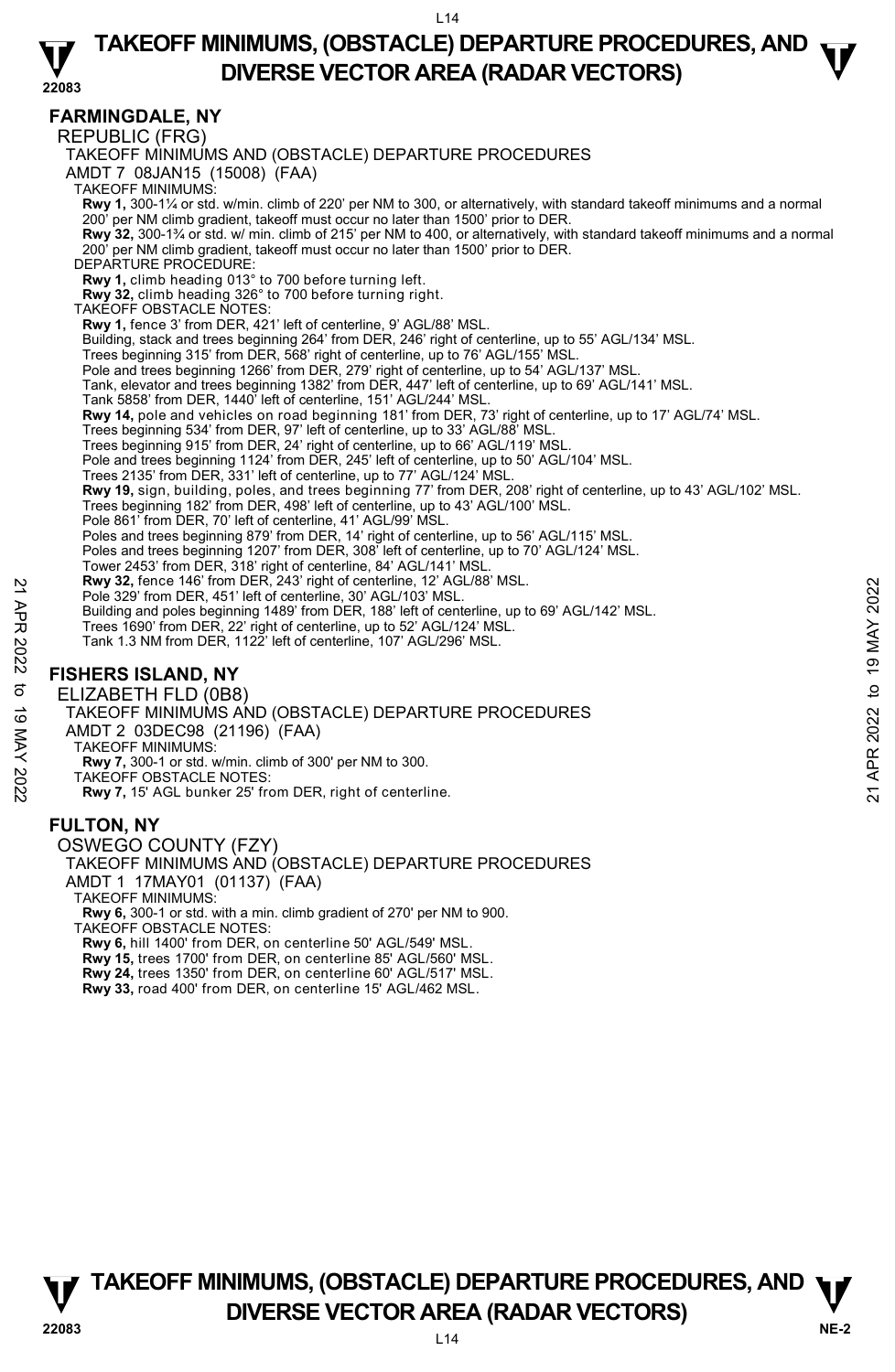L<sub>15</sub>

### **TAKEOFF MINIMUMS, (OBSTACLE) DEPARTURE PROCEDURES, AND**  $\mathbf{\nabla}$ **DIVERSE VECTOR AREA (RADAR VECTORS)**

**22083 TAKEOFF MINIMUMS, (OBSTACLE) DEPARTURE PROCEDURES, AND**  $\Psi$ **GLENS FALLS, NY**  FLOYD BENNETT MEML (GFL) TAKEOFF MINIMUMS AND (OBSTACLE) DEPARTURE PROCEDURES AMDT 2 22APR21 (21112) (FAA) TAKEOFF MINIMUMS: **Rwy 1,** std. w/min. climb of 408' per NM to 2100 or 2000-3 for VCOA. **Rwy 30,** std. w/min. climb of 350' per NM to 2200 or 2000-3 for VCOA. DEPARTURE PROCEDURE: **Rwy 1,** climbing right turn on heading 192° to 2100 before proceeding on course.  **Rwy 12,** climbing right turn on heading 206° to 1500 before proceeding on course.  **Rwy 19,** climb on heading 192° to 1400 before proceeding on course.  **Rwy 30,** climbing left turn on heading 169° to 2200 before proceeding on course. VCOA: **Rwys 1, 30,** obtain ATC approval for VCOA when requesting IFR clearance. Climb in visual conditions to cross Floyd Bennett Meml airport at or above 2200 MSL before proceeding on course. TAKEOFF OBSTACLE NOTES: **Rwy 1,** terrain 81' from DER, 464' left of centerline, 330' MSL. Vegetation beginning 88' from DER, 429' right of centerline, up to 336' MSL. Vegetation 135' from DER, 505' left of centerline, 332' MSL. Poles, trees beginning 923' from DER, 544' left of centerline, up to 29' AGL/366' MSL Trees, terrain beginning 1422' from DER, 25' right of centerline, up to 72' AGL/413' MSL. Poles, trees, building beginning 1520' from DER, 64' left of centerline, up to 31' AGL/374' MSL. Building, trees beginning 2973' from DER, 239' left of centerline, up to 25' AGL/428' MSL. Tree 3091' from DER, 1139' left of centerline, 484' MSL. Trees, buildings, poles beginning 3155' from DER, 92' left of centerline, up to 475' MSL. Trees, poles, buildings beginning 4112' from DER, 92' left of centerline, up to 452' MSL. Antenna, towers, trees beginning 5139' from DER, 3' left of centerline, up to 61' AGL/477' MSL.<br>**Rwy 12,** vegetation, trees beginning 109' from DER, 297' right of centerline, up to 7' AGL/327' MSL. Terrain beginning 183' from DER, 339' left of centerline, up to 334' MSL. Poles, vegetation, trees, buildings beginning 758' from DER, 395' left of centerline, up to 30' AGL/374' MSL.<br>Buildings, trees, water tower, vehicle on road beginning 778' from DER, 3' right of centerline, up to 32' AGL/37 Trees, poles, buildings beginning 908' from DER, 341' right of centerline, up to 87' AGL/429' MSL. Trees beginning 1026' from DER, 72' left of centerline, up to 425' MSL. Trees beginning 1346' from DER, 37' right of centerline, up to 403' MSL. **Rwy 19,** trees beginning 2113' from DER, 580' right of centerline, up to 380' MSL. Buildings, trees, poles beginning 2335' from DER, 839' left of centerline, up to 15' AGL/388' MSL. Poles, trees beginning 2944' from DER, 763' left of centerline, up to 32' AGL/408' MSL. Trees beginning 4029' from DER, 241' right of centerline, up to 424' MSL. **Rwy 30,** trees, terrain, vegetation beginning 27' from DER, 255' left of centerline, up to 364' MSL. Terrain beginning 41' from DER, 369' right of centerline, up to 343' MSL.<br>Vegetation, terrain, trees beginning 994' from DER, 51' right of centerline, up to 358' MSL.<br>Trees beginning 1020' from DER, 2' left of centerline, Building, trees, poles beginning 1506' from DER, 52' right of centerline, up to 27' AGL/400' MSL. Poles, trees, buildings beginning 2425' from DER, 42' left of centerline, up to 33' AGL/402' MSL. Buildings, poles, trees beginning 2522' from DER, 33' right of centerline, up to 34' AGL/408' MSL. Trees beginning 2766' from DER, 20' left of centerline, up to 413' MSL. **HAMILTON, NY**  HAMILTON MUNI (VGC) TAKEOFF MINIMUMS AND (OBSTACLE) DEPARTURE PROCEDURES AMDT 3 10OCT19 (19283) (FAA) TAKEOFF MINIMUMS: **Rwy 17,** 500-2¾ or std. w/min. climb of 615' per NM to 1600, or 1300-3 for VCOA. **Rwy 35,** std. w/min. climb of 405 to 2300, or 1300-3 for VCOA. DEPARTURE PROCEDURE: **Rwy 17,** climb heading 170° to 2000 before proceeding on course. **Rwy 35,** climb heading 350° to 1700 before proceeding on course. VCOA: **Rwys 17, 35,** obtain ATC approval for VCOA when requesting IFR clearance. Climb in visual conditions to cross Hamilton Muni Airport at or above 2300 before proceeding on course. TAKEOFF OBSTACLE NOTES: **Rwy 17,** tree 138' from DER, 301' right of centerline, 85' AGL/1205' MSL. Tree, pole beginning 179' from DER, 253' left of centerline, up to 49' AGL/1168' MSL. Tree 374' from DER, 362' right of centerline, 89' AGL/1209' MSL. Trees beginning 588' from DER, 234' right of centerline, up to 92' AGL/1212' MSL. Tree 958' from DER, 407' left of centerline, 54' AGL/1173' MSL. Trees, poles beginning 1007' from DER, 138' left of centerline, up to 84' AGL/1202' MSL. Tree 3172' from DER, 932' right of centerline, 82' AGL/1255' MSL. Tree 3174' from DER, 1342' right of centerline, 65' AGL/1332' MSL. Tank 3846' from DER, 1435' right of centerline, 42' AGL/1358' MSL. **T**rees, poles beginning 4010' from DER, 860' right of centerline, up to 106' AGL/1428' MSL. Tree 1.5 NM from DER, 2489' left of centerline, 94' AGL/1373' MSL. Trees beginning 1.5 NM from DER, 1870' left of centerline, up to 78' AGL/1383' MSL. Tower 1.7 NM from DER, 2808' left of centerline, 76' AGL/1552' MSL. **CONT**  Example, rees, boles, buildings beginning 908' from DER, 341' right of center ine, up to 37' AGL/429' MSL.<br>
Trees beginning 1026' from DER, 72' left of centerline, up to 425' MSL.<br>
Trees beginning 1026' from DER, 72' left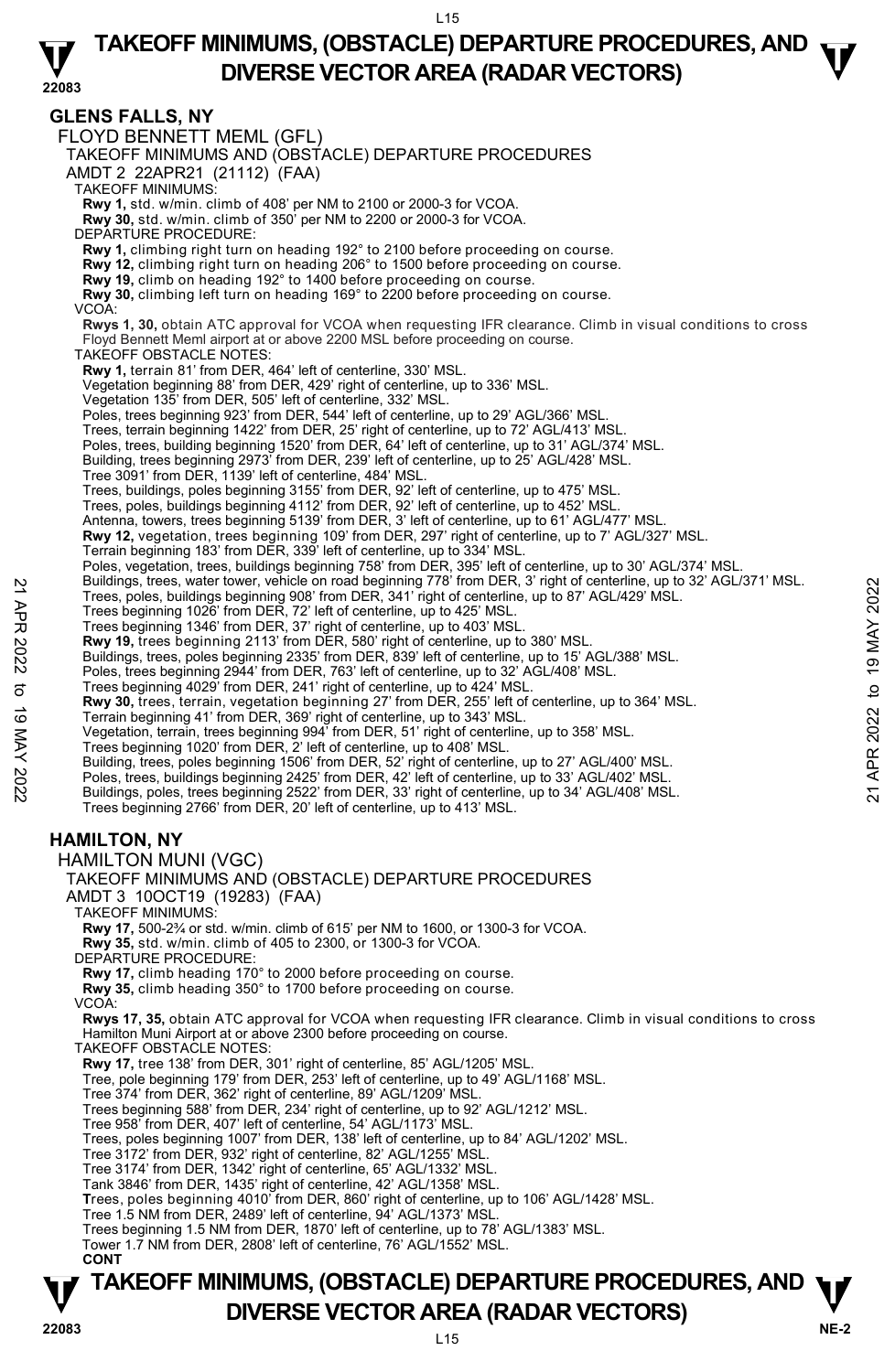### **22083 TAKEOFF MINIMUMS, (OBSTACLE) DEPARTURE PROCEDURES, AND**  $\mathbf{\nabla}$ **DIVERSE VECTOR AREA (RADAR VECTORS)**

### **HAMILTON, NY (CON'T)**

HAMILTON MUNI (VGC) (CON'T)

**Rwy 17 (CON'T),** tower, trees beginning 1.8 NM from DER, 2715' left of centerline, up to 98' AGL/1579' MSL.<br>Trees beginning 2 NM from DER, 1033' left of centerline, up to 78' AGL/1597' MSL.

Trees beginning 2.2 NM from DER, 66' right of centerline, up to 74' AGL/1517' MSL.

Tree 2.3 NM from DER, 1860' left of centerline, 78' AGL/1545' MSL.

**Rwy 35,** trees, poles beginning 363' from DER, 473' right of centerline, up to 68' AGL/1205' MSL.

Tree 955' from DER, 598' right of centerline, 86' AGL/1235' MSL.

Trees beginning 1193' from DER, 30' right of centerline, up to 85' AGL/1242' MSL.

Tree 2794' from DER, 128' left of centerline, 67' AGL/1203' MSL.<br>Trees beginning 2895' from DER, 445' right of centerline, up to 109' AGL/1269' MSL.

Trees beginning 3005' from DER, 304' left of centerline, up to 111' AGL/1247' MSL.

Tree 4172' from DER, 1430' right of centerline, 91' AGL/1281' MSL.

### **HAMMONTON, NJ**

HAMMONTON MUNI (N81) TAKEOFF MINIMUMS AND (OBSTACLE) DEPARTURE PROCEDURES ORIG 15JAN09 (09015) (FAA) DEPARTURE PROCEDURE: **Rwy 3,** climb heading 034° to 600 before turning left.

TAKEOFF OBSTACLE NOTES: **Rwy 21,** trees 1572' from DER, 526' left of centerline, 100' AGL/163' MSL. Trees 3201' from DER, 911' right of centerline, 100' AGL/166' MSL.

### **HORNELL, NY**

HORNELL MUNI (HTF)

TAKEOFF MINIMUMS AND (OBSTACLE) DEPARTURE PROCEDURES

AMDT 5 31MAY12 (12152) (FAA)

TAKEOFF MINIMUMS:

**Rwy 18**, std. w/ min. climb of 420' per NM to 2200 or 1500-3 for climb in visual conditions.

**Rwy 36,** NA-Obstacles. DEPARTURE PROCEDURE

**Rwy 18,** climb heading 165° to 2900 before proceeding on course or for climb in visual conditions cross Hornell Muni airport at or above 2600 MSL before proceeding on course. RW 18, std. w/min. climb of 420' per NM to 2200 or 1500-3 for climb in visual conditions.<br>
22 RW 18, SM-Obstacles.<br>
DEPARTURE PROCEDURE:<br>
NEW 18, climb heading 165° to 2900 before proceeding on course or for climb in visua

TAKEOFF OBSTACLE NOTES:

**Rwy 18,** trees 1696' from DER, 143' left of centerline, up to 92' AGL/1252' MSL.

Trees 5644' from DER, 1746' right of centerline, up to 100' AGL/1499' MSL.

### **HUDSON, NY**

#### COLUMBIA COUNTY (1B1)

TAKEOFF MINIMUMS AND (OBSTACLE) DEPARTURE PROCEDURES

AMDT 1A 19JUL18 (18200) (FAA)

TAKEOFF MINIMUMS:

**Rwy 21,** std. w/min. climb of 210' per NM to 2300 or 2300-3 for climb in visual conditions. DEPARTURE PROCEDURE:

**Rwy 3,** climb heading 025° to 1500 before proceeding on course.

**Rwy 21,** climb heading 190° to 2300 before proceeding on course.

VCOA:

**Rwy 21,** obtain ATC approval for VCOA when requesting IFR clearance. Climb in visual conditions to cross Columbia County Airport at or above 2300 before proceeding on course.

TAKEOFF OBSTACLE NOTES:

**Rwy 3,** tree 187' from DER, 499' right of centerline, 36' AGL/239' MSL.

Trees beginning 353' from DER, 101' right of centerline, up to 44' AGL/246' MSL.

Tree 429' from DER, 134' left of centerline, 223' MSL.

Tree 430' from DER, 183' left of centerline, 225' MSL.

Trees beginning 432' from DER, 208' left of centerline, up to 230' MSL.

Pole 613' from DER, 655' left of centerline, 43' AGL/244' MSL.

Tree 839' from DER, 501' left of centerline, 65' AGL/263' MSL.

Trees beginning 1019' from DER, 555' right of centerline, up to 102' AGL/308' MSL.

Trees, poles beginning 1206' from DER, 226' left of centerline, up to 64' AGL/271' MSL.

Tree 2197' from DER, 748' left of centerline, 80' AGL/278' MSL.

Trees beginning 2264' from DER, 116' left of centerline, up to 76' AGL/281' MSL. Trees beginning 2330' from DER, 188' left of centerline, up to 91' AGL/299' MSL.

Tree 3229' from DER, 451' left of centerline, 96' AGL/300' MSL.

Tree 3401' from DER, 582' left of centerline, 77' AGL/313' MSL. Tree 3966' from DER, 348' left of centerline, 75' AGL/321' MSL.

Tree 4015' from DER, 443' right of centerline, 88' AGL/321' MSL.

Tree 4068' from DER, 804' left of centerline, 80' AGL/332' MSL. Trees beginning 4189' from DER, 470' left of centerline, up to 80' AGL/338' MSL.

**Rwy 21,** fence 104' from DER, 373' left of centerline, 12' AGL/203' MSL.

Tree 483' from DER, 570' right of centerline, 64' AGL/250' MSL.

Trees beginning 563' from DER, 494' left of centerline, up to 76' AGL/253' MSL. Tree 680' from DER, 532' right of centerline, 76' AGL/256' MSL.

## **TAKEOFF MINIMUMS, (OBSTACLE) DEPARTURE PROCEDURES, AND**  $\Psi$ **DIVERSE VECTOR AREA (RADAR VECTORS) 22083**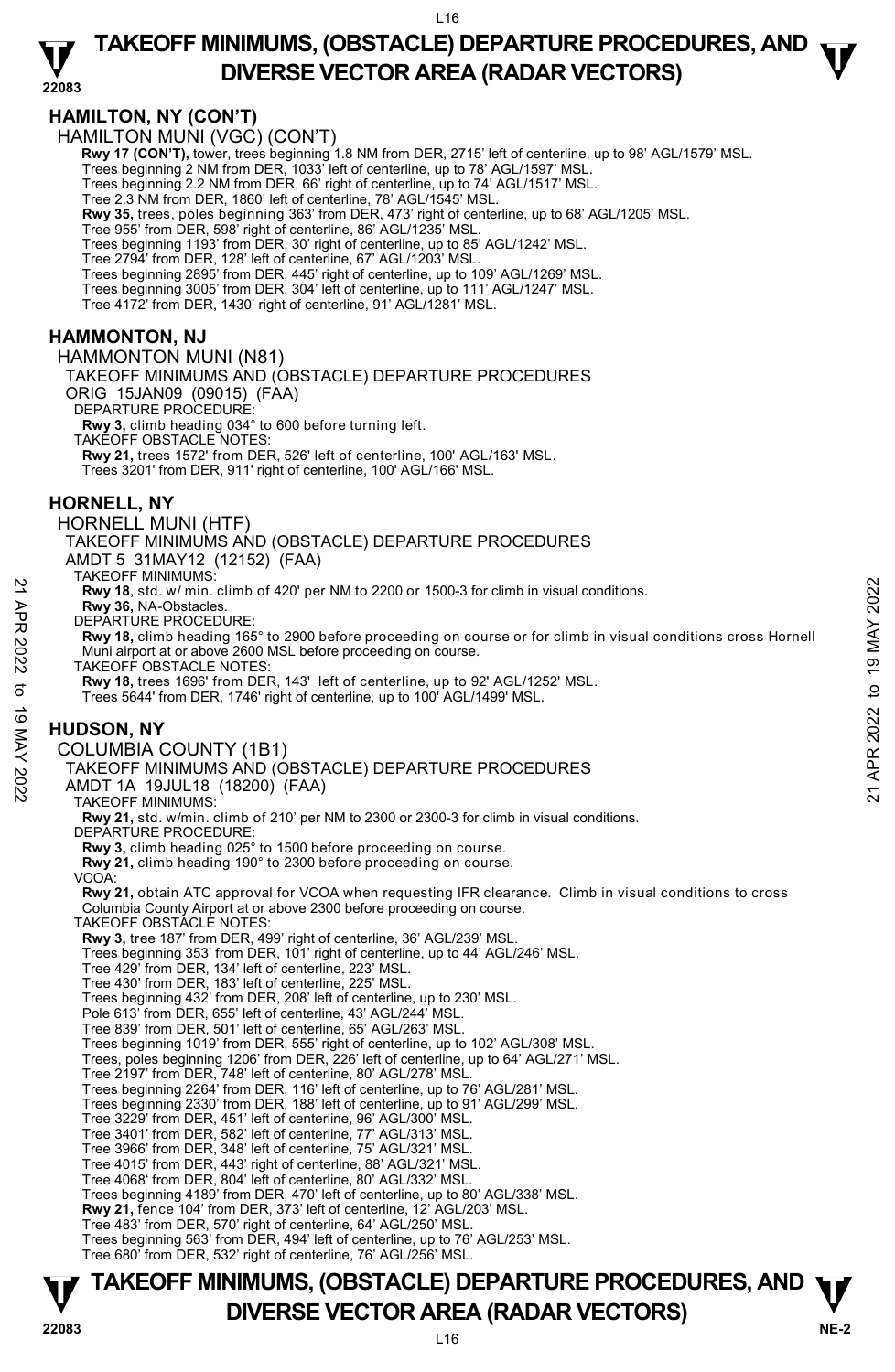#### **22083 TAKEOFF MINIMUMS, (OBSTACLE) DEPARTURE PROCEDURES, AND**  $\mathbf{\nabla}$ **DIVERSE VECTOR AREA (RADAR VECTORS)**

#### **ITHACA, NY**  ITHACA TOMPKINS INTL (ITH) TAKEOFF MINIMUMS AND (OBSTACLE) DEPARTURE PROCEDURES AMDT 5 08APR10 (20366) (FAA) TAKEOFF MINIMUMS: **Rwy 14,** Std. w/ min. climb of 350' per NM to 2400 or 1500-3 for climb in visual conditions. **Rwys 15, 33,** NA-Environmental. DEPARTURE PROCEDURE: **Rwy 14,** Climb heading 145° to 2400 before turning left or for climb in visual conditions cross Ithaca Tompkins Rgnl airport at or above 2400 before proceeding on course. **Rwy 32,** Climb heading 325° to 1600 before proceeding on course. **JAMESTOWN, NY**  CHAUTAUQUA COUNTY/JAMESTOWN (JHW) TAKEOFF MINIMUMS AND (OBSTACLE) DEPARTURE PROCEDURES AMDT 6A 20JUN19 (19171) TAKEOFF MINIMUMS: **Rwy 31,** 200-1¼ or std. w/min. climb of 220' per NM to 2000. TAKEOFF OBSTACLE NOTES: **Rwy 7,** lighting 3' from DER, 5' left of centerline, 2' AGL/1720' MSL. Sign 20' from DER, 249' left of centerline, 7' AGL/1722' MSL. Vehicles on roadway beginning 299' from DER, crossing extended runway centerline, up to 15' AGL/1734' MSL. Trees beginning 495' from DER, 525' left of centerline, up to 50' AGL/1749' MSL. **Rwy 13,** electrical system at DER, 265' left of centerline, 1710' MSL. Sign 5' from DER, 155' right of centerline, 1709' MSL. Vehicles on roadway 69' from DER, 322' right of centerline, 1710' MSL. Trees beginning 81' from DER, 495' left of centerline, up to 55' AGL/1755' MSL. Terrain beginning 172' from DER, 289' right of centerline, up to 1714' MSL. Tree 232' from DER, 491' left of centerline, 50' AGL/1756' MSL. Fence 257' from DER, 499' right of centerline, 1715' MSL. Terrain 307' from DER, 375' right of centerline, 1717' MSL. Fence, vehicles on roadway beginning 387' from DER, 363' right of centerline, up to 1725' MSL. Tree, pole, building beginning 401' from DER, 378' left of centerline, up to 57' AGL/1766' MSL. Vehicles on roadway 436' from DER, 501' right of centerline, 1733' MSL. Pole 457' from DER, 599' right of centerline, 31' AGL/1751' MSL. Building, fence, vehicles on roadway, tree, pole beginning 527' from DER, 188' right of centerline, up to 48' AGL/1768' MSL.<br>Trees beginning 850' from DER, 11' left of centerline, up to 1774' MSL. Building, pole beginning 1065' from DER, 308' right of centerline, up to 45' AGL/1770' MSL. Tree 1301' from DER, 724' right of centerline, 1804' MSL. Tree, pole, building beginning 1361' from DER, 4' right of centerline, up to 88' AGL/1819' MSL. Trees beginning 2358' from DER, 316' left of centerline, up to 1779' MSL. Tree 2432' from DER, 924' left of centerline, 1785' MSL. Trees beginning 2485' from DER, 449' left of centerline, up to 1788' MSL. Trees beginning 2610' from DER, 4' left of centerline, up to 1793' MSL. Trees beginning 2750' from DER, 103' left of centerline, up to 1797' MSL. Trees beginning 2851' from DER, 507' left of centerline, up to 1798' MSL. Tree 2959' from DER, 611' left of centerline, 1802' MSL. Trees beginning 2966' from DER, 694' left of centerline, up to 1804' MSL. Trees beginning 3004' from DER, 556' left of centerline, up to 1805' MSL. Trees beginning 3149' from DER, 621' left of centerline, up to 1808' MSL. Trees beginning 3806' from DER, 1' left of centerline, up to 1813' MSL. Tree 4208' from DER, 38' left of centerline, 1816' MSL. Trees beginning 4322' from DER, 50' right of centerline, up to 1825' MSL. Trees beginning 4376' from DER, 159' left of centerline, up to 1825' MSL. **Rwy 25,** lighting 10' from DER, 29' left of centerline, 2' AGL/1722' MSL.<br>Lighting 10' from DER, 30' right of centerline, 2' AGL/1722' MSL. Building 424' from DER, 261' left of centerline, 21' AGL/1733' MSL. Tree 733' from DER, 654' left of centerline, 84' AGL/1753' MSL. Tree 762' from DER, 662' left of centerline, 1756' MSL. **Rwy 31,** sign 23' from DER, 200' left of centerline, 1724' MSL. Terrain beginning 29' from DER, 303' left of centerline, up to 1735' MSL. Trees beginning 46' from DER, 464' right of centerline, up to 73' AGL/1781' MSL. Tree, terrain beginning 83' from DER, 423' left of centerline, up to 1740' MSL. Fence, terrain beginning 133' from DER, 316' left of centerline, up to 1747' MSL. Trees beginning 194' from DER, 460' right of centerline, up to 72' AGL/1785' MSL. Fence 238' from DER, 500' left of centerline, 1751' MSL. Fence, tree, terrain beginning 354' from DER, 471' left of centerline, up to 1752' MSL. Trees beginning 402' from DER, 470' right of centerline, up to 68' AGL/1790' MSL. Fence beginning 457' from DER, 500' left of centerline, up to 1753' MSL. Tree 578' from DER, 630' left of centerline, 40' AGL/1783' MSL. Tree, terrain, fence beginning 582' from DER, 376' left of centerline, up to 1806' MSL. Trees beginning 764' from DER, 475' right of centerline, up to 1800' MSL. Trees beginning 775' from DER, 201' left of centerline, up to 1814' MSL. **CON'T**  Fene 237' from DER, 499' riet of centerline, 50 Yol AI/175 MSL.<br>
Fence 257' from DER, 375' right of centerline, 1715' MSL.<br>
Terrain 307' from DER, 375' right of centerline, 1717' MSL.<br>
Tence, pole building beginning 387' f

**TAKEOFF MINIMUMS, (OBSTACLE) DEPARTURE PROCEDURES, AND**  $\Psi$ **P**<br>22083 **DIVERSE VECTOR AREA (RADAR VECTORS)**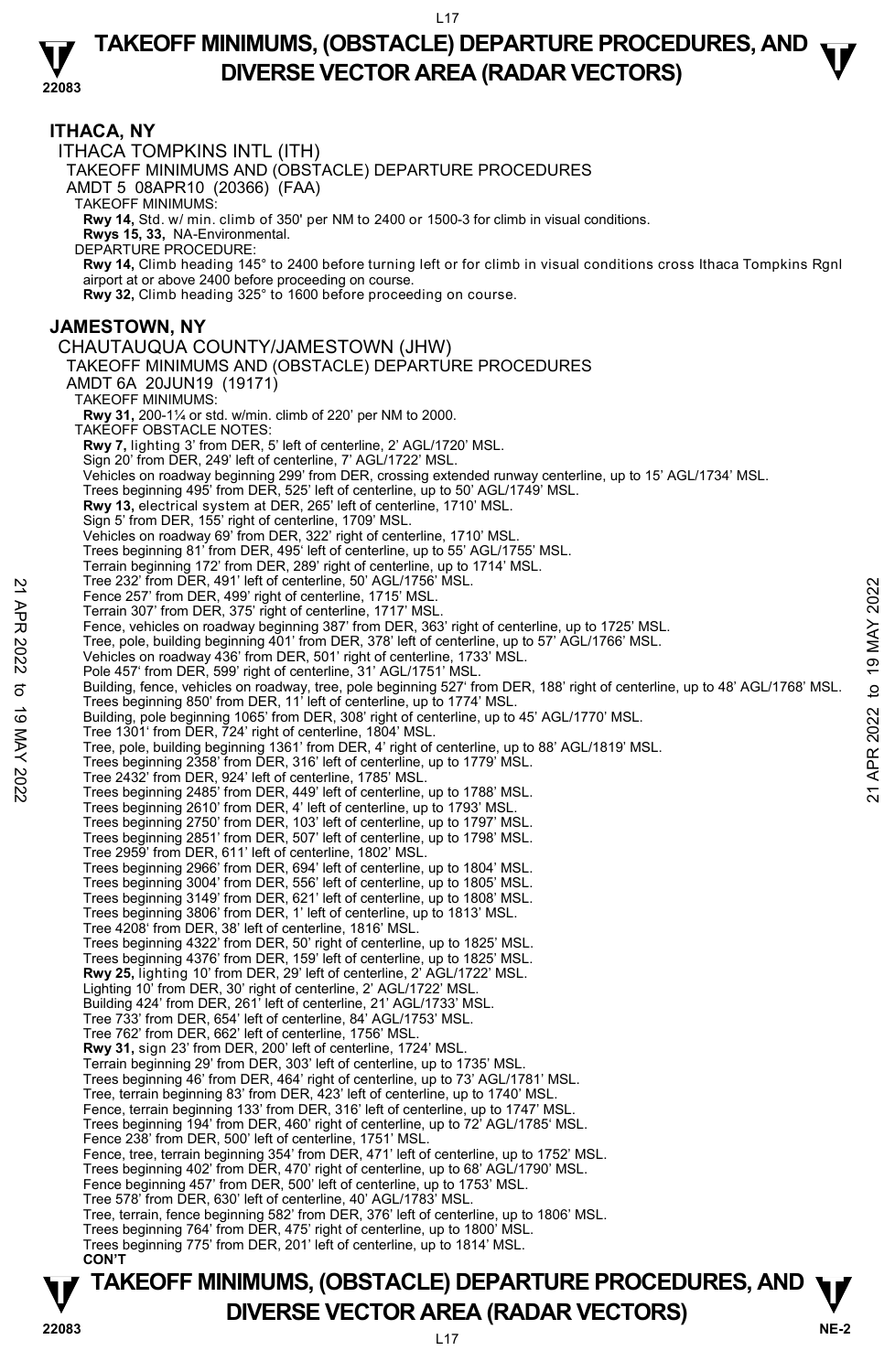### **TAKEOFF MINIMUMS, (OBSTACLE) DEPARTURE PROCEDURES, AND**  $\mathbf{\nabla}$ **DIVERSE VECTOR AREA (RADAR VECTORS)**

### **JAMESTOWN, NY (CON'T)**

**22083** 

CHAUTAUQUA COUNTY/JAMESTOWN (JHW) (CON'T) **Rwy 31 (CON'T),** trees beginning 947' from DER, 536' right of centerline, up to 1805' MSL.<br>Tree 1011' from DER, 737' right of centerline, 1808' MSL. Trees beginning 1057' from DER, 390' right of centerline, up to 1813' MSL.<br>Trees beginning 1266' from DER, 68' right of centerline, up to 84' AGL/1819' MSL.<br>Trees beginning 3494' from DER, 372' left of centerline, up to 18 Tree 3517' from DER, 786' left of centerline, 1824' MSL. Trees beginning 3540' from DER, 447' left of centerline, up to 1835' MSL. Trees beginning 3741' from DER, 419' left of centerline, up to 1841' MSL. Tree 4412' from DER, 1677' left of centerline, 1843' MSL. Trees beginning 4490' from DER, 1435' left of centerline, up to 1844' MSL. Tree 4518' from DER, 1644' left of centerline, 1846' MSL. Trees beginning 4615' from DER, 1457' left of centerline, up to 1856' MSL. Trees beginning 4871' from DER, 1518' left of centerline, up to 1862' MSL. Trees beginning 5135' from DER, 1044' left of centerline, up to 1868' MSL. Trees beginning 5582' from DER, 1296' left of centerline, up to 1874' MSL. Trees beginning 5725' from DER, 1015' left of centerline, up to 1875' MSL.

### **JOHNSTOWN, NY**

FULTON COUNTY (NY0)

TAKEOFF MINIMUMS AND (OBSTACLE) DEPARTURE PROCEDURES AMDT 2 23SEP10 (10266) (FAA) TAKEOFF OBSTACLE NOTES: **Rwy 10,** trees beginning 83' from DER, 62' left of centerline, up to 57' AGL/936' MSL. Trees beginning 206' from DER, 176' right of centerline, up to 43' AGL/922' MSL.<br>**Rwy 28,** trees beginning 310' from DER, 48' left of centerline, up to 72' AGL/921' MSL. Trees beginning 23' from DER, 54' right of centerline, up to 73' AGL/892' MSL.

#### **KINGSTON, NY**

KINGSTON-ULSTER (20N)

#### TAKEOFF MINIMUMS AND (OBSTACLE) DEPARTURE PROCEDURES

AMDT 1 02MAY13 (13122) (FAA)

TAKEOFF MINIMUMS:

**Rwy 33,** 300-2 w/ min. climb of 255' per NM to 1200. DEPARTURE PROCEDURE:

**Rwy 15,** climb to 3000 on heading 153° and PWL VOR/DME R-316 to TRESA INT before proceeding on course. **Rwy 33,** climbing right turn to 3000 on heading 170° and PWL VOR/DME R-316 to TRESA INT before proceeding on course. **EXECTS TO APPENDIX AND CONSTACLE)**<br>
21 **AND THE 2022** TAKE OFF MINIMUMS AND (OBSTACLE) DEPARTURE PROCEDURES<br>
22 AMDT 1 02MAY13 (13122) (FAA)<br>
23 TAKE OFF MINIMUMS:<br>
23 TAKE OFF MINIMUMS:<br>
23 TAKE OFF MINIMUMS:<br>
23 TAKE O

TAKEOFF OBSTACLE NOTES:

**Rwy 15,** trees and poles abeam DER, 806' left of centerline, up to 99' AGL/221' MSL.

Trees and poles beginning 27' from DER, 170' right of centerline, up to 40' AGL/162' MSL.

Vehicles on road 235' from DER, 37' right of centerline, up to 17' AGL/141' MSL.

Trees beginning 1322' from DER, 835' right of centerline, up to 89' AGL/203' MSL. Trees beginning 1325' from DER, 846' left of centerline, up to 99' AGL/215' MSL.

**Rwy 33,** construction cone 6' from DER, 39' right of centerline, 10' AGL/149' MSL.

Trees and poles beginning 19' from DER, 933' left of centerline, up to 99' AGL/349' MSL.

Trees and poles beginning 60' from DER, 922' right of centerline, up to 69' AGL/215' MSL.

Buildings beginning 60' from DER, from 577' left of centerline to 569' right of centerline, up to 29' AGL/271' MSL.<br>Vehicles on road beginning 184' from DER, from 285' left of centerline to 496' right of centerline, up to

Trees beginning 2004' from DER, 1936' left of centerline, up to 94' AGL/362' MSL. Trees beginning 2004' from DER, 1908' right of centerline, up to 110' AGL/388' MSL.

### **LAKE PLACID, NY**

LAKE PLACID (LKP)

TAKEOFF MINIMUMS AND (OBSTACLE) DEPARTURE PROCEDURES

AMDT 1 10OCT19 (19283) (FAA)

TAKEOFF MINIMUMS:

**Rwy 14,** NA-obstacles.

**Rwy 32,** std. w/min. climb of 485' per NM to 4000, or 3600-3 for VCOA.

DEPARTURE PROCEDURE:

**Rwy 32,** climbing left turn to heading 304° to 5000 before proceeding on course. VCOA:

**Rwy 32,** obtain ATC approval for VCOA when requesting IFR clearance. Climb in visual conditions to cross Lake Placid airport at or above 5200 before proceeding on course.

TAKEOFF OBSTACLE NOTES:

**Rwy 32,** sign 22' from DER, 120' left of centerline, 6' AGL/1746' MSL.

Trees beginning 24' from DER, 213' left of centerline, up to 1785' MSL. Tree 81' from DER, 459' right of centerline, 72' AGL/1813' MSL.

Trees, buildings, poles beginning 84' from DER, 4' left of centerline, up to 1800' MSL.

Trees, fence, poles beginning 105' from DER, 9' right of centerline, up to 72' AGL/1814' MSL.

Trees, poles beginning 692' from DER, 43' left of centerline, up to 1826' MSL.

**CON'T** 

### **NE-2** L18 **TAKEOFF MINIMUMS, (OBSTACLE) DEPARTURE PROCEDURES, AND**  $\Psi$ **P**<br> **DIVERSE VECTOR AREA (RADAR VECTORS)**<br>  $^{18}$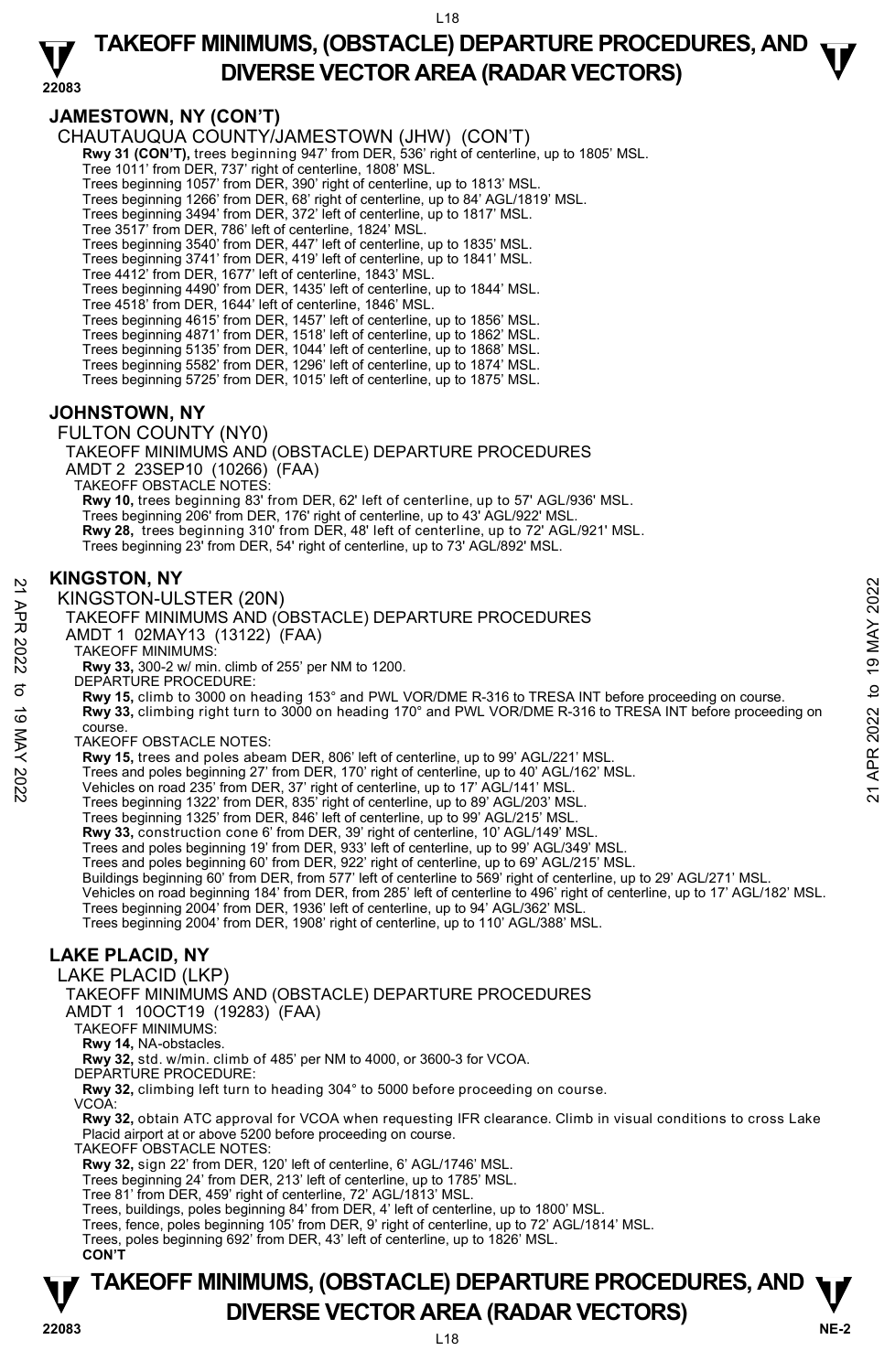### **22083 TAKEOFF MINIMUMS, (OBSTACLE) DEPARTURE PROCEDURES, AND**  $\mathbf{\nabla}$ **DIVERSE VECTOR AREA (RADAR VECTORS)**

### **LAKE PLACID, NY (CON'T)**

LAKE PLACID (LKP) (CON'T) **Rwy 32 (CON'T),** trees, pole beginning 1001' from DER, 143' left of centerline, up to 1832' MSL. Trees beginning 1062' from DER, 77' left of centerline, up to 1871' MSL. Trees, buildings, poles beginning 1242' from DER, 25' left of centerline, up to 1876' MSL. Trees beginning 1733' from DER, 23' right of centerline, up to 94' AGL/1825' MSL. Tree 3024' from DER, 28' right of centerline, 84' AGL/1828' MSL. Tree 3368' from DER, 1114' right of centerline, 1839' MSL. Tree 3505' from DER, 1241' right of centerline, 1842' MSL. Tree 3532' from DER, 1015' right of centerline, 1849' MSL. Trees beginning 3536' from DER, 1117' right of centerline, up to 1859' MSL. Trees beginning 4089' from DER, 1519' right of centerline, up to 1865' MSL. Trees beginning 4364' from DER, 689' left of centerline, up to 1878' MSL. Tree 5055' from DER, 650' left of centerline, 1883' MSL. Tree 5085' from DER, 1807' right of centerline, 1875' MSL. Tree 5169' from DER, 1884' right of centerline, 1883' MSL. Buildings, tree beginning 1 NM from DER, 1686' right of centerline, up to 72' AGL/1910' MSL.<br>Tree 1 NM from DER, 1412' right of centerline, 1913' MSL. Building 1 NM from DER, 1786' right of centerline, 65' AGL/1917' MSL. Trees beginning 1 NM from DER, 1135' right of centerline, up to 1933' MSL. Buildings, trees beginning 1.1 NM from DER, 1373' right of centerline, up to 1952' MSL. Tree 1.1 NM from DER, 2109' right of centerline, 1964' MSL. Trees beginning 1.1 NM from DER, 1368' right of centerline, up to 1988' MSL. Trees, pole beginning 1.1 NM from DER, 1813' right of centerline, up to 2012' MSL. Tree, pole beginning 1.1 NM from DER, 1649' right of centerline, up to 2015' MSL. Trees, vehicle on road beginning 1.1 NM from DER, 1351' right of centerline, up to 2016' MSL. Tree 1.2 NM from DER, 1778' right of centerline, 2020' MSL. Buildings beginning 1.2 NM from DER, 1919' right of centerline, up to 63' AGL/2022' MSL. Building, trees beginning 1.2 NM from DER, 1478' right of centerline, up to 53' AGL/2024' MSL. Trees, poles, buildings, vehicle on road, terrain beginning 1.2 NM from DER, 1439' right of centerline, up to 2045' MSL.<br>Trees, poles, vehicle on road, buildings beginning 1.3 NM from DER, 65' right of centerline, up to 20 Trees, building beginning 2 NM from DER, 2312' left of centerline, up to 2117' MSL. Tree 2 NM from DER, 1382' right of centerline, 2063' MSL. **LAKEHURST MAXFIELD FLD (JOINT BASE MC GUIRE DIX LAKEHURST) (KNEL)**  LAKEHURST, NJ TAKEOFF MINIMUMS AND (OBSTACLE) DEPARTURE PROCEDURES AMDT 1 12OCT17 (17285) TAKEOFF OBSTACLE NOTES: **Rwy 6,** terrain 0' from DER, 500' right of cntrln, 105' MSL. Terrain 150' from DER, 540' left of cntrln, 120' MSL. Terrain 173' from DER, 546' left of cntrln, 120' MSL. Terrain 546' from DER, 566' right of cntrln, 115' MSL. Terrain 957' from DER, 668' left of cntrln, 128' MSL. Terrain 1069' from DER, 540' left of cntrln, 130' MSL. **Rwy 15,** terrain 0' from DER, 484' right of cntrln, 96' MSL. Terrain 0' from DER, 500' left of cntrln, 98' MSL. **Rwy 24,** terrain 0' from DER, 500' left of cntrln, 96' MSL. Terrain 190' from DER, 551' right of cntrln, 101' MSL. **Rwy 33,** terrain 0' from DER, 500' left of cntrln, 102' MSL. Terrain 140' from DER, 522' right of cntrln, 112' MSL. Terrain 523' from DER, 535' right of cntrln, 118' MSL. Terrain 507' from DER, 636' right of cntrln, 119' MSL. Trees, building beginning 2 NM from DER, 2312' left of centerline, up to 2117 MSL.<br>
Tree 2 NM from DER, 1382' right of centerline, 2063' MSL.<br>
Tree 2 NM from DER, 1382' right of centerline, 2063' MSL.<br> **LAKEHURST MAXFIELD** 

### **LAKEWOOD, NJ**

LAKEWOOD (N12)

TAKEOFF MINIMUMS AND (OBSTACLE) DEPARTURE PROCEDURES AMDT 2 29MAY14 (14149) (FAA)

TAKEOFF OBSTACLE NOTES:

**Rwy 6,** aircraft on taxiway abeam DER, 220' right of centerline, up to 15' AGL/49' MSL.

Vehicles on road beginning 5' from DER, crossing left to right, up to 15' AGL/49' MSL.

Trees, buildings and poles beginning 481' from DER, left and right of centerline, up to 100' AGL/139' MSL.

Transmission towers beginning 3815' from DER, right and left of centerline, up to 150' AGL/184' MSL.<br>**Rwy 24,** aircraft on taxiway abeam DER, 225' left of centerline, up to 15' AGL/59' MSL.

Trees abeam DER, 270' right and 275' left of centerline, up to 100' AGL/144' MSL.

Trees, buildings and vehicle on road beginning 371' from DER right and left of centerline up to 100' AGL/144' MSL.<br>Trees, buildings and storage tank beginning 881' from DER, left and right of centerline, up to 100' AGL/169

### **NE-2** L19 **TAKEOFF MINIMUMS, (OBSTACLE) DEPARTURE PROCEDURES, AND**  $\Psi$ **DIVERSE VECTOR AREA (RADAR VECTORS) 22083**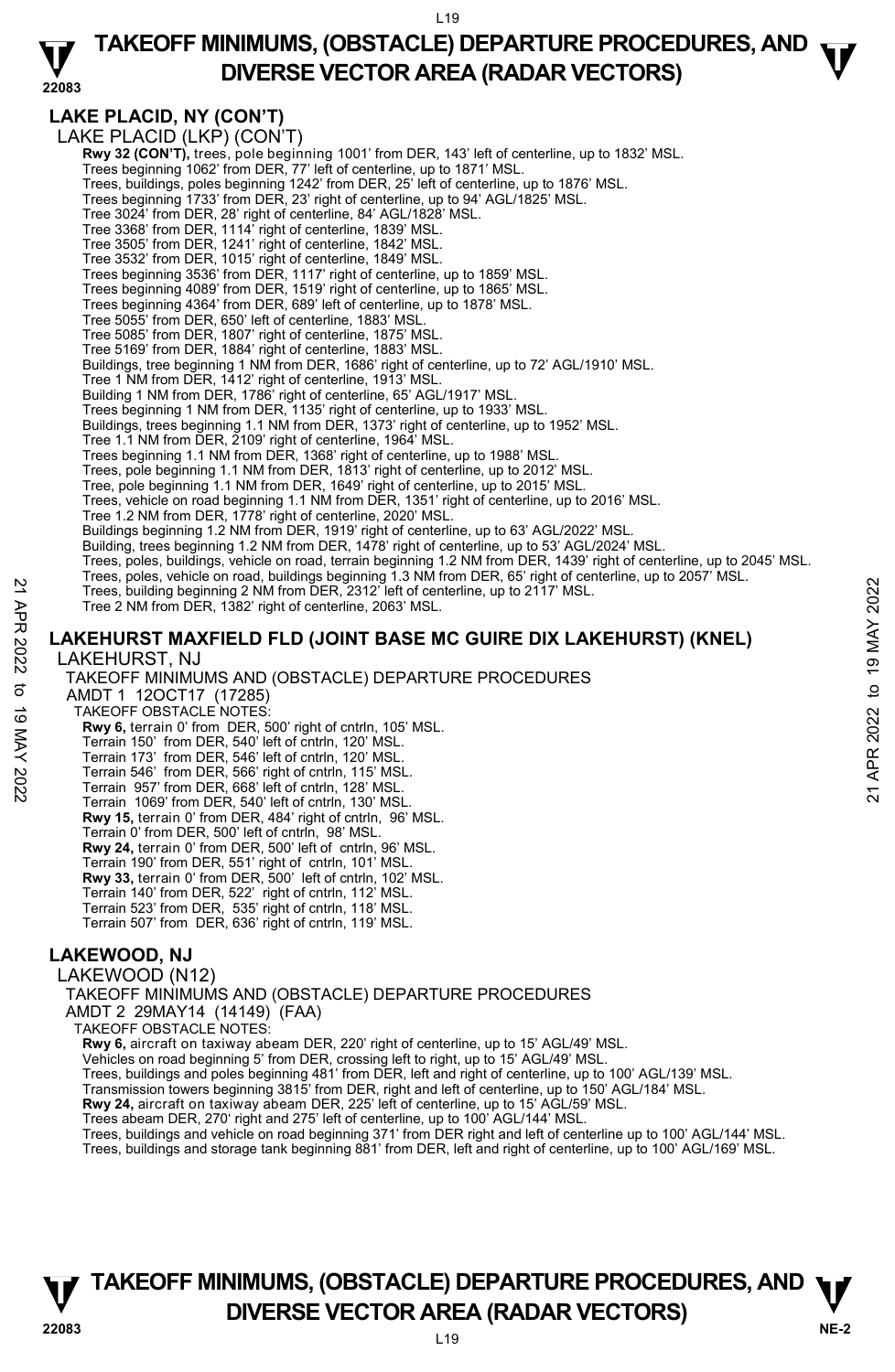### **TAKEOFF MINIMUMS, (OBSTACLE) DEPARTURE PROCEDURES, AND**  $\mathbf{\nabla}$ **DIVERSE VECTOR AREA (RADAR VECTORS)**

**22083 LE ROY, NY**  LE ROY (5G0) TAKEOFF MINIMUMS AND (OBSTACLE) DEPARTURE PROCEDURES AMDT 1 20SEP12 (12264) (FAA) TAKEOFF MINIMUMS: **Rwy 28,** 300-1½ or std. w/min. climb of 267' per NM to 1000. DEPARTURE PROCEDURE: **Rwy 28,** climb heading 284° to 1500 before turning left. TAKEOFF OBSTACLE NOTES: **Rwy 10,** trees and poles beginning 51' from DER. 101' right of centerline, up to 73' AGL/852' MSL.<br>Trees and poles beginning 26' from DER, 51' left of centerline, up to 64' AGL/843' MSL. Buildings beginning 325' from DER, 116' right of centerline, up to 53' AGL/819' MSL. Terrain beginning 96' from DER, 233' right of centerline, up to 787' MSL. **Rwy 28**, trees and poles beginning 2' from DER, 38' left of centerline, up to 112' AGL/977' MSL. Buildings, water tower and grain bins beginning 172' from DER, 38' left of centerline, up to 106' AGL/931' MSL. Trees beginning 49' from DER, 100' right of centerline, up to 873' MSL. Railroad 100' from DER. 261' right of centerline, 23' AGL/825' MSL. **LINCOLN PARK, NJ**  LINCOLN PARK (N07) TAKEOFF MINIMUMS AND (OBSTACLE) DEPARTURE PROCEDURES AMDT 2 12AUG21 (21224) (FAA) TAKEOFF MINIMUMS: **Rwy 1**, 900-2½ w/min. climb of 400' per NM to 1600 or 1600-3 for VCOA.  **Rwy 19,** 300-1⅞ or std. w/min. climb gradient of 253' per NM to 600. DEPARTURE PROCEDURE: **Rwy 1,** climb on heading 008° to 1300 before proceeding on course. **Rwy 19,** climb on heading 188° to 1000 before proceeding on course. VCOA: **Rwy 1,** obtain ATC approval for VCOA when requesting IFR clearance. Climb in visual conditions to cross Lincoln Park airport at or above 1600 before proceeding on course. TAKEOFF OBSTACLE NOTES **Rwy 1,** tree 85' from DER, 479' right of centerline, 56' AGL/237' MSL. Tree, pole beginning 126' from DER, 431'left of centerline, up to 46' AGL/225' MSL. Trees beginning 292' from DER, 493' right of centerline, up to 69' AGL/249' MSL. Tree 1.4 NM from DER, 2592' left of centerline, 71' AGL/700' MSL. Tree 1.4 NM from DER, 2660' left of centerline, 80' AGL/737' MSL. Trees beginning 1.4 NM from DER, 2400' left of centerline, up to 77' AGL/753' MSL. Trees beginning 1.4 nm from DER, 2304' left of centerline, up to 67' AGL/758' MSL. Trees beginning 1.5 NM from DER, 2121' left of centerline, up to 60' AGL/768' MSL. Trees 1.6 NM from DER, 333' left of centerline, up to 200' AGL/919' MSL. Tree 1.7 NM from DER, 149' right of centerline, 200' AGL/762' MSL. Tree 1.8 NM from DER, 403' right of centerline, 200' AGL/765' MSL. Trees beginning 1.8 NM from DER, 62' right of centerline, up to 200' AGL/860' MSL. Trees beginning 1.8 NM from DER, 83' right of centerline, up to 200' AGL/919' MSL. Trees beginning 1.9 NM from DER, 17' right of centerline, up to 200' AGL/935' MSL.<br>**Rwy 19,** trees beginning 279' from DER, 360' left of centerline, up to 91' AGL/269' MSL. Tree 290' from DER, 350' right of centerline, 80' AGL/258' MSL. Trees beginning 327' from DER, 274' right of centerline, up to 93' AGL/273' MSL. Tower 4213' from DER, 461' right of centerline, 131' AGL/306' MSL. Tower 4338' from DER, 134' right of centerline, 132' AGL/307' MSL. **LINDEN, NJ**  LINDEN (LDJ) TAKEOFF MINIMUMS AND (OBSTACLE) DEPARTURE PROCEDURES AMDT 3 22APR21 (21112) (FAA) TAKEOFF MINIMUMS: NA - Obstacles. Park airpor a IC approval Tor VCDA when requesting IFR clearance. Climb in visual conditions to cross Lincoln<br>
The AKEOFF OBSTACLE NOTES:<br>
The ass from DER, 433 "left of centerline, ap to 46' AGL/237' MSL.<br>
Tree, pole beg

#### **LUMBERTON, NJ**

FLYING W (N14) TAKEOFF MINIMUMS AND (OBSTACLE) DEPARTURE PROCEDURES AMDT 1 26JUL12 (12208) (FAA) TAKEOFF OBSTACLE NOTES:

**Rwy 1,** transmission line towers beginning 4216' from DER, 396' left of centerline, up to 132' AGL/179' MSL. Transmission line tower beginning 4239' from DER, 462' right of centerline, up to 147' AGL/191' MSL. Vehicle on road 88' from DER, 300' left of centerline, 15' AGL/77' MSL. **Rwy 19,** trees beginning 16' from DER, 1' left of centerline, up to 136' AGL/152' MSL. Trees beginning 16' from DER, 11' right of centerline, up to 105' AGL/131' MSL.

### **NE-2** L20 **TAKEOFF MINIMUMS, (OBSTACLE) DEPARTURE PROCEDURES, AND**  $\Psi$ **P**<br>22083 **DIVERSE VECTOR AREA (RADAR VECTORS)**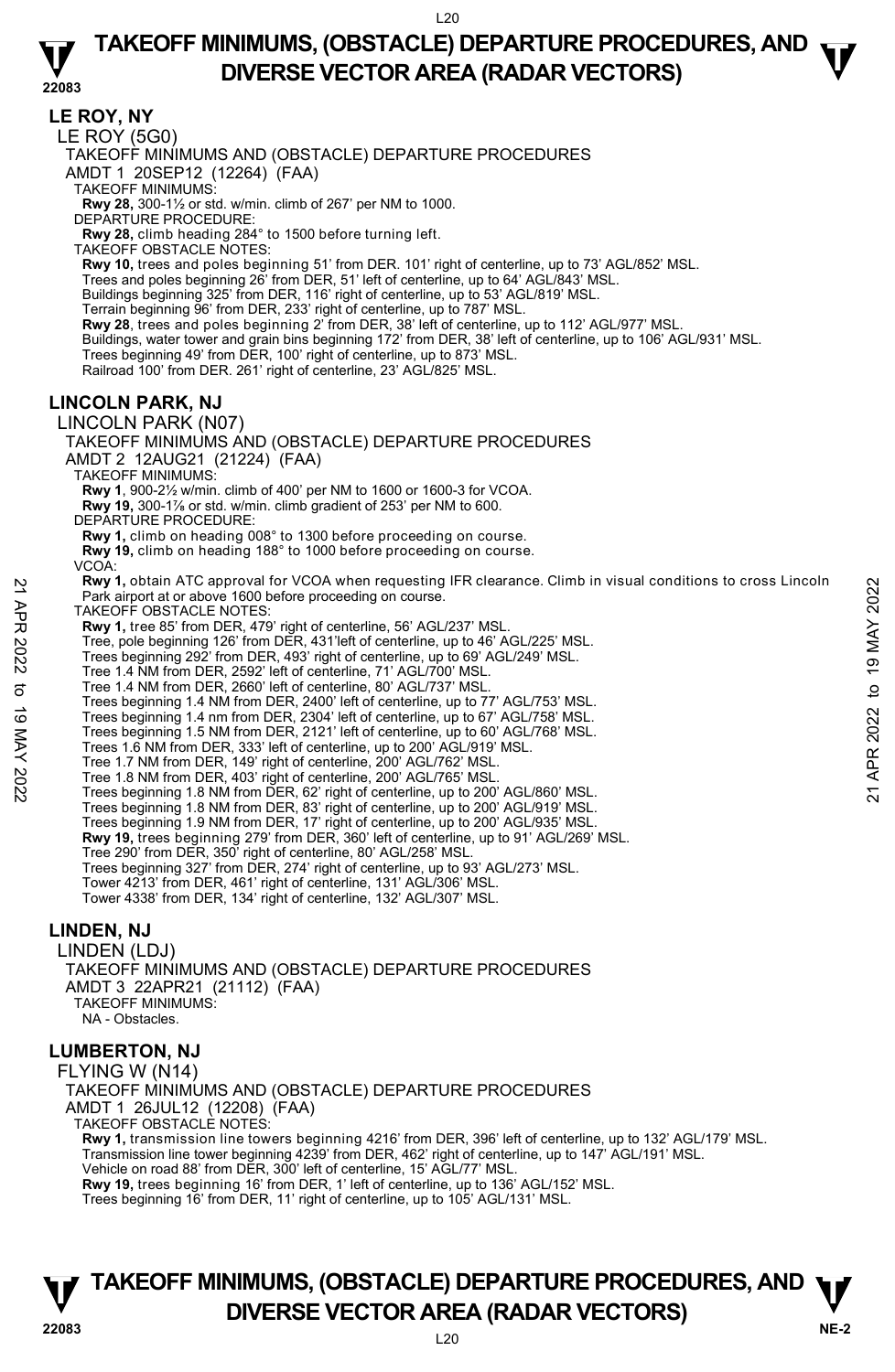### **TAKEOFF MINIMUMS, (OBSTACLE) DEPARTURE PROCEDURES, AND**  $\mathbf{\nabla}$ **DIVERSE VECTOR AREA (RADAR VECTORS)**

**22083** 

#### **MALONE, NY**

MALONE-DUFORT (MAL)

TAKEOFF MINIMUMS AND (OBSTACLE) DEPARTURE PROCEDURES

AMDT 2 15NOV12 (12320) (FAA)

TAKEOFF MINIMUMS:

**Rwy 14,** 300-1¾ or std. w/min. climb of 310' per NM to 1200. **Rwy 23**, 500-2¾ or std. w/min. climb of 285' per NM to 1500.

DEPARTURE PROCEDURE:

**Rwy 5,** climb heading 052° to 1500 before proceeding on course.

**Rwy 14,** climbing left turn heading 050° to 2300 before proceeding on course.<br>**Rwy 23,** climb heading 232° to 1500 before proceeding on course.<br>TAKEOFF OBSTACLE NOTES:

**Rwy 5,** terrain and trees beginning 15' from DER, 316' left and right of centerline, up to 100' AGL/814' MSL.<br>**Rwy 14,** sign, building and trees 171' from DER, 113' right of centerline, up to 100' AGL/809' MSL. Trees, 385' from DER, across centerline, up to 100' AGL/841' MSL.

Buildings, poles and trees 868' from DER, 194' right of centerline, up to 100' AGL/887' MSL. Buildings, poles and trees 1180' from DER, 184' left of centerline, up to 100' AGL/896' MSL. Buildings, poles and trees 2304' from DER, 223' right of centerline, up to 100' AGL/947' MSL. Buildings, poles and trees 3797' from DER, left, right and on centerline, up to 100' AGL/1021' MSL. Water tank and trees 5951' from DER, 1145' right of centerline, up to 120' AGL/1036' MSL. **Rwy 23,** trees beginning 61' from DER, 326' right of centerline, up to 100' AGL/827' MSL. Bushes beginning 34' from DER, 271' left of centerline, up to 20' AGL/781' MSL. Buildings and trees beginning 719' from DER, across centerline, up to 100' AGL/901' MSL.<br>**Rwy 32,** trees beginning 64' from DER, 50' right of centerline, up to 100' AGL/828' MSL.

#### **MANVILLE, NJ**

CENTRAL JERSEY RGNL (47N) TAKEOFF MINIMUMS AND (OBSTACLE) DEPARTURE PROCEDURES AMDT 4 28FEB19 (19059) (FAA) TAKEOFF MINIMUMS: **Rwy 25,** 300-1 or std. w/min. climb of 280' per NM to 300. DEPARTURE PROCEDURE **Rwy 7,** climb heading 069° to 800 before turning left. TAKEOFF OBSTACLE NOTES: **Rwy 7,** lighting 12' from DER, 9' right of centerline, 65' MSL. Trees beginning 38' from DER, 313' left of centerline, up to 138' MSL. Buildings, tree beginning 59' from DER, 289' left of centerline, up to 19' AGL/87' MSL. Trees, building, poles, terrain beginning 120' from DER, 217' left of centerline, up to 110' MSL. Trees, poles, buildings beginning 192' from DER, 181' left of centerline, up to 116' MSL. Pole 241' from DER, 465' right of centerline, 37' AGL/74' MSL. Trees, pole, buildings beginning 267' from DER, 124' left of centerline, up to 68' AGL/132' MSL. Trees, poles beginning 281' from DER, 262' right of centerline, up to 116' MSL. Trees, buildings, pole beginning 371' from DER, 104' left of centerline, up to 123' MSL. Trees, pole beginning 428' from DER, 172' right of centerline, up to 120' MSL. Trees, buildings, pole beginning 452' from DER, 200' left of centerline, up to 133' MSL. Trees beginning 506' from DER, 191' right of centerline, up to 124' MSL. Tree 550' from DER, 550' right of centerline, 131' MSL. Trees beginning 557' from DER, 3' right of centerline, up to 104' AGL/132' MSL. Trees, poles, building beginning 736' from DER, 41' left of centerline, up to 123' MSL. Trees beginning 1067' from DER, 6' left of centerline, up to 81' AGL/126' MSL. Trees beginning 2081' from DER, 71' right of centerline, up to 157' MSL. **Rwy 25,** traverse way 2' from DER, 82' right of centerline, 103' MSL. Tree 14' from DER, 166' right of centerline, 115' MSL. Tree 17' from DER, 458' right of centerline, 123' MSL. Tree 23' from DER, 504' right of centerline, 129' MSL. Trees beginning 26' from DER, 257' left of centerline, up to 126' MSL. Trees beginning 37' from DER, 259' right of centerline, up to 131' MSL. Tree 49' from DER, 285' left of centerline, 129' MSL. Trees beginning 83' from DER, 15' right of centerline, up to 148' MSL. Trees beginning 105' from DER, 203' left of centerline, up to 130' MSL. Trees beginning 120' from DER, 249' left of centerline, up to 140' MSL. Trees traverse way beginning 142' from DER, 49' right of centerline, up to 151' MSL. Trees, traverse ways beginning 199' from DER, 14' left of centerline, up to 144' MSL. Trees traverse way beginning 202' from DER, 1' right of centerline, up to 155' MSL. Trees beginning 812' from DER, 7' right of centerline, up to 80' AGL/156' MSL. Trees beginning 835' from DER, 26' left of centerline, up to 150' MSL. Trees beginning 968' from DER, 4' right of centerline, up to 159' MSL. Trees beginning 978' from DER, 59' left of centerline, up to 159' MSL. Trees beginning 1040' from DER, 167' left of centerline, up to 161' MSL. Trees beginning 1087' from DER, 6' left of centerline, up to 162' MSL. Trees beginning 1204' from DER, 11' right of centerline, up to 162' MSL. Trees beginning 1381' from DER, 62' right of centerline, up to 175' MSL. Trees beginning 1538' from DER, 18' right of centerline, up to 176' MSL. Transmission line 4389' from DER, 1465' left of centerline, 116' AGL/197' MSL. Transmission line beginning 4547' from DER, 676' left of centerline, up to 170' AGL/244' MSL 21 AKEOFF MINIMUMIS:<br>
22 **Rwy 25,** 300-1 or std. w/min. climb of 280' per NM to 300.<br>
DEPARTURE PROCEDURE:<br>
22 TAKEOFF OBSTACLE NOTES:<br>
22 TAKEOFF OBSTACLE NOTES:<br>
22 TAKEOFF OBSTACLE NOTES:<br>
23 TAKEOFF OBSTACLE NOTES:<br>
2

# **TAKEOFF MINIMUMS, (OBSTACLE) DEPARTURE PROCEDURES, AND**  $\Psi$ **P**<br>22083 **DIVERSE VECTOR AREA (RADAR VECTORS)**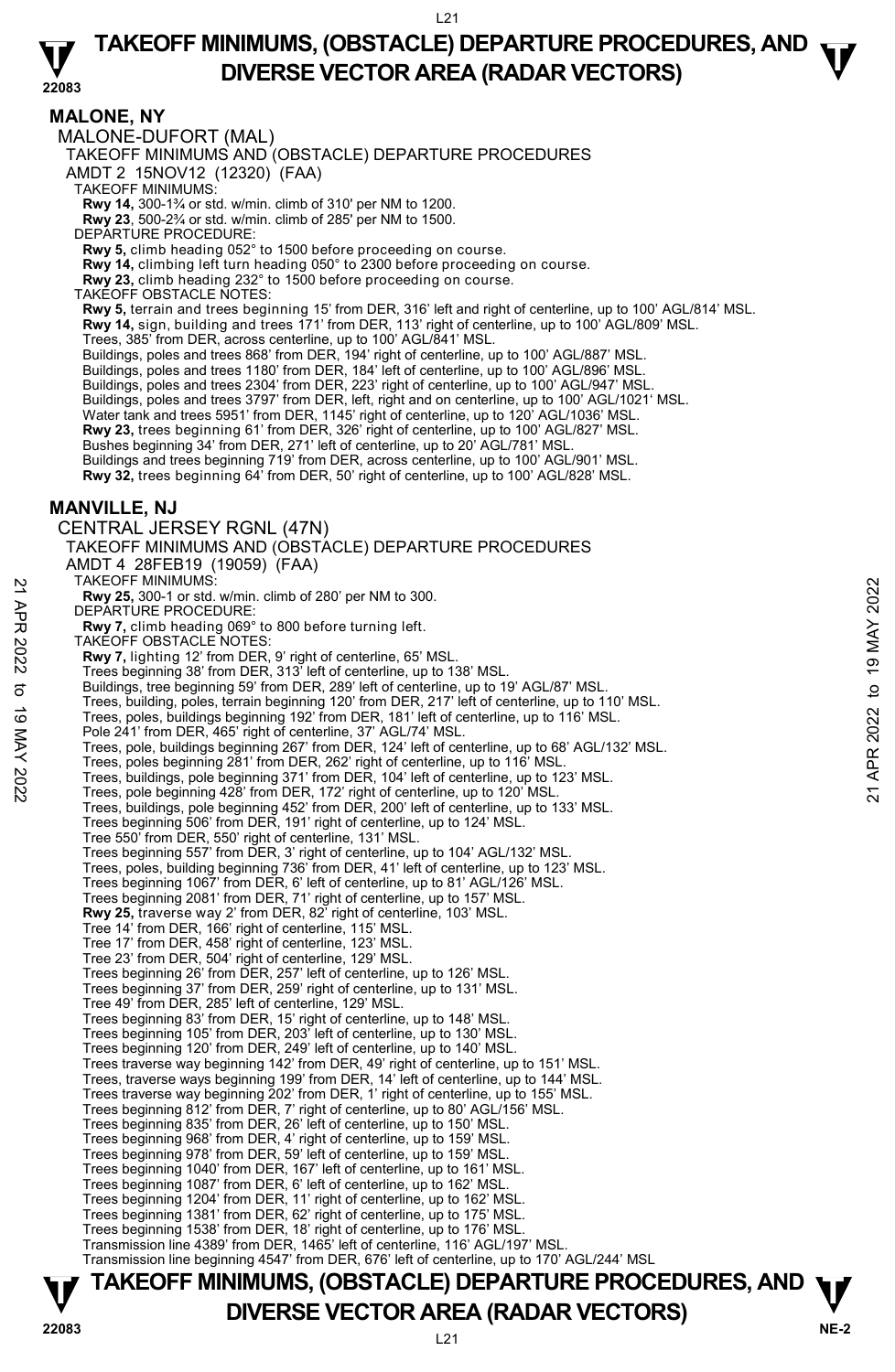### **TAKEOFF MINIMUMS, (OBSTACLE) DEPARTURE PROCEDURES, AND**  $\mathbf{\nabla}$ **DIVERSE VECTOR AREA (RADAR VECTORS)**

**22083** 

### **MASSENA, NY**

MASSENA INTL-RICHARDS FLD (MSS)

TAKEOFF MINIMUMS AND (OBSTACLE) DEPARTURE PROCEDURES

AMDT 8A 03APR14 (21112) (FAA)

TAKEOFF MINIMUMS:

**Rwy 23,** 400-2½ or std. w/min. climb of 240' per NM to 800.

TAKEOFF OBSTACLE NOTES:

**Rwy 5,** antenna on building 291' from DER, 267' right of centerline, 9' AGL/238' MSL.

Obstruction light on localizer 347' from DER, on centerline, 7' AGL/241' MSL.

Trees beginning 551' from DER, 514' left of centerline, up to 75' AGL/324' MSL.

Trees beginning 825' from DER, 516' right of centerline, up to 56' AGL/292' MSL.

**Rwy 9,** bushes and trees beginning 371' from DER, 142' left of centerline, up to 64' AGL/303' MSL.<br>Trees beginning 784' from DER, 51' right of centerline, up to 73' AGL/312' MSL.

**Rwy 23,** trees, buildings, and poles beginning 1002' from DER, 249' left of centerline, up to 76' AGL/257' MSL.

Trees beginning 2233' from DER, 878' right of centerline, up to 60' AGL/277' MSL.

Light on tower 2.1 NM from DER, 2453' right of centerline, 388' AGL/596' MSL.

**Rwy 27,** trees beginning 341' from DER, 341' left of centerline, up to 81' AGL/292' MSL.

Trees beginning 499' from DER, 289' right of centerline, up to 100' AGL/329' MSL.

### **MC GUIRE FLD, (JOINT BASE MC GUIRE DIX LAKEHURST) (KWRI)**

WRIGHTSTOWN, NJ

TAKEOFF MINIMUMS AND (OBSTACLE) DEPARTURE PROCEDURES AMDT 1 03DEC20 (20338) (USAF) TAKEOFF OBSTACLE NOTES: **Rwy 6,** trees 1389' from DER, 854' right of cntrln, 83' AGL/184' MSL.<br>Trees 1929' from DER, 887' right of cntrln, 94' AGL/192' MSL. Trees 2658' from DER, 1184' left of cntrln, 79' AGL/177' MSL. Trees 3647' from DER, 946' right of cntrln, 103' AGL/194' MSL.<br>**Rwy 18,** potential aircraft 920' from DER, 182' left of cntrln, 66' AGL/206' MSL. Potential aircraft 934' from DER, 199' left of cntrln, 66' AGL/199' MSL. **Rwy 24,** potential vehicle 125' from DER, 479' right of cntrln, 17' AGL/154' MSL. Trees 1954' from DER, 1051' right of cntrln, 54' AGL/191' MSL. **Rwy 36,** potential aircraft 1976' from DER, 1234' right of cntrln, 66' AGL/185' MSL. EVALUATE SURFALL A CONTROLLER THE SURFAINT OF A SURFAINT ON A SURFAINT ON A DEPLANTURE PROCEDURE:<br>
22 APR 2021 A potential aircraft 1978' from DER, 479' right of cntrin, 17' AGL/154' MSL.<br>
22 Trees 1954' from DER, 1051' r

### **MIDDLETOWN, NY**

RANDALL (06N)

TAKEOFF MINIMUMS AND (OBSTACLE) DEPARTURE PROCEDURES

AMDT 3 20SEP12 (12264) (FAA)

TAKEOFF MINIMUMS:

**Rwy 26,** 300-2 or std. with a min. climb of 205' per NM to 900, or alternatively, with std. takeoff minimums and a normal 200' per NM climb gradient, takeoff must occur no later than 1300' prior to DER. DEPARTURE PROCEDURE:

**Rwy 26,** climb heading 246° to 1400 before proceeding on course.

TAKEOFF OBSTACLE NOTES:

**Rwy 8,** rising terrain beginning abeam DER, 143' left of centerline, up to 536' MSL.

Trees beginning 46' from DER, 237' right of centerline, up to 98' AGL/578' MSL. Trees beginning 59' from DER, 412' left of centerline, up to 100' AGL/639' MSL.

**Rwy 26,** trees abeam DER, 155' left of centerline, up to 87' AGL/576' MSL.

Vehicles on roadway, 186' from DER, left and right of centerline, up to 15' AGL/522' MSL.

Trees beginning 343' from DER, 569' right of centerline, 95' AGL/596' MSL.

Pole, 506' from DER, 141' right of centerline, 41' AGL/543' MSL.

### **MILLBROOK, NY**

SKY ACRES (44N)

TAKEOFF MINIMUMS AND (OBSTACLE) DEPARTURE PROCEDURES

AMDT 2 29MAY14 (14149) (FAA)

TAKEOFF MINIMUMS:

**Rwy 17,** 600-3 w/min. climb of 240' per NM to 1400 or std. w/min. climb of 390' per NM to 1500.

**Rwy 35,** 300-1¾ or std. w/min. climb of 261' per NM to 1100.

DEPARTURE PROCEDURE:

**Rwy 17,** climb heading 167° to 2200 then climbing right turn direct IGN VOR/DME before proceeding on course. **Rwy 35,** climb heading 347° to 2100 then climbing left turn direct IGN VOR/DME before proceeding on course.

TAKEOFF OBSTACLE NOTES:

**Rwy 17,** trees beginning 156' from DER, 302' left of centerline, up to 96' AGL/779' MSL.

Trees beginning 3213' from DER, 1350' left of centerline, up to 100' AGL/1259' MSL.

**Rwy 35,** trees beginning 46' from DER, 341' right of centerline, up to 94' AGL/742' MSL.

Building 251' from DER, 399' right of centerline, 36' AGL/695' MSL. Tower 1254' from DER, 725' right of centerline, 88' AGL/733' MSL.

Trees beginning 1.4 NM from DER, 2762' right of centerline, up to 100' AGL/919' MSL.

Trees beginning 407' from DER 284' left of centerline, up to 78' AGL/665' MSL.

Trees beginning 1.3 NM from DER, 1353' left of centerline, up to 100' AGL/919' MSL.

### **NE-2** L22 **TAKEOFF MINIMUMS, (OBSTACLE) DEPARTURE PROCEDURES, AND**  $\Psi$ **P**<br>22083 **DIVERSE VECTOR AREA (RADAR VECTORS)**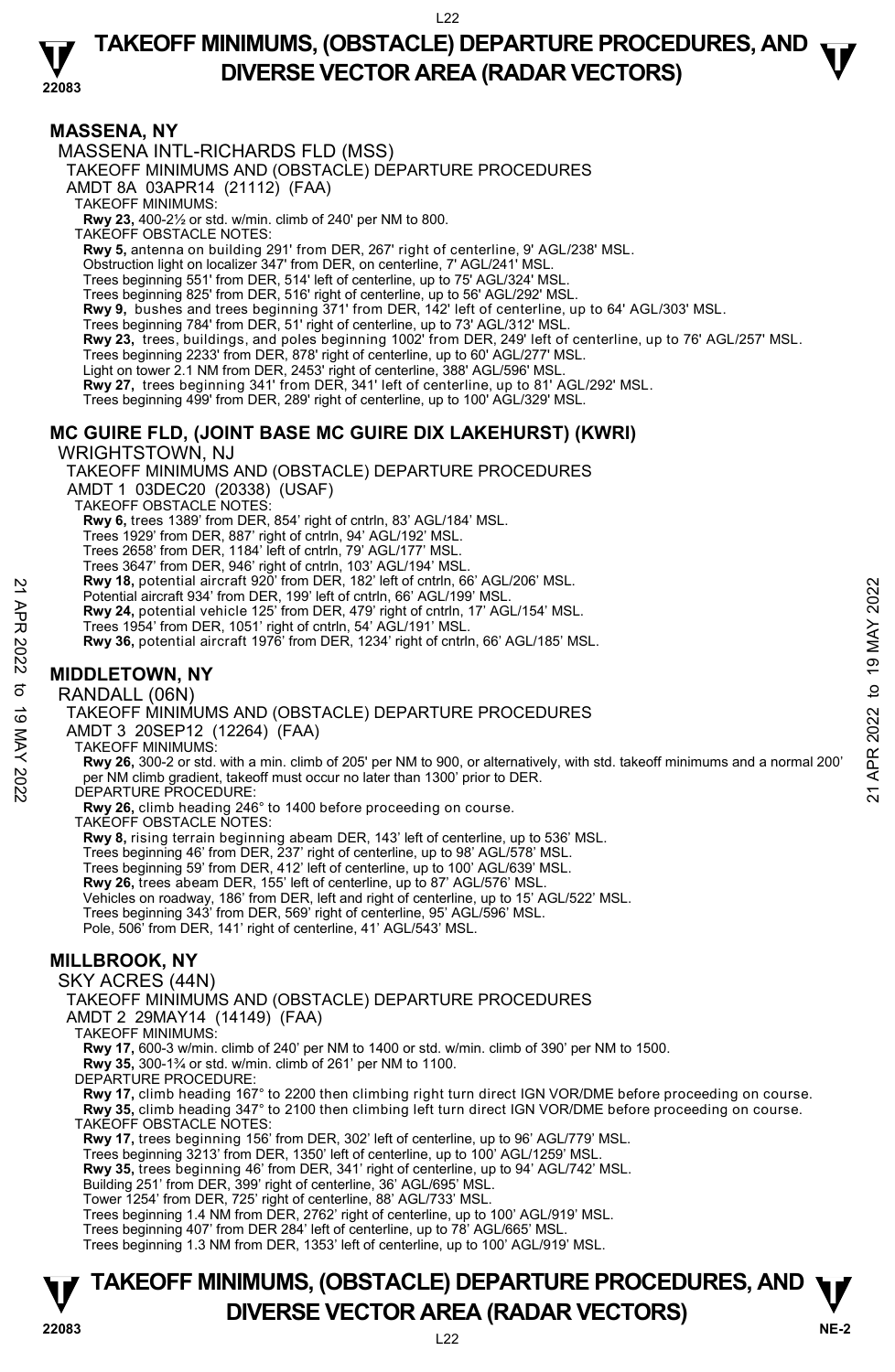### **TAKEOFF MINIMUMS, (OBSTACLE) DEPARTURE PROCEDURES, AND**  $\mathbf{\nabla}$ **DIVERSE VECTOR AREA (RADAR VECTORS)**

**22083** 

**MILLVILLE, NJ**  MILLVILLE MUNI (MIV) TAKEOFF MINIMUMS AND (OBSTACLE) DEPARTURE PROCEDURES AMDT 2 08JUN06 (06159) (FAA) TAKEOFF OBSTACLE NOTES: **Rwy 10,** multiple trees beginning 14' from DER, 498' right of centerline, up to 49' AGL/134' MSL.<br>**Rwy 14,** multiple trees beginning 20' from DER, 167' left and139' right of centerline, up to 72' AGL/154' MSL. **Rwy 28,** multiple trees beginning 28' from DER, 144' left and 167' right of centerline, up to 80' AGL/154' MSL. **Rwy 32,** multiple trees beginning 34' from DER, 341' left and 273' right of centerline, up to 71' AGL/152' MSL. **MONTAUK, NY**  MONTAUK (MTP) TAKEOFF MINIMUMS AND (OBSTACLE) DEPARTURE PROCEDURES AMDT 3 18OCT12 (12292) (FAA) TAKEOFF MINIMUMS: **Rwy 6,** 300-1 or std. w/min. climb of 491' per NM to 300. **Rwy 24,** 300-1 DEPARTURE PROCEDURE: **Rwy 24,** climbing right turn to 3000 direct GON VOR/DME before proceeding on course. TAKEOFF OBSTACLE NOTES: **Rwy 6,** ship 3600' from DER, on centerline, up to 225' AGL/225' MSL. Building 9' from DER, 188' left of centerline, 14' AGL/34' MSL. Trees beginning 10' from DER, 29' right of centerline, up to 40' AGL/47' MSL. Bushes beginning 514' from DER, 50' right of centerline, up to 21' AGL/41' MSL. Bushes beginning 33' from DER, 9' left of centerline, up to 5' AGL/19' MSL. **Rwy 24,** ship 990' from DER, on centerline, up to 225' AGL/225' MSL. Trees beginning 5' from DER, 152' left of centerline, up to 36' AGL/41' MSL. Poles beginning 155' from DER, 28' left of centerline, up to 34' AGL/41' MSL. Trees beginning 49' from DER, 25' right of centerline, up to 61' AGL/81' MSL. Poles beginning 49' from DER, 75' right of centerline, up to 22' AGL/42' MSL. Building 245' from DER, 316' left of centerline, 29' AGL/36' MSL. Buildings beginning 641' from DER, 189' right of centerline, up to 29' AGL/38' MSL. **MONTGOMERY, NY**  ORANGE COUNTY(MGJ) TAKEOFF MINIMUMS AND (OBSTACLE) DEPARTURE PROCEDURES AMDT 3 03JAN19 (19003) (FAA) TAKEOFF MINIMUMS: **Rwy 8,** 300-1 or std. w/min. climb of 335' per NM to 700. **Rwy 22,** 300-1⅛ or std. w/min. climb of 290' per NM to 600. **Rwy 26,** 500-3 w/min. climb of 220' per NM to 1300 or std. w/min. climb of 380' per NM to 900 or 1500-3 for VCOA. DEPARTURE PROCEDURE: **Rwy 4,** climb on heading 036° to 2100 before proceeding on course. **Rwy 8,** climb on heading 080° to 1100 before turning left. **Rwy 22,** climb on heading 216° to 1000 before proceeding on course. **Rwy 26,** climb on heading 260° to 1000 before turning right. VCOA: **Rwy 26,** obtain ATC approval for VCOA when requesting IFR clearance. Climb in visual conditions to cross Orange County Airport at or above 1700 before proceeding on course. TAKEOFF OBSTACLE NOTES: **Rwy 4,** terrain 23' from DER, 304' left of centerline, 371' MSL. Terrain 24' from DER, 184' left of centerline, 373' MSL. Trees, terrain, vehicles on road, vegetation beginning 32' from DER, 21' right of centerline, up to 410' MSL. Trees, vehicles on road beginning 88' from DER, 39' left of centerline, up to 404' MSL. Tree 699' from DER, 575' left of centerline, 405' MSL. Trees beginning 782' from DER, 490' left of centerline, up to 417' MSL. Tree 1004' from DER, 689' right of centerline, 430' MSL. Tree 1046' from DER, 728' left of centerline, 439' MSL. Trees beginning 1113' from DER, 545' right of centerline, up to 436' MSL. Trees beginning 1171' from DER, 19' left of centerline, up to 101' AGL/442' MSL. Tree 1394' from DER, 454' right of centerline, 438' MSL. Trees beginning 1471' from DER, 104' right of centerline, up to 440' MSL. Trees beginning 1519' from DER, 71' right of centerline, up to 445' MSL. Trees beginning 1720' from DER, 28' right of centerline, up to 446' MSL. Tree 2528' from DER, 101' left of centerline, 446' MSL. Tree 4340' from DER, 904' right of centerline, 482' MSL. **Rwy 8**, tree 258' from DER, 316' right of centerline, 71' AGL/451' MSL. Tree 345' from DER, 373' right of centerline, 76' AGL/455' MSL. Trees beginning 389' from DER, 500' right of centerline, up to 95' AGL/475' MSL. Building 828' from DER, 411' left of centerline, 32' AGL/411' MSL. Tree 967' from DER, 724' left of centerline, 95' AGL/479' MSL. Trees, building, pole beginning 1002' from DER, 331' left of centerline, up to 480' MSL. Trees beginning 4721' from DER, 298' left of centerline, up to 525' MSL. **CON'T**  Poles beginning 49 from DER, 18' left of centerline, 29' AGL/36' MSL.<br>
Building 245' from DER, 18' left of centerline, 29' AGL/36' MSL.<br>
Buildings beginning 641' from DER, 189' right of centerline, up to 29' AGL/38' MSL.<br>

### **NE-2** L23 **TAKEOFF MINIMUMS, (OBSTACLE) DEPARTURE PROCEDURES, AND**  $\Psi$ **P**<br>22083 **DIVERSE VECTOR AREA (RADAR VECTORS)**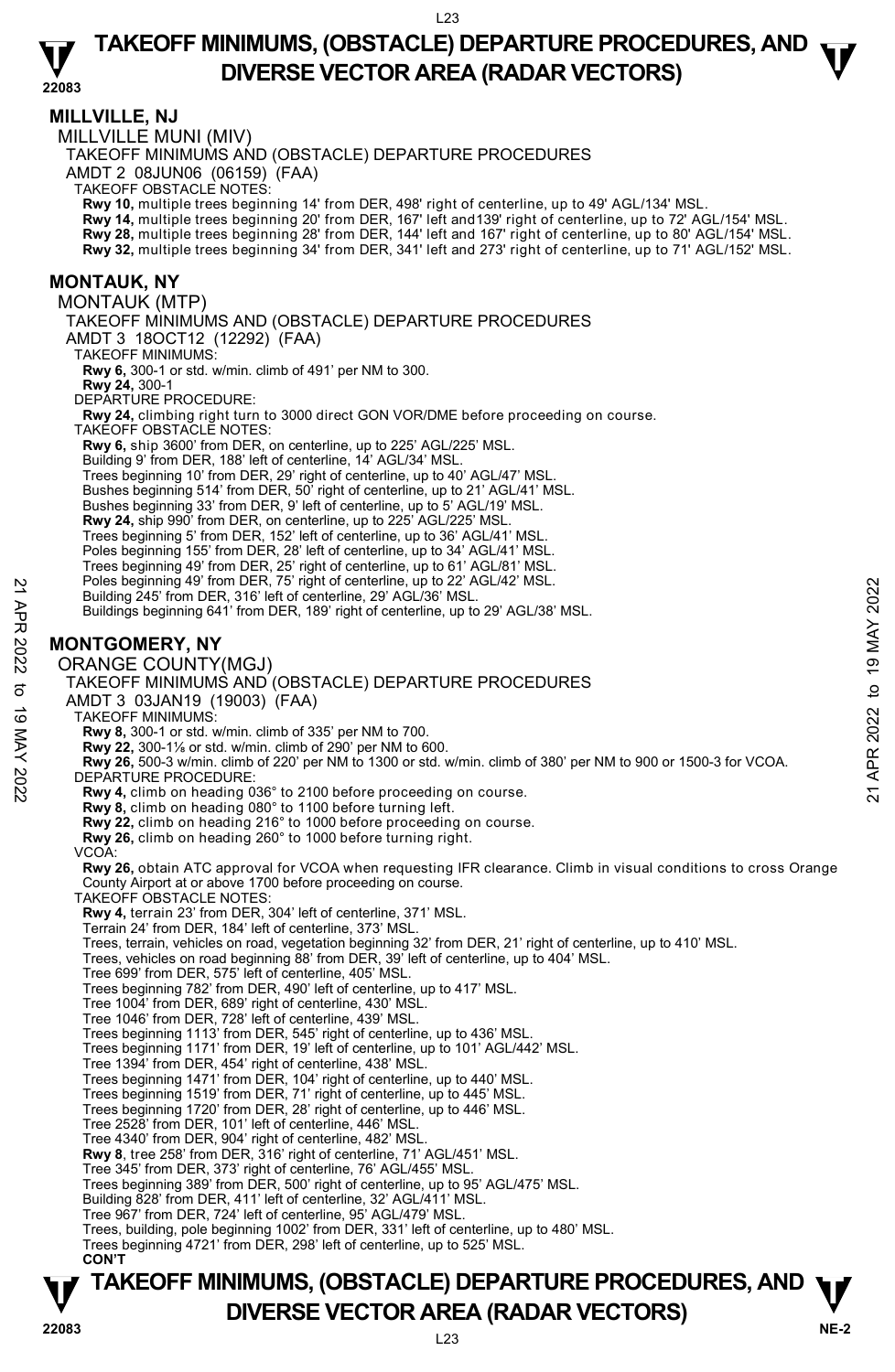$124$ 

#### **22083 TAKEOFF MINIMUMS, (OBSTACLE) DEPARTURE PROCEDURES, AND**  $\mathbf{\nabla}$ **DIVERSE VECTOR AREA (RADAR VECTORS)**

### **MONTGOMERY, NY (CON'T)**

ORANGE COUNTY(MGJ) (CON'T) **Rwy 8 (CON'T),** tree 4727' from DER, 1437' right of centerline, 560' MSL **Rwy 22,** trees, tower, NAVAID, wind indicator beginning 65' from DER, 35' right of centerline, up to 408' MSL. Trees beginning 356' from DER, 299' right of centerline, up to 422' MSL. Trees beginning 898' from DER, 434' right of centerline, up to 433' MSL. Tree 1542' from DER, 876' left of centerline, 401' MSL. Tree 1745' from DER, 852' left of centerline, 404' MSL. Tree 1866' from DER, 968' left of centerline, 419' MSL. Tree 2302' from DER, 932' left of centerline, 421' MSL. Trees beginning 2393' from DER, 915' left of centerline, up to 438' MSL. Trees beginning 2517' from DER, 684' right of centerline, up to 436' MSL. Trees beginning 3121' from DER, 1096' right of centerline, up to 438' MSL. Tree 3335' from DER, 722' right of centerline, 77' AGL/448' MSL. Tree 3349' from DER, 747' right of centerline, 453' MSL. Trees beginning 3410' from DER, 567' right of centerline, up to 76' AGL/454' MSL. Trees beginning 3452' from DER, 295' right of centerline, up to 81' AGL/460' MSL. Tree 3509' from DER, 712' right of centerline, 461' MSL. Trees beginning 3514' from DER, 94' right of centerline, up to 469' MSL. Trees beginning 4175' from DER, 417' right of centerline, up to 476' MSL. Trees beginning 4334' from DER, 990' right of centerline, up to 491' MSL. Trees beginning 4461' from DER, 1063' right of centerline, up to 503' MSL. Trees beginning 4832' from DER, 1069' right of centerline, up to 528' MSL. **Rwy 26,** terrain 20' from DER, 485' right of centerline, 354' MSL. Wind indicator 26' from DER, 405' right of centerline, 370' MSL. Trees beginning 322' from DER, 274' right of centerline, up to 403' MSL. Trees beginning 642' from DER, 399' right of centerline, up to 418' MSL. Trees beginning 734' from DER, 244' right of centerline, up to 420' MSL. Trees beginning 912' from DER, 439' right of centerline, up to 433' MSL. Trees beginning 1100' from DER, 399' right of centerline, up to 443' MSL Trees beginning 1224' from DER, 641' right of centerline, up to 88' AGL/446' MSL. Tree 1377' from DER, 659' right of centerline, 447' MSL. Tree 1378' from DER, 100' left of centerline, 403' MSL. Trees beginning 1389' from DER, 1' right of centerline, up to 449' MSL. Trees, terrain beginning 1521' from DER, 206' left of centerline, up to 418' MSL. Tree 1684' from DER, 392' left of centerline, 428' MSL. Trees, terrain beginning 1724' from DER, 125' left of centerline, up to 429' MSL. Trees beginning 1997' from DER, 142' left of centerline, up to 433' MSL. Trees beginning 2103' from DER, 101' left of centerline, up to 436' MSL. Tree 2666' from DER, 1188' left of centerline, 77' AGL/448' MSL. Trees beginning 2694' from DER, 39' left of centerline, up to 453' MSL. Tree 2955' from DER, 312' right of centerline, 472' MSL. Trees beginning 2999' from DER, 608' right of centerline, up to 478' MSL. Trees beginning 3367' from DER, 748' left of centerline, up to 456' MSL. Tree 3464' from DER, 1164' left of centerline, 461' MSL. Trees beginning 3537' from DER, 1038' left of centerline, up to 469' MSL. Trees beginning 3671' from DER, 15' left of centerline, up to 476' MSL. Tree 3946' from DER, 1155' left of centerline, 478' MSL. Tree 4016' from DER, 1229' left of centerline, 491' MSL. Trees beginning 4028' from DER, 623' left of centerline, up to 497' MSL. Trees beginning 4123' from DER, 703' left of centerline, up to 525' MSL. Tree 4188' from DER, 1072' right of centerline, 514' MSL. Trees beginning 4247' from DER, 824' left of centerline, up to 541' MSL. Tree 4248' from DER, 532' right of centerline, 516' MSL. Trees beginning 4258' from DER, 588' left of centerline, up to 548' MSL. Tree 4425' from DER, 930' left of centerline, 559' MSL. Trees beginning 4452' from DER, 1090' left of centerline, up to 561' MSL. Trees, terrain beginning 4540' from DER, 368' left of centerline, up to 563' MSL. Tree 4591' from DER, 899' right of centerline, 533' MSL. Tree 4681' from DER, 1324' right of centerline, 553' MSL. Trees beginning 4754' from DER, 120' right of centerline, up to 556' MSL. Tree 1.7 NM from DER, 3090' right of centerline, 651' MSL. Trees beginning 1.7 NM from DER, 765' left of centerline, up to 701' MSL. Tree 1.8 NM from DER, 3467' right of centerline, 708' MSL. Trees beginning 1.8 NM from DER, 1007' left of centerline, up to 731' MSL. Tree 1.8 NM from DER, 2966' right of centerline, 722' MSL. Trees beginning 1.9 NM from DER, 2473' right of centerline, up to 725' MSL. Trees beginning 2.1 NM from DER, 2332' right of centerline, up to 812' MSL. Tree 1377 from DER, 659 'right of centerline, 447 MSL.<br>
Tree 1377 from DER, 659 'right of centerline, 403' MSL.<br>
Tree beginning 1389 from DER, 11 right of centerline, up to 449' MSL.<br>
Trees beginning 1389' from DER, 2006'

**TAKEOFF MINIMUMS, (OBSTACLE) DEPARTURE PROCEDURES, AND**  $\Psi$ **P**<br>22083 **DIVERSE VECTOR AREA (RADAR VECTORS)**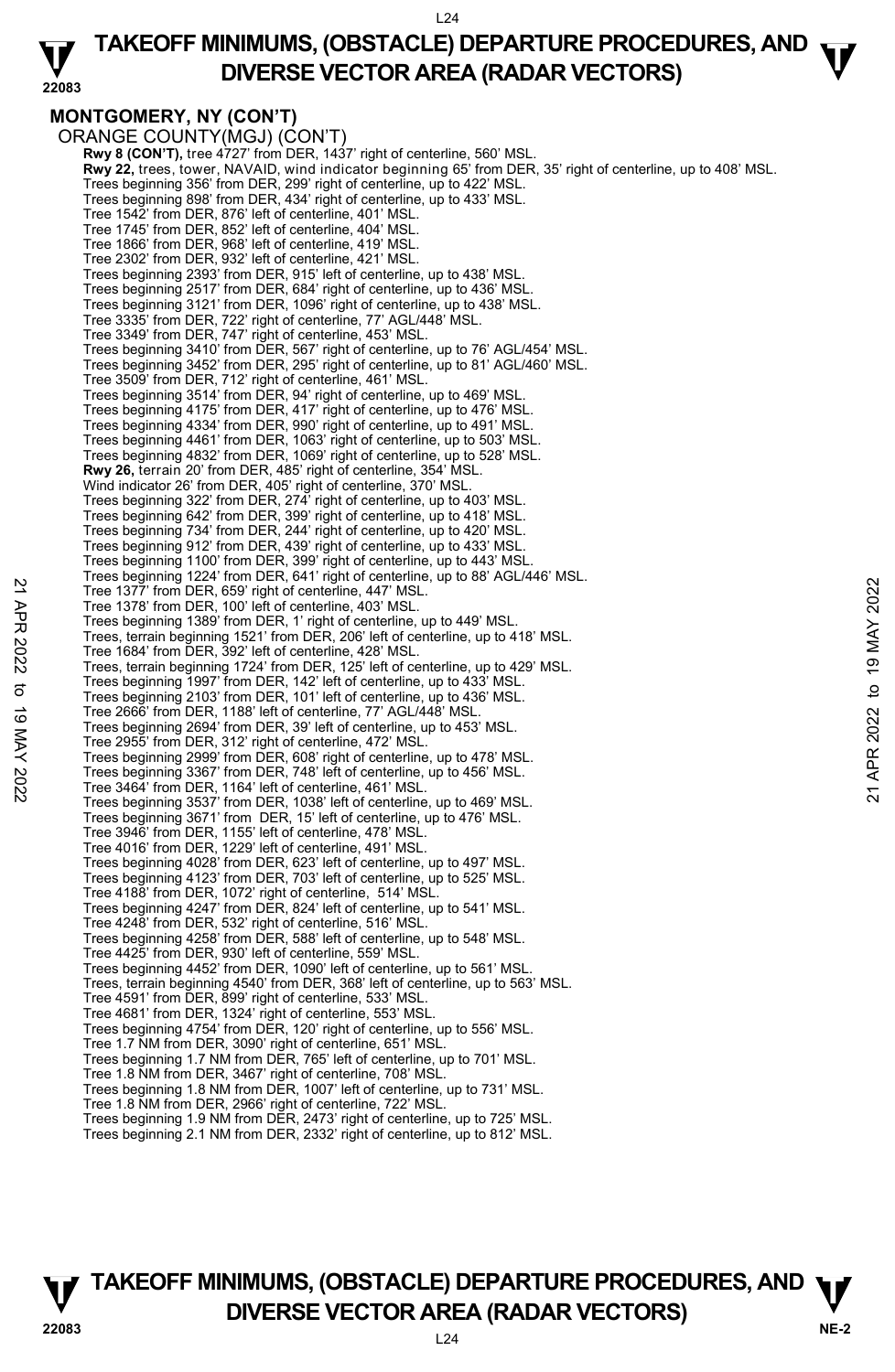#### **22083 TAKEOFF MINIMUMS, (OBSTACLE) DEPARTURE PROCEDURES, AND**  $\mathbf{\nabla}$ **DIVERSE VECTOR AREA (RADAR VECTORS)**

**MONTICELLO, NY**  SULLIVAN COUNTY INTL (MSV) TAKEOFF MINIMUMS AND (OBSTACLE) DEPARTURE PROCEDURES DEPARTURE PROCEDURE: **Rwy 33,** climb straight ahead to 2500 before departing on course. **MORRISTOWN, NJ**  MORRISTOWN MUNI (MMU) TAKEOFF MINIMUMS AND (OBSTACLE) DEPARTURE PROCEDURES AMDT 8 20002 (FAA) TAKEOFF MINIMUMS: **Rwy 13,** 300-1½ or std. w/min. climb of 230' per NM to 500. **Rwy 23,** 400-2¼ w/min. climb of 205' per NM to 700 or std. w/min. climb of 460' per NM to 700. **Rwy 31,** 400-1⅜ w/min. climb of 320' per NM to 1500. DEPARTURE PROCEDURE: **Rwy 5,** climb on heading 49° to 600 before turning left. **Rwy 13,** climb on heading 127° to 800 before turning left. **Rwy 23,** climb on heading 229° to 900 before turning right. TAKEOFF OBSTACLE NOTES: **Rwy 5**, lighting 5' from DER, 6' right of centerline, 1' AGL/184' MSL. Trees beginning 6' from DER, 285' right of centerline, up to 187' MSL. Tree 16' from DER, 300' right of centerline, 36' AGL/209' MSL. Trees beginning 20' from DER, 424' right of centerline, up to 39' AGL/212' MSL. Trees beginning 131' from DER, 476' left of centerline, up to 27' AGL/201' MSL. Tree 526' from DER, 518' left of centerline, 216' MSL. Trees beginning 626' from DER, 546' left of centerline, up to 236' MSL. Trees beginning 973' from DER, 436' left of centerline, up to 244' MSL. Trees beginning 1116' from DER, 506' left of centerline, up to 248' MSL. Tree 1218' from DER, 740' left of centerline, 252' MSL. Trees beginning 1343' from DER, 455' left of centerline, up to 260' MSL.<br>Trees beginning 1690' from DER, 662' right of centerline, up to 229' MSL.<br>Trees beginning 1698' from DER, 388' left of centerline, up to 273' MSL. Tree 1790' from DER, 610' right of centerline, 239' MSL. Trees beginning 1796' from DER, 723' right of centerline, up to 249' MSL. Trees beginning 1843' from DER, 518' right of centerline, up to 256' MSL.<br>Trees beginning 1911' from DER, 310' right of centerline, up to 266' MSL.<br>Trees beginning 2077' from DER, 356' left of centerline, up to 280' MSL.<br>T Trees beginning 2340' from DER, 649' right of centerline, up to 288' MSL. Tree 2405' from DER, 950' left of centerline, 109' AGL/286' MSL. Trees beginning 2408' from DER, 48' left of centerline, up to 287' MSL. Trees beginning 2423' from DER, 44' right of centerline, up to 290' MSL. **Rwy 13,** tree, lighting beginning 38' from DER, 150' left of centerline, up to 187' MSL. Lighting 39' from DER, 150' right of centerline, 4' AGL/184' MSL. Tree 46' from DER, 478' left of centerline, 209' MSL. Trees beginning 50' from DER, 153' left of centerline, up to 53' AGL/228' MSL. Tree 69' from DER, 297' right of centerline, 188' MSL. Trees, vegetation beginning 208' from DER, 79' right of centerline, up to 28' AGL/203' MSL. Trees, tank beginning 468' from DER, 500' right of centerline, up to 227' MSL. Trees beginning 663' from DER, 49' right of centerline, up to 85' AGL/261' MSL. Tree 1460' from DER, 734' left of centerline, 240' MSL. Tree 1522' from DER, 566' right of centerline, 263' MSL. Trees beginning 1526' from DER, 10' right of centerline, up to 276' MSL. Trees beginning 1545' from DER, 127' left of centerline, up to 265' MSL. Trees beginning 1666' from DER, 27' left of centerline, up to 266' MSL. Trees beginning 1713' from DER, 1' left of centerline, up to 271' MSL. Trees beginning 2152' from DER, 124' left of centerline, up to 94' AGL/272' MSL. Trees beginning 2252' from DER, 19' left of centerline, up to 275' MSL. Trees beginning 3269' from DER, 426' left of centerline, up to 284' MSL. Trees beginning 3484' from DER, 398' left of centerline, up to 291' MSL. Trees beginning 3744' from DER, 33' right of centerline, up to 91' AGL/277' MSL. Tree 4002' from DER, 328' right of centerline, 91' AGL/285' MSL. Tree 4142' from DER, 824' left of centerline, 292' MSL. Trees beginning 4152' from DER, 1082' left of centerline, up to 294' MSL. Trees beginning 4228' from DER, 370' left of centerline, up to 296' MSL. Tree 4279' from DER, 289' right of centerline, 87' AGL/290' MSL. Trees beginning 4297' from DER, 950' left of centerline, up to 297' MSL. Tree 4412' from DER, 520' right of centerline, 292' MSL. Tree 4414' from DER, 632' right of centerline, 300' MSL. Tanks beginning 1.2 NM from DER, 1783' right of centerline, up to 135' AGL/394' MSL. **Rwy 23,** lighting 21' from DER, 114' left of centerline, 4' AGL/184' MSL.<br>Lighting 21' from DER, 114' right of centerline, 4' AGL/184' MSL. **CON'T**  Tree 1218 from DER,  $740$  lent of centreline, 222 MSL.<br>
Trees beginning 1343' from DER, 455' left of centerline, up to 2260' MSL.<br>
Trees beginning 1690' from DER, 862' right of centerline, up to 273' MSL.<br>
Trees beginning

### **NE-2** L25 **TAKEOFF MINIMUMS, (OBSTACLE) DEPARTURE PROCEDURES, AND**  $\Psi$ **P**<br>22083 **DIVERSE VECTOR AREA (RADAR VECTORS)**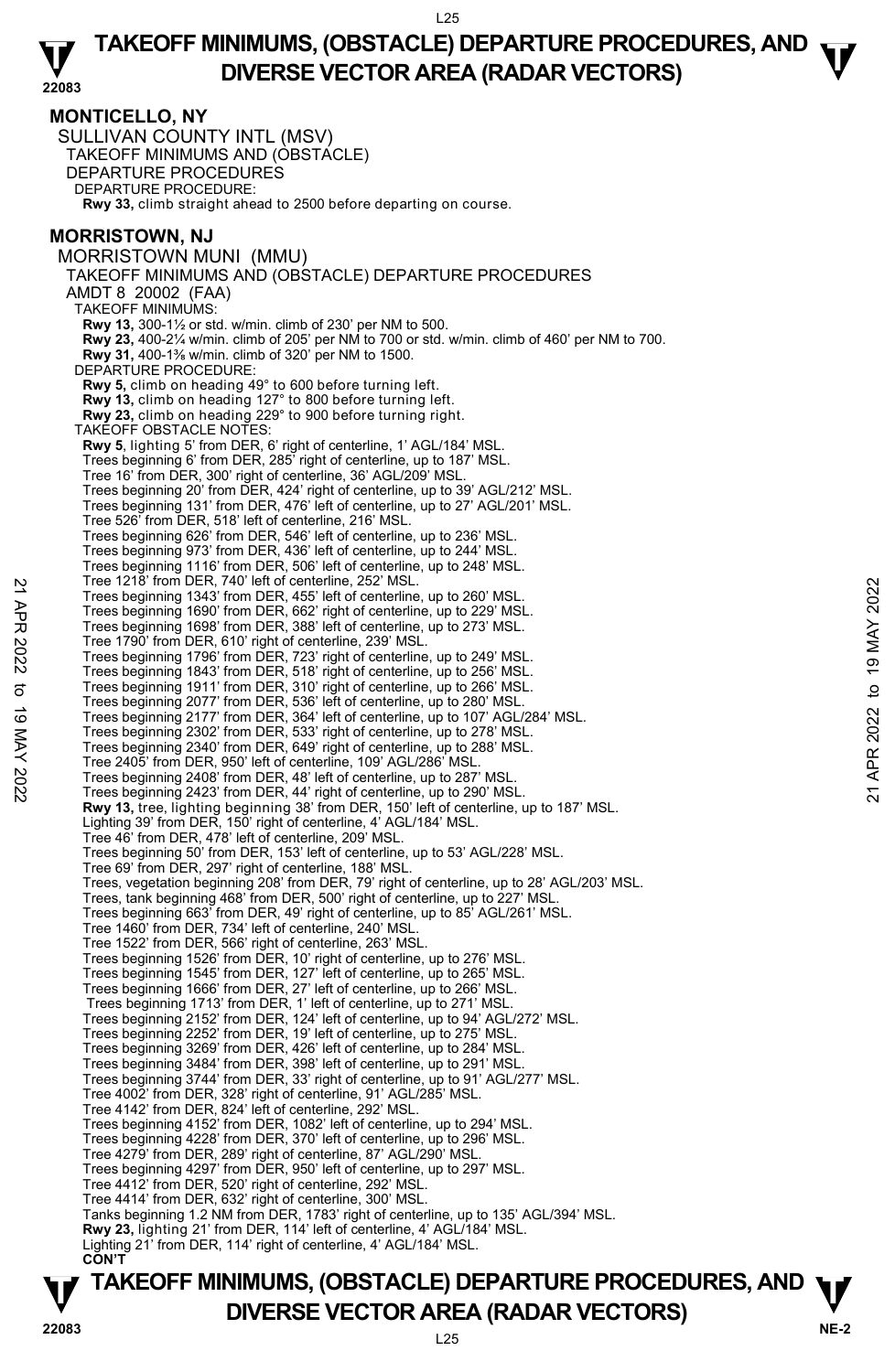#### **22083 TAKEOFF MINIMUMS, (OBSTACLE) DEPARTURE PROCEDURES, AND**  $\mathbf{\nabla}$ **DIVERSE VECTOR AREA (RADAR VECTORS)**

### **MORRISTOWN, NJ (CON'T)**

MORRISTOWN MUNI (MMU) (CON'T)  **Rwy 23 (CON'T),** trees beginning 58' from DER, 368' right of centerline, up to 192' MSL. Tree 125' from DER, 287' left of centerline, 189' MSL. Trees beginning 140' from DER, 256' right of centerline, up to 45' AGL/221' MSL. Tree 233' from DER, 279' left of centerline, 190' MSL. Trees beginning 370' from DER, 499' left of centerline, up to 47' AGL/222' MSL. Trees beginning 438' from DER, 375' left of centerline, up to 243' MSL. Trees beginning 635' from DER, 542' right of centerline, up to 64' AGL/241' MSL. Trees beginning 859' from DER, 205' right of centerline, up to 247' MSL. Trees beginning 957' from DER, 19' right of centerline, up to 249' MSL. Trees beginning 1177' from DER, 667' left of centerline, up to 248' MSL. Tree 1381' from DER, 831' left of centerline, 252' MSL. Trees beginning 1406' from DER, 454' left of centerline, up to 80' AGL/257' MSL. Trees beginning 1467' from DER, 48' left of centerline, up to 97' AGL/275' MSL. Trees beginning 1517' from DER, 57' right of centerline, up to 254' MSL. Tree 2077' from DER, 780' right of centerline, 257' MSL. Tree 2088' from DER, 972' right of centerline, 265' MSL. Trees beginning 2092' from DER, 140' right of centerline, up to 267' MSL. Trees beginning 2118' from DER, 16' right of centerline, up to 96' AGL/280' MSL. Trees beginning 2322' from DER, 29' right of centerline, up to 286' MSL. Trees beginning 2330' from DER, 63' left of centerline, up to 96' AGL/279' MSL. Trees beginning 2369' from DER, 748' left of centerline, up to 282' MSL. Trees, building beginning 2508' from DER, 153' right of centerline, up to 292' MSL. Trees, buildings beginning 2648' from DER, 570' left of centerline, up to 293' MSL. Trees, buildings beginning 2721' from DER, 202' right of centerline, up to 294' MSL. Trees, building beginning 3045' from DER, 36' right of centerline, up to 319' MSL. Trees beginning 3186' from DER, 350' right of centerline, up to 350' MSI Trees, building beginning 3280' from DER, 180' right of centerline, up to 370' MSL. Trees, terrain beginning 3593' from DER, 552' right of centerline, up to 378' MSL.<br>Trees beginning 3645' from DER, 709' left of centerline, up to 295' MSL. Trees, terrain, buildings beginning 3746' from DER, 540' right of centerline, up to 381' MSL. Trees beginning 4140' from DER, 1159' right of centerline, up to 389' MSL. Trees, pole beginning 4243' from DER, 933' right of centerline, up to 397' MSL. Trees, terrain beginning 4352' from DER, 616' right of centerline, up to 412' MSL. Trees, terrain, building beginning 4515' from DER, 145' right of centerline, up to 427' MSL. Tree 4610' from DER, 27' left of centerline, 57' AGL/301' MSL. Trees, terrain, buildings, fence, pole, vehicle on road beginning 4710' from DER, 226' right of centerline, up to 428' MSL. Tree 4713' from DER, 23' left of centerline, 63' AGL/311' MSL. Trees, poles, terrain, buildings, vehicles on road beginning 5287' from DER, 55' right of centerline, up to 460' MSL. Tree 5420' from DER, 116' left of centerline, 72' AGL/339' MSL. Tree 5473' from DER, 210' left of centerline, 80' AGL/343' MSL. Trees beginning 5742' from DER, 5' left of centerline, up to 81' AGL/367' MSL. Trees, vehicle on road, pole, buildings beginning 6037' from DER, 26' right of centerline, up to 462' MSL.<br>Trees beginning 1 NM from DER, 246' right of centerline, up to 469' MSL. Trees beginning 1 NM from DER, 71' left of centerline, up to 415' MSL. Trees beginning 1 NM from DER, 44' right of centerline, up to 470' MSL. Trees, building beginning 1 NM from DER, 150' right of centerline, up to 88' AGL/482' MSL. Tree, building beginning 1 NM from DER, 1420' right of centerline, up to 485' MSL. Trees, pole, buildings beginning 1 NM from DER, 63' right of centerline, up to 488' MSL. Trees, vehicle on road, building, fence beginning 1 NM from DER, 37' left of centerline, up to 418' MSL.<br>Tanks, trees, buildings, terrain, vehicles on road, fence, electrical system, pole beginning 1 NM from DER, 17' right centerline, up to 512' MSL. Trees beginning 1.1 NM from DER, 46' left of centerline, up to 419' MSL. Trees, buildings, vehicle on road, terrain, pole beginning 1.1 NM from DER, 20' left of centerline, up to 446' MSL. Stack, trees, vehicles on road, terrain, buildings, poles, electrical system beginning 1.1 NM from DER, 9' right of centerline, up to 154' AGL/529' MSL. Buildings, trees, poles, vehicles on road, terrain, electrical systems, antennas, tower beginning 1.2 NM from DER, 3' right of centerline, up to 168' AGL/546' MSL. Trees beginning 1.3 NM from DER, 21' left of centerline, up to 448' MSL. Tree 1.3 NM from DER, 438' left of centerline, 452' MSL. Trees, poles beginning 1.3 NM from DER, 61' left of centerline, up to 462' MSL. Trees, building beginning 1.3 NM from DER, 35' left of centerline, up to 468' MSL. Trees beginning 1.4 NM from DER, 121' left of centerline, up to 472' MSL. Trees, buildings beginning 1.4 NM from DER, 25' left of centerline, up to 476' MSL. Trees, buildings beginning 1.4 NM from DER, 16' left of centerline, up to 106' AGL/488' MSL. Tank, trees, buildings beginning 1.5 NM from DER, 122' left of centerline, up to 114' AGL/491' MSL. Tree 1.7 NM from DER, 3156' left of centerline, 454' MSL. **Rwy 31**, tree 2' from DER, 285' right of centerline, 33' AGL/213' MSL. Tree 24' from DER, 409' right of centerline, 245' MSL. Tree 68' from DER, 506' right of centerline, 88' AGL/275' MSL. Trees, fence beginning 115' from DER, 232' right of centerline, up to 90' AGL/278' MSL. Tree 205' from DER, 175' left of centerline, 16' AGL/202' MSL. Tree 274' from DER, 292' left of centerline, 40' AGL/224' MSL. Tree 292' from DER, 402' left of centerline, 52' AGL/236' MSL. **CON'T**  22 Trees, terrain, buildings beginning 3746 from DER, 540 right of centerline, up to 381' MSL.<br>
Trees, terrain, buildings beginning 3746 from DER, 540' right of centerline, up to 381' MSL.<br>
Trees, center in 19 MAY 2022 to

### **NE-2** L26 **TAKEOFF MINIMUMS, (OBSTACLE) DEPARTURE PROCEDURES, AND**  $\Psi$ **P**<br>22083 **DIVERSE VECTOR AREA (RADAR VECTORS)**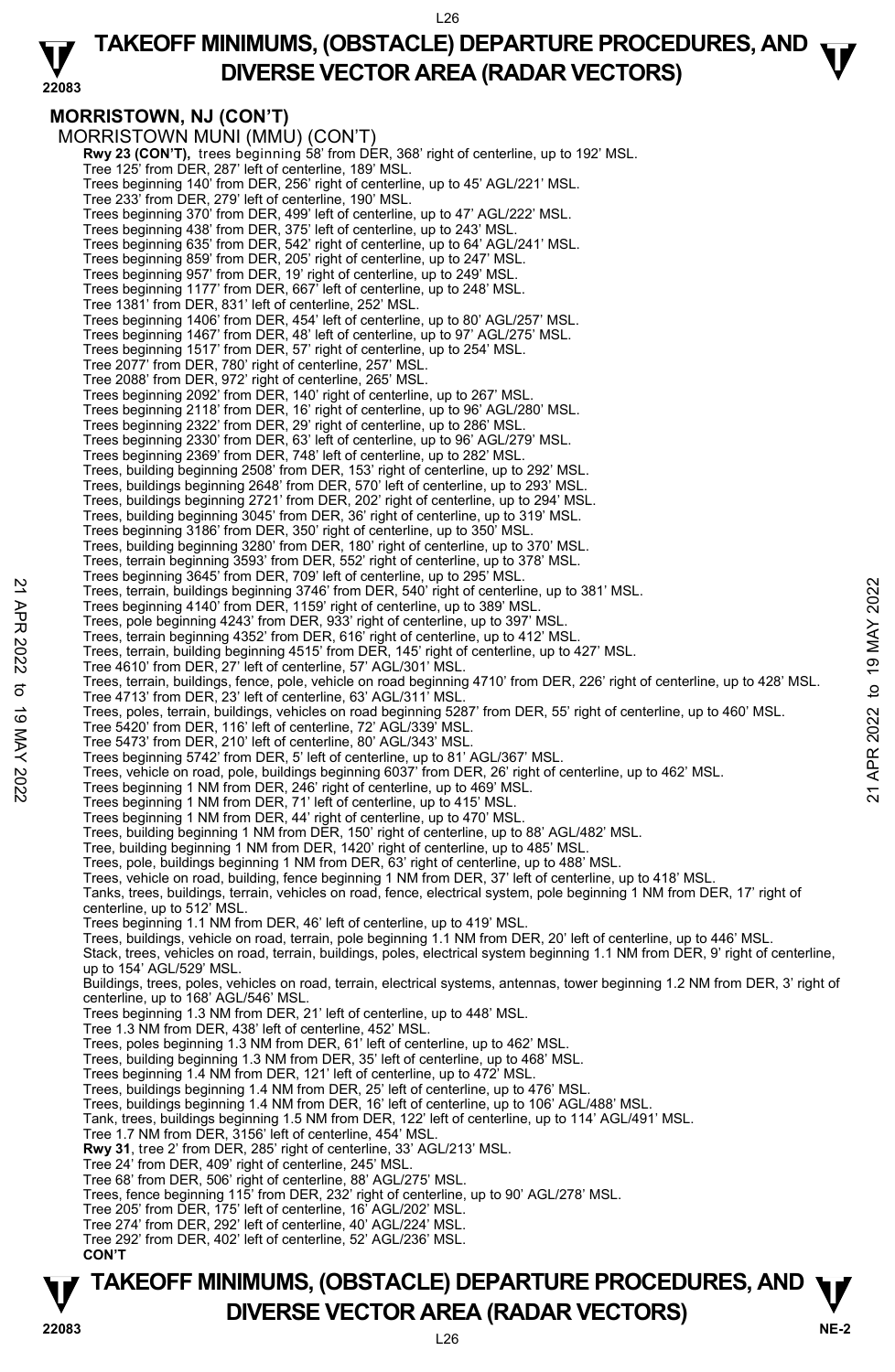### **TAKEOFF MINIMUMS, (OBSTACLE) DEPARTURE PROCEDURES, AND**  $\mathbf{\nabla}$ **DIVERSE VECTOR AREA (RADAR VECTORS)**



**Rwy 8,** trees beginning 15' from DER, 32' right of centerline, up to 100' AGL/179' MSL.

Trees beginning 631' from DER, 339' left of centerline, up to 100' AGL/159' MSL.

**Rwy 26,** building 522' from DER, 604' right of centerline, 30' AGL/89' MSL.

Building 540' from DER, 546' left of centerline, 30' AGL/89' MSL.

Vehicle on road 650' from DER, on centerline, 17' AGL/67' MSL. Trees beginning 1599' from DER, 5' right of centerline, up to 100' AGL/179' MSL.

Trees beginning 418' from DER, 408' left of centerline, up to 100' AGL/179' MSL.

Tower 1.9 NM from DER, 1712' right of centerline, 179' AGL/348' MSL.

### **NEW YORK, NY**

DOWNTOWN MANHATTAN/WALL ST (JRB) TAKEOFF MINIMUMS AND (OBSTACLE) DEPARTURE PROCEDURES AMDT 1 22APR21 (21112) (FAA) TAKEOFF MINIMUMS: 01H NA - ATC.

### **NE-2** L27 **TAKEOFF MINIMUMS, (OBSTACLE) DEPARTURE PROCEDURES, AND**  $\Psi$ **V**<br>22083 **DIVERSE VECTOR AREA (RADAR VECTORS)**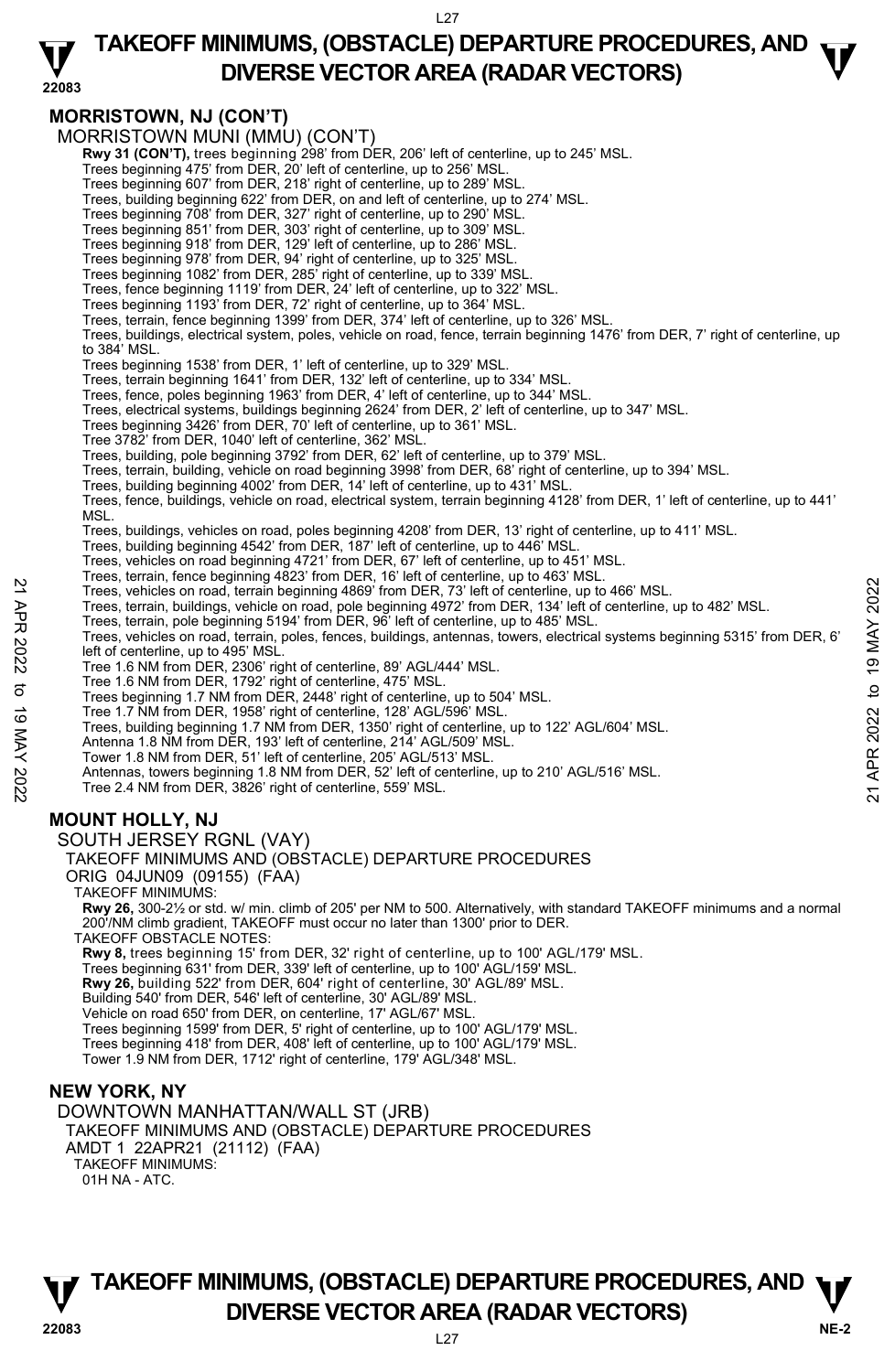### **22083 TAKEOFF MINIMUMS, (OBSTACLE) DEPARTURE PROCEDURES, AND**  $\mathbf{\nabla}$ **DIVERSE VECTOR AREA (RADAR VECTORS)**

**NEW YORK, NY (CON'T)**  EAST 34TH ST (6N5) TAKEOFF MINIMUMS AND (OBSTACLE) DEPARTURE PROCEDURES AMDT 1 22APR21 (21112) (FAA) TAKEOFF MINIMUMS: 01H NA - ATC. JOHN F KENNEDY INTL (JFK) TAKEOFF MINIMUMS AND (OBSTACLE) DEPARTURE PROCEDURES AMDT 9 15OCT15 (15288) (FAA) TAKEOFF MINIMUMS: **Rwy 31L,** std. w/min. climb of 250' per NM to 2400. **Rwy 31R,** std. w/min. climb of 230' per NM to 2400. TAKEOFF OBSTACLE NOTES: **Rwy 4L,** fence and light poles beginning 94' from DER, 466' right of centerline, up to 7' AGL/22' MSL. Localizer 204' from DER, on centerline, 6' AGL/21' MSL. Tower, light poles, utility poles, fence, and building beginning 212' from DER, left and right of centerline, up to 15' AGL/28' MSL. Trees beginning 400' from DER, 765' right of centerline, up to 79' AGL/92' MSL. Trees beginning 77' from DER, 655' left of centerline, up to 74' AGL/87' MSL. **Rwy 4R,** lights beginning 6' from DER, 4' right of centerline, up to 2' AGL/13' MSL. Lights beginning 6' from DER, 5' left of centerline, up to 2' AGL/13' MSL. Lights 10' from DER, on centerline, 2' AGL/13' MSL. Trees beginning 493' from DER, 468' right of centerline, up to 34' AGL/48' MSL. Trees beginning 1757' from DER, 626' right of centerline, up to 57' AGL/66' MSL. Trees beginning 1274' from DER, 477' left of centerline, up to 73' AGL/76' MSL. **Rwy 13L,** sign and lights beginning 2' from DER, 2' right of centerline, up to 3' AGL/14' MSL.<br>Lights 11' from DER, on centerline, 2' AGL/13' MSL. Sign, electrical equipment, and lights beginning 11' from DER, 3' left of centerline, up to 3' AGL/14' MSL. Pole and sign beginning 254' from DER, 523' right of centerline, up to 9' AGL/20' MSL. Rod 1119' from DER, 140' left of centerline, 39' AGL/58' MSL. Trees beginning 1774' from DER, 1' right of centerline, up to 72' AGL/91' MSL. **Rwy 13R,** lights beginning 4' from DER, 40' right of centerline, up to 3' AGL/14' MSL.<br>Lights beginning 4' from DER, 15' left of centerline, up to 3' AGL/14' MSL. Buildings, tower, and glideslope antenna beginning 418' from DER, 404' left of centerline, up to 39' AGL/58' MSL. Transmission towers beginning 4749' from DER, 1385' right of centerline, up to 139' AGL/140' MSL.<br>**Rwy 22L,** lights beginning 3' from DER, 4' left of centerline, up to 2' AGL/13' MSL. Lights beginning 4' from DER, 5' right of centerline, up to 2' AGL/13' MSL. Lights 5' from DER, on centerline, 2' AGL/13' MSL. Trees beginning 433' from DER, 578' left of centerline, up to 27' AGL/31' MSL. **Rwy 22R,** lights beginning abeam DER, 55' right of centerline, up to 2' AGL/13' MSL. Fence, lights, and bushes beginning abeam DER, 54' left of centerline, up to 8' AGL/19' MSL. **Rwy 31L,** lights beginning 9' from DER, 80' right of centerline, up to 3' AGL/14' MSL.<br>Lights beginning 10' from DER, 80' left of centerline, up to 2' AGL/13' MSL. Trees 2075' from DER, 435' left of centerline, up to 87' AGL/91' MSL. **Rwy 31R,** lights beginning 8' from DER, 3' left of centerline, up to 2' AGL/13' MSL. Lights 10' from DER, on centerline, 2' AGL/13' MSL. Lights beginning 10' from DER, 3' right of centerline, up to 2' AGL/13' MSL. Electrical system, electrical box, and lights beginning 101' from DER, on centerline, and left and right of centerline, up to 7' AGL/18' MSL. Approach lights beginning 200' from DER, on centerline, up to 9' AGL/27' MSL. Fences, lights, and poles beginning 146' from DER, 115' left of centerline, up to 19' AGL/30' MSL. Lights and trees beginning 553' from DER, 191' right of centerline, up to 34' AGL/48' MSL. Lights and poles beginning 1443' from DER, 334' left of centerline, up to 55' AGL/67' MSL. Pole 2162' from DER, 562' right of centerline, 54' AGL/66' MSL. Antenna 3916' from DER, 1550' right of centerline, 111' AGL/130' MSL. 22 A Using the Syring 120 of the Contentine, and the Contentine (CP AGL/13' MSL.<br>
Trees beginning 1774' from DER, 1' right of centerline, up to 72' AGL/91' MSL.<br> **Every 13R**, lights beginning 4' from DER, 40' right of cen

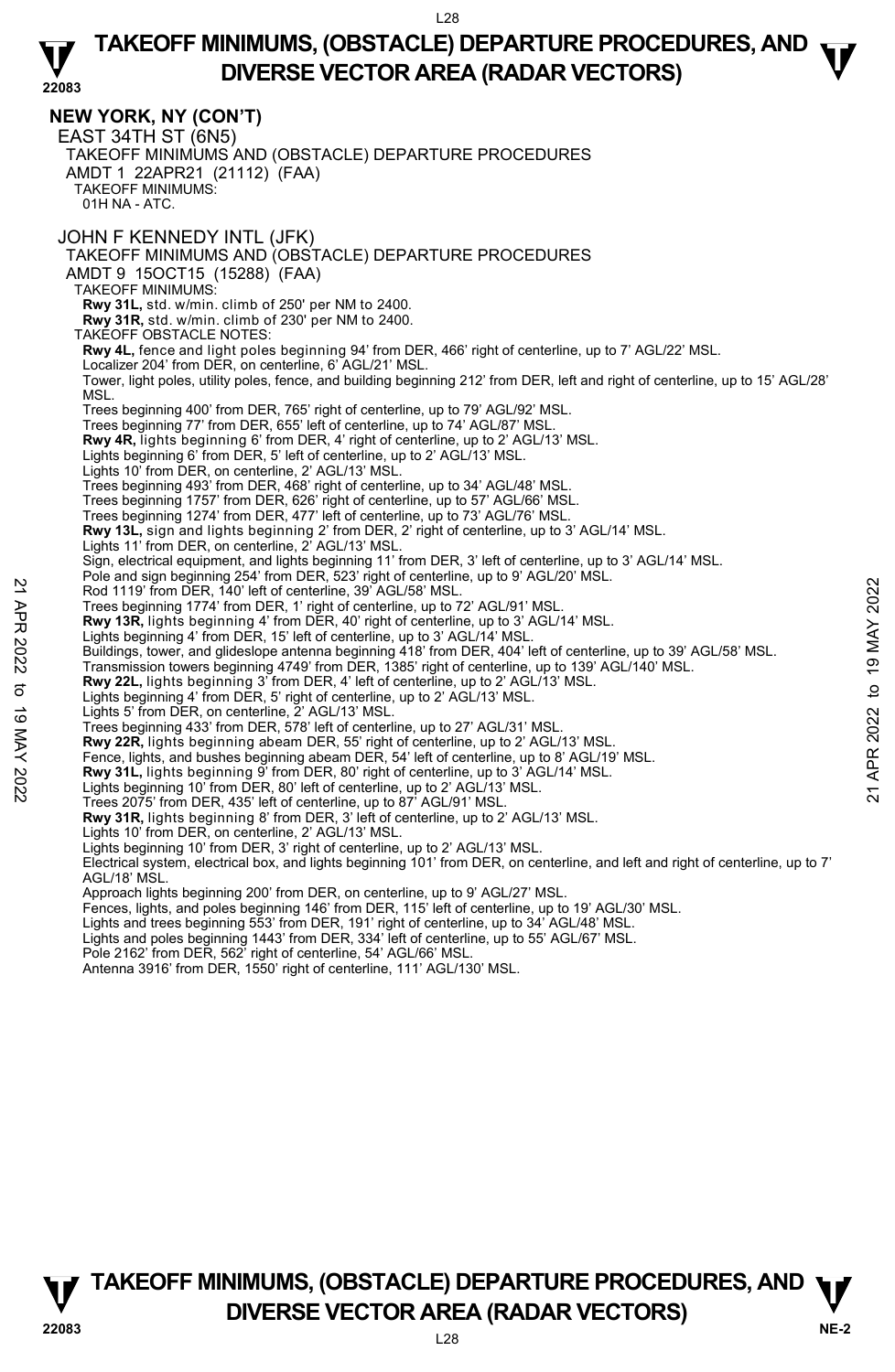### **TAKEOFF MINIMUMS, (OBSTACLE) DEPARTURE PROCEDURES, AND**  $\mathbf{\nabla}$ **DIVERSE VECTOR AREA (RADAR VECTORS)**

#### **22083 NEW YORK, NY (CON'T)**  LAGUARDIA (LGA) TAKEOFF MINIMUMS AND (OBSTACLE) DEPARTURE PROCEDURES AMDT 10 15288 (FAA) TAKEOFF MINIMUMS: **Rwy 13,** 400-2¼ or std. w/min. climb of 280' per NM to 500.<br>**Rwy 22,** 300-2¼ or std. w/min. climb of 210' per NM to 400, or alternatively, with standard takeoff minimums and a normal 200' per NM climb gradient, takeoff must occur no later than 1100' prior to DER. **Rwy 31,** 300-1¾ or std. w/min. climb of 330' per NM to 500. DEPARTURE PROCEDURE **Rwy 4,** climb heading 044° to 1000 before proceeding on course. **Rwy 13,** climb heading 134° to 1000 before proceeding westbound.<br>**Rwy 22,** climb heading 224° to 2200 before proceeding westbound (RADAR required).<br>**Rwy 31,** climb heading 314° to 1700 before proceeding westbound. TAKEOFF OBSTACLE NOTES: **Rwy 13,** localizer 392' from DER, on centerline, 18' AGL/19' MSL. Stack, fences, and buildings beginning 97' from DER, 171' left of centerline, up to 83' AGL/103' MSL. Fences, buildings, and trees beginning 28' from DER, 415' right of centerline, up to 21' AGL/22' MSL. Stack 4934' from DER, 1513' left of centerline, 172' AGL/181' MSL. Building 1.9 NM from DER, 758' right of centerline, 280' AGL/345' MSL.<br>**Rwy 22,** building 1278' from DER, 169' left of centerline, 48' AGL/71' MSL. Buildings and trees beginning 165' from DER, 150' left of centerline, up to 72' AGL/101' MSL. Blast fence, fence, stack on building, NAVAID, and trees beginning 109' from DER, 138' right of centerline, up to 55' AGL/104' MSL. Tower 1.8 NM from DER, 566' right of centerline, 222' AGL/302' MSL. **Rwy 31,** stack 1.2 NM from DER, 2015' left of centerline, 250' AGL/268' MSL. LONG ISLAND MAC ARTHUR (ISP) TAKEOFF MINIMUMS AND (OBSTACLE) DEPARTURE PROCEDURES AMDT 5A 13SEP18 (18256) (FAA) TAKEOFF OBSTACLE NOTES: **Rwy 6**, lighting 1' from DER, on centerline, 99' MSL. Tree 902' from DER, 663' right of centerline, 43' AGL/140' MSL. Trees beginning 1221' from DER, 708' right of centerline, up to 148' MSL. Tree 1390' from DER, 854' left of centerline, 40' AGL/144' MSL. Trees beginning 1515' from DER, 799' left of centerline, up to 148' MSL. Trees beginning 1888' from DER, 938' left of centerline, up to 151' MSL. Trees beginning 2014' from DER, 857' right of centerline, up to 156' MSL. Trees beginning 2140' from DER, 853' left of centerline, up to 155' MSL. Trees beginning 2269' from DER, 849' left of centerline, up to 166' MSL. Tree 2332' from DER, 996' right of centerline, 159' MSL. Tree 2399' from DER, 1086' right of centerline, 163' MSL Pole, tree beginning 2457' from DER, 865' left of centerline, up to 65' AGL/175' MSL. Tree 2613' from DER, 727' right of centerline, 62' AGL/169' MSL. Tree 2682' from DER, 1165' right of centerline, 173' MSL. Tree 3423' from DER, 190' right of centerline, 75' AGL/186' MSL. Tree 3563' from DER, 76' left of centerline, 77' AGL/189' MSL. **Rwy 15L,** sign 9' from DER, 66' left of centerline, 83' MSL. Terrain beginning 12' from DER, 458' left of centerline, up to 89' MSL. Trees beginning 705' from DER, 404' right of centerline, up to 43' AGL/122' MSL. Trees beginning 732' from DER, 560' right of centerline, up to 44' AGL/124' MSL. Trees beginning 751' from DER, 317' right of centerline, up to 45' AGL/125' MSL. Trees beginning 785' from DER, 224' right of centerline, up to 48' AGL/128' MSL. Trees beginning 843' from DER, 188' right of centerline, up to 129' MSL. Trees beginning 929' from DER, 192' right of centerline, up to 50' AGL/130' MSL. Tree 933' from DER, 201' left of centerline, 113' MSL. Tree 952' from DER, 209' left of centerline, 114' MSL. Tree 974' from DER, 196' left of centerline, 118' MSL. Trees beginning 977' from DER, 193' left of centerline, up to 120' MSL. Trees beginning 1111' from DER, 16' right of centerline, up to 56' AGL/136' MSL. Trees beginning 1133' from DER, 199' left of centerline, up to 48' AGL/132' MSL. Trees beginning 1248' from DER, 42' left of centerline, up to 133' MSL. Trees beginning 1506' from DER, 24' left of centerline, up to 139' MSL. Trees beginning 1572' from DER, 138' left of centerline, up to 143' MSL. Trees beginning 2291' from DER, 720' left of centerline, up to 145' MSL. Trees beginning 2412' from DER, 802' left of centerline, up to 147' MSL. **Rwy 15R,** vehicles on road beginning 175' from DER, 439' right of centerline, up to 91' MSL.<br>Building 629' from DER, 666' right of centerline, 101' MSL. Tree 1213' from DER, 162' left of centerline, 109' MSL. Tree 1239' from DER, 101' left of centerline, 112' MSL. Tree 1267' from DER, 188' left of centerline, 45' AGL/121' MSL. Trees beginning 1269' from DER, 74' left of centerline, up to 43' AGL/122' MSL. Trees beginning 1295' from DER, 248' left of centerline, up to 44' AGL/124' MSL. Trees beginning 1314' from DER, 178' left of centerline, up to 45' AGL/125' MSL. **CON'T**  TAKE OFF OBSTACLE NOTES:<br>
THE SURVENT TROM DER, on centerline, 99 MSL.<br>
Tree 902<sup>2</sup> from DER, 663' right of centerline, 43' AGL/140' MSL.<br>
Tree s beginning 1221' from DER, 708' right of centerline, up to 148' MSL.<br>
Tree s

### **NE-2** L29 **TAKEOFF MINIMUMS, (OBSTACLE) DEPARTURE PROCEDURES, AND**  $\Psi$ **P**<br>22083 **DIVERSE VECTOR AREA (RADAR VECTORS)**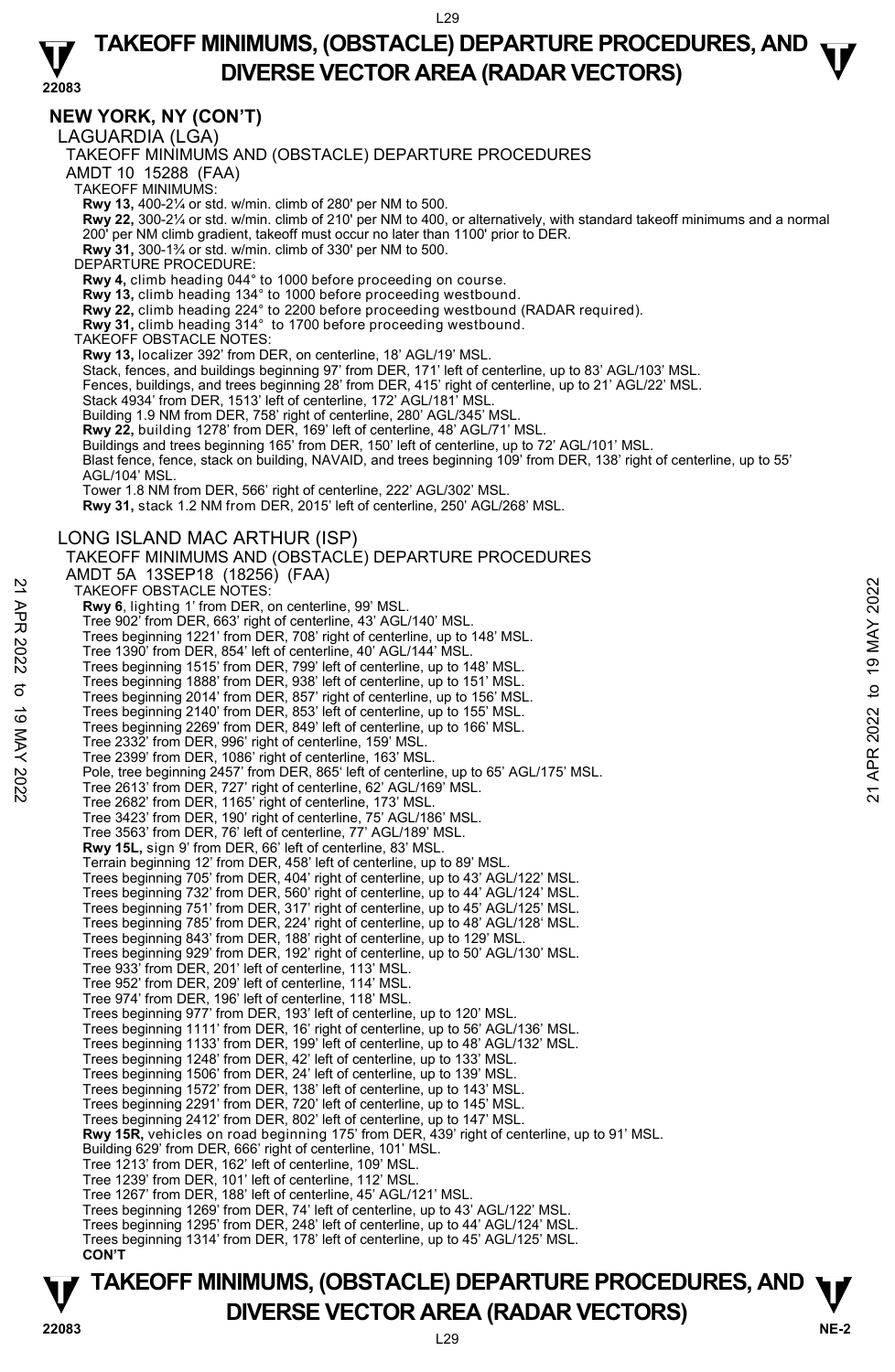### **22083 TAKEOFF MINIMUMS, (OBSTACLE) DEPARTURE PROCEDURES, AND**  $\mathbf{\nabla}$ **DIVERSE VECTOR AREA (RADAR VECTORS)**

## **NEW YORK, NY (CON'T)**

LONG ISLAND MAC ARTHUR (ISP) (CON'T)  **Rwy 15R (CON'T),** trees beginning 1348' from DER, 81' left of centerline, up to 48' AGL/128' MSL. Trees beginning 1406' from DER, 67' left of centerline, up to 129' MSL. Trees beginning 1492' from DER, 174' left of centerline, up to 50' AGL/130' MSL. Trees beginning 1675' from DER, 236' left of centerline, up to 56' AGL/136' MSL. Tree 1778' from DER, 924' right of centerline, 124' MSL. **Rwy 24**, pole 787' from DER, 656' right of centerline, 38' AGL/120' MSL. Tree, pole beginning 826' from DER, 559' left of centerline, up to 131' MSL. Tree 1063' from DER, 781' right of centerline, 137' MSL. Tree 1592' from DER, 892' left of centerline, 141' MSL. Trees beginning 1976' from DER, 188' left of centerline, up to 142' MSL. **Rwy 33L,** trees beginning 37' from DER, 467' right of centerline, up to 47' AGL/145' MSL. Vehicles on road, tree beginning 92' from DER, 309' left of centerline, up to 112' MSL. Tree, pole, vehicles on road beginning 392' from DER, 250' left of centerline, up to 116' MSL. Trees beginning 551' from DER, 569' right of centerline, up to 149' MSL. Trees beginning 563' from DER, 487' right of centerline, up to 50' AGL/151' MSL. Tree 567' from DER, 637' right of centerline, 153' MSL. Trees beginning 579' from DER, 534' right of centerline, up to 53' AGL/154' MSL. Trees beginning 658' from DER, 519' right of centerline, up to 53' AGL/155' MSL. Tree 680' from DER, 483' left of centerline, 118' MSL. Trees beginning 692' from DER, 501' right of centerline, up to 55' AGL/158' MSL. Pole 699' from DER, 504' left of centerline, 32' AGL/132' MSL. Pole, building, tree beginning 719' from DER, 325' left of centerline, up to 40' AGL/140' MSL. Trees beginning 860' from DER, 394' right of centerline, up to 55' AGL/159' MSL. Tree, tank beginning 1075' from DER, 127' left of centerline, up to 142' MSL. Tree 1223' from DER, 187' left of centerline, 143' MSL. Trees beginning 1224' from DER, 141' left of centerline, up to 42' AGL/145' MSL. Trees beginning 1263' from DER, 61' left of centerline, up to 43' AGL/146' MSL. Tree, pole beginning 1290' from DER, 3' right of centerline, up to 55' AGL/160' MSL. Trees beginning 1319' from DER, 31' left of centerline, up to 47' AGL/150' MSL. Trees beginning 1523' from DER, 107' left of centerline, up to 52' AGL/155' MSL. Tower, tree beginning 1528' from DER, 17' left of centerline, up to 61' AGL/163' MSL. Trees beginning 1740' from DER, 6' left of centerline, up to 63' AGL/166' MSL. Trees beginning 1948' from DER, 27' right of centerline, up to 59' AGL/166' MSL. Trees beginning 2023' from DER, 13' left of centerline, up to 64' AGL/168' MSL. Trees beginning 2055' from DER, 5' right of centerline, up to 69' AGL/174' MSL. Trees beginning 2075' from DER, 26' left of centerline, up to 65' AGL/169' MSL. Trees beginning 2186' from DER, 34' left of centerline, up to 68' AGL/172' MSL. Trees beginning 2791' from DER, 389' right of centerline, up to 179' MSL. Trees beginning 2796' from DER, 362' right of centerline, up to 180' MSL. Trees beginning 2893' from DER, 316' right of centerline, up to 75' AGL/181' MSL. Tree 2977' from DER, 1203' left of centerline, 173' MSL. Tree 3173' from DER, 30' left of centerline, 83' AGL/188' MSL. Tree 3370' from DER, 114' right of centerline, 78' AGL/185' MSL. **Rwy 33R,** tower 324' from DER, 483' right of centerline, 28' AGL/118' MSL. NAVAID 325' from DER, 484' right of centerline, 125' MSL. NAVAID, pole beginning 725' from DER, 582' left of centerline, up to 114' MSL. Trees beginning 761' from DER, 14' right of centerline, up to 130' MSL. Tree 785' from DER, 166' left of centerline, 117' MSL. Trees beginning 796' from DER, 63' left of centerline, up to 118' MSL. Trees beginning 798' from DER, 34' right of centerline, up to 138' MSL. Trees beginning 808' from DER, 164' left of centerline, up to 121' MSL. Trees beginning 824' from DER, 19' left of centerline, up to 128' MSL. Trees beginning 829' from DER, 21' right of centerline, up to 139' MSL. Trees beginning 862' from DER, on centerline, up to 140' MSL. Trees beginning 960' from DER, 60' left of centerline, up to 129' MSL. Trees beginning 970' from DER, 40' right of centerline, up to 141' MSL. Trees beginning 993' from DER, 6' left of centerline, up to 133' MSL. Trees beginning 1014' from DER, 4' right of centerline, up to 146' MSL. Trees beginning 1277' from DER, 16' left of centerline, up to 136' MSL. Trees beginning 1463' from DER, 30' left of centerline, up to 138' MSL. Trees beginning 1504' from DER, 40' left of centerline, up to 142' MSL. Trees beginning 1527' from DER, 4' left of centerline, up to 143' MSL. Trees beginning 1969' from DER, 42' left of centerline, up to 144' MSL. Trees beginning 2020' from DER, 218' left of centerline, up to 145' MSL. Tree 2157' from DER, 196' left or centerline, 146' MSL. Trees beginning 2199' from DER, 189' left of centerline, up to 147' MSL. Tower 2995' from DER, 79' right of centerline, 108' AGL/209' MSL. 22 Trees beginning 1523' from DER, 107' left of centerline, up to 52' AGL/155' MSL.<br>
Tower, tree beginning 1528' from DER, 17' left of centerline, up to 62' AGL/165' MSL.<br>
Trees beginning 1740' from DER, 6' left of centerl

### **NE-2** L30 **TAKEOFF MINIMUMS, (OBSTACLE) DEPARTURE PROCEDURES, AND**  $\Psi$ **P**<br> **DIVERSE VECTOR AREA (RADAR VECTORS)**<br>  $^{130}$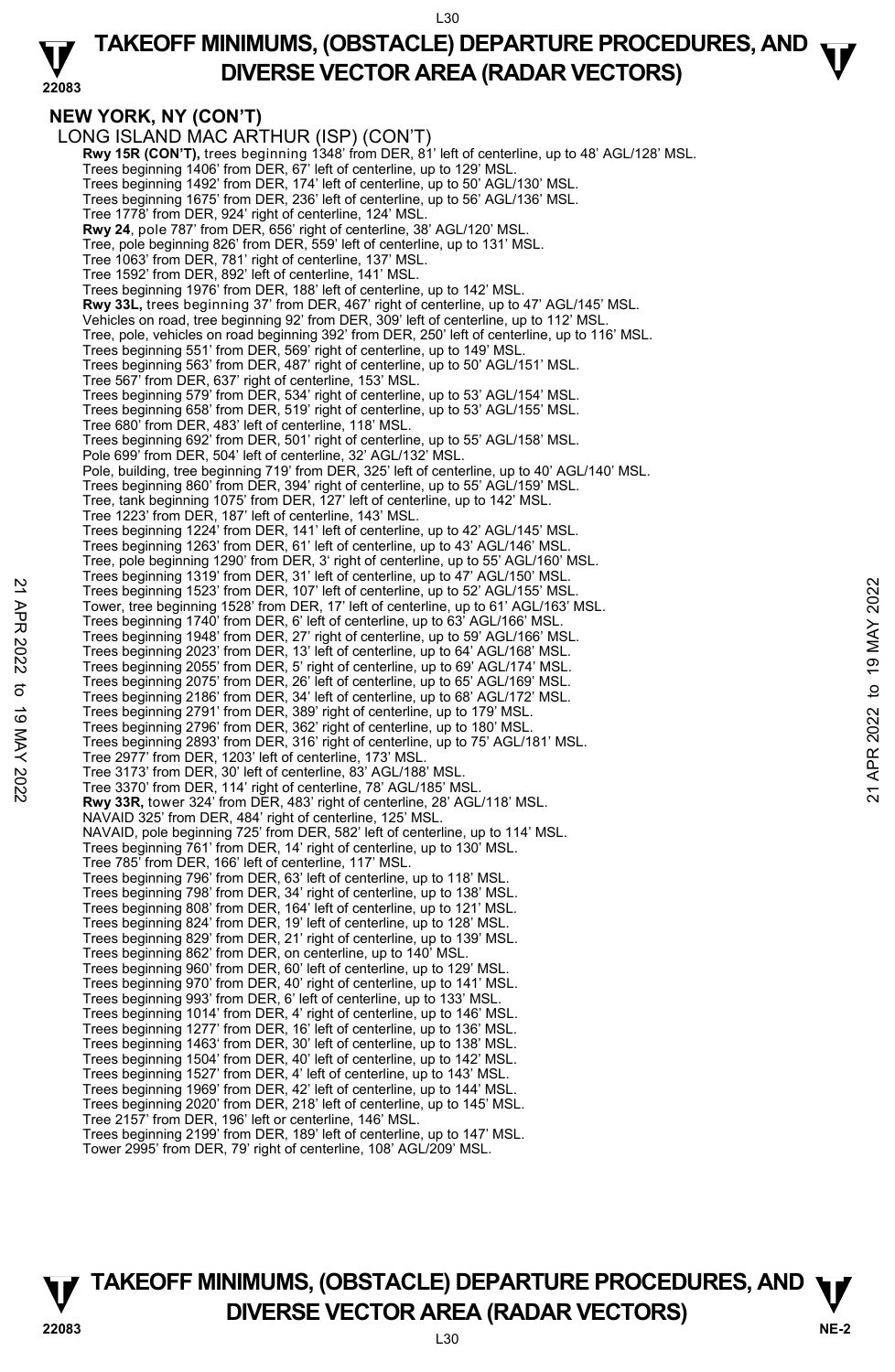### **TAKEOFF MINIMUMS, (OBSTACLE) DEPARTURE PROCEDURES, AND**  $\mathbf{\nabla}$ **DIVERSE VECTOR AREA (RADAR VECTORS)**

**22083 TAKEOFF MINIMUMS, (OBSTACLE) DEPARTURE PROCEDURES, AND**  $\Psi$ **DIVERSE VECTOR AREA (RADAR VECTORS) 22083 NEW YORK, NY (CON'T)**  NEW YORK STEWART INTL (SWF) TAKEOFF MINIMUMS AND (OBSTACLE) DEPARTURE PROCEDURES AMDT 6B 15AUG19 (19227) (FAA) TAKEOFF MINIMUMS: **Rwy 16,** std. w/min. climb of 255' per NM to 2100 or 1500-2½ for climb in visual conditions. **Rwy 27**, 300-1 or std. w/ min. climb of 400' per NM to 800. **Rwy 34,** 300-1 or std. w/ min. climb of 503' per NM to 800. DEPARTURE PROCEDURE: **Rwy 9,** climb heading 087° to 2100 before proceeding on course. **Rwy 16,** climb heading 161° to 1800 before proceeding on course. For climb in visual conditions: cross New York Stewart Intl airport at or above 1800 MSL before proceeding on course. When executing VCOA, notify ATC prior to departure. **Rwy 27**, climb heading 272° to 1200 before turning south. TAKEOFF OBSTACLE NOTES:. **Rwy 9,** trees beginning 68' from DER, 132' left of centerline, up to 43' AGL/487' MSL. Trees beginning 727' from DER, 23' left of centerline, up to 95' AGL/546' MSL. Trees beginning 955' from DER, 21' right of centerline, up to 86' AGL/535' MSL. Trees beginning 2692' from DER, 659' left of centerline, up to 78' AGL/587' MSL. **Rwy 16,** trees beginning 785' from DER, 462' left of centerline, up to 70' AGL/466' MSL.<br>Trees beginning 1255' from DER, 562' right of centerline, up to 109' AGL/492' MSL. **Rwy 27,** airport sign 10' from DER, 54' left of centerline, 2' AGL/491' MSL. Building 694' from DER, 2' right of centerline, 16' AGL/509' MSL. Terrain, DME antenna, and trees beginning 599' from DER, 246' left of centerline, up to 38' AGL/537' MSL. Trees beginning 2259' from DER, 197' left of centerline, up to 101' AGL/640' MSL. Trees 3454' from DER, 1400' left of centerline, up to 118' AGL/667' MSL. Trees beginning 4122' from DER, 1441' right of centerline, up to 108' AGL/627' MSL.<br>**Rwy 34,** terrain beginning 77' from DER, 250' right of centerline, up to 475' MSL. Poles and trees beginning 1094' from DER, 157<sup>T</sup> right of centerline, up to 72' AGL/571' MSL. Trees 1045' from DER, 597' left of centerline, up to 83' AGL/542' MSL. Trees beginning 1773' from DER, 49' left of centerline, up to 98' AGL/587' MSL. Trees beginning 2422' from DER, 70' right of centerline, up to 72' AGL/601' MSL. Trees 2473' from DER, 910' right of centerline, up to 70' AGL/629' MSL. Trees 3207' from DER, 1345' right of centerline, up to 78' AGL/657' MSL. Trees beginning 4426' from DER, 244' left of centerline, up to 72' AGL/611' MSL. Trees 5527' from DER, 83' right of centerline, up to 83' AGL/612' MSL. WEST 30TH ST (JRA) TAKEOFF MINIMUMS AND (OBSTACLE) DEPARTURE PROCEDURES AMDT 2 22APR21 (21112) (FAA) TAKEOFF MINIMUMS: 01H NA - ATC. **NEWARK, NJ**  NEWARK LIBERTY INTL (EWR) TAKEOFF MINIMUMS AND (OBSTACLE) DEPARTURE PROCEDURES AMDT 5 11FEB10 (10042) (FAA) TAKEOFF MINIMUMS: **Rwy 4L,** std. w/ min. climb of 383' per NM to 2500. **Rwy 4R,** std. w/ min. climb of 375' per NM to 2500. **Rwy 11,** std. w/ min. climb of 361' per NM to 2500. **Rwy 22L,** std. w/ min. climb of 337' per NM to 2500. **Rwy 22R,** std. w/ min. climb of 331' per NM to 2500. **Rwy 29,** 400-2 or std. w/ min. climb of 444' per NM to 500. DEPARTURE PROCEDURE: **Rwy 4R,** climb heading 039° to 500 before turning right. **Rwy 22L,** climb heading 219° to 500 before turning left. **Rwy 29,** climb heading 288° to 800 before turning Eastbound. TAKEOFF OBSTACLE NOTES: **Rwy 4L,** tower, light, and multiple trees beginning 211' from DER, 198' left of centerline, up to 70' AGL/89' MSL. DME antenna and pole beginning 881' from DER, 418' right of centerline, up to 121' AGL/131' MSL. **Rwy 4R,** DME antenna, tree, and multiple towers beginning 530' from DER, 477' left of centerline, up to 61' AGL/82' MSL. Tower, sign, tree, multiple buildings and poles beginning 1134' from DER, 153' right of centerline, up to 121' AGL/131' MSL. **Rwy 11,** pole, tree, and multiple signs beginning 6' from DER, 158' right of centerline, up to 31' AGL/50' MSL. Sign, tree, road, fence, building, and multiple poles beginning 82' from DER, 2' left of centerline, up to 49' AGL/68' MSL.<br>**Rwy 22L,** pole 8' from DER, 261' left of centerline, 7' AGL/16' MSL. **Rwy 22R,** light and multiple trees beginning 1829' from DER, 307' right of centerline, up to 55' AGL/69' MSL. Building 1.4 NM from DER, 1872' left of centerline, 200' AGL/227' MSL. **Rwy 29,** multiple poles, trees, signs and buildings beginning 209' from DER, 242' left of centerline, up to 110' AGL/120' MSL. Tree multiple signs and poles beginning 689' from DER, 66' right of centerline, up to 273' AGL/358' MSL. Building 6029' from DER, 1624' right of centerline, 273' AGL/357' MSL. Building 1.5 NM from DER, 2071' right of centerline, 202' AGL/328' MSL. Trees beginning 14/2' trom DER, 49' let of centerine, up to 8' AGL/601' MSL.<br>
Trees 2473' from DER, 910' right of centerline, up to 70' AGL/601' MSL.<br>
Trees 2027' from DER, 1345' right of centerline, up to 70' AGL/629' MSL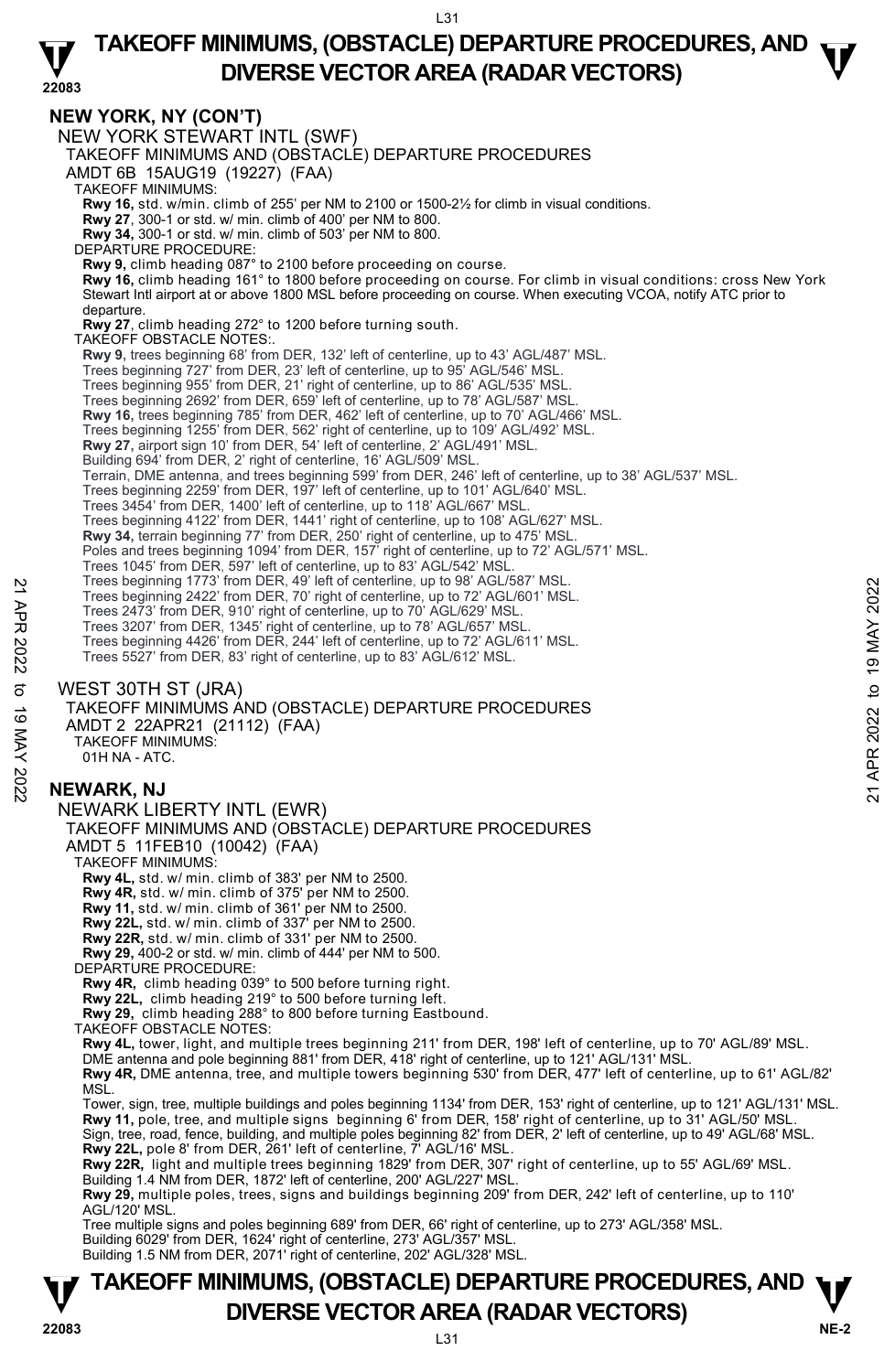### **TAKEOFF MINIMUMS, (OBSTACLE) DEPARTURE PROCEDURES, AND**  $\mathbf{\nabla}$ **DIVERSE VECTOR AREA (RADAR VECTORS)**

**22083** 

### **NIAGARA FALLS, NY**

NIAGARA FALLS INTL (IAG)

TAKEOFF MINIMUMS AND (OBSTACLE) DEPARTURE PROCEDURES

AMDT 2A 25OCT07 (07298) (FAA)

TAKEOFF MINIMUMS:

**Rwys 10L, 10R, 24,** 300-1 or std. with a min. climb of 300' per NM to 1700. DEPARTURE PROCEDURE:

**Rwy 6,** climb heading 060° to 1200 before proceeding on course.

**Rwys 10L, 10R, 24** climb runway heading to 1700 before proceeding on course. **Rwys 28L, 28R,** climb heading 280° to 1200 before proceeding on course.

TAKEOFF OBSTACLE NOTES:

**Rwy 6,** tree 1737' from DER, 308' left of centerline, 60' AGL/647' MSL.

**Rwy 28L,** trees beginning 1668' from DER, 244' right of centerline, up to 74' AGL/654' MSL.

Trees beginning 1337' from DER, 62' left of centerline, up to 63' AGL/646' MSL.

Bush 625' from DER, 172' right of centerline, 26' AGL/611' MSL.

**Rwy 28R,** trees beginning 866' from DER, 105' right of centerline, up to 100' AGL/690' MSL.

Trees beginning 837' from DER, 321' left of centerline, up to 87' AGL/667' MSL.

#### **NORWICH, NY**

### LT WARREN EATON (OIC)

TAKEOFF MINIMUMS AND (OBSTACLE) DEPARTURE PROCEDURES

AMDT 4 15OCT15 (15288) (FAA)

TAKEOFF MINIMUMS:

**Rwy 1,** 700-3 w/min. climb of 325' to 2300 or std. w/min. climb of 495' per NM to 1900 or 1600-3 for climb in visual conditions.

**Rwy 19,** 700-3 w/min. climb of 270' per NM to 2100 or std. w/min. climb of 804' per NM to 1900 or 1600-3 for climb in visual conditions.

DEPARTURE PROCEDURE:

**Rwy 1,** climb heading 014° to 2200 before proceeding on course.

**Rwy 19,** climb heading 194° to 2100 before proceeding on course.

VCOA: **Rwys 1, 19,** obtain ATC approval for climb in visual conditions when requesting IFR clearance. Climb in visual conditions to cross LT Warren Eaton airport at or above 2500 before proceeding on course. **EVALUATION**<br> **EVALUATION** Dealing 014° to 2100 before proceeding on course.<br> **POVICATION** INTO approval for climb in visual conditions to cross LT Warren Eaton airport at or above 2500 before proceeding on course.<br> **POVI** 

TAKEOFF OBSTACLE NOTES:

**Rwy 1,** vehicles on roadway beginning 22' from DER, 128' left of centerline, up to 15' AGL/1034' MSL.<br>Trees beginning 96' from DER, 303' left of centerline, up to 44' AGL/1063' MSL.

Trees beginning 339' from DER, 211' right of centerline, up to 63' AGL/1082' MSL.

Rising terrain and trees beginning 1005' from DER, 10' left of centerline, up to 91' AGL/1159' MSL.

Trees and poles beginning 492' from DER, 24' right of centerline, up to 91' AGL/1099' MSL.

Rising terrain and trees beginning 5954' from DER, 1482' right of centerline, up to 88' AGL/1685' MSL.

- Trees and buildings beginning 1.9 miles from DER, 1920' right of centerline, up to 88' AGL/1669' MSL.
- 
- 
- **Rwy 19,** trees and poles beginning 49' from DER, 30' left of centerline, up to 59' AGL/1060' MSL.
- Fence 77' from DER, 476' right of centerline, 9' AGL/1025' MSL.

Trees and poles beginning 387' from DER, 8' right of centerline, up to 64' AGL/1065' MSL.

Trees, poles and buildings beginning 1057' from DER, 78' right of centerline, up to 76' AGL/1197' MSL.

Trees beginning 1571' from DER, 6' left of centerline, up to 87' AGL/1088' MSL.

Vehicles on roadway beginning 1692' from DER, 448' right of centerline, up to 17' AGL/1076' MSL

Rising terrain, trees and buildings beginning 2126' from DER, 75' right of centerline, up to 67' AGL/1273' MSL.

Trees 2370' from DER, 982' right of centerline, up to 100' AGL/1252' MSL.

Trees beginning 1.6 NM from DER, 1188' right of centerline, up to 101' AGL/1626' MSL.<br>Trees beginning 2.3 NM from DER, 3561' right of centerline, up to 85' AGL/1626' MSL.

Trees beginning 2.8 NM from DER, 1188' right of centerline, up to 120' AGL/1581' MSL.

Rising terrain and trees beginning 3.2 NM from DER, 2666' right of centerline, up to 98' AGL/1819' MSL.

**NE-2** L32 **TAKEOFF MINIMUMS, (OBSTACLE) DEPARTURE PROCEDURES, AND**  $\Psi$ **P**<br>22083 **DIVERSE VECTOR AREA (RADAR VECTORS)**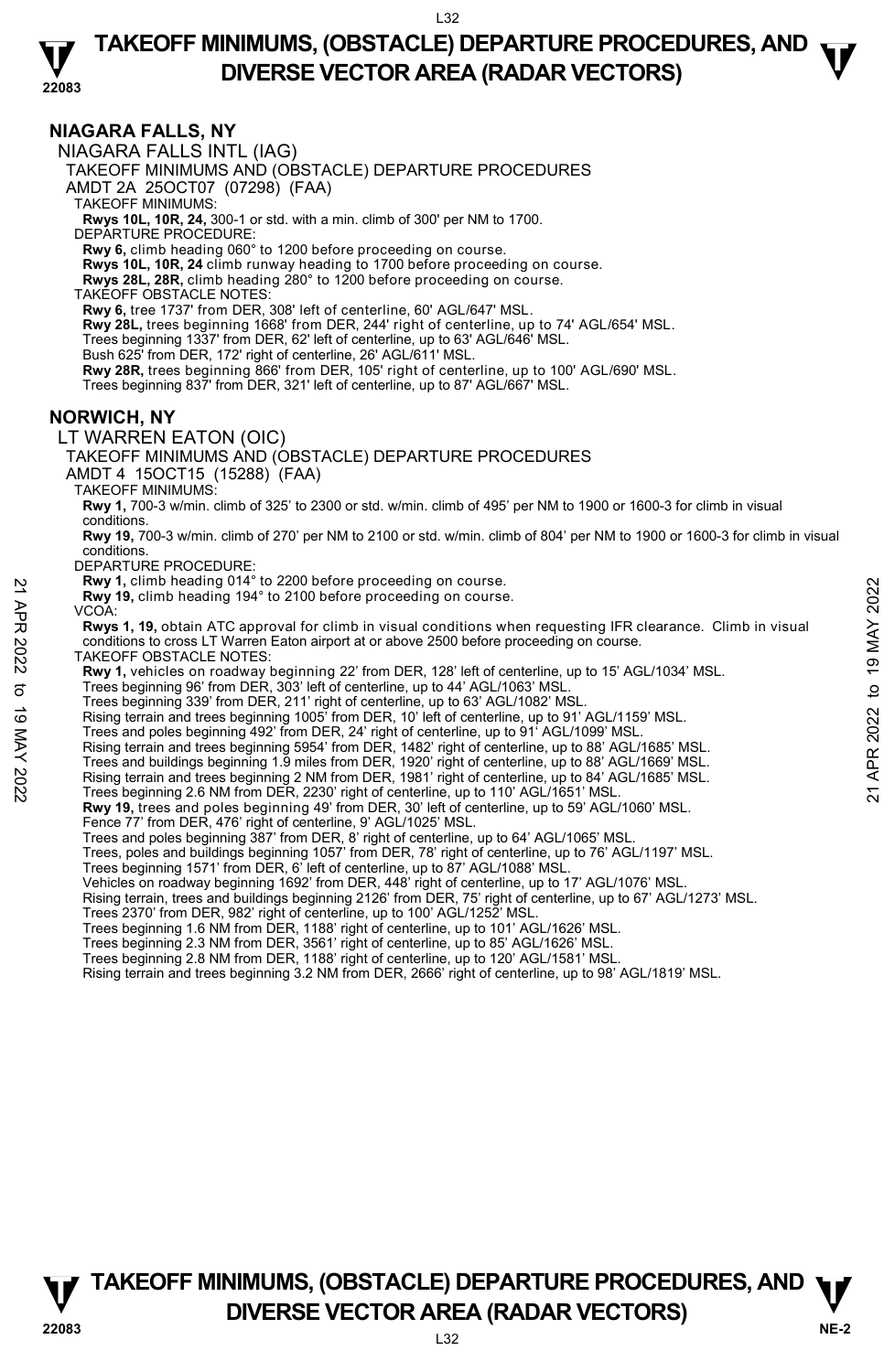### **22083 TAKEOFF MINIMUMS, (OBSTACLE) DEPARTURE PROCEDURES, AND**  $\mathbf{\nabla}$ **DIVERSE VECTOR AREA (RADAR VECTORS)**

### **OGDENSBURG, NY**

OGDENSBURG INTL (OGS)

TAKEOFF MINIMUMS AND (OBSTACLE) DEPARTURE PROCEDURES

AMDT 2 15SEP16 (16259) (FAA)

- TAKEOFF OBSTACLE NOTES:
- **Rwy 9,** tree 314' from DER, 483' left of centerline, 37' AGL/341' MSL.
- Trees, beginning 878' from DER, 90' left of centerline, up to 58' AGL/373' MSL.
- Pole 1048' from DER, 741' right of centerline, 39' AGL/344' MSL.
- Trees, beginning 1153' from DER, 147' right of centerline, up to 59' AGL/366' MSL.
- **Rwy 27,** sign 6' from DER, 394' left of centerline, 3' AGL/288' MSL.<br>Vegetation, terrain, beginning 47' from DER, 313' right of centerline, up to 2' AGL/292' MSL.
- 
- Terrain 72' from DER, 352' right of centerline, 289' MSL. Bldg 583' from DER, 474' left of centerline, 47' AGL/329' MSL.

Trees, beginning 698' from DER, 181' left of centerline, up to 56' AGL/337' MSL.

- Tree 997' from DER, 532' right of centerline, 60' AGL/341' MSL.
- 
- Trees, beginning 1015' from DER, 62' right of centerline, up to 69' AGL/350' MSL. Trees, beginning 1216' from DER, 56' right of centerline, up to 95' AGL/376' MSL.
- Trees, beginning 1251' from DER, 33' left of centerline, up to 75' AGL/353' MSL.
- Tree 2345' from DER, 150' left of centerline, 354' MSL.
- Tree 4155' from DER, 269' left of centerline, 390' MSL.

### **OLD BRIDGE, NJ**

OLD BRIDGE (3N6) TAKEOFF MINIMUMS AND (OBSTACLE) DEPARTURE PROCEDURES AMDT 1 27AUG09 (09239) (FAA) TAKEOFF MINIMUMS: **Rwy 24,** 300-2½ or std. w/ min. climb of 223' per NM to 400. TAKEOFF OBSTACLE NOTES: **Rwy 6,** trees beginning 49' from DER, 4' left and right of centerline, up to 100' AGL/199' MSL. **Rwy 24,** trees beginning 47' from DER, 46' left and right of centerline, up to 100' AGL/299' MSL. RWY 24, trees beginning 47' from DER, 48' left and right of centerline, up to 100' AGL/299' MSL.<br>
22<br> **OLEAN, NY**<br>
CATTARAUGUS COUNTY-OLEAN (OLE)<br>
TAKEOFF MINIMUMS AND (OBSTACLE) DEPARTURE PROCEDURES<br>
AMDIT 3A 28FEB19 (19

### **OLEAN, NY**

- CATTARAUGUS COUNTY-OLEAN (OLE)
- TAKEOFF MINIMUMS AND (OBSTACLE) DEPARTURE PROCEDURES
- AMDT 3A 28FEB19 (19059) (FAA)
- TAKEOFF MINIMUMS:
- **Rwys 16, 34,** NA-Environmental.
- TAKEOFF OBSTACLE NOTES:
- **Rwy 4,** trees beginning 10' from DER, 348' left of centerline, up to 49' AGL/2150' MSL.
- Trees beginning 41' from DER, 328' right of centerline, up to 2130' MSL.
- Tree 981' from DER, 577' left of centerline, 69' AGL/2154' MSL.
- Tree 1262' from DER, 764' left of centerline, 2156' MSL. Tree 1754' from DER, 905' left of centerline, 2184' MSL.
- 
- Trees beginning 1902' from DER, 906' left of centerline, up to 2189' MSL.
- **Rwy 22,** trees beginning 26' from DER, 65' left of centerline, up to 2188' MSL.

### **ONEONTA, NY**

ALBERT S NADER RGNL (N66) TAKEOFF MINIMUMS AND (OBSTACLE) DEPARTURE PROCEDURES AMDT 1A 26MAR20 (20086) (FAA) TAKEOFF MINIMUMS: **Rwy 6,** 300-1¼ or std. w/min. climb of 308' per NM to 2000. TAKEOFF OBSTACLE NOTES: **Rwy 6,** pole 1' from DER, 319' left of centerline, 16' AGL/1775' MSL. Fence 207' from DER, 267' left of centerline, 12' AGL/1765' MSL. Tree 182' from DER, 401' right of centerline, 85' AGL/1787' MSL. Trees beginning 392' from DER, 105' left of centerline, up to 85' AGL/1788' MSL. Trees beginning 410' from DER, 434' right of centerline, up to 85' AGL/1798' MSL. Trees beginning 1678' from DER, 354' left of centerline, up to 85' AGL/1844' MSL. Trees beginning 1675' from DER, 188' right of centerline, up to 85' AGL/1829' MSL. Trees beginning 2703' from DER, 190' left of centerline, up to 85' AGL/1870' MSL. Trees beginning 2385' from DER, 450' right of centerline, up to 85' AGL/1852' MSL.

Trees beginning 4715' from DER, 152' right of centerline, up to 85' AGL/1940' MSL.

- **Rwy 24,** bush 196' from DER, 203' left of centerline, 6' AGL/1775' MSL.
- Road 209' from DER, 373' left of centerline, 1779' MSL.
- Fence 312' from DER, 343' left of centerline, 2' AGL/1771' MSL.
- Trees beginning 83' from DER, 396' left of centerline, up to 90' AGL/1859' MSL.

Trees beginning 53' from DER, 173' right of centerline, up to 90' AGL/1846' MSL.

### **NE-2** L33 **TAKEOFF MINIMUMS, (OBSTACLE) DEPARTURE PROCEDURES, AND**  $\Psi$ **DIVERSE VECTOR AREA (RADAR VECTORS) 22083**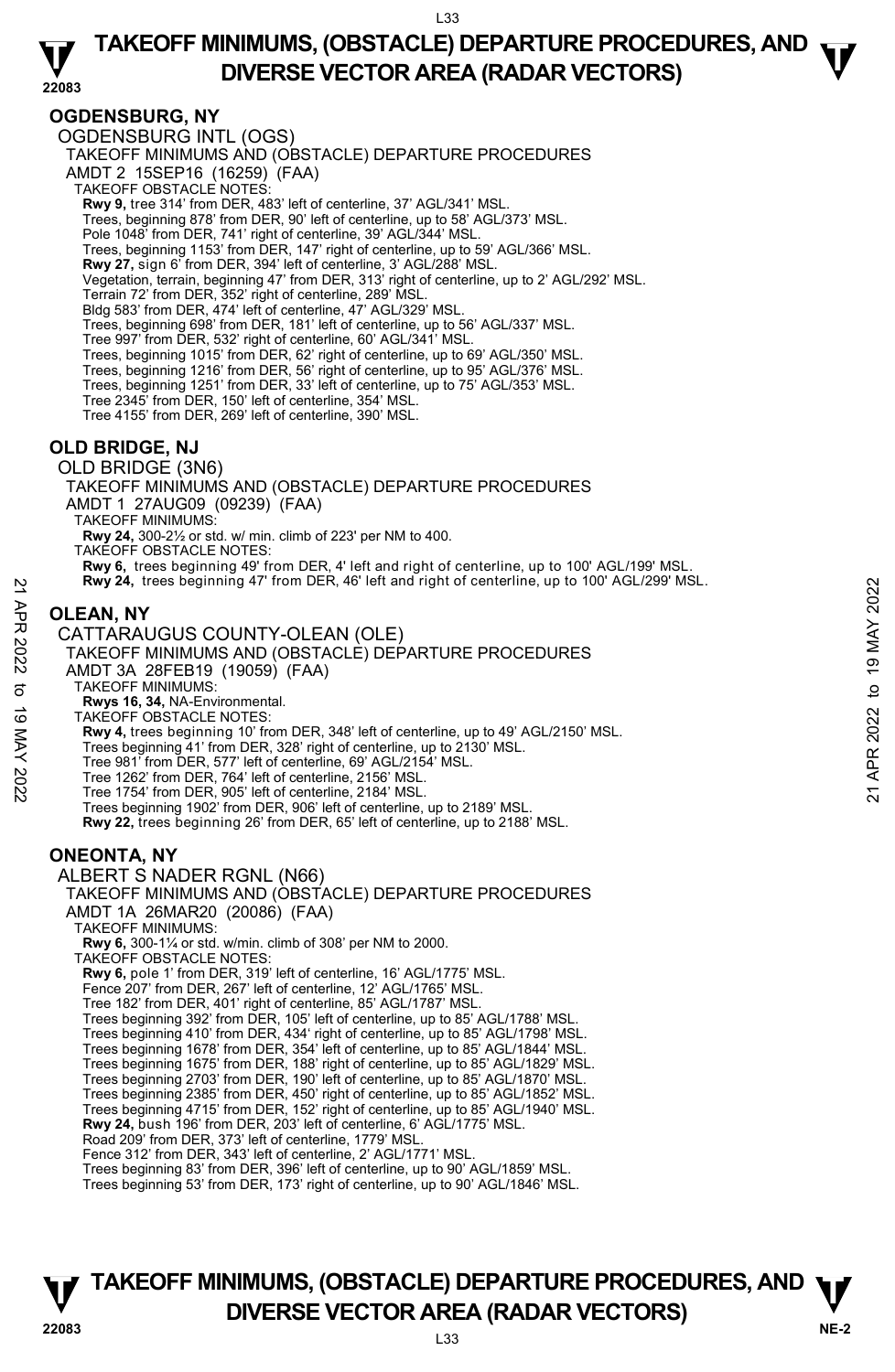### **TAKEOFF MINIMUMS, (OBSTACLE) DEPARTURE PROCEDURES, AND**  $\mathbf{\nabla}$ **DIVERSE VECTOR AREA (RADAR VECTORS)**

#### **PEDRICKTOWN, NJ**

**22083**  OLDMANS TOWNSHIP (7N7) TAKEOFF MINIMUMS AND (OBSTACLE) DEPARTURE PROCEDURES AMDT 1 20OCT11 (21112) (FAA) TAKEOFF MINIMUMS: **Rwy 25,** NA - Obstacles. DEPARTURE PROCEDURE: **Rwy 7,** climb heading 074° to 800 before turning right. TAKEOFF OBSTACLE NOTES: **Rwy 7,** trees beginning at DER, 132' left of centerline, up to 100' AGL/144' MSL. Trees beginning 3288' from DER, 962' right of centerline, up to 100' AGL/149' MSL. **PENN YAN, NY**  PENN YAN (PEO) TAKEOFF MINIMUMS AND (OBSTACLE) DEPARTURE PROCEDURES AMDT 5 08NOV18 (18312) (FAA) TAKEOFF MINIMUMS: **Rwy 19,** std. w/min. climb 275' per NM to 2000, or 1100-2½ for climb in visual conditions. **Rwy 28,** std. w/min. climb 440' per NM to 1600, or 1100-2½ for climb in visual conditions. DEPARTURE PROCEDURE: **Rwy 1**, climb on heading 009° to 1500 before turning left. VCOA: **Rwy 19,** obtain ATC approval for VCOA when requesting IFR clearance. Climb in visual conditions to cross Penn Yan Airport at or above 1900 before proceeding on course. **Rwy 28,** obtain ATC approval for VCOA when requesting IFR clearance. Climb in visual conditions to cross Penn Yan Airport at or above 1900 before proceeding on course. TAKEOFF OBSTACLE NOTES: **Rwy 1,** aircraft on taxiway 35' from DER, 300' left of centerline, up to 23' AGL/942' MSL. Tree 1051' from DER, 760' right of centerline, 943' MSL. **Rwy 10,** trees 18' from DER, 245' right of centerline, 100' AGL/979' MSL. Fence 25' from DER, on centerline, 8' AGL/907' MSL. Berm 28' from DER, on centerline, 10' AGL/929' MSI Trees 43' from DER, 78' left of centerline, 100' AGL/999' MSL. Vehicles on road 156' from DER, 6' left of centerline, 15' AGL/914' MSL. Vehicles on road 183' from DER, 33' right of centerline, 15' AGL/914' MSL. Buildings beginning 248' from DER, 48' left of centerline, up to 30' AGL/949' MSL. Light poles beginning 308' from DER, 25' right of centerline, 16' AGL/927' MSL. Tree 543' from DER, 170' left of centerline, 100' AGL/1019' MSL. Buildings beginning 565' from DER, 94' left of centerline, 30' AGL/949' MSL. Trees 573' from DER, 187' left of centerline, 100' AGL/1019' MSL. Power lines 1200' from DER, crossing centerline, 40' AGL/959' MSL. **Rwy 19,** aircraft on taxiway 24' from DER, 261' right of centerline, up to 23' AGL/1022' MSL. Ground beginning 124' from DER, 479' right of centerline, up to 996' MSL. Fence 348' from DER, 398' right of centerline, 2' AGL/1001' MSL. Ground 460' from DER, 590' right of centerline, 1008' MSL. Fence 483' from DER, 398' right of centerline, 3' AGL/1006' MSL. Fence 606' from DER, 398' right of centerline, 7' AGL/1010' MSL. Ground beginning 631' from DER, 459' right of centerline, up to 1027' MSL. Trees beginning 1439' from DER, 673' right of centerline, up to 1087' MSL. Trees beginning 1886' from DER, on centerline, up to 95' AGL/1110' MSL. Tree 2238' from DER, 655' left of centerline, 1045' MSL. Trees beginning 2242' from DER, 540' left of centerline, up to 1107' MSL. Tree 2422' from DER, 116' left of centerline, up to 1111' MSL. Tower 5844' from DER, 335' right of centerline, 122' AGL/1136' MSL. Trees beginning 1.6 NM from DER, 3037' left of centerline, 100' AGL/1242' MSL. Trees 1.7 NM from DER, 2781' left of centerline, up to 100' AGL/1265' MSL. Trees beginning 1.8 NM from DER, 2748' left of centerline, up to 100' AGL/1291' MSL. Trees, transmission lines beginning 1.9 NM from DER, 2939' left of centerline, up to 100' AGL/1350' MSL. Trees, transmission lines beginning 2 NM from DER, 2907' left of centerline, up to 100' AGL/1396' MSL. Trees, transmission lines beginning 2.1 NM from DER, 3098' left of centerline, up to 100' AGL/1419' MSL. Trees, transmission lines, building beginning 2.2 NM from DER, 3065' left of centerline, up to 100' AGL/1452' MSL. Trees beginning 2.5 NM from DER, 71' left of centerline, up to 100' AGL/1465' MSL. **Rwy 28,** trees 111' from DER, 15' right of centerline, up to 100' AGL/939' MSL.<br>Trees 192' from DER, 59' left of centerline, up to 100' AGL/959' MSL. Fence 16' from DER, on centerline, up to 8' AGL/867' MSL. Vehicles on ramp 20' from DER, on centerline, up to 15' AGL/874' MSL. Hangars and buildings 76' from DER, 63' right of centerline, up to 30' AGL/869' MSL. 225 form DER, on centerline, 8 GCl/997 MSL.<br>
Tence 25' from DER, on centerline, 8' AGL/929' MSL.<br>
Trees 43' from DER, on centerline, 10' AGL/929' MSL.<br>
Trees 43' from DER, 78' left of centerline, 15' AGL/914' MSL.<br>
Vehicl

### **NE-2** L34 **TAKEOFF MINIMUMS, (OBSTACLE) DEPARTURE PROCEDURES, AND**  $\Psi$ **P**<br> **DIVERSE VECTOR AREA (RADAR VECTORS)**<br>  $^{134}$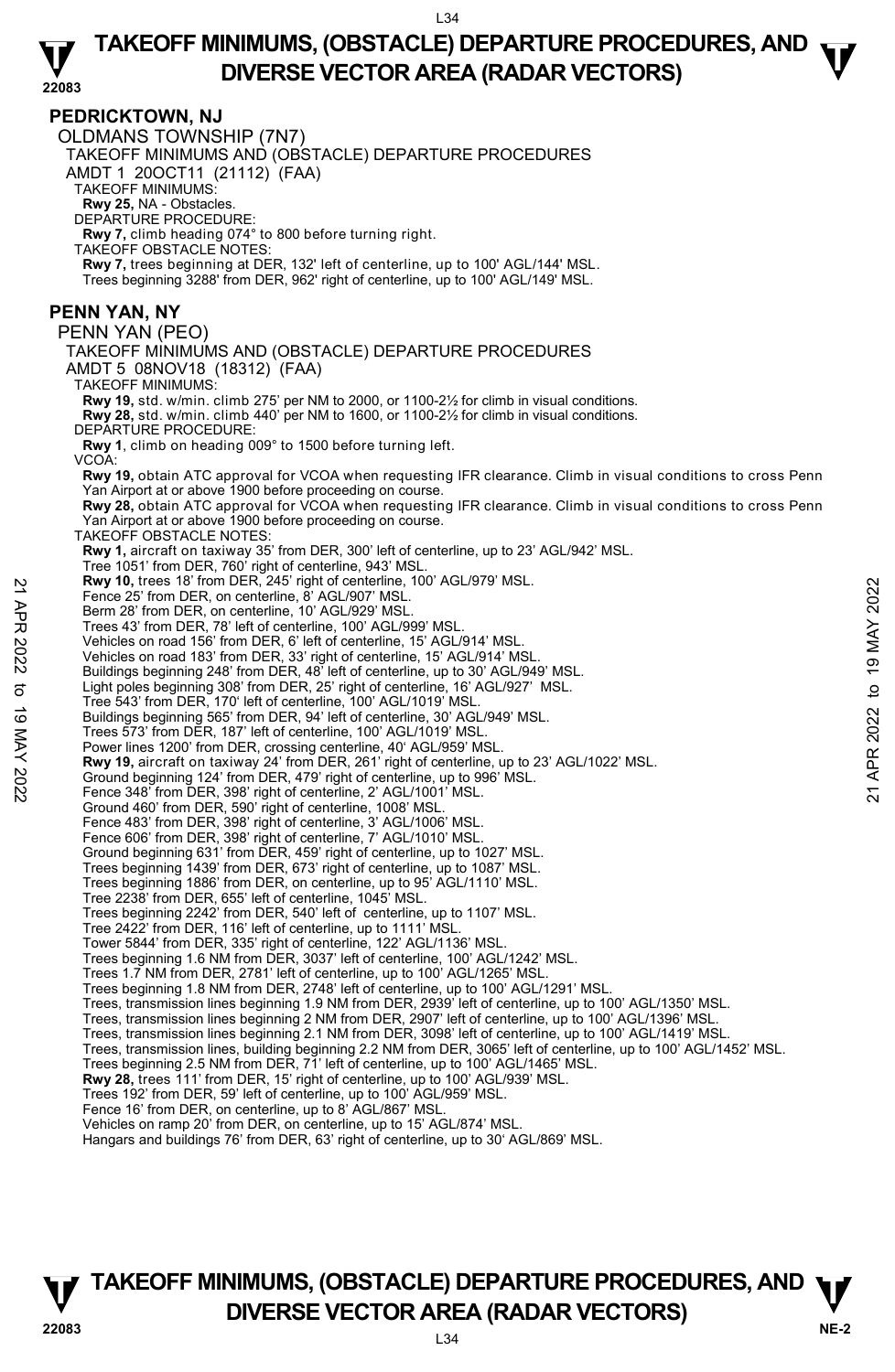### **TAKEOFF MINIMUMS, (OBSTACLE) DEPARTURE PROCEDURES, AND**  $\mathbf{\nabla}$ **DIVERSE VECTOR AREA (RADAR VECTORS)**

**22083 PISECO, NY**  PISECO (K09) TAKEOFF MINIMUMS AND (OBSTACLE) DEPARTURE PROCEDURES ORIG 26JUL12 (12208) (FAA) TAKEOFF MINIMUMS: **Rwy 4,** std. w/min. climb of 539' per NM to 2800 or 600-3 w/min. climb of 316' per NM to 4500 or 2000-3 for climb in visual conditions. **Rwy 22,** 1100-3 w/min. climb of 473' per NM to 3100 or 2000-3 for climb in visual conditions. DEPARTURE PROCEDURE: **Rwy 4,** climb heading 045° to 4500 before turning on course, or for climb in visual conditions cross Piseco airport at<br>or above 3600 before proceeding on course. When executing VCOA, notify ATC prior to departure. **Rwy 22,** climb heading 225° to 3500 before turning on course, or for climb in visual conditions cross Piseco airport at or above 3600 before proceeding on course. When executing VCOA, notify ATC prior to departure. TAKEOFF OBSTACLE NOTES: **Rwy 4,** trees 343' from DER, 192' right of centerline, up to 100' AGL/2244' MSL. Trees 1.8 NM from DER, 2104' left of centerline, up to 100' AGL/2500' MSL. **Rwy 22,** trees 4152' from DER, 1433' right of centerline, up to 100' AGL/2520' MSL. **PITTSTOWN, NJ**  ALEXANDRIA (N85) TAKEOFF MINIMUMS AND (OBSTACLE) DEPARTURE PROCEDURES AMDT 3 17JUN21 (21168) (FAA) TAKEOFF MINIMUMS: **Rwy 8,** 500-2½ w/min. climb of 250' per NM to 1200 or 1200-3 for VCOA. **Rwy 31,** std. w/min. climb of 390' per NM to 1300 or 1200-3 for VCOA. DEPARTURE PROCEDURE **Rwy 8,** climb on heading 074° to 1200 before proceeding on course. **Rwy 13,** climb on heading 128° to 1200 before proceeding on course. VCOA:  **Rwys 8, 31,** obtain ATC approval for VCOA when requesting IFR clearance. Climb in visual conditions to cross Alexandria airport at or above 1500 before proceeding on course. TAKEOFF OBSTACLE NOTES: **Rwy 8,** tree 191' from DER, 245' right of centerline, 100' AGL/586' MSL. Tree 400' from DER, 345' right of centerline, 100' AGL/593' MSL. Trees beginning 531' from DER, 71' right of centerline, up to 100' AGL/599' MSL. Tree 584' from DER, 576' left of centerline, 100' AGL/593' MSL. Tree 662' from DER, 202' left of centerline, 100' AGL/596' MSL. Trees beginning 740' from DER, 171' right of centerline, up to 100' AGL/606' MSL. Trees beginning 793' from DER, 102' left of centerline, up to 100' AGL/602' MSL. Trees beginning 949' from DER, 270' right of centerline, up to 100' AGL/612' MSL. Trees beginning 1002' from DER, 3' left of centerline, up to 100' AGL/612' MSL. Trees beginning 1158' from DER, 96' right of centerline, up to 100' AGL/619' MSL. Trees beginning 1210' from DER, 277' left of centerline, up to 100' AGL/619' MSL. Trees beginning 1419' from DER, 77' left of centerline, up to 100' AGL/625' MSL. Trees beginning 1575' from DER, 296' right of centerline, up to 100' AGL/622' MSL. Tree 1784' from DER, 669' right of centerline, 100' AGL/625' MSL. Trees beginning 1837' from DER, 22' right of centerline, up to 100' AGL/629' MSL. Trees beginning 1993' from DER, 121' right of centerline, up to 100' AGL/632' MSL. Trees beginning 2124' from DER, 221' right of centerline, up to 100' AGL/635' MSL. Trees beginning 2229' from DER, 52' left of centerline, up to 100' AGL/632' MSL. Tree 2333' from DER, 595' right of centerline, 100' AGL/639' MSL. Trees beginning 2378' from DER, 47' right of centerline, up to 100' AGL/640' MSL. Trees beginning 2438' from DER, 326' left of centerline, up to 100' AGL/639' MSL. Tree 2569' from DER, 974' left of centerline, 100' AGL/642' MSL. Trees beginning 2647' from DER, 226' left of centerline, up to 100' AGL/645' MSL. Trees beginning 2778' from DER, 500' left of centerline, up to 100' AGL/658' MSL. Trees beginning 2909' from DER, 126' left of centerline, up to 100' AGL/681' MSL. Trees beginning 3118' from DER, 27' left of centerline, up to 100' AGL/694' MSL. Trees beginning 3248' from DER, 301' left of centerline, up to 100' AGL/704' MSL. Trees beginning 3299' from DER, 72' right of centerline, up to 100' AGL/642' MSL. Trees beginning 3457' from DER, 201' left of centerline, up to 100' AGL/711' MSL. Tree 3508' from DER, 819' right of centerline, 100' AGL/645' MSL. Trees beginning 3561' from DER, 172' right of centerline, up to 100' AGL/652' MSL. Trees beginning 3666' from DER, 101' left of centerline, up to 100' AGL/721' MSL. Trees beginning 3769' from DER, 271' right of centerline, up to 100' AGL/662' MSL. Trees beginning 3875' from DER, 2' left of centerline, up to 100' AGL/724' MSL. Trees beginning 3978' from DER, 38' right of centerline, up to 100' AGL/668' MSL. Tree 4084' from DER, 923' left of centerline, 100' AGL/727' MSL. Trees beginning 4109' from DER, 97' right of centerline, up to 100' AGL/694' MSL. Trees beginning 4137' from DER, 176' left of centerline, up to 100' AGL/734' MSL. Trees beginning 4318' from DER, 197' right of centerline, up to 100' AGL/698' MSL. Trees beginning 4345' from DER, 76' left of centerline, up to 100' AGL/750' MSL. Trees beginning 4554' from DER, 350' left of centerline, up to 100' AGL/763' MSL. Reviews 8, 31, otialn ATC approval for VCOA when requesting I-I-R clearance. Climb in visual conditions to cross<br>  $\frac{1}{2}$  TAKEOFF OBSTACLE NOTES:<br>
The 400' from DER, 245' right of centerline, 100' AGL/598' MSL.<br>
Tree 50

**NE-2** L35 **TAKEOFF MINIMUMS, (OBSTACLE) DEPARTURE PROCEDURES, AND**  $\Psi$ **DIVERSE VECTOR AREA (RADAR VECTORS) 22083**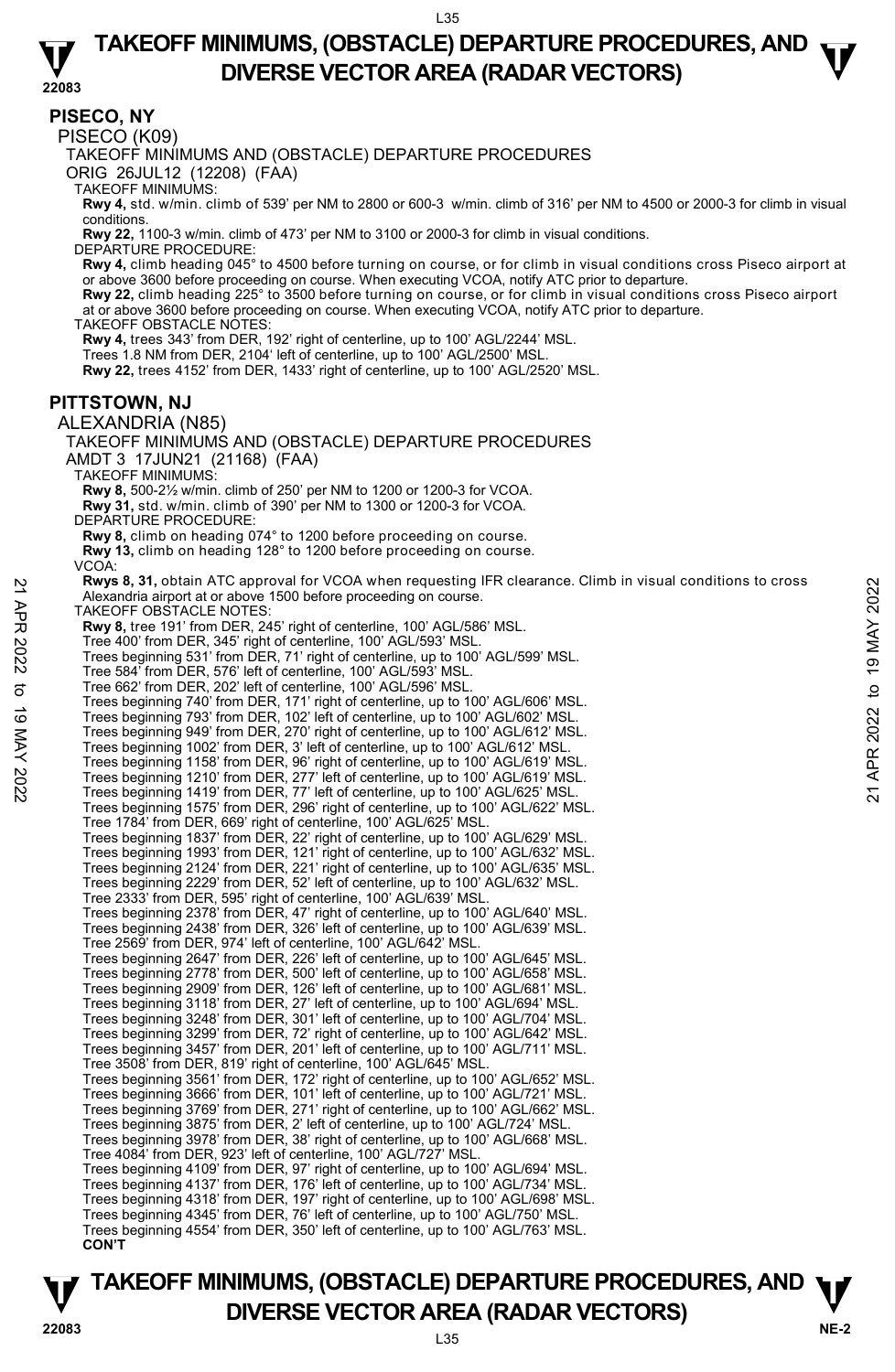### **TAKEOFF MINIMUMS, (OBSTACLE) DEPARTURE PROCEDURES, AND**  $\mathbf{\nabla}$ **DIVERSE VECTOR AREA (RADAR VECTORS)**

### **PITTSTOWN, NJ (CON'T)**

**22083** 

ALEXANDRIA (N85) (CON'T)

**Rwy 8 (CON'T),** trees beginning 4658' from DER, 23' right of centerline, up to 100' AGL/717' MSL.<br>Trees beginning 4685' from DER, 624' left of centerline, up to 100' AGL/770' MSL. Trees beginning 4763' from DER, 250' left of centerline, up to 100' AGL/776' MSL. Trees beginning 4894' from DER, 524' left of centerline, up to 100' AGL/786' MSL. Trees beginning 4972' from DER, 151' left of centerline, up to 100' AGL/789' MSL. Trees beginning 5025' from DER, 798' left of centerline, up to 100' AGL/793' MSL. Trees beginning 5103' from DER, 51' left of centerline, up to 100' AGL/799' MSL. Trees beginning 5234' from DER, 699' left of centerline, up to 100' AGL/803' MSL. Trees beginning 5312' from DER, 325' left of centerline, up to 100' AGL/809' MSL. Trees beginning 5442' from DER, 225' left of centerline, up to 100' AGL/812' MSL. Trees beginning 5651' from DER, 126' left of centerline, up to 100' AGL/822' MSL. Trees beginning 5782' from DER, 400' left of centerline, up to 100' AGL/826' MSL. Trees beginning 5833' from DER, 247' right of centerline, up to 100' AGL/721' MSL. Trees beginning 5913' from DER, 1' left of centerline, up to 100' AGL/855' MSL. Trees beginning 1 NM from DER, 73' right of centerline, up to 100' AGL/727' MSL. Trees beginning 1.1 NM from DER, 275' left of centerline, up to 100' AGL/862' MSL. Trees beginning 1.1 NM from DER, 98' right of centerline, up to 100' AGL/730' MSL. Trees beginning 1.1 NM from DER, 175' left of centerline, up to 100' AGL/868' MSL Trees beginning 1.1 NM from DER, 198' right of centerline, up to 100' AGL/740' MSL. Trees beginning 1.1 NM from DER, 75' left of centerline, up to 100' AGL/878' MSL. Trees beginning 1.2 nm from DER, 25' left of centerline, up to 100' AGL/888' MSL. Trees beginning 1.2 NM from DER, 23' right of centerline, up to 100' AGL/744' MSL. Trees beginning 1.6 NM from DER, 298' right of centerline, up to 200' AGL/758' MSL. Tree 1.6 nm from DER, 24' right of centerline, 200' AGL/768' MSL. Tree 1.7 NM from DER, 397' right of centerline, up to 200' AGL/771' MSL. Trees beginning 1.7 NM from DER, 523' left of centerline, up to 200' AGL/906' MSL. Trees beginning 1.7 NM from DER, 123' right of centerline, up to 200' AGL/788' MSL. Trees beginning 1.7 NM from DER, 150' left of centerline, up to 200' AGL/919' MSL. Trees beginning 1.7 NM from DER, 223' right of centerline, up to 200' AGL/801' MSL. Trees beginning 1.7 NM from DER, 50' left of centerline, up to 200' AGL/922' MSL. Trees beginning 1.7 NM from DER, 324' left of centerline, up to 200' AGL/939' MSL. Trees beginning 1.7 NM from DER, 323' right of centerline, up to 200' AGL/814' MSL. Trees beginning 1.8 NM from DER, 49' right of centerline, up to 200' AGL/821' MSL. Trees beginning 1.8 NM from DER, 25' left of centerline, up to 200' AGL/955' MSL. Tree 2.1 NM from DER, 2666' left of centerline, 200' AGL/821' MSL. **Rwy 13,** tree 157' from DER, 369' right of centerline, 100' AGL/559' MSL. Tree 320' from DER, 429' left of centerline, 100' AGL/579' MSL. Tree 840' from DER, 521' left of centerline, 100' AGL/599' MSL. **Rwy 26,** tree 26' from DER, 403' right of centerline, 100' AGL/527' MSL. Trees beginning 79' from DER, 144' left of centerline, up to 100' AGL/553' MSL. Trees beginning 157' from DER, 129' right of centerline, up to 100' AGL/534' MSL. Trees beginning 429' from DER, 55' right of centerline, up to 100' AGL/539' MSL. Trees beginning 455' from DER, 18' left of centerline, up to 100' AGL/559' MSL. **Rwy 31,** tree 899' from DER, 648' right of centerline, 100' AGL/519' MSL. Tree 974' from DER, 45' left of centerline, 100' AGL/519' MSL. Tree 2044' from DER, 194' right of centerline, 100' AGL/539' MSL. Tree 2064' from DER, 492' right of centerline, 100' AGL/559' MSL. Trees beginning 2538' from DER, 624' right of centerline, up to 100' AGL/579' MSL. Tree 4592' from DER, 1019' right of centerline, 100' AGL/599' MSL. Tree 1 NM from DER, 2105' right of centerline, 100' AGL/619' MSL. Tree 1.1 NM from DER, 2259' right of centerline, 100' AGL/639' MSL. Tree 1.6 NM from DER, 890' right of centerline, 200' AGL/699' MSL. 22 Trees beginning 1.7 NM from DER, 50' left of centerline, up to 200' AGL/922' MSL.<br>
Trees beginning 1.7 NM from DER, 329' right of centerline, up to 200' AGL/932' MSL.<br>
Trees beginning 1.7 NM from DER, 323' right of cent

SKY MANOR (N40)

TAKEOFF MINIMUMS AND (OBSTACLE) DEPARTURE PROCEDURES

AMDT 2 31MAY12 (12152) (FAA) TAKEOFF OBSTACLE NOTES:

**Rwy 7,** vehicles on roadway beginning 38' from DER, 283' left of centerline, up to 15' AGL/574' MSL.<br>Power lines beginning 2008' from DER, left and right of centerline, up to 122' AGL/652' MSL. Trees beginning 2550' from DER, 756' left of centerline, up to 100' AGL/657' MSL. Trees beginning 4763' from DER, 1716' right of centerline, up to 100' AGL/699' MSL. **Rwy 25,** vehicles on roadway beginning 51' from DER, 375' left of centerline, up to 15' AGL/574' MSL.<br>Trees beginning 1965' from DER, 139' right of centerline, up to 100' AGL/679' MSL. Trees beginning 2261' from DER, 961' left of centerline, up to 100' AGL/659' MSL.

### **NE-2** L36 **TAKEOFF MINIMUMS, (OBSTACLE) DEPARTURE PROCEDURES, AND**  $\Psi$ **DIVERSE VECTOR AREA (RADAR VECTORS) 22083**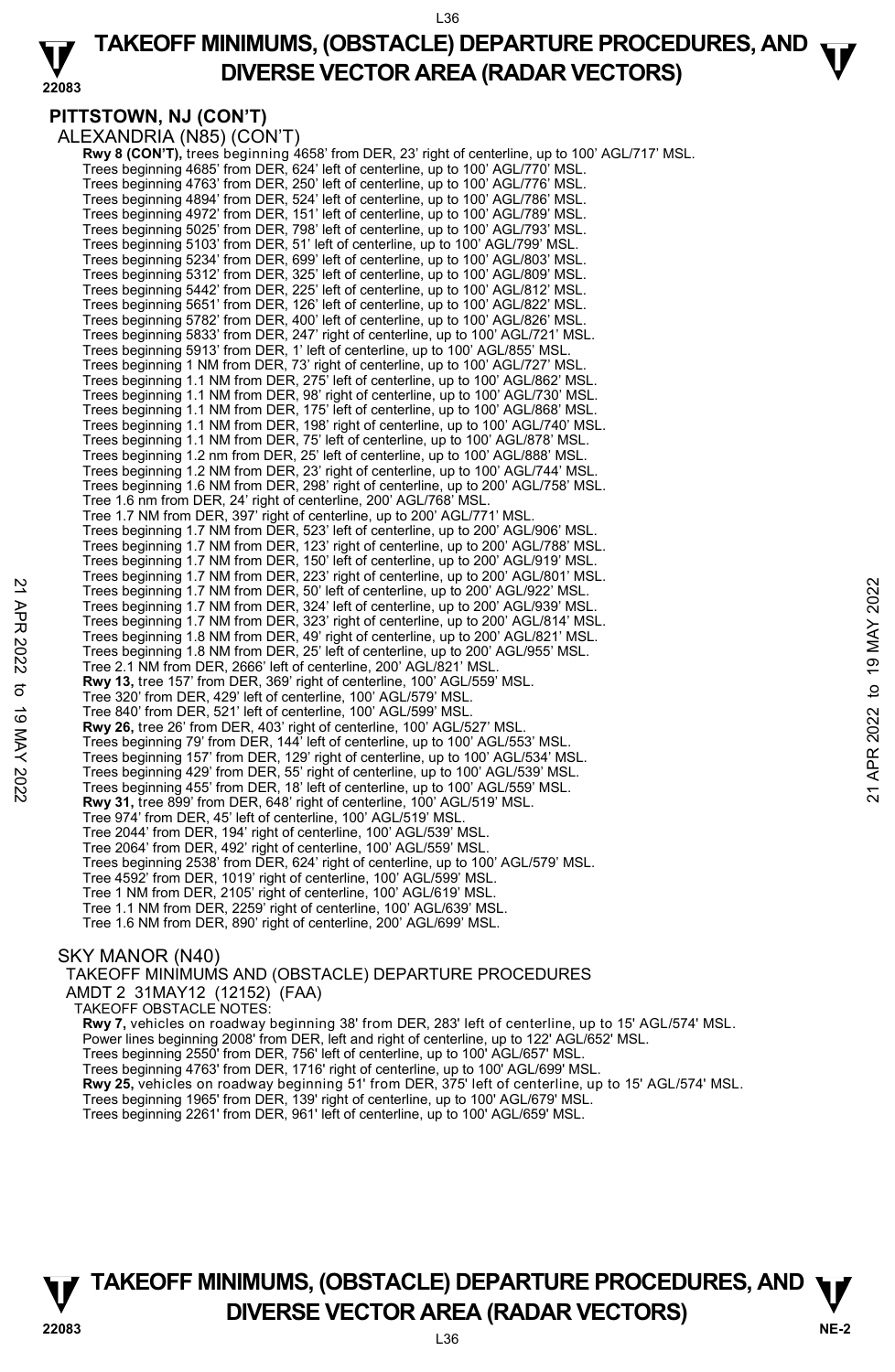### **22083 TAKEOFF MINIMUMS, (OBSTACLE) DEPARTURE PROCEDURES, AND**  $\mathbf{\nabla}$ **DIVERSE VECTOR AREA (RADAR VECTORS)**

### **PLATTSBURGH, NY**

PLATTSBURGH INTL (PBG)

TAKEOFF MINIMUMS AND (OBSTACLE) DEPARTURE PROCEDURES

DEPARTURE PROCEDURE:

**Rwy 17,** climb heading 172° to 2500 before turning on course. **Rwy 35,** climb heading 352° to 2800 before turning on course.

TAKEOFF OBSTACLE NOTES:

**Rwy 17,** tree 1844' from DER, 966' right of centerline, 87' AGL/237' MSL.

Tree 2289' from DER, 937' left of centerline, 75' AGL/222' MSL. **Rwy 35,** numerous trees beginning 1602' from DER, 501' left of centerline, up to 63' AGL/293' MSL.

Tree, 2270' from DER, 944' left of centerline, 104' AGL/334' MSL.

Tree 2035' from DER, 1014' right of centerline, 107' AGL/307' MSL.

### **POTSDAM, NY**

POTSDAM MUNI/DAMON FLD (PTD) TAKEOFF MINIMUMS AND (OBSTACLE) DEPARTURE PROCEDURES ORIG 22OCT09 (22083) (FAA) TAKEOFF OBSTACLE NOTES: **Rwy 6,** trees beginning 229' from DER, 122' right of centerline, up to 100' AGL/569' MSL. Trees beginning 926' from DER, 322' left of centerline, up to 100' AGL/579' MSL. **Rwy 24,** trees beginning 776' from DER, 370' right of centerline, up to 100' AGL/559' MSL.<br>Building 549' from DER, 395' left of centerline, 40' AGL/509' MSL. Tree 846' from DER, 471' left of centerline, 100' AGL/559' MSL. **POUGHKEEPSIE, NY**  HUDSON VALLEY RGNL (POU) TAKEOFF MINIMUMS AND (OBSTACLE) DEPARTURE PROCEDURES AMDT 2A 22JUN17 (17173) (FAA) TAKEOFF MINIMUMS: **Rwys 7, 25**, NA - VFR only. **Rwy 6,** 500-3 w/min. climb of 250' per NM to 1000 or std. w/min. climb of 537' per NM to 800 or 1700-2½ for climb in visual conditions. **Rwy 15,** 400-2½ or std. w/min. climb of 370' per NM to 700. **Rwy 33,** 300-1½ or std. w/min. climb of 270' per NM to 500. DEPARTURE PROCEDURE: **Rwy 6,** climb heading 063° to 2000 before proceeding on course. **Rwy 15,** climbing left turn direct IGN VOR/DME to 1400 before proceeding on course. **Rwy 24,** climb heading 243° to 1800 before proceeding on course. **Rwy 33,** climbing right turn direct IGN VOR/DME then on IGN R-070 to 2200 before proceeding on course. VCOA: **Rwy 6,** obtain ATC approval for VCOA when requesting IFR clearance. Climb in visual conditions to cross Hudson Valley Rgnl Airport at or above 1700 before proceeding on course. TAKEOFF OBSTACLE NOTES: **Rwy 6,** terrain and fences beginning 92' from DER, 64' right of centerline, up to 9' AGL/166' MSL.<br>Fences beginning 372' from DER, 78' left of centerline, up to 9' AGL/168' MSL. Poles, trees, tower, and antenna beginning 185' from DER, 384' right of centerline, up to 101' AGL/262' MSL. Trees beginning 949' from DER, 86' right of centerline, up to 70' AGL/229' MSL. Terrain and trees beginning 881' from DER, 395' left of centerline, up to 81' AGL/228' MSL. Pole and trees beginning 2419' from DER, 6' left of centerline, up to 97' AGL/306' MSL Pole, building, and trees beginning 2795' from DER, 16' right of centerline, up to 97' AGL/306' MSL. Trees 2754' from DER, 1232' left of centerline, up to 77' AGL/346' MSL. Transmission tower 2.5 NM from DER, 602' left of centerline, 132' AGL/604' MSL. Trees 2.6 NM from DER, 1482' left of centerline, up to 76' AGL/557' MSL. **Rwy 15,** sign, buildings, poles, and trees beginning 47' from DER, 86' left of centerline, up to 25' AGL/187' MSL.<br>Fence, pole, buildings, and trees beginning 301' from DER, 85' right of centerline, up to 55' AGL/214' MSL Buildings and trees beginning 107' from DER, 369' right of centerline, up to 65' AGL/224' MSL. Antenna, poles, buildings, and trees beginning 594' from DER, 29' left of centerline, up to 76' AGL/275' MSL.<br>Poles, buildings, and trees beginning 528' from DER, 19' right of centerline, up to 56' AGL/288' MSL. Poles and trees beginning 2687' from DER, 1' left of centerline, up to 56' AGL/315' MSL. Poles, buildings, and trees beginning 3493' from DER, 10' right of centerline, up to 86' AGL/315' MSL. Trees 3393' from DER, 1153' right of centerline, up to 83' AGL/322' MSL. Trees 1.6 NM from DER, 1787' left of centerline, up to 95' AGL/534' MSL. Trees 1.8 NM from DER, 3119' right of centerline, up to 46' AGL/455' MSL. **Rwy 33,** sign 12' from DER, 85' right of centerline, 2' AGL/157' MSL.<br>Pole, buildings, and trees beginning 100' from DER, 316' left of centerline, up to 80' AGL/229' MSL. Trees beginning 255' from DER, 241' right of centerline, up to 74' AGL/233' MSL. Trees beginning 606' from DER, 1' left of centerline, up to 102' AGL/221' MSL. Trees beginning 686' from centerline, 5' right of centerline, up to 111' AGL/230' MSL. Trees Beginning 1598' from DER, 15' left of centerline, up to 98' AGL/307' MSL. Trees beginning 1632' from DER, 18' right of centerline, up to 114' AGL/295' MSL. Trees 4824' from DER, 1742' left of centerline, up to 81' AGL/320' MSL. Tank 1.1 NM from DER, 37' left of centerline, 105' AGL/360' MSL. Trees 1.2 NM from DER, 2094' right of centerline, up to 96' AGL/345' MSL.  **CON'T EXAMPLE 19 MAY 2022**<br> **ENDIVERENT MINIMUMEDIATION**<br> **ENDIVERENT APPONENT CONDUCT AND CONDUCT CONDUCT CONDUCT CONDUCT CONDUCT CONDUCT CONDUCT CONDUCT CONDUCT CONDUCT CONDUCT CONDUCT CONDUCT CONDUCT CONDUCT CONDUCT CONDUCT** 

# **TAKEOFF MINIMUMS, (OBSTACLE) DEPARTURE PROCEDURES, AND**  $\Psi$ **P**<br>22083 **DIVERSE VECTOR AREA (RADAR VECTORS)**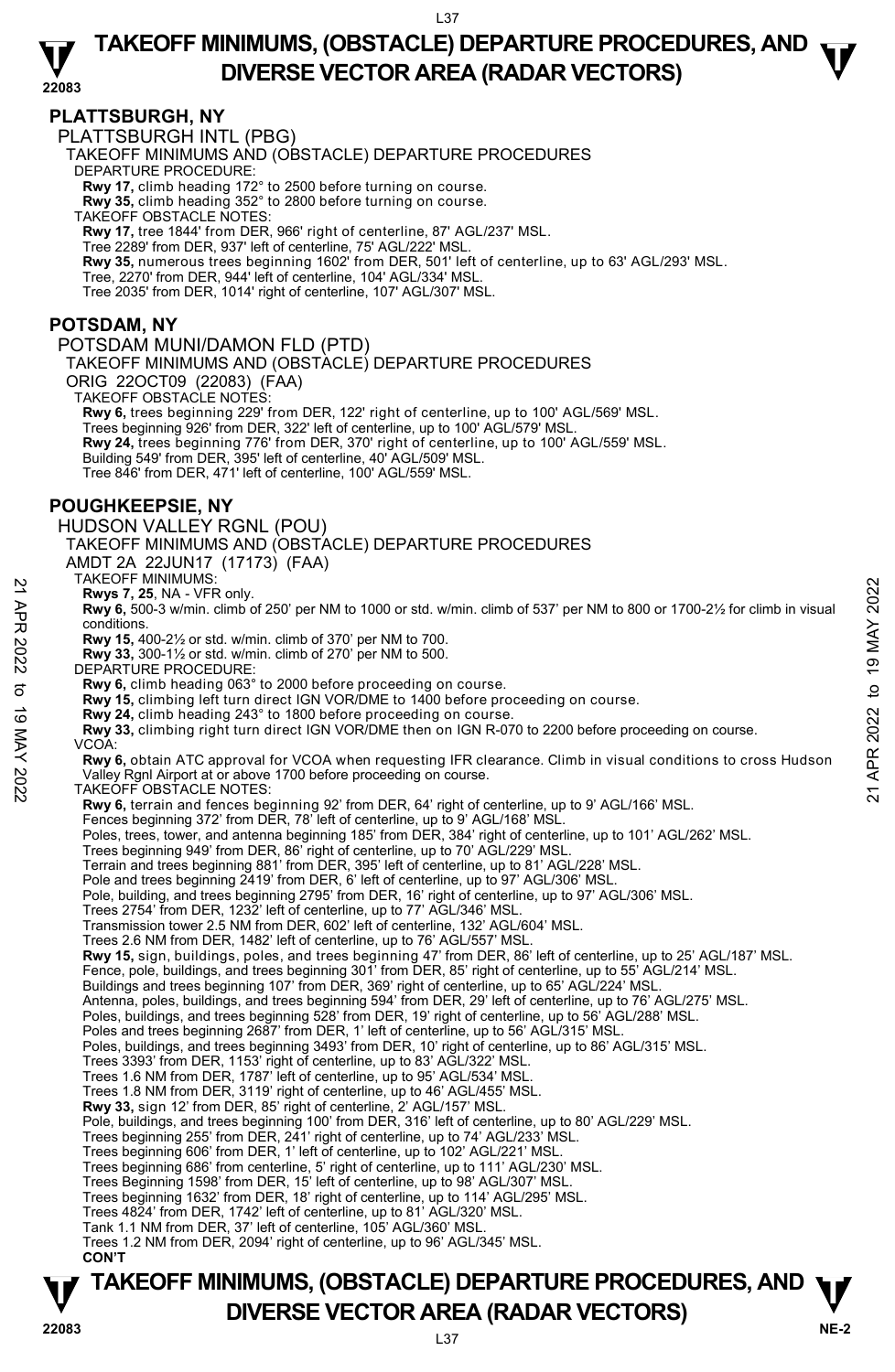### **22083 TAKEOFF MINIMUMS, (OBSTACLE) DEPARTURE PROCEDURES, AND**  $\mathbf{\nabla}$ **DIVERSE VECTOR AREA (RADAR VECTORS)**

### **POUGHKEEPSIE, NY (CON'T)**

HUDSON VALLEY RGNL (POU) (CON'T)

 **Rwy 24,** vehicles on road and trees beginning 7' from DER, 280' left of centerline, up to 54' AGL/154' MSL. Trees beginning 71' from DER, 180' right of centerline, up to 77' AGL/182' MSL.

Trees beginning 706' from DER, 487' left of centerline, up to 78' AGL/227' MSL.

Trees beginning 661' from DER, 318' right of centerline, up to 130' AGL/230' MSL. Trees beginning 2072' from DER, 48' left of centerline, up to 112' AGL/265' MSL.

Trees beginning 1936' from DER, 42' right of centerline, up to 137' AGL/270' MSL.

### **PRINCETON/ROCKY HILL, NJ**

#### PRINCETON (39N)

TAKEOFF MINIMUMS AND (OBSTACLE) DEPARTURE PROCEDURES

AMDT 3 29MAY14 (14149) (FAA)

TAKEOFF MINIMUMS:

**Rwy 10**, 400-2¼ or std. w/min. climb of 310' per NM to 700.

DEPARTURE PROCEDURE:

**Rwy 10,** climb heading 102° to 800 before turning left.

TAKEOFF OBSTACLE NOTES:

**Rwy 10,** trees beginning 35' from DER, 300' left of centerline, up to 21' AGL/159' MSL.

Vehicles on road, buildings, signs, poles, transmission line tower and trees beginning 389' from DER, 3' left of centerline, up to 34' AGL/223' MSL.

Tanks and trees beginning 1463' from DER, 19' left of centerline, up to 130' AGL/270' MSL.

Towers and trees beginning 1.5 NM from DER, 938' left of centerline, up to 208' AGL/496' MSL. Vehicles on road, building, poles and trees beginning 277' from DER, 16' right of centerline, up to 23' AGL/151' MSL. Vehicles on road, buildings, poles and trees beginning 491' from DER, 6' right of centerline, up to 36' AGL/180' MSL. Tree 1.6 NM from DER, 7' right of centerline, 88' AGL/368' MSL.

**Rwy 28,** vehicles on road and trees beginning 86' from DER, 104' right of centerline, up to 27' AGL/140' MSL. Trees 315' from DER, 506' right of centerline, 43' AGL/160' MSL.

Trees and building beginning 17' from DER, 248' left of centerline, up to 25' AGL/139' MSL.

Trees beginning 560' from DER, 73' left of centerline, up to 91' AGL/203' MSL.

### **READINGTON, NJ**

#### SOLBERG-HUNTERDON (N51)

TAKEOFF MINIMUMS AND (OBSTACLE) DEPARTURE PROCEDURES

AMDT 1 30JUL09 (09211) (FAA)

TAKEOFF MINIMUMS:

**Rwy 31,** std. w/ min. climb of 405' per NM to 1400 or 1300-2½ for climb in visual conditions. DEPARTURE PROCEDURE:

**Rwy 31,** for climb in visual conditions; cross Solberg-Hunterdon airport at or above 1300 before proceeding on course. TAKEOFF OBSTACLE NOTES: **READINGTON, NJ**<br>  $\frac{25}{20}$ <br> **READINGTON, NJ**<br>  $\frac{25}{20}$ <br>  $\frac{25}{20}$ <br>  $\frac{25}{20}$ <br>  $\frac{25}{20}$ <br>  $\frac{25}{20}$ <br>  $\frac{25}{20}$ <br>  $\frac{25}{20}$ <br>  $\frac{25}{20}$ <br>  $\frac{25}{20}$ <br>  $\frac{25}{20}$ <br>  $\frac{25}{20}$ <br>  $\frac{25}{20}$ <br>  $\frac{25}{20}$ <br>  $\frac$ 

**Rwy 4,** tree 907' from DER, 712' left of centerline, 100' AGL/279' MSL.

Trees beginning 431' from DER, 82' right of centerline, up to 100' AGL/279' MSL. **Rwy 13,** tree 47' from DER, 453' left of centerline, 100' AGL/279' MSL.

Tree 88' from DER, 178' right of centerline, 100' AGL/279' MSL.

**Rwy 22,** tree 185' from DER, 350' left of centerline, 100' AGL/299' MSL.

Trees beginning 103' from DER, 95' right of centerline, up to 100' AGL/299' MSL.<br>**Rwy 31,** trees beginning 372' from DER, 40' left of centerline, up to 100' AGL/378' MSL.

Tree 257' from DER, 441' right of centerline, 100' AGL/299' MSL.

#### **ROBBINSVILLE, NJ**

### TRENTON-ROBBINSVILLE (N87)

TAKEOFF MINIMUMS AND (OBSTACLE) DEPARTURE PROCEDURES

AMDT 2A 15OCT15 (15288) (FAA)

TAKEOFF MINIMUMS:

**Rwy 29**, 300-1 or std. w/min. climb of 421' per NM to 800.

DEPARTURE PROCEDURE:

**Rwy 29**, climb heading 289° to 800 before turning right.

TAKEOFF OBSTACLE NOTES:

**Rwy 11,** trees beginning 39' from DER, 267' right of centerline, up to 87' AGL/198' MSL.

Vehicles on roadway beginning 49' from DER, left and right of centerline, up to 17' AGL/132' MSL.

Trees beginning 105' from DER, left and right of centerline, up to 90' AGL/202' MSL.

Building 789' from DER, 521' left of centerline, 32' AGL/148' MSL.

Trees beginning 834' from DER, left and right of centerline, up to 120' AGL/259' MSL.

Tower 4577' from DER, 1402' right of centerline, 116' AGL/256' MSL.

**Rwy 29,** rising terrain, vehicles on roadway and trees beginning 37' from DER, 22' left of centerline, up to 77' AGL/198'<br>MSL.

Vehicles on roadway, poles and trees beginning 50' from DER, 5' right of centerline, up to 68' AGL/187' MSL.

Rising terrain, poles and trees beginning 757' from DER, 20' right of centerline, up to 97' AGL/230' MSL.<br>Rising terrain, buildings, poles and trees beginning 761' from DER, 12' left of centerline, up to 105' AGL/230' MSL.

Towers beginning 4909' from DER, 589' right of centerline, up to 167' AGL/297' MSL.

## **TAKEOFF MINIMUMS, (OBSTACLE) DEPARTURE PROCEDURES, AND**  $\Psi$ **P**<br> **DIVERSE VECTOR AREA (RADAR VECTORS)**<br>  $^{138}$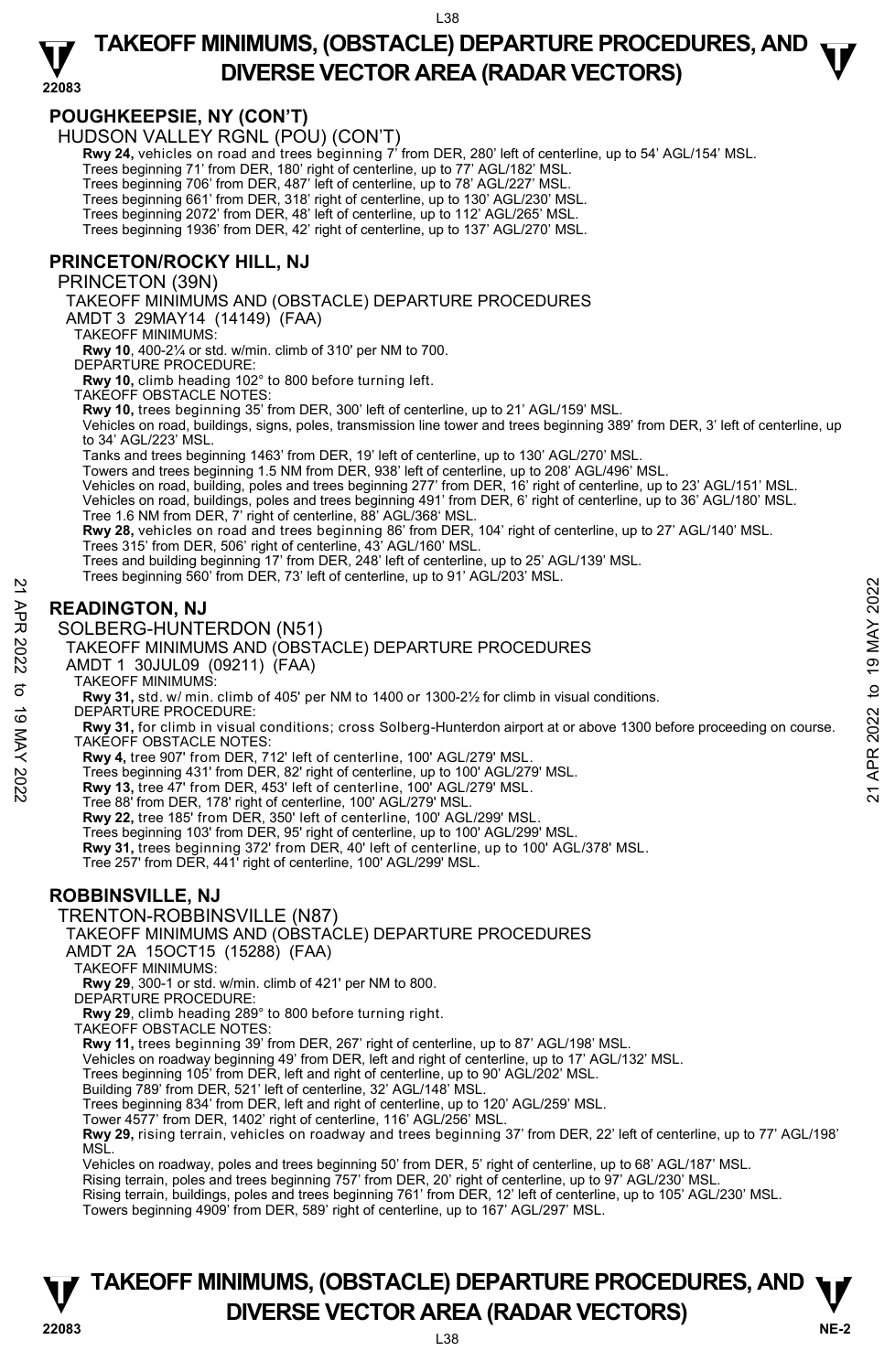#### **22083 TAKEOFF MINIMUMS, (OBSTACLE) DEPARTURE PROCEDURES, AND**  $\mathbf{\nabla}$ **DIVERSE VECTOR AREA (RADAR VECTORS)**

### **ROCHESTER, NY**

FREDERICK DOUGLASS/GREATER ROCHESTER INTL (ROC)

TAKEOFF MINIMUMS AND (OBSTACLE) DEPARTURE PROCEDURES

AMDT 8 03APR14 (21336) (FAA)

TAKEOFF MINIMUMS:

**Rwy 7,** 300-1¾ or std. w/min. climb of 206' per NM to 900, or alternatively, with standard takeoff minimums and a normal  $'$  per NM climb gradient, takeoff must occur no later than 1300' prior to DER.

**Rwy 10,** std. w/min. climb of 250' per NM to 900 or 1000-2½ for climb in visual conditions.

**Rwy 22,** 400-2¾ or std. w/min. climb of 240' per NM to 1100.

DEPARTURE PROCEDURE

**Rwy 4,** climb heading 044° to 1200 before turning left.

**Rwy 10,** for climb in visual conditions, cross Frederick Douglass/Greater Rochester Intl airport at or above 1400 before proceeding on course. When executing VCOA, notify ATC prior to departure.

TAKEOFF OBSTACLE NOTES:

**Rwy 4,** tree 2081' from DER, 532' left of centerline, 53' AGL/612' MSL.

- 
- Tree 3890' from DER, 1119' right of centerline, 100' AGL/659' MSL. Tower 1806' from DER, 817' right of centerline, 60' AGL/611' MSL.
- **Rwy 7,** dome 1.4 NM from DER, 1164' right of centerline, 213' AGL/756' MSL.

Trees beginning 2732' from DER, 426' left of centerline, up to 93' AGL/622' MSL.

**Rwy 10,** dome 1.1 NM from DER, 1543' left of centerline, 213' AGL/756' MSL.

Trees beginning 743' from DER, 248' left of centerline, up to 100' AGL/636' MSL. Tree beginning 2676' from DER, 112' right of centerline, up to 85' AGL/616' MSL.

- 
- Pole 950' from DER, 655' right of centerline, 41' AGL/570' MSL.

**Rwy 22,** tower 2.2 NM from DER, 3550' right of centerline, 412' AGL/934' MSL.

Tree 1997' from DER, 832' right of centerline, up to 63' AGL/587'MSL.

Tree 3026' from DER, 935' left of centerline, 105' AGL/621' MSL.

**Rwy 25,** transmission line tower 1523' from DER, 819' left of centerline, 61' AGL/592' MSL.

Poles beginning 1655' from DER, 330' left of centerline, up to 82' AGL/617' MSL.

**Rwy 28,** railroad beginning 326' from DER, 539' right of centerline, 23' AGL/574' MSL.

- Transmission line towers beginning 1239' from DER, 253' left of centerline, up to 75' AGL/614' MSL.<br>Trees beginning 807' from DER, 148' left of centerline, up to 87' AGL/626' MSL.
- Trees beginning 887' from DER, 113' right of centerline, up to 91' AGL/632' MSL.

### **ROME, NY**

GRIFFISS INTL (RME) TAKEOFF MINIMUMS AND (OBSTACLE) DEPARTURE PROCEDURES AMDT 1A 03JAN19 (19003) (FAA) DEPARTURE PROCEDURE: **Rwy 15,** climb heading 147° to 1000 before turning left. **Rwy 33,** climb heading 327° to 1500 before turning right. TAKEOFF OBSTACLE NOTES: **Rwy 15,** pole 9' from DER, 4' right of centerline, 1' AGL/499' MSL. Tree 1991' from DER, 966' left of centerline, 573' MSL. Trees beginning 2068' from DER, 934' left of centerline, up to 587' MSL. Trees beginning 2223' from DER, 358' left of centerline, up to 591' MSL. Tree 5558' from DER, 1957' left of centerline, 640' MSL. **Rwy 33,** NAVAID 39' from DER, 260' right of centerline, 4' AGL/505' MSL. Tree 2860' from DER, 1140' right of centerline, 580' MSL. Tree 3002' from DER, 1266' right of centerline, 588' MSL. **SARANAC LAKE, NY**  ADIRONDACK RGNL (SLK) TAKEOFF MINIMUMS AND (OBSTACLE) DEPARTURE PROCEDURES AMDT 8 21JUN18 (18172) (FAA) TAKEOFF MINIMUMS: **Rwy 5,** std. w/ min. climb of 345' per NM to 5000 or 2500 - 3 for VCOA. **Rwy 9,** std. w/ min. climb of 500' per NM to 5000 or 2500 - 3 for VCOA. **Rwy 23,** std. w/ min. climb of 316' per NM to 4800 or 2500 - 3 for VCOA. DEPARTURE PROCEDURE **Rwy 5,** climb heading 049° to 4000 before proceeding on course. **Rwy 9,** climb heading 072° to 5000 before proceeding on course. **Rwy 23,** climb heading 229° to 3000 before proceeding on course. **Rwy 27,** climb heading 273° to 3100 before proceeding on course. VCOA: **Rwy 5, 9, 23,** obtain ATC approval for VCOA when requesting IFR clearance. Climb in visual conditions to cross Adirondack Regional airport at or above 4000, before proceeding on course. TAKEOFF OBSTACLE NOTES: **Rwy 5,** traverse way 177' from DER, 20' left of centerline, 1673' MSL. Tree 1421' from DER, 856' right of centerline, 41' AGL/1703' MSL. Tree 1549' from DER, 854' right of centerline, 1712' MSL. Trees beginning 807 from DER, 148' left of centerline, up to 87' AGL/632' MSL.<br>
21 Trees beginning 887' from DER, 113' right of centerline, up to 91' AGL/632' MSL.<br>
22 GRIFFISS INTL (RME)<br>
22 TAKEOFF MINIMUMS AND (OBSTACLE

Trees beginning 1594' from DER, 888' left of centerline, up to 72' AGL/1735' MSL.

Trees beginning 1655' from DER, 914' right of centerline, up to 1725' MSL.

Tree 1778' from DER, 960' right of centerline, 1729' MSL. **CON'T** 

# **TAKEOFF MINIMUMS, (OBSTACLE) DEPARTURE PROCEDURES, AND**  $\Psi$ **DIVERSE VECTOR AREA (RADAR VECTORS) 22083**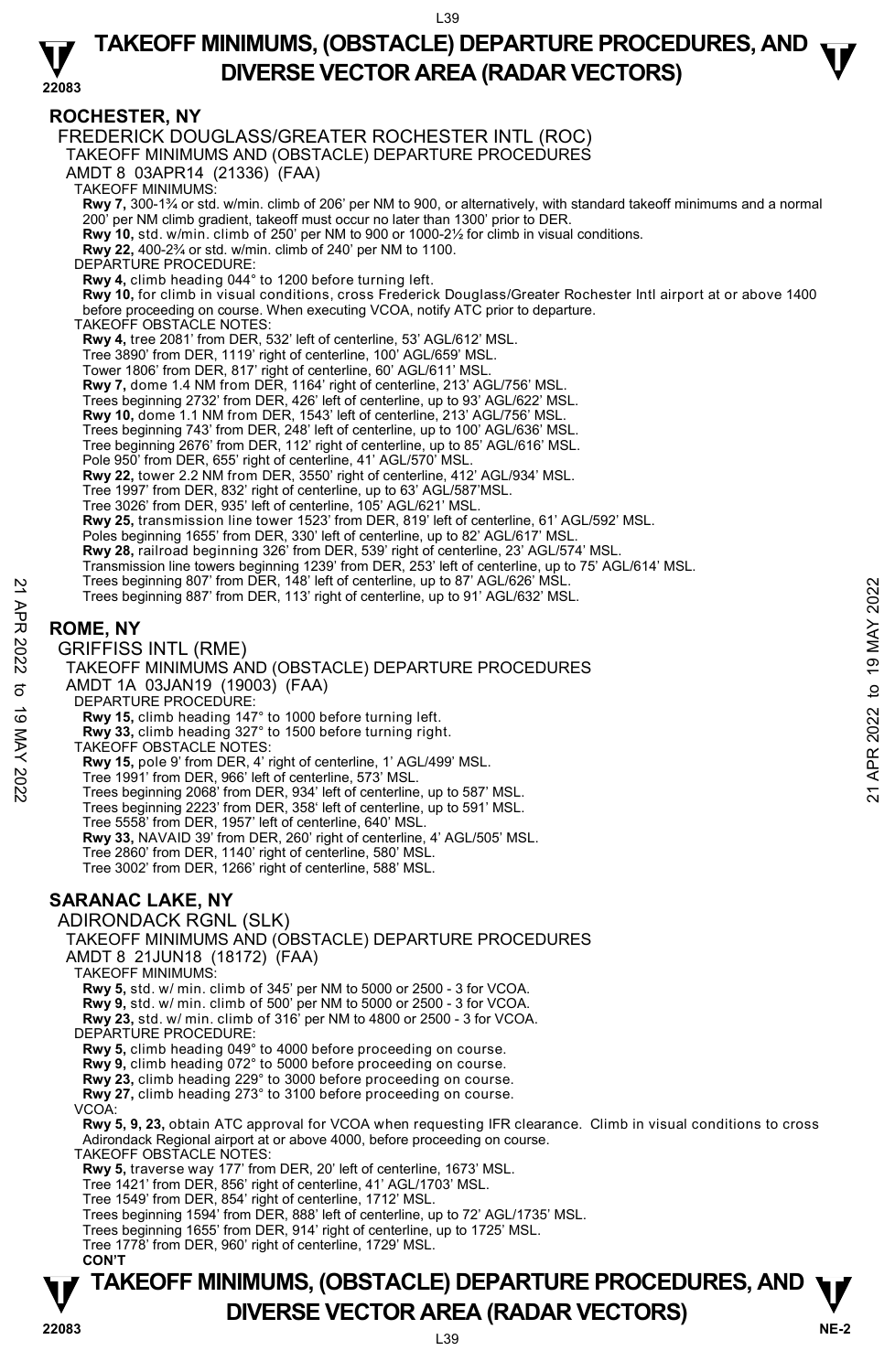$140$ 

#### **22083 TAKEOFF MINIMUMS, (OBSTACLE) DEPARTURE PROCEDURES, AND**  $\mathbf{\nabla}$ **DIVERSE VECTOR AREA (RADAR VECTORS)**

### **SARANAC LAKE, NY (CON'T)**

ADIRONDACK RGNL (SLK) (CON'T) **Rwy 5 (CON'T),** trees beginning 2417' from DER, 916' left of centerline, up to 1741' MSL. Tree 2761' from DER, 1235' right of centerline, 1734' MSL. Trees beginning 2772' from DER, 46' left of centerline, up to 1750' MSL. Trees beginning 2820' from DER, 267' right of centerline, up to 1735' MSL. Trees beginning 3104' from DER, 106' left of centerline, up to 1754' MSL. Tree 3176' from DER, 54' right of centerline, 1747' MSL. Trees beginning 3234' from DER, 789' left of centerline, up to 1756' MSL. Tree 3344' from DER, 34' right of centerline, 1751' MSL. **Rwy 9,** terrain 61' from DER, 421' left of centerline, 1643' MSL. Tree 100' from DER, 341' left of centerline, 31' AGL/1662' MSL. Tree, vegetation beginning 175' from DER, 240' left of centerline, up to 1663' MSL. Vegetation 247' from DER, 297' right of centerline, 25' AGL/1649' MSL. Trees beginning 421' from DER, 433' left of centerline, up to 58' AGL/1698' MSL. Trees beginning 637' from DER, 396' right of centerline, up to 1680' MSL. Trees beginning 684' from DER, 427' left of centerline, up to 1699' MSL. Trees beginning 690' from DER, 381' right of centerline, up to 1681' MSL. Trees beginning 784' from DER, 453' right of centerline, up to 1684' MSL. Trees beginning 997' from DER, 86' right of centerline, up to 51' AGL/1678' MSL. Trees beginning 1031' from DER, 52' left of centerline, up to 1693' MSL. Tree 1459' from DER, 0' of centerline, 1692' MSL. Trees beginning 1491' from DER, 28' right of centerline, up to 1684' MSL. Trees beginning 1813' from DER, 25' right of centerline, up to 1691' MSL.<br>Trees beginning 2007' from DER, 24' left of centerline, up to 1697' MSL.<br>Trees beginning 2100' from DER, 16' right of centerline, up to 1698' MSL. Trees beginning 3006' from DER, 45' right of centerline, up to 1750' MSL. Trees beginning 3149' from DER, 45' left of centerline, up to 1734' MSL. Trees beginning 4011' from DER, 41' left of centerline, up to 1768' MSL. Tree, tower beginning 5018' from DER, 21' right of centerline, up to 89' AGL/1868' MSL. Trees beginning 5150' from DER, 7' left of centerline, up to 1856' MSL. Trees beginning 1 NM from DER, 12' right of centerline, up to 1895' MSL. Trees beginning 1.3 NM from DER, 108' left of centerline, up to 1875' MSL. Trees beginning 1.3 NM from DER, 742' right of centerline, up to 2159' MSL. Tower, tree beginning 1.3 NM from DER, 674' right of centerline, up to 140' AGL/2210' MSL. Tree, tower, pole beginning 1.4 nm from DER, 318' left of centerline, up to 1891' MSL. Tree 1.8 NM from DER, 3112' left of centerline, 1924' MSL. **Rwy 23,** tree 93' from DER, 498' right of centerline, 1656' MSL. Tree 341' from DER, 538' right of centerline, 1667' MSL. Tree 517' from DER, 511' right of centerline, 1669' MSL. Trees beginning 666' from DER, 532' left of centerline, up to 1665' MSL. Tree 810' from DER, 448' right of centerline, 1672' MSL. Tree 848' from DER, 592' right of centerline, 1674' MSL. Tree 951' from DER, 687' left of centerline, 1679' MSL. Tree 1072' from DER, 683' right of centerline, 1676' MSL. Trees beginning 1074' from DER, 188' right of centerline, up to 1682' MSL. Trees beginning 1096' from DER, 290' left of centerline, up to 1686' MSL. Tree 1210' from DER, 738' left of centerline, 1703' MSL. Tree 1292' from DER, 407' right of centerline, 1685' MSL. Tree 1305' from DER, 617' left of centerline, 86' AGL/1710' MSL. Tree 1308' from DER, 460' left of centerline, 1711' MSL. Tree 1313' from DER, 569' left of centerline, 1713' MSL. Trees beginning 1343' from DER, 63' left of centerline, up to 96' AGL/1720' MSL. Trees beginning 1451' from DER, 69' right of centerline, up to 1698' MSL. Trees beginning 1515' from DER, 52' left of centerline, up to 1722' MSL. Trees beginning 1660' from DER, 421' right of centerline, up to 1704' MSL. Trees beginning 1846' from DER, 21' right of centerline, up to 1706' MSL. Trees beginning 1954' from DER, 50' right of centerline, up to 87' AGL/1711' MSL. Tree 2151' from DER, 340' left of centerline, 1742' MSL. Trees beginning 2160' from DER, 116' right of centerline, up to 1716' MSL. Trees beginning 2228' from DER, 253' right of centerline, up to 1718' MSL. Trees beginning 2255' from DER, 17' left of centerline, up to 1745' MSL. Trees beginning 2274' from DER, 304' right of centerline, up to 1719' MSL. Trees beginning 2620' from DER, 138' right of centerline, up to 1720' MSL. Trees beginning 2754' from DER, 290' right of centerline, up to 1728' MSL.<br>**Rwy 27,** tree, vegetation beginning 109' from DER, 249' right of centerline, up to 1677' MSL. Trees beginning 256' from DER, 14' right of centerline, up to 1680' MSL. Trees beginning 532' from DER, 35' right of centerline, up to 78' AGL/1710' MSL. Tree 600' from DER, 128' left of centerline, 1669' MSL. Trees beginning 749' from DER, 6' right of centerline, up to 1729' MSL. Tree 766' from DER, 377' left of centerline, 1672' MSL. Trees beginning 894' from DER, 203' left of centerline, up to 1674' MSL. Trees beginning 1083' from DER, 392' left of centerline, up to 1685' MSL. Trees beginning 1455' from DER, 117' left of centerline, up to 64' AGL/1691' MSL. Trees beginning 1752' from DER, 422' left of centerline, up to 80' AGL/1704' MSL. **CON'T**  22 Trees beginning 1 NM from DER, 12 right of centerline, up to 1895 MSL.<br>
Trees beginning 1 NM from DER, 12' right of centerline, up to 1875' MSL.<br>
Trees beginning 1.3 NM from DER, 742' right of centerline, up to 1875' M

### **NE-2** L40 **TAKEOFF MINIMUMS, (OBSTACLE) DEPARTURE PROCEDURES, AND**  $\Psi$ **P**<br>22083 **DIVERSE VECTOR AREA (RADAR VECTORS)**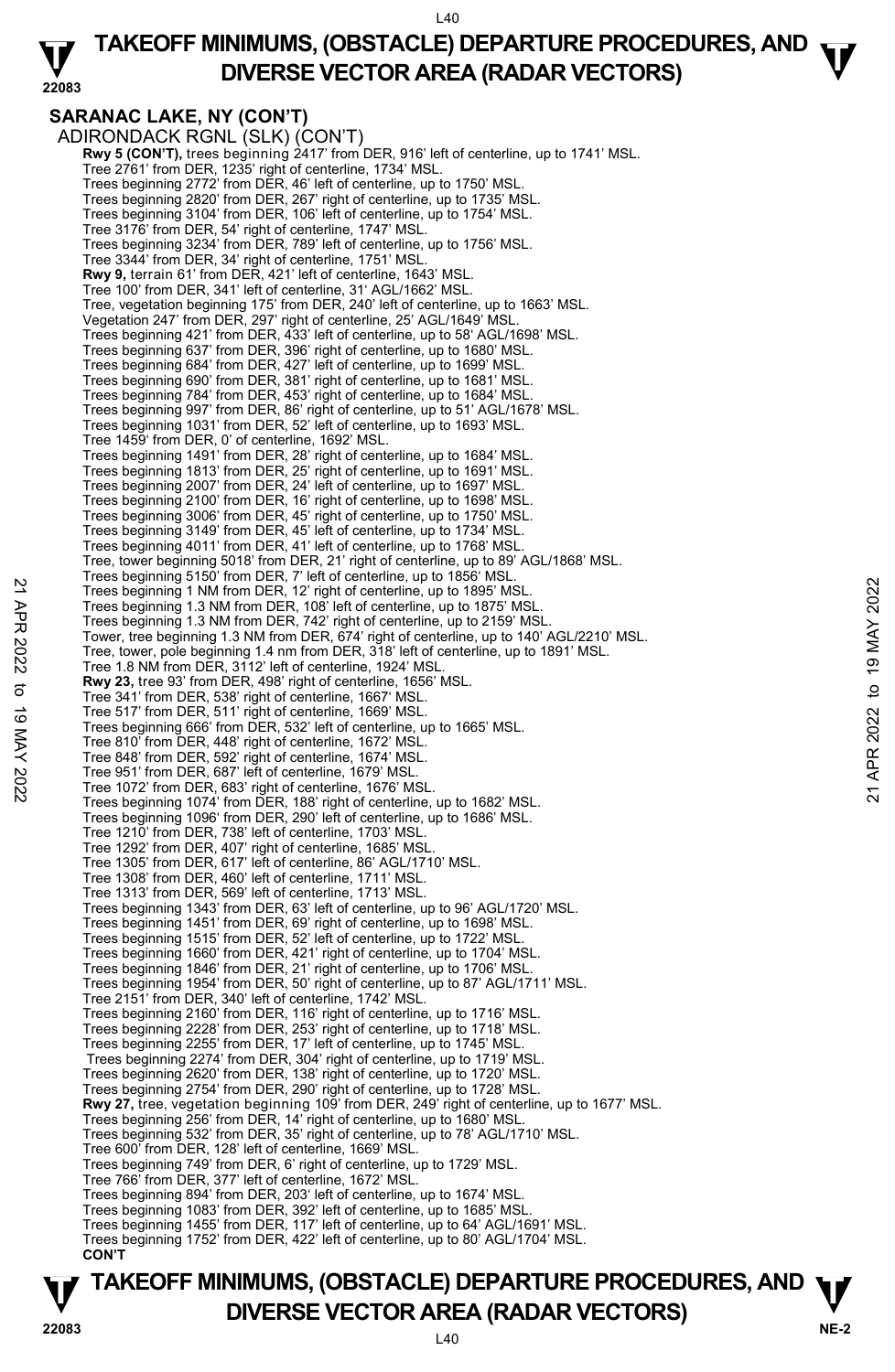### **22083 TAKEOFF MINIMUMS, (OBSTACLE) DEPARTURE PROCEDURES, AND**  $\mathbf{\nabla}$ **DIVERSE VECTOR AREA (RADAR VECTORS)**

### **SARANAC LAKE, NY (CON'T)**

ADIRONDACK RGNL (SLK) (CON'T)

**Rwy 27 (CON'T),** trees beginning 1905' from DER, 21' left of centerline, up to 1718' MSL.<br>Trees beginning 2076' from DER, 18' right of centerline, up to 1733' MSL.

Trees beginning 2257' from DER, 116' left of centerline, up to 1719' MSL.<br>Trees beginning 2543' from DER, 151' left of centerline, up to 1721' MSL.<br>Trees beginning 2554' from DER, 103' right of centerline, up to 1746' MSL.

Trees beginning 3111' from DER, 454' right of centerline, up to 1751' MSL.

Trees beginning 3378' from DER, 672' right of centerline, up to 1756' MSL.

Tree 3889' from DER, 356' left of centerline, 1740' MSL.

### **SARATOGA SPRINGS, NY**

SARATOGA COUNTY (5B2)

TAKEOFF MINIMUMS AND (OBSTACLE) DEPARTURE PROCEDURES

AMDT 4 02MAY13 (13122) (FAA)

TAKEOFF MINIMUMS:

**Rwy 32**, std. w/ min. climb of 320' per NM to 2700 or 1500-2½ for climb in visual conditions. DEPARTURE PROCEDURE:

**Rwy 5,** climb heading 053° to 1600 before proceeding on course.

**Rwy 14,** climb heading 143° to 1100 before proceeding on course.

**Rwy 23,** climb heading 233° to 1100 before proceeding on course.

**Rwy 32,** for climb in visual conditions, cross Saratoga County Airport at or above 1800 before proceeding on course.

TAKEOFF OBSTACLE NOTES:

**Rwy 5,** trees beginning 111' from DER, 521' left of centerline, up to 100' AGL/529' MSL.

Trees beginning 138' from DER, 508' right of centerline, up to 100' AGL/539' MSL.

Trees beginning 1112' from DER, 571' right of centerline, up to 86' AGL/506' MSL.

Trees beginning 1232' from DER, 572' left of centerline, up to 60' AGL/489' MSL.

**Rwy 14,** trees beginning 40' from DER, left and right of centerline, up to 100' AGL/529' MSL.

Vehicles on road beginning 69' from DER, left and right of centerline, up to 15' AGL/442' MSL.<br>Poles beginning 533' from DER, left and right of centerline, up to 41' AGL/461' MSL.

Buildings beginning 624' from DER, left and right of centerline, up to 51' AGL/459' MSL.

Flag pole, 774' from DER, 471' left of centerline, 51' AGL/477' MSL.<br>Power transmission lines beginning 1178' from DER, left and right of centerline, up to 42' AGL/474' MSL.

**Rwy 23,** trees beginning 197' from DER, 426' right of centerline, up to 100' AGL/530' MSL.

Trees beginning 885' from DER, 692' left of centerline, up to 100' AGL/539' MSL.

Trees beginning 1002' from DER, 528' left of centerline, up to 100' AGL/530' MSL.

Trees beginning 1182' from DER, 576' right of centerline, up to 100' AGL/530' MSL.

**Rwy 32,** bushes and trees beginning 7' from DER, left and right of centerline, up to 58' AGL/528' MSL.

Building 1158' from DER, 127' left of centerline, up to 41' AGL/461' MSL

Trees beginning 3062' from DER, left and right of centerline, up to 100' AGL/516' MSL.

Power transmission towers beginning 10146' from DER, 2895' right of centerline, up to 151' AGL/700' MSL. Poles beginning 533 from DER, left and right of centerline, up to 41' AGL/461' MSL.<br>
Buildings beginning 633' from DER, left and right of centerline, up to 51' AGL/461' MSL.<br>
Fig pole, 774' from DER, are are prime to the c

### **SCHENECTADY, NY**

SCHENECTADY COUNTY (SCH)

TAKEOFF MINIMUMS AND (OBSTACLE) DEPARTURE PROCEDURES

AMDT 6 25APR19 (19115) (FAA)

TAKEOFF MINIMUMS:

**Rwy 28,** std. w/min. climb of 288' per NM to 1900, or 1200-2½ for VCOA. DEPARTURE PROCEDURE:

**Rwy 22,** climb on heading 235° to 1300 before turning right.

VCOA:

**Rwy 28,** obtain ATC approval for VCOA when requesting IFR clearance. Climb in visual conditions to cross Schenectady County airport at or above 1400 before proceeding on course.

TAKEOFF OBSTACLE NOTES:

**Rwy 4,** vegetation 101' from DER, 498' left of centerline, 2' AGL/401' MSL.

Tank, vegetation, tree beginning 133' from DER, 191' left of centerline, up to 130' AGL/505' MSL.

Trees beginning 1053' from DER, 481' right of centerline, up to 100' AGL/433' MSL.

Tree 1257' from DER, 559' right of centerline, 100' AGL/433' MSL.

Trees beginning 1725' from DER, on centerline and 530' right of centerline, up to 84' AGL/436' MSL.

**Rwy 10,** pole 2' from DER, 81' left of centerline, 322' MSL.

Pole 3' from DER, 78' right of centerline, 321' MSL.

Trees beginning 41' from DER, 259' right of centerline, up to 343' MSL. Tree 57' from DER, 410' left of centerline, 332' MSL.

Tree, fence beginning 68' from DER, 431' left of centerline, up to 33' AGL/352' MSL.

Tree, building beginning 807' from DER, 218' left of centerline, up to 357' MSL. Tree 1015' from DER, 712' left of centerline, 358' MSL.

Buildings beginning 1019' from DER, 574' left of centerline, up to 57' AGL/366' MSL.

Trees beginning 1176' from DER, 400' left of centerline, up to 369' MSL.

**Rwy 22,** trees beginning 486' from DER, 789' right of centerline, up to 101' AGL/413' MSL.

Tree 1156' from DER, 292' left of centerline, 59' AGL/349' MSL.

Tree 1215' from DER, 679' left of centerline, 80' AGL/366' MSL.

Tree 2187' from DER, 850' right of centerline, 104' AGL/403' MSL.

**CON'T** 

### **NE-2** L41 **TAKEOFF MINIMUMS, (OBSTACLE) DEPARTURE PROCEDURES, AND**  $\Psi$ **P**<br>22083 **DIVERSE VECTOR AREA (RADAR VECTORS)**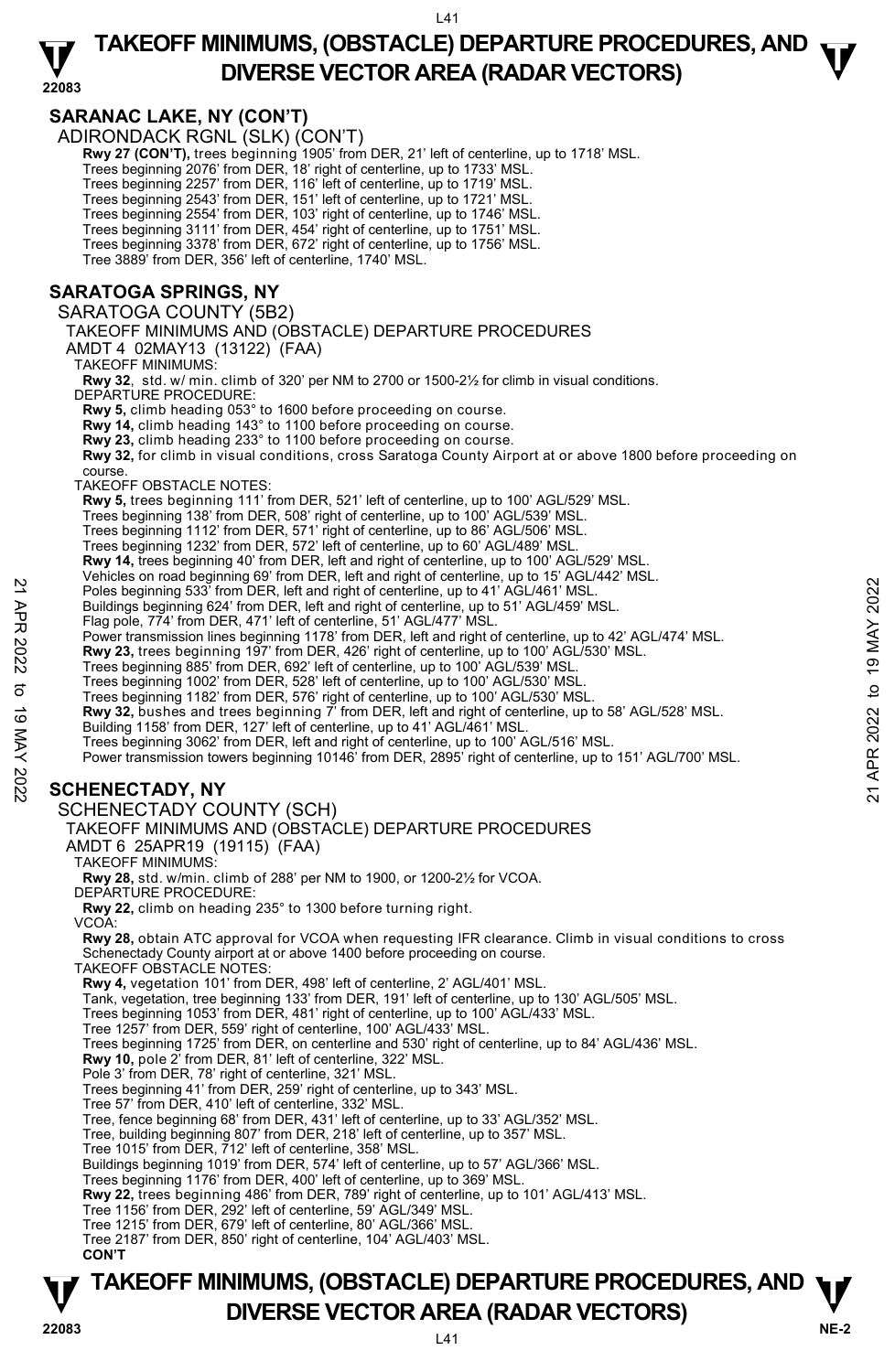$142$ 

### **22083 TAKEOFF MINIMUMS, (OBSTACLE) DEPARTURE PROCEDURES, AND**  $\mathbf{\nabla}$ **DIVERSE VECTOR AREA (RADAR VECTORS)**

### **SCHENECTADY, NY (CON'T)**

SCHENECTADY COUNTY (SCH) (CON'T) **Rwy 28,** tree 3' from DER, 460' left of centerline, 92' AGL/410' MSL. Trees, poles, buildings, traverse way beginning 18' from DER, 430' left and 53' right of centerline, up to 420' MSL. Trees beginning 1484' from DER, 250' right of centerline, up to 94' AGL/415' MSL. Trees beginning 1496' from DER, 3' right of centerline, up to 422' MSL. Trees beginning 3699' from DER, 670' right of centerline, up to 461' MSL. Tree 5450' from DER, 1958' right of centerline, up to 466' MSL. Tree 5763' from DER, 2004' right of centerline, up to 100' AGL/471' MSL. **SENECA FALLS, NY** 

FINGER LAKES RGNL (0G7)

TAKEOFF MINIMUMS AND (OBSTACLE) DEPARTURE PROCEDURES

ORIG-A 18SEP14 (14261) (FAA)

TAKEOFF MINIMUMS:

**Rwy 1,** 300-2 or std. w/ min. climb of 275' per NM to 1000.

**Rwys 11, 29** NA-Environmental.

TAKEOFF OBSTACLE NOTES:

**Rwy 1,** trees, vehicle on road and tower beginning 401' from DER, 407' right of centerline, up to 306' AGL/756' MSL.<br>Trees and pole beginning 571' from DER, 332' left of centerline, up to 73' AGL/528' MSL.

**Rwy 19,** trees and building beginning 238' from DER, 294' right of centerline, up to 68' AGL/557' MSL.

Building, trees, poles, bushes and vehicle on road beginning 189' from DER, 270' left of centerline, up to 57' AGL/556' MSL.

#### **SHIRLEY, NY**

BROOKHAVEN (HWV)

TAKEOFF MINIMUMS AND (OBSTACLE) DEPARTURE PROCEDURES

ORIG 10MAY07 (07130) (FAA)

TAKEOFF MINIMUMS:

**Rwys 6, 33,** NA-Noise abatement. TAKEOFF OBSTACLE NOTES:

**Rwy 15,** trees beginning 173' from DER, 376' right of centerline, up to 60' AGL/124' MSL.

Trees beginning 40' from DER, 281' left of centerline, up to 60' AGL/124' MSL.<br>**Rwy 24,** trees beginning 199' from DER, 497' left of centerline, up to 60' AGL/148' MSL.

Trees beginning 604' from DER, 597' right of centerline, up to 60' AGL/133' MSL.

### **SIDNEY, NY**

SIDNEY MUNI (N23)

TAKEOFF MINIMUMS AND (OBSTACLE) DEPARTURE PROCEDURES

AMDT 5 29MAY14 (14149) (FAA)

TAKEOFF MINIMUMS:

**Rwy 7**, std. w/min. climb of 340' per NM to 2300 or 1600-3 for climb in visual conditions.

**Rwy 25,** 600-2½ w/min. climb of 290' per NM to 2000 or std. w/min. climb of 550' per NM to 1800 or 1600-3 for climb in visual conditions. TAKEOFF OBSTACLE NOTES:<br>
TRAVEOFF OBSTACLE NOTES:<br>
TRAVEOFF OBSTACLE NOTES:<br>
Trees beginning 173' from DER, 376' right of centerline, up to 60' AGL/124' MSL.<br>
Trees beginning 404' from DER, 497' left of centerline, up to 6

DEPARTURE PROCEDURE:

**Rwy 7**, climb heading 071° to 2300 before proceeding on course. **Rwy 25,** climb heading 251° to 2000 before proceeding on course.

**All runways,** obtain ATC approval for climb in visual conditions when requesting IFR clearance. Climb in visual conditions to cross Sidney Muni airport at or above 2500 before proceeding on course.

TAKEOFF OBSTACLE NOTES:

**Rwy 7,** vehicles on roadway beginning 18' from DER, left and right of centerline, up to 17' AGL/1056' MSL.

Buildings beginning 28' from DER, 383' right of centerline, up to 37' AGL/1035' MSL. Trees beginning 126' from DER, 341' left of centerline, up to 76' AGL/1077' MSL.

Trees and light poles beginning 939' from DER, 84' right of centerline, up to 40' MSL.

Wall and trees beginning 2.7 NM from DER, 135' left of centerline, up to 92' AGL/1633' MSL.

Trees beginning 2.8 NM from DER, 43' right of centerline, up to 83' MSL.

Trees beginning 3 NM from DER, left and right of centerline, up to 116' AGL/1757' MSL.

Rising terrain beginning 3.2 NM from DER, 1021' left of centerline, up to 2039' MSL.

**Rwy 25,** rising terrain and trees beginning 4' from DER, 193' left of centerline, up to 65' AGL/1066' MSL.<br>Vehicles on roadway and trees beginning 17' from DER, 236' right of centerline, up to 80' AGL/1081' MSL.

Trees, vehicles on roadway, power transmission towers and lines beginning 3572' from DER, 94' left of centerline, up to 103' AGL/1413' MSL.

Trees and power transmission towers and lines beginning 1.1 NM from DER, 43' right of centerline, up to 118' AGL/1568' MSL.

Trees beginning 1.3 NM from DER, 1899' left of centerline, up to 100' AGL/1568' MSL.

Wall and trees beginning 1.8 NM from DER, 1766' left of centerline, up to 100' AGL/1339' MSL.<br>Rising terrain beginning 3.1 NM from DER, 5304' right of centerline up to 1739' MSL.

### **NE-2** L42 **TAKEOFF MINIMUMS, (OBSTACLE) DEPARTURE PROCEDURES, AND**  $\Psi$ **P**<br>22083 **DIVERSE VECTOR AREA (RADAR VECTORS)**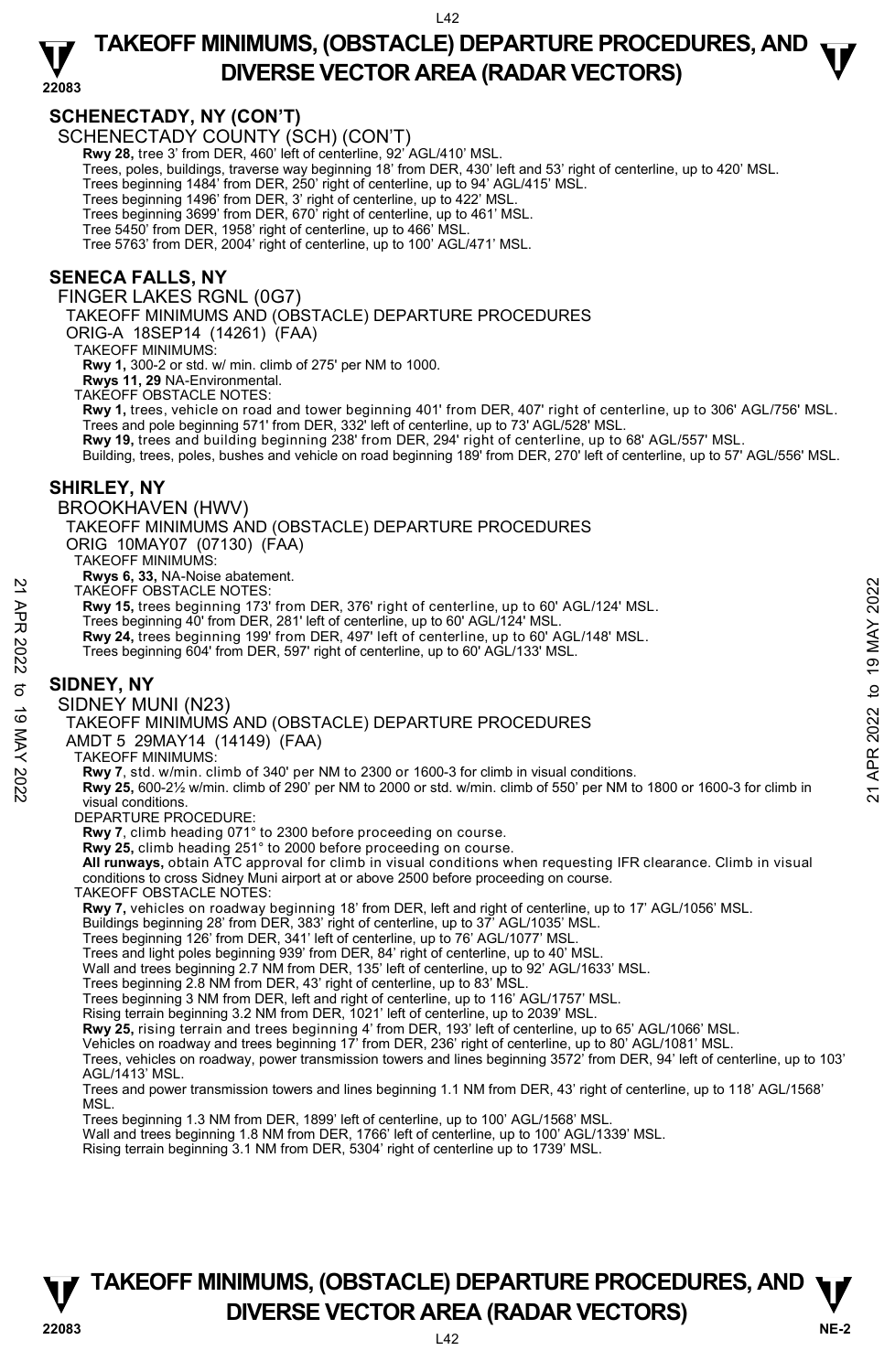### **22083 TAKEOFF MINIMUMS, (OBSTACLE) DEPARTURE PROCEDURES, AND**  $\mathbf{\nabla}$ **DIVERSE VECTOR AREA (RADAR VECTORS)**

#### **SKANEATELES, NY**

SKANEATELES AERO DROME (6B9)

TAKEOFF MINIMUMS AND (OBSTACLE) DEPARTURE PROCEDURES

AMDT 1 08NOV18 (18312) (FAA)

TAKEOFF MINIMUMS:

**Rwy 28,** NA-obstacles.

**Rwys 4, 22**, NA-environmental.

**Rwy 10,** 400-3 w/min. climb of 225' per NM to 1600 or 1000-3 for VCOA.

VCOA:

**Rwy 10,** obtain ATC approval for VCOA when requesting IFR clearance. Climb in visual conditions to cross Skaneateles Aero Drome at or above 1800 before proceeding on course.

TAKEOFF OBSTACLE NOTES:

**Rwy 10,** tree 3' from DER, 491' left of centerline, 150' AGL/1129' MSL.

Traverse ways beginning 6' from DER, left and right of centerline, up to 10' AGL/999' MSL.

Tree 39' from DER, 375' left of centerline, 150' AGL/1139' MSL.

Tree, traverse ways beginning 45' from DER, 6' right of centerline, up to 150' AGL/1130' MSL.

Trees, pole beginning 185' from DER, 3' left of centerline, up to 150' AGL/1149' MSL.

Tree, pole, beginning 483' from DER, 76' right of centerline, up to 150' AGL/1139' MSL.

Vehicle on road 694' from DER, left and right of centerline, 15' AGL/1014' MSL.

Trees beginning 718' from DER, 4' left of centerline, up to 150' AGL/1149' MSL.

Tree 867' from DER, 363' right of centerline, 150' AGL/1149' MSL.

Tree 880' from DER, 80' right of centerline, 150' AGL/1159' MSL.

#### **SOMERVILLE, NJ**

SOMERSET (SMQ)

TAKEOFF MINIMUMS AND (OBSTACLE) DEPARTURE PROCEDURES

AMDT 3 18DEC08 (08353) (FAA)

TAKEOFF MINIMUMS:

**Rwys 8, 17, 26, 35,** NA-Environmental.

**Rwy 12,** std. w/ min. climb of 400' per NM to 1000 or 700-3 w/ min. climb of 285' per NM to 1400, or 1100-2½ for climb in visual conditions.

**Rwy 30,** std. w/ min. climb of 500' per NM to 600 or 300-2 or min. climb of 205' per NM to 1600, or 1100-2½ for climb in visual conditions.

DEPARTURE PROCEDURE:

**Rwy 12,** climb heading 122° to 1000 before proceeding on course or for climb in visual conditions cross Somerset Airport at or above 1100 before proceeding on course. **EXAMP 12.** However that in the proceeding on course of or climb in visual conditions.<br>
Wisual conditions.<br> **PV APR 2022** to 19 MAY 2002 to 19 MAY 20022 or min. climb of 205' per NM to 1600, or 1100-21/<sub>2</sub> for climb in<br>
V

**Rwy 30,** climb heading 302° to 1300 before proceeding on course or for climb in visual conditions cross Somerset Airport at or above 1100 before proceeding on course.

TAKEOFF OBSTACLE NOTES:

**Rwy 12,** trees beginning at DER, 345' left of centerline, up to 100' AGL/219' MSL.

Trees beginning 600' from DER, left to right of centerline, up to 100' AGL/219' MSL.

Trees beginning 3188' from DER, left to right of centerline, up to 100' AGL/279' MSL.

**Rwy 30,** trees beginning at DER, 85' right of centerline, up to 100' AGL/199' MSL.<br>Trees beginning at DER, 110' left of centerline, up to 99' AGL/199' MSL.

Trees beginning 1451' from DER, left to right of centerline, up to 100' AGL/199' MSL.

Trees beginning 2748' from DER, 1147' left of centerline, up to 100' AGL/259' MSL.

### **SOUTH BETHLEHEM, NY**

SOUTH ALBANY (4B0)

#### TAKEOFF MINIMUMS AND (OBSTACLE) DEPARTURE PROCEDURES

ORIG 09APR09 (09099) (FAA)

TAKEOFF MINIMUMS:

**Rwy 1,** 300-1¾ or std. w/ min. climb of 290' per NM to 600.

**Rwy 19,** std. w/ min. climb of 415' per NM to 2000 or 1700-1½ for climb in visual conditions.

DEPARTURE PROCEDURE

**Rwy 1,** climb heading 008° to 2000 before proceeding on course.

**Rwy 19,** climb via heading 188° to 2000 or for climb in visual conditions; cross South Albany airport at or above 1700 before proceeding on course. Do not exceed 180 knots until crossing South Albany airport on course.

TAKEOFF OBSTACLE NOTES:

**Rwy 1,** vehicles on road beginning 315' from DER, left to right of centerline, up to 15' AGL/234' MSL.

Vehicles on road 17' from DER, 467' left of centerline, 15' AGL/224' MSL.

Trees 523' from DER, 425' right of centerline, up to 100' AGL/299' MSL. Stacks 1.3 NM from DER, 1522' right of centerline, 195' AGL/435' MSL.

**Rwy 19,** trains beginning 23' from DER, left and right of centerline, 23' AGL/318' MSL.

## **TAKEOFF MINIMUMS, (OBSTACLE) DEPARTURE PROCEDURES, AND**  $\Psi$ **P**<br>22083 **DIVERSE VECTOR AREA (RADAR VECTORS)**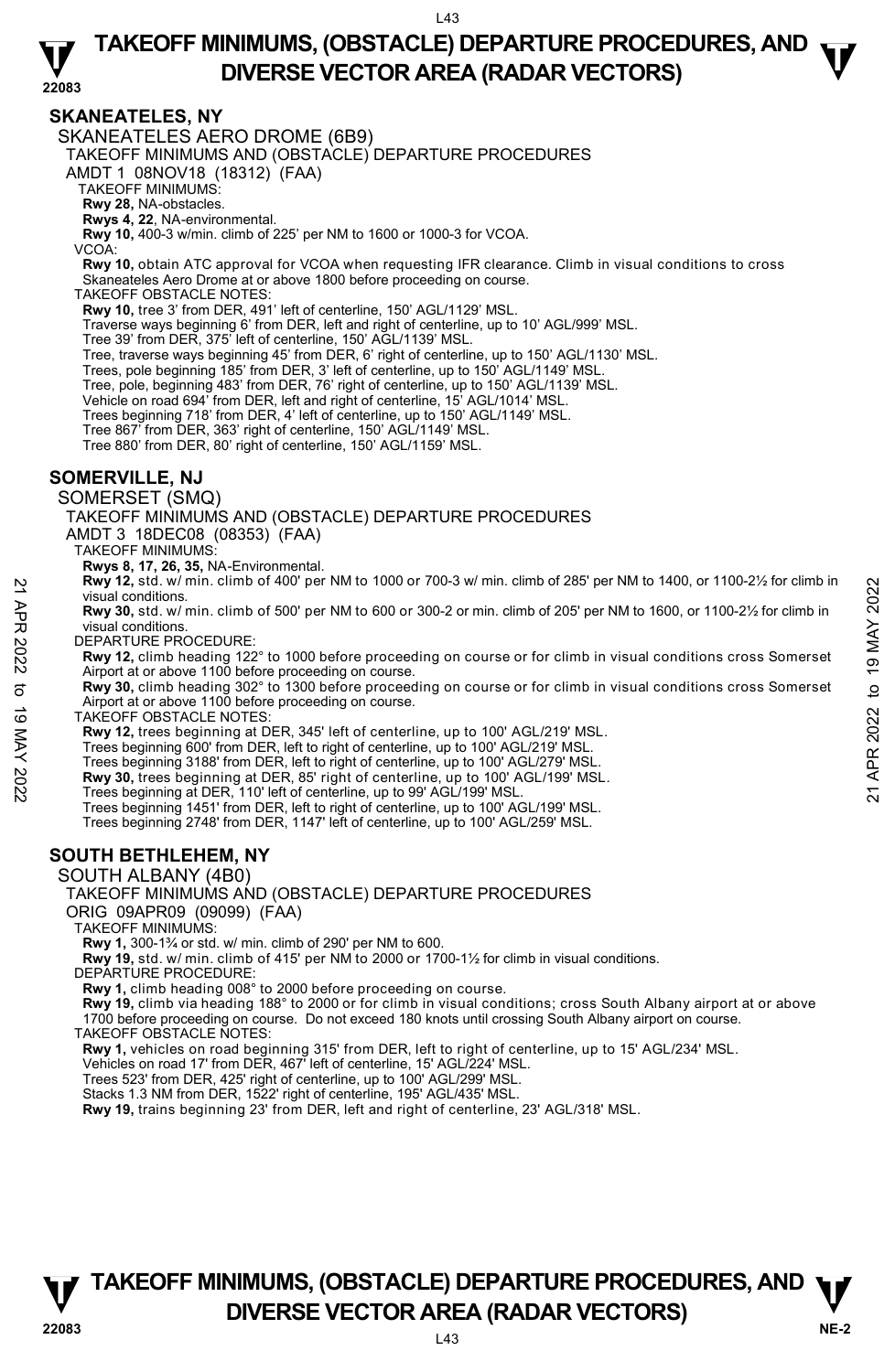### **TAKEOFF MINIMUMS, (OBSTACLE) DEPARTURE PROCEDURES, AND**  $\mathbf{\nabla}$ **DIVERSE VECTOR AREA (RADAR VECTORS)**

**22083 SUSSEX, NJ**  SUSSEX (FWN) TAKEOFF MINIMUMS AND (OBSTACLE) DEPARTURE PROCEDURES AMDT 3 29MAY14 (14149) (FAA) TAKEOFF MINIMUMS: **Rwy 3**, 700-3 w/min. climb of 315' per NM to 1500 or 1600-3 for climb in visual conditions. **Rwy 21**, 600-3 w/min. climb of 295' per NM to 1300 or 1600-3 for climb in visual conditions. DEPARTURE PROCEDURE: **Rwy 3,** climb heading 029° to 1300, then climbing right turn to 3000 direct SAX VORTAC before proceeding on course, or for climb in visual conditions cross Sussex airport at or above 1900 before proceeding on course. When executing VCOA, notify ATC prior to departure. **Rwy 21**, climb heading 209° to 1500 before proceeding on course, or for climb in visual conditions cross Sussex airport at or above 1900 before proceeding on course. When executing VCOA, notify ATC prior to departure. TAKEOFF OBSTACLE NOTES: **Rwy 3,** vehicles on road beginning at DER, 87' left of centerline, crossing centerline from left to right, up to 15' AGL/434' MSL. Building 260' from DER, 120' right of centerline, 25' AGL/444' MSL. Poles and catenaries beginning at DER, 215' left of centerline, crossing centerline from left to right, up to 50' AGL/469' MSL. Tree 105' from DER, 215' left of centerline, 100' AGL/519' MSL. Trees beginning 278' from DER, left and right of centerline, up to 100' AGL/579' MSL. Tower 1.1 NM from DER, 580' right of centerline, 89' AGL/691' MSL. Trees beginning 673' from DER, left and right of centerline, up to 100' AGL/799' MSL Trees beginning 1.8 NM from DER, left and right of centerline, up to 100' AGL/1022' MSL. **Rwy 21,** hangars beginning at DER, 372' left of centerline, up to 25' AGL/444' MSL. Buildings beginning 237' from DER, 44' left of centerline, up to 100' AGL/444' MSL. Vehicles on roadway beginning 170' from DER, crossing centerline from left to right, up to 15' AGL/454' MSL. Poles beginning 336' from DER, left and right of centerline, up to 50' AGL/489' MSL.<br>Trees beginning 117' from DER, left and right of centerline, up to 100' AGL/519' MSL. Trees beginning 1200' from DER, 805' left of centerline, up to 100' AGL/579' MSL. Trees beginning 4845' from DER, left and right of centerline, up to 100' AGL/759' MSL. Trees beginning 1.4NM from DER, left and right of centerline, up to 100' AGL/1019' MSL. **SYRACUSE, NY**  SYRACUSE HANCOCK INTL (SYR) TAKEOFF MINIMUMS AND (OBSTACLE) DEPARTURE PROCEDURES AMDT 8 12OCT17 (17285) (FAA) DEPARTURE PROCEDURE: **Rwy 10,** climb heading 100° to 1500 before turning southbound. **Rwy 15,** climb heading 132° to 2400 before turning southbound. **Rwy 28,** climb heading 280° to 1100 before turning southbound. **Rwy 33,** climb heading 327° to 1000 before turning southbound. TAKEOFF OBSTACLE NOTES: **Rwy 10,** NAVAID 5' from DER, 119' left of centerline, 3' AGL/401' MSL. NAVAID 5' from DER, 119' right of centerline, 3' AGL/401' MSL. NAVAID 6' from DER, on centerline, 2' AGL/402' MSL. Signs beginning 54' from DER, 219' right of centerline, up to 7' AGL/404' MSL. Trees beginning 864' from DER, 618' right of centerline, up to 465' MSL. Trees beginning 1434' from DER, 744' right of centerline, up to 474' MSL. Trees beginning 2396' from DER, 729' right of centerline, up to 487' MSL. Tree 2478' from DER, 804' left of centerline, 87' AGL/472' MSL. Tree 2557' from DER, 1094' right of centerline, 96' AGL/494' MSL. Trees beginning 2700' from DER, 822' right of centerline, up to 497' MSL. **Rwy 15,** tree 255' from DER, 463' right of centerline, 414' MSL. Tree 669' from DER, 606' left of centerline, 466' MSL. Tree 742' from DER, 528' right of centerline, 440' MSL. Tree 764' from DER, 646' right of centerline, 449' MSL. Trees beginning 811' from DER, 270' left of centerline, up to 469' MSL. Trees beginning 1331' from DER, 215' left of centerline, up to 475' MSL. Tree 1853' from DER, 282' right of centerline, 39' AGL/450' MSL. Tree 1997' from DER, 801' right of centerline, 453' MSL. Trees beginning 2562' from DER, 237' right of centerline, up to 479' MSL. Trees beginning 2829' from DER, 61' left of centerline, up to 487' MSL. Trees beginning 2931' from DER, 39' right of centerline, up to 487' MSL. Tree 3026' from DER, 763' left of centerline, 494' MSL. Tree 3172' from DER, 626' left of centerline, 86' AGL/498' MSL. Trees beginning 3197' from DER, 194' left of centerline, up to 504' MSL. Trees beginning 3299' from DER, 196' right of centerline, up to 488' MSL. Tree 3359' from DER, 109' right of centerline, 504' MSL. Trees beginning 3362' from DER, 179' right of centerline, up to 88' AGL/505' MSL. **Rwy 28,** pole 2456' from DER, 949' right of centerline, 85' AGL/497' MSL. **Rwy 33,** trees beginning 749' from DER, 222' right of centerline, up to 466' MSL. Trees beginning 1445' from DER, 313' right of centerline, up to 63' AGL/467' MSL. Trees beginning 1650' from DER, 32' left of centerline, up to 476' MSL. Tree 1712' from DER, 846' right of centerline, 471' MSL. **CON'T**  Trees beginning 1.4NM from DER, left and right of centerline, up to 100' AGL/1019' MSL.<br>
22 SYRACUSE HANCOCK INTL (SYR)<br>
TAKEOFF MINIMUMS AND (OBSTACLE) DEPARTURE PROCEDURES<br>
22 TAKEOFF MINIMUMS AND (OBSTACLE) DEPARTURE P

### **NE-2** L44 **TAKEOFF MINIMUMS, (OBSTACLE) DEPARTURE PROCEDURES, AND**  $\Psi$ **P**<br>22083 **DIVERSE VECTOR AREA (RADAR VECTORS)**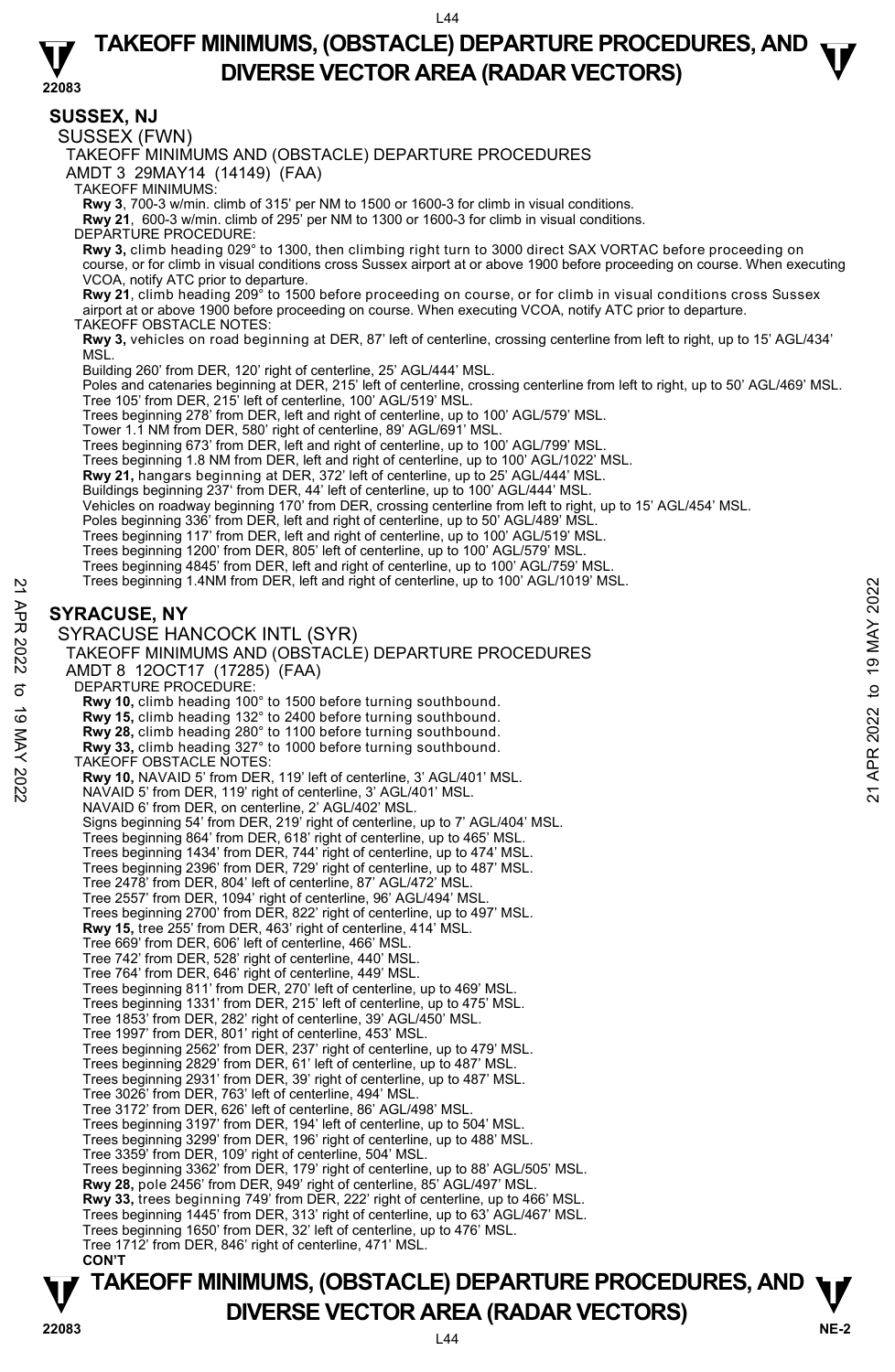$145$ 

## **TAKEOFF MINIMUMS, (OBSTACLE) DEPARTURE PROCEDURES, AND**  $\mathbf{\nabla}$ **DIVERSE VECTOR AREA (RADAR VECTORS)**

#### **22083 SYRACUSE, NY (CON'T)**  SYRACUSE HANCOCK INTL (SYR) (CON'T) **Rwy 33 (CON'T),** trees beginning 1770' from DER, 294' right of centerline, up to 71' AGL/475' MSL.<br>Tree 1935' from DER, 609' right of centerline, 476' MSL. Tree 2101' from DER, 963' left of centerline, 484' MSL. Trees beginning 2329' from DER, 849' left of centerline, up to 96' AGL/500' MSL. Tree 3170' from DER, 889' right of centerline, 497' MSL. **TETERBORO, NJ**  TETERBORO (TEB) TAKEOFF MINIMUMS AND (OBSTACLE) DEPARTURE PROCEDURES AMDT 8 24JUL14 (14205) (FAA) TAKEOFF MINIMUMS: **Rwy 1,** 400-2¼ or std. w/min. climb of 294' per NM to 500. **Rwy 6,** 300-1½ or std. w/min. climb of 263' per NM to 400. **Rwy 19,** 600-2¼ or std. w/min. climb of 352' per NM to 700. **Rwy 24,** 400-1¾ or std. w/min. climb of 444' per NM to 500. DEPARTURE PROCEDURE: **Rwy 1,** climbing right turn heading 040° to 900 before proceeding on course. **Rwy 6,** climbing left turn heading 040° to 900 before proceeding on course. **Rwy 19,** climb heading 195° to 900 then climbing right turn on BWZ VORTAC R-104 to 2000 before proceeding on course. **Rwy 24,** climb heading 240° to 1500 before proceeding on course. TAKEOFF OBSTACLE NOTES: **Rwy 1,** building, poles, and trees beginning 198' from DER, 147' left of centerline, up to 77' AGL/86' MSL. Building, poles, and trees beginning 906' from DER, 135' right of centerline, up to 65' AGL/74' MSL. Tree 1771' from DER, on centerline, 49' AGL/58' MSL. Buildings and trees beginning 4753' from DER, 127' left of centerline, up to 146' AGL/265' MSL. Building 5903' from DER, 1521' left of centerline, 160' AGL/224' MSL. Buildings beginning 1.5 NM from DER, 320' right of centerline, up to 206' AGL/285' MSL.<br>Buildings beginning 1.8 NM from DER, 752' right of centerline, up to 249' AGL/314' MSL. **Rwy 6,** signs beginning 20' from DER, 308' left of centerline, 1' AGL/8' MSL. Buildings, poles, trees, and sign beginning 26' from DER, 145' right of centerline, up to 44' AGL/53' MSL.<br>Buildings and poles beginning 195' from DER, 297' left of centerline, up to 42' AGL/51' MSL. Vehicles on road beginning 274' from DER, left and right of centerline, up to 15' AGL/23' MSL. Buildings, poles, trees, and signs beginning 434' from DER, 7' left of centerline, up to 104' AGL/115' MSL.<br>Buildings and trees beginning 1216' from DER, 57' right of centerline, up to 100' AGL/139' MSL. Stack 1.2 NM from DER, 654' right of centerline, 230' AGL/240' MSL **Rwy 19,** vehicles on road beginning 12' from DER, left and right of centerline, up to 15' AGL/21' MSL. Trees beginning 67' from DER, 373' left of centerline, up to 72' AGL/79' MSL. Buildings, fence, poles, and trees beginning 186' from DER, 40' right of centerline, up to 89' AGL/98' MSL. Localizer antenna 598' from DER, on centerline, 29' AGL/34' MSL. Trees beginning 795' from DER, left and right of centerline, up to 88' AGL/109' MSL. Towers and antennas beginning 1.1 NM from DER, 1370' right of centerline, up to 243' AGL/246' MSL. Monuments 1.7 NM from DER, 1331' right of centerline, up to 287' AGL/299' MSL. Towers and antennas beginning 1.9 NM from DER, 1643' right of centerline, up to 500' AGL/510' MSL. **Rwy 24,** structures and trees beginning 26' from DER, 214' left of centerline, up to 67' AGL/76' MSL.<br>Pole and trees beginning 249' from DER, 100' right of centerline, up to 54' AGL/103' MSL. Buildings, poles, sign, and trees beginning 2724' from DER, 536' right of centerline, up to 83' AGL/272' MSL. Trees beginning 5264' from DER, 1915' right of centerline, up to 100' AGL/309' MSL. Trees beginning 1.3 NM from DER, 1744' right of centerline, up to 88' AGL/217' MSL. **TICONDEROGA, NY**  TICONDEROGA MUNI (4B6) TAKEOFF MINIMUMS AND (OBSTACLE) DEPARTURE PROCEDURES AMDT 1 03JAN19 (19003) (FAA) TAKEOFF MINIMUMS: **Rwy 2,** std. w/min. climb of 223' per NM to 5300, or 2800-3 for VCOA. **Rwy 20,** std. w/min. climb of 346' per NM to 1700, or 2800-3 for VCOA. DEPARTURE PROCEDURE: 22 Buildings beginning 1.8 NM from DER, 752 right of centerline, up to 249 'AGL/314' MSL.<br>
22 Buildings beginning 20' from DER, 752 right of centerline, up to 249 'AGL/314' MSL.<br>
22 Ruildings and poles, trees, and sign be

**Rwy 2,** climb on a heading between 029° CW to 197° from DER.

**Rwy 20,** climb on a heading between 018° CW to 198° from DER.

VCOA:

**All runways,** obtain ATC approval for VCOA when requesting IFR clearance. Climb in visual conditions to cross Ticonderoga Muni at or above 2900 before proceeding on course.

TAKEOFF OBSTACLE NOTES:

**Rwy 2,** sign 18' from DER, 118' left of centerline, 1' AGL/266' MSL.

Tree 33' from DER, 279' right of centerline, 300' MSL.

Trees beginning 40' from DER, 186' right of centerline, up to 43' AGL/302' MSL. Trees beginning 131' from DER, 23' right of centerline, up to 320' MSL.

Tree 653' from DER, 63' left of centerline, 284' MSL.

Trees beginning 717' from DER, 239' left of centerline, up to 286' MSL.

Trees beginning 759' from DER, 431' left of centerline, up to 90' AGL/289' MSL. **CON'T** 

### **NE-2** L45 **TAKEOFF MINIMUMS, (OBSTACLE) DEPARTURE PROCEDURES, AND**  $\Psi$ **P**<br>22083 **DIVERSE VECTOR AREA (RADAR VECTORS)**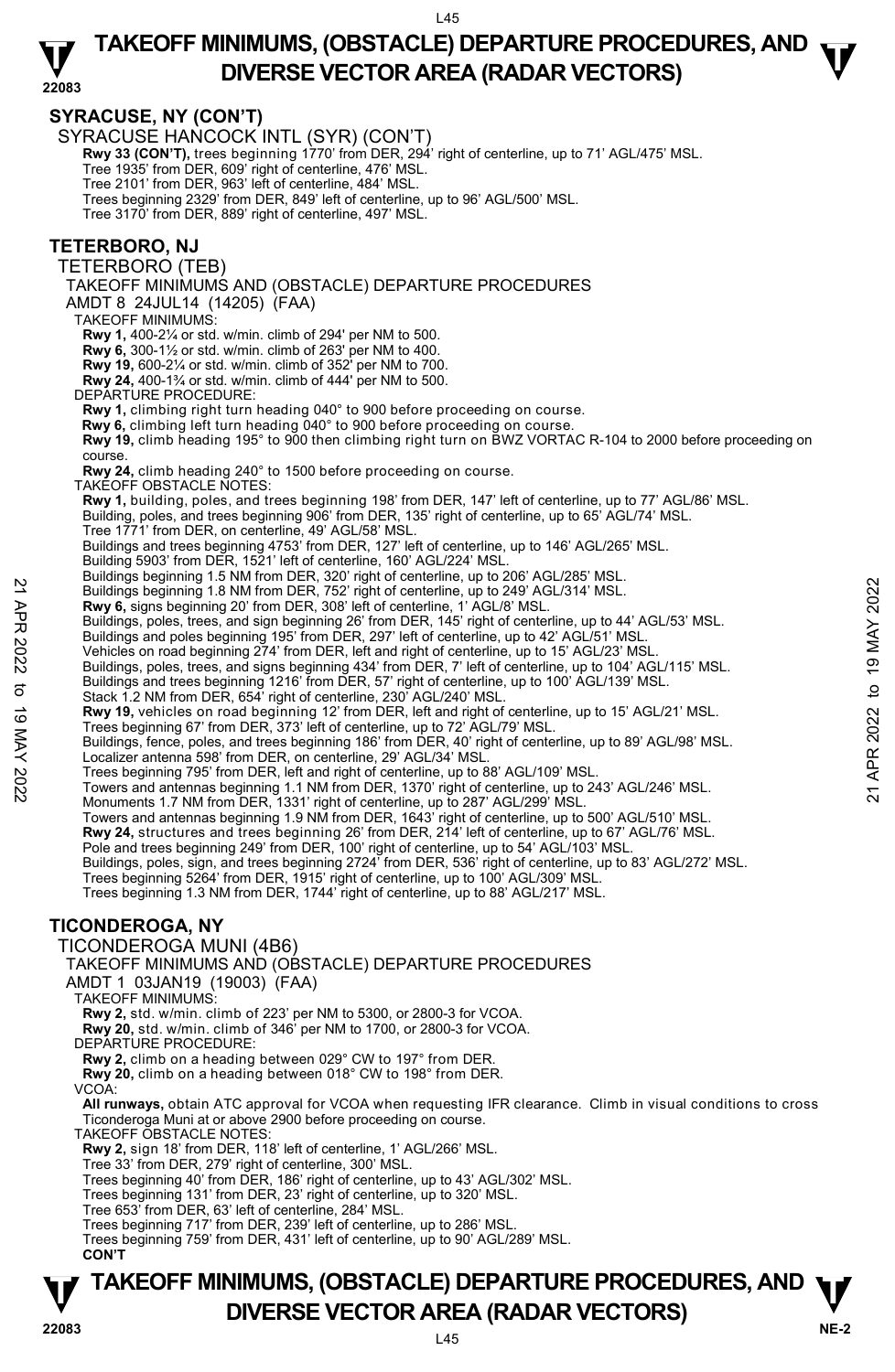#### **22083 TAKEOFF MINIMUMS, (OBSTACLE) DEPARTURE PROCEDURES, AND**  $\mathbf{\nabla}$ **DIVERSE VECTOR AREA (RADAR VECTORS)**

### **TICONDEROGA, NY (CON'T)**

TICONDEROGA MUNI (4B6) (CON'T) **Rwy 2 (CON'T),** tree 1068' from DER, 201' left of centerline, 292' MSL. **Rwy 20,** tree 54' from DER, 262' left of centerline, 41' AGL/305' MSL. Trees beginning 74' from DER, 256' left of centerline, up to 318' MSL. Terrain 148' from DER, 185' right of centerline, 280' MSL. Terrain beginning 190' from DER, 362' right of centerline, up to 282' MSL. Trees beginning 331' from DER, 346' left of centerline, up to 328' MSL. Terrain beginning 382' from DER, 317' right of centerline, up to 286' MSL. Terrain beginning 503' from DER, 215' right of centerline, up to 288' MSL. Terrain 541' from DER, 396' right of centerline, 289' MSL. Terrain 607' from DER, 285' right of centerline, 290' MSL. Terrain beginning 737' from DER, 213' right of centerline, up to 294' MSL. Trees beginning 872' from DER, 173' left of centerline, up to 331' MSL. Terrain 934' from DER, 303' right of centerline, 298' MSL. Terrain 968' from DER, 221' right of centerline, 299' MSL. Terrain 1022' from DER, 420' right of centerline, 301' MSL. Trees beginning 1151' from DER, 51' right of centerline, up to 23' AGL/324' MSL. Trees beginning 1159' from DER, 286' right of centerline, up to 30' AGL/332' MSL. Tree and terrain beginning 1165' from DER, 167' right of centerline, up to 33' AGL/333' MSL. Trees beginning 1400' from DER, 548' left of centerline, up to 341' MSL. Tree 1603' from DER, 708' right of centerline, 47' AGL/340' MSL. Trees beginning 1618' from DER, 676' left of centerline, up to 357' MSL. Trees beginning 1681' from DER, 288' left of centerline, up to 100' AGL/359' MSL. Trees beginning 1827' from DER, 95' left of centerline, up to 104' AGL/365' MSL. Trees beginning 2953' from DER, 18' left of centerline, up to 374' MSL. Trees beginning 2956' from DER, 100' right of centerline, up to 357' MSL. Trees beginning 3379' from DER, 133' right of centerline, up to 364' MSL. Tree 3720' from DER, 375' right of centerline, 368' MSL. Trees beginning 3758' from DER, 105' left of centerline, up to 383' MSL. Trees beginning 3938' from DER, 39' right of centerline, up to 384' MSL. Trees beginning 4019' from DER, 126' left of centerline, up to 401' MSL. Tree 4250' from DER, 552' right of centerline, 69' AGL/385' MSL. Trees beginning 4482' from DER, 178' right of centerline, up to 86' AGL/404' MSL. Tree 4595' from DER, 161' right of centerline, 91' AGL/405' MSL.

### **TOMS RIVER, NJ**

OCEAN COUNTY (MJX) TAKEOFF MINIMUMS AND (OBSTACLE) DEPARTURE PROCEDURES AMDT 1B 24MAY18 (18144) (FAA) TAKEOFF MINIMUMS: **Rwy 14, 32,** NA. TAKEOFF OBSTACLE NOTES: **Rwy 6,** trees beginning 67' from DER, 268' left of centerline, up to 44' AGL/109' MSL. Trees beginning 179' from DER, 510' right of centerline, up to 53' AGL/122' MSL. Trees beginning 525' from DER, 1' left of centerline, up to 62' AGL/121' MSL. Trees beginning 766' from DER, 65' right of centerline, up to 67' AGL/146' MSL. **Rwy 24,** terrain 52' from DER, 438' right of centerline, up to 77' MSL. Trees beginning 1078' from DER, 98' left of centerline, up to 24' AGL/108' MSL. Trees beginning 1333' from DER, 494' right of centerline, up to 37' AGL/120' MSL. **TRENTON, NJ**  TRENTON MERCER (TTN) TAKEOFF MINIMUMS AND (OBSTACLE) DEPARTURE PROCEDURES AMDT 5 02MAY13 (13122) (FAA) TAKEOFF OBSTACLE NOTES: **Rwy 6,** trees beginning 546' from DER, 546' right of centerline, up to 100' AGL/224' MSL. Vehicles on road beginning 719' from DER, left and right of centerline, up to 15' AGL/214' MSL. Trees beginning 1068' from DER, 13' right of centerline, up to 100' AGL/275' MSL. Trees beginning 1093' from DER, 290' left of centerline, up to 100' AGL/319' MSL. Trees and poles beginning 1972' from DER, 3' left of centerline, up to 100' AGL/332' MSL. Trees and tower beginning 2115' from DER, 5' right of centerline, up to 100' AGL/273' MSL. Trees beginning 4019' from DER, 126' left of centerline, up to 401' MSL.<br>
Trees beginning 4019' from DER, 126' left of centerline, up to 401' MSL.<br>
Trees beginning 4019' from DER, 126' left of centerline, up to 86' AGL/404

**Rwy 16,** trees beginning 56' from DER, 375' left of centerline, up to 69' AGL/236' MSL.<br>Railroad cars beginning 415' from DER, left and right of centerline, up to 26' AGL/186' MSL.

Trees beginning 582' from DER, 71' right of centerline, up to 68' AGL/228' MSL.

Trees beginning 1462' from DER, 127' left of centerline, up to 85' AGL/238' MSL.<br>**Rwy 24,** pole, building and vehicle beginning 41' from DER, 22' left of centerline, up to 32' AGL/185' MSL.

Trees beginning 1844' from DER, 279' left of centerline, up to 103' AGL/271' MSL.

Trees beginning 3232' from DER, 836' right of centerline, up to 119' AGL/256' MSL. **Rwy 34**, trees beginning 155' from DER, 303' right of centerline, up to 78' AGL/250' MSL.

Trees beginning 340' from DER, 333' left of centerline, up to 68' AGL/250' MSL.

Trees beginning 1412' from DER, 706' right of centerline, up to 100' AGL/319' MSL.

### **NE-2** L46 **TAKEOFF MINIMUMS, (OBSTACLE) DEPARTURE PROCEDURES, AND**  $\Psi$ **P**<br>22083 **DIVERSE VECTOR AREA (RADAR VECTORS)**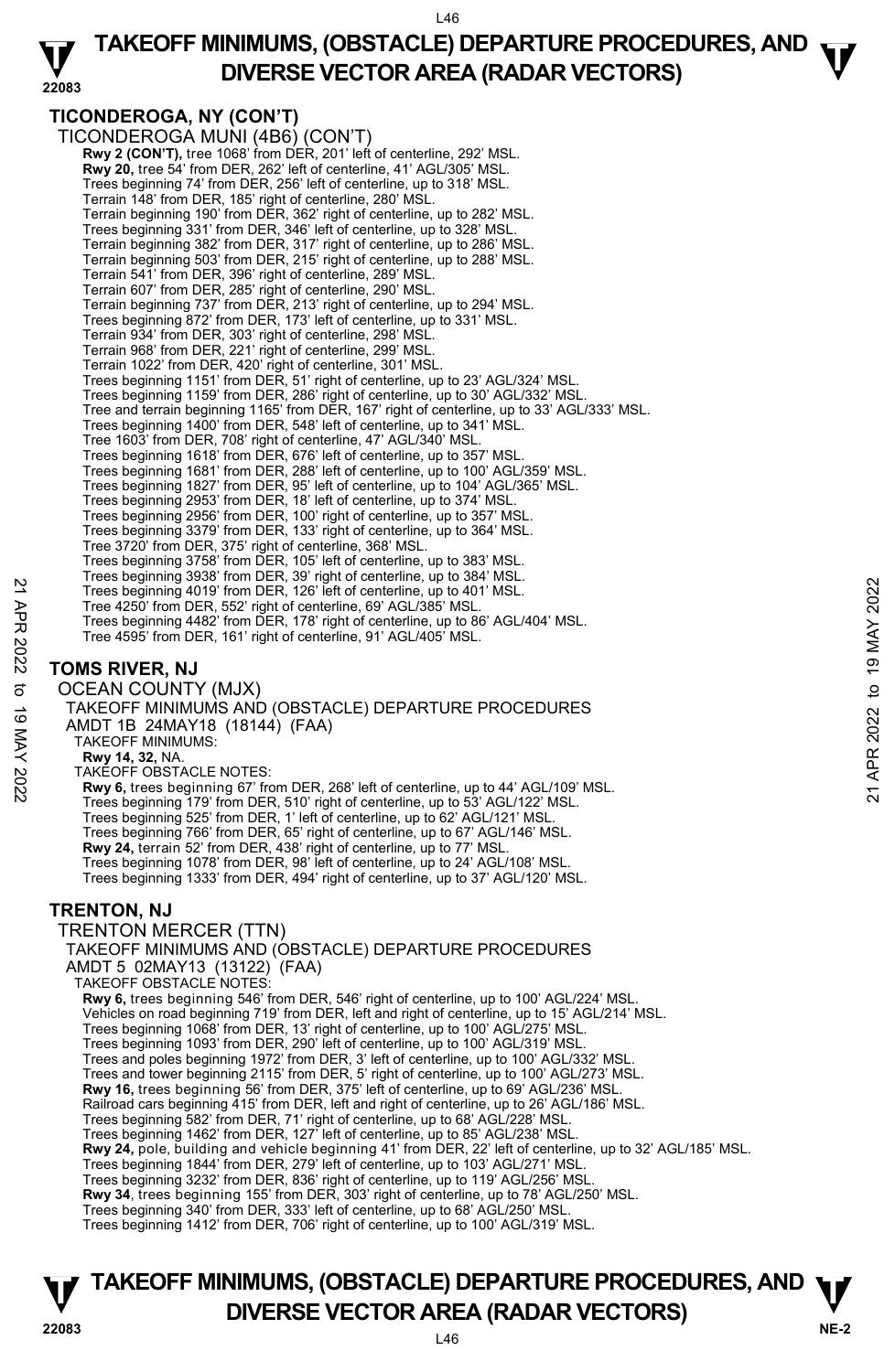$147$ 

#### **22083 TAKEOFF MINIMUMS, (OBSTACLE) DEPARTURE PROCEDURES, AND**  $\mathbf{\nabla}$ **DIVERSE VECTOR AREA (RADAR VECTORS)**

**VINELAND, NJ**  KROELINGER (29N) TAKEOFF MINIMUMS AND (OBSTACLE) DEPARTURE PROCEDURES AMDT 1A 16AUG18 (18228) (FAA) TAKEOFF MINIMUMS: **Rwy 10,** 300-1 or standard w/ min. climb of 285' per NM to 400. **Rwys 28,** 300-1. **WATERTOWN, NY**  WATERTOWN INTL (ART) TAKEOFF MINIMUMS AND (OBSTACLE) DEPARTURE PROCEDURES AMDT 3 19JUL18 (18200) (FAA) TAKEOFF MINIMUMS: **Rwy 7,** 300-1⅝ or std. w/min. climb of 270' per NM to 600. **Rwy 10,** 300-1½ w/min. climb of 220' per NM to 3000, or std. w/min. climb of 315' per NM to 600, or 1000-2½ with VCOA. VCOA: **Rwy 10,** obtain ATC approval for VCOA when requesting IFR clearance. Climb in visual conditions to cross Watertown Intl Airport at or above 1200 before proceeding on course. TAKEOFF OBSTACLE NOTES: **Rwy 7,** vehicle on road 539' from DER, 532' left of centerline, 341' MSL. Trees beginning 787' from DER, 493' right of centerline, up to 55' AGL/378' MSL. Tree 817' from DER, 408' left of centerline, 43' AGL/363' MSL. Trees beginning 886' from DER, 478' left of centerline, up to 63' AGL/380' MSL. Tree 1024' from DER, 665' right of centerline, 63' AGL/386' MSL. Trees beginning 1092' from DER, 96' right of centerline, up to 387' MSL. Tree 2506' from DER, 248' right of centerline, 81' AGL/399' MSL. Trees beginning 4386' from DER, 699' left of centerline, 100' AGL/479' MSL. Trees beginning 5223' from DER, 262' left of centerline, up to 100' AGL/499' MSL. Trees beginning 1 nm from DER, 260' left of centerline, up to 100' AGL/509' MSL. Tree 1.1 NM from DER, 208' left of centerline, 100' AGL/519' MSL. Tree 1.3 NM from DER, 680' left of centerline, 100' AGL/559' MSL. **Rwy 10,** vehicle on road 211' from DER, 526' left of centerline, 345' MSL. Trees beginning 380' from DER, 563' left of centerline, up to 363' MSL. Trees beginning 495' from DER, 396' right of centerline, up to 60' AGL/388' MSL. Tree 1239' from DER, 671' left of centerline, 367' MSL. Tree 1250' from DER, 789' left of centerline, 371' MSL. Trees beginning 1410' from DER, 733' left of centerline, up to 392' MSL. Trees beginning 2011' from DER, 811' right of centerline, up to 389' MSL. Trees beginning 2134' from DER, 913' right of centerline, up to 394' MSL. Trees beginning 2146' from DER, 797' right of centerline, up to 403' MSL. Trees beginning 2439' from DER, 839' right of centerline, up to 404' MSL. Tree 2515' from DER, 905' right of centerline, 407' MSL. Tree 2553' from DER, 1150' right of centerline, 409' MSL. Tree 2568' from DER, 996' right of centerline, 412' MSL. Trees beginning 2652' from DER, 541' right of centerline, up to 414' MSL. Trees beginning 2826' from DER, 635' right of centerline, up to 416' MSL. Trees beginning 2973' from DER, 317' right of centerline, up to 425' MSL. Tree 2991' from DER, 256' left of centerline, 72' AGL/407' MSL. Tree 3034' from DER, 620' left of centerline, 410' MSL. Tree 3051' from DER, 932' left of centerline, 419' MSL. Tree 3982' from DER, 1388' right of centerline, 438' MSL. Tree 4022' from DER, 1564' right of centerline, 482' MSL. Trees beginning 4141' from DER, 960' right of centerline, up to 487' MSL. Trees beginning 4480' from DER, 877' right of centerline, up to 491' MSL. Trees beginning 4779' from DER, 966' right of centerline, up to 496' MSL. Tree 4860' from DER, 1676' right of centerline, 513' MSL. Trees beginning 4871' from DER, 863' right of centerline, up to 515' MSL. Trees beginning 4966' from DER, 724' right of centerline, up to 65' AGL/520' MSL. Trees and poles beginning 5048' from DER, 574' right of centerline, up to 72' AGL/529' MSL. **Rwy 28**, tree 919' from DER, 356' right of centerline, 42' AGL/341' MSL. Tree 1582' from DER, 786' left of centerline, 66' AGL/359' MSL. Tree 1592' from DER, 331' left of centerline, 66' AGL/360' MSL. Tree 1863' from DER, 988' left of centerline, 75' AGL/370' MSL. Trees beginning 2572' from DER, 871' left of centerline, up to 381' MSL. Trees beginning 2704' from DER, 622' left of centerline, up to 102' AGL/390' MSL. **WEEDSPORT, NY**  WHITFORDS (B16) Tree 1.3 NM from DER, 880' left of centerline, 100' AGL/559' MSL.<br>
Tree 1.3 NM from DER, 680' left of centerline, 100' AGL/559' MSL.<br> **Rwy 10**, vehicle on road 211' from DER, 526' left of centerline, up to 363' MSL.<br>
Tree

TAKEOFF MINIMUMS AND (OBSTACLE) DEPARTURE PROCEDURES ORIG-A 28FEB19 (19059) (FAA) TAKEOFF MINIMUMS: **Rwys 10, 28,** 300-1.

**NE-2** L47 **TAKEOFF MINIMUMS, (OBSTACLE) DEPARTURE PROCEDURES, AND**  $\Psi$ **P**<br>22083 **DIVERSE VECTOR AREA (RADAR VECTORS)**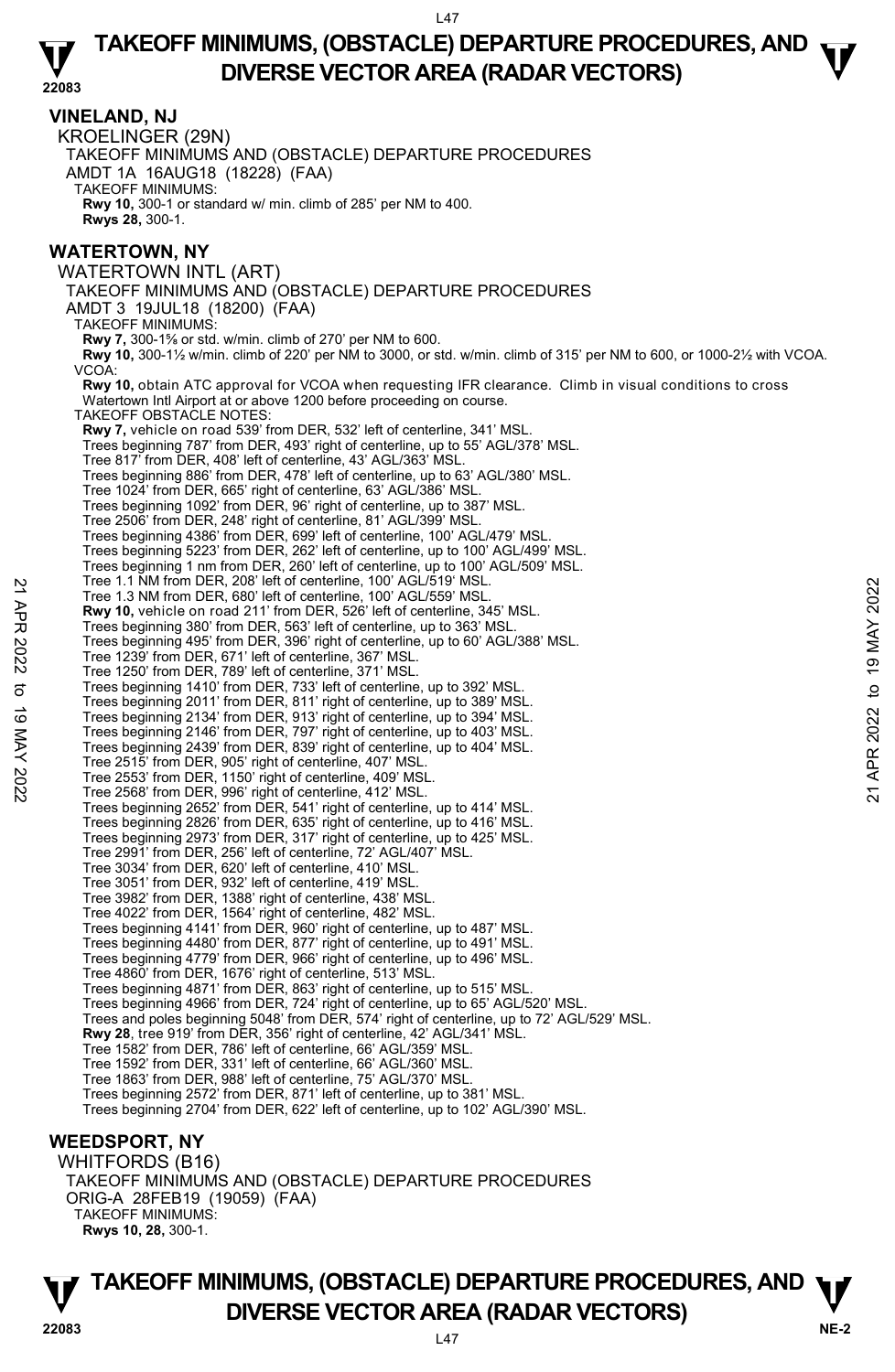### **22083 TAKEOFF MINIMUMS, (OBSTACLE) DEPARTURE PROCEDURES, AND**  $\mathbf{\nabla}$ **DIVERSE VECTOR AREA (RADAR VECTORS)**

**WELLSVILLE, NY**  WELLSVILLE MUNI/TARANTINE FLD (ELZ) TAKEOFF MINIMUMS AND (OBSTACLE) DEPARTURE PROCEDURES AMDT 2A 31DEC20 (22083) (FAA) TAKEOFF OBSTACLE NOTES: **Rwy 10,** terrain 3' from DER, 4' right of centerline, 2100' MSL. Sign 21' from DER, 186' left of centerline, 3' AGL/2102' MSL. Tree 493' from DER, 500' left of centerline, 50' AGL/2121' MSL. **Rwy 28,** wall, terrain, lighting beginning abeam DER, 62' left of centerline, up to 7' AGL/2132' MSL. Lighting 12' from DER, 61' right of centerline, 3' AGL/2124' MSL. Vehicles on road 14' from DER, 455' left of centerline, 2137' MSL. Antenna 113' from DER, 253' right of centerline, 24' AGL/2126' MSL. Tree 624' from DER, 447' left of centerline, 2160' MSL. Trees beginning 753' from DER, 669' left of centerline, up to 2170' MSL. **WEST CREEK, NJ**  EAGLES NEST (31E) TAKEOFF MINIMUMS AND (OBSTACLE) DEPARTURE PROCEDURES AMDT 1 08NOV18 (18312) (FAA) TAKEOFF MINIMUMS: **Rwy 14,** 300-1 or std. w/min. climb of 470' per NM to 400. DEPARTURE PROCEDURE: **Rwy 14,** climb heading 146° to 600 before turning right. **Rwy 32**, climb heading 326° to 800 before turning left. TAKEOFF OBSTACLE NOTES: **Rwy 14,** trees beginning 35' from DER, 35' left of centerline, up to 100' AGL/146' MSL. Trees beginning 118' from DER, 127' right of centerline, up to 100' AGL/133' MSL. Trees beginning 752' from DER, 31' left of centerline, up to 100' AGL/150' MSL. Trees beginning 836' from DER, 20' right of centerline, up to 100' AGL/140' MSI Trees beginning 2692' from DER, 27' right of centerline, up to 100' AGL/146' MSL. Trees beginning 2946' from DER, 28' left of centerline, up to 100' AGL/153' MSL. Tower and trees beginning 3961' from DER, 82' right of centerline, up to 234' AGL/270' MSL. **Rwy 32,** trees beginning 48' from DER, 320' right of centerline, up to 100' AGL/130' MSL. Tree 133' from DER, 442' left of centerline, 100' AGL/127' MSL. Trees beginning 343' from DER, 5' left of centerline, up to 100' AGL/130' MSL. Trees beginning 427' from DER, 50' right of centerline, up to 100' AGL/133' MSL.<br>Trees beginning 850' from DER, 112' left of centerline, up to 100' AGL/133' MSL.<br>Trees beginning 1186' from DER, 106' right of centerline, u Trees beginning 1271' from DER, 1' left of centerline, up to 100' AGL/137' MSL. Trees beginning 1397' from DER, 54' right of centerline, up to 100' AGL/143' MSL. Trees beginning 3126' from DER, 2' right of centerline, up to 100' AGL/146' MSL. Trees beginning 4476' from DER, 1532' right of centerline, up to 100' AGL/150' MSL. Trees beginning 2992' from DER, 27' right of centerline, up to 100' AGL/145° MSL.<br>
Tower and trees beginning 3961' from DER, 82' right of centerline, up to 100' AGL/153° MSL.<br> **EVALUATION 1998** Tom DER, 1920' right of cen

### **WEST MILFORD, NJ**

#### GREENWOOD LAKE (4N1) TAKEOFF MINIMUMS AND (OBSTACLE) DEPARTURE PROCEDURES AMDT 2 09FEB12 (12040) (FAA)

TAKEOFF MINIMUMS:

**Rwy 6,** std. w/min. climb of 260' per NM to 1700; or, 1300 - 2½ for climb in visual conditions. **Rwy 24,** 500 - 2½ ;or, 1300 - 2½ for climb in visual conditions. DEPARTURE PROCEDURE:

**Rwy 6,** climb heading 061° to 1700 before proceeding on course, or for climb in visual conditions: cross Greenwood Lake Airport at or above 1900' MSL before proceeding on course. When executing VCOA, notify ATC prior to departure. **Rwy 24,** climb heading 241° to 1800 before proceeding on course, or for climb in visual conditions: cross Greenwood Lake Airport at or above 1900' MSL before proceeding on course. When executing VCOA, notify ATC prior to departure.

TAKEOFF OBSTACLE NOTES:

**Rwy 6,** trees beginning 18' from DER, across centerline, up to 100' AGL/1284' MSL.

**Rwy 24,** trees beginning 3' from DER, across centerline, up to 100' AGL/1191' MSL.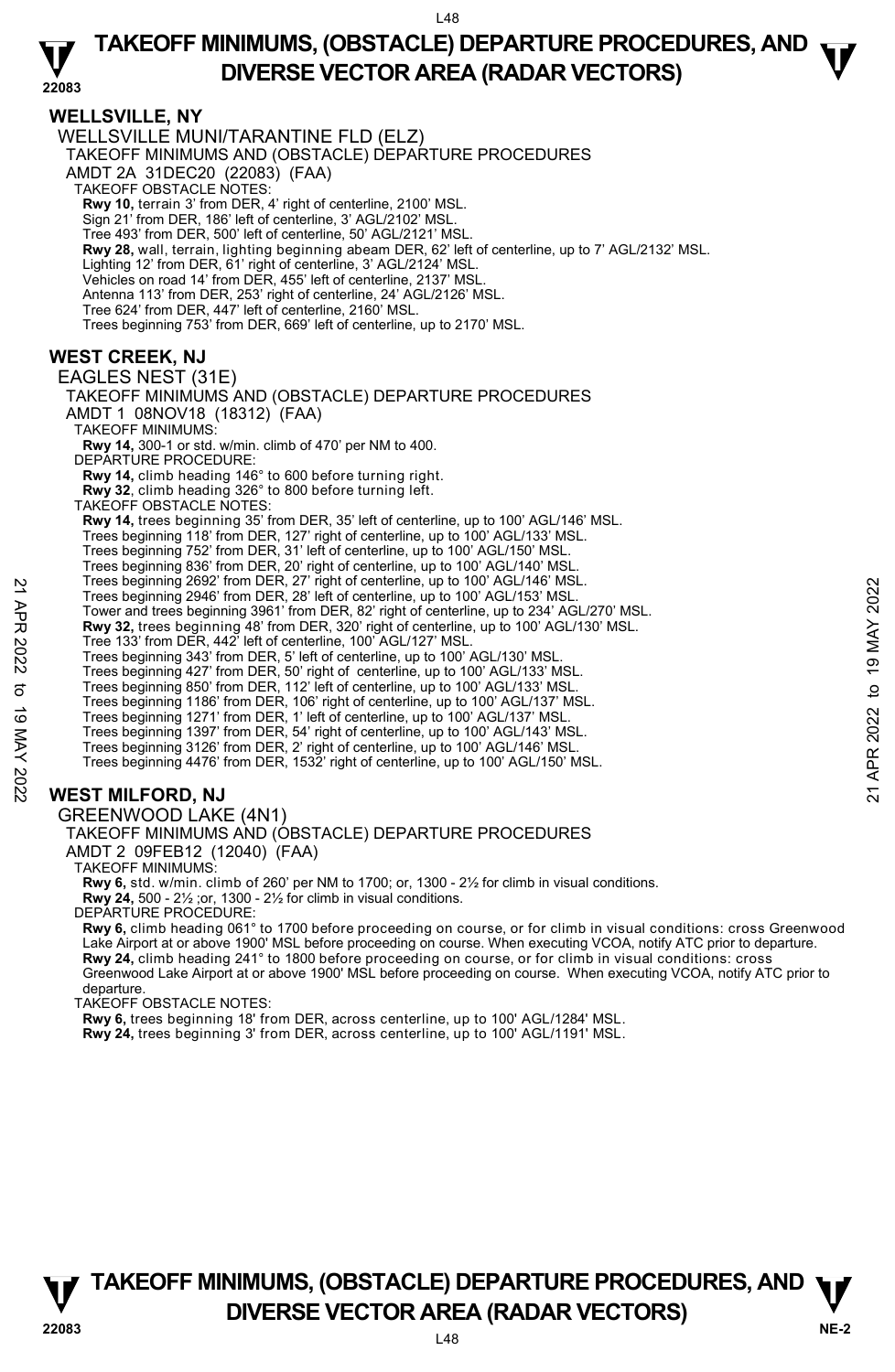$149$ 

#### **22083 TAKEOFF MINIMUMS, (OBSTACLE) DEPARTURE PROCEDURES, AND**  $\mathbf{\nabla}$ **DIVERSE VECTOR AREA (RADAR VECTORS)**

### **WESTHAMPTON BEACH, NY**

FRANCIS S. GABRESKI (FOK)

TAKEOFF MINIMUMS AND (OBSTACLE) DEPARTURE PROCEDURES

AMDT 2 31MAY12 (12152) (FAA)

TAKEOFF MINIMUMS:

**Rwy 6**, 300-1¾ or std. w/ min. climb of 230' per NM to 400, or alternatively, with standard takeoff minimums and a normal per NM climb gradient, takeoff must occur no later than 2000' prior to DER.

TAKEOFF OBSTACLE NOTES:

**Rwy 1,** terrain and trees beginning 6' from DER, 129' left of centerline, up to 33' AGL/107' MSL.

Trees beginning 1007' from DER, 677' right of centerline, up to 29' AGL/98' MSL.<br>**Rwy 6,** trees 1285' from DER, 720' left of centerline, up to 36' AGL/105' MSL.

Pole 2027' from DER, 987' right of centerline, 85' AGL/161' MSL.

Transmission line tower 1.3 NM from DER, 2432' left of centerline, 71' AGL/301' MSL.

**Rwy 15,** trees beginning 1053' from DER, 496' left of centerline, up to 50' AGL/79' MSL.

Trees beginning 977' from DER, 204' right of centerline, up to 51' AGL/90' MSL.

- **Rwy 19,** poles, buildings, and trees beginning 270' from DER, 219' left of centerline, up to 57' AGL/88' MSL.<br>Trees 6' from DER, 358' right of centerline, up to 17' AGL/66' MSL.
- 

**Rwy 24,** sign, building, and trees beginning 37' from DER, 251' left of centerline, up to 75' AGL/115' MSL.

Bushes and trees beginning 6' from DER, 299' right of centerline, up to 12' AGL/61' MSL.

**Rwy 33,** terrain beginning 53' from DER, 407' left of centerline, up to 67' MSL.

Terrain, runway end identifier light, and trees beginning 52' from DER, 97' right of centerline, up to 29' AGL/103' MSL.

### **WHEELER-SACK AAF (KGTB)**

### FORT DRUM, NY

TAKEOFF MINIMUMS AND (OBSTACLE) DEPARTURE PROCEDURES

AMDT 5A 25FEB21 (21056) (USA) TAKEOFF MINIMUMS:

**Rwy 15,** std. w/ min. climb of 250' per NM to 3100.

- **Rwy 21,** 1100-3 or std. w/ min. climb of 260' per NM to 3100. **Rwy 26,** 1000-1¾ or std. w/ min. climb of 240' per NM to 2500.
- DEPARTURE PROCEDURE:
- **Rwy 26,** climb hdg 263° to 1400 before turning left. TAKEOFF OBSTACLE NOTES:

**Rwy 3,** trees 2467' from DER, 896' left of cntrln, 100' AGL/759' MSL.

**Rwy 8,** trees 441' from DER, 524' right of cntrln, 62' AGL/747' MSL.

Trees 1887' from DER, 125' right of cntrln, 62' AGL/747' MSL. Fence line 314' from DER, 367' right of cntrln, 11' AGL/696' MSL.

- **Rwy 15,** trees 1402' from DER, 535' left of cntrln, 60' AGL/747' MSL.
- **Rwy 26,** trees 1293' from DER, 614' right of cntrln, 42' AGL/717' MSL. DEPARTURE PROCEDURE:<br>
DEPARTURE PROCEDURE:<br>
TAKEOFF OBSTACLE NOTES:<br>
TAW 26, climb hdg 263° to 1400 before turning left.<br>
TAKEOFF OBSTACLE NOTES:<br>
Rwy 3, trees 1867 from DER, 524' right of cntrln, 100' AGL/759' MSL.<br>
Rwy
	- Trees 186' from DER, 463' right of cntrln, 13' AGL/688' MSL.
	- **Rwy 33,** trees 1224' from DER, 609' right of cntrln, 47' AGL/710' MSL.

### **WHITE PLAINS, NY**

#### WESTCHESTER COUNTY (HPN)

TAKEOFF MINIMUMS AND (OBSTACLE) DEPARTURE PROCEDURES

AMDT 8 22JUN17 (17173) (FAA)

TAKEOFF MINIMUMS:

**Rwy 29,** 300-1½ or std. w/ min. climb of 235' per NM to 700, or alternatively, with std. takeoff minimums and a normal 200' per NM climb gradient, takeoff must occur no later than 2000' prior to DER.

TAKEOFF OBSTACLE NOTES:

**Rwy 11,** sign 22' from DER, 176' left of centerline, 3' AGL/390' MSL.

Vehicles on road 68' from DER, 167' right of centerline, 390' MSL. Trees beginning 107' from DER, 379' right of centerline, up to 450' MSL.

Terrain 140' from DER, 248' left of centerline, 392' MSL.

Tree 148' from DER, 511' left of centerline, 472' MSL.<br>Trees beginning 164' from DER, 78' left of centerline, up to 77' AGL/477' MSL.<br>Trees beginning 187' from DER, 378' right of centerline, up to 77' AGL/468' MSL.

Trees beginning 379' from DER, 553' right of centerline, up to 99' AGL/482' MSL.

Trees beginning 411' from DER, 6' right of centerline, up to 101' AGL/484' MSL. Trees beginning 484' from DER, 12' left of centerline, up to 96' AGL/491' MSL.

Tree and building beginning 589' from DER, 98' left of centerline, up to 499' MSL.

Tree and building beginning 599' from DER, 33' left of centerline, up to 104' AGL/502' MSL. Tree and building beginning 651' from DER, 3' right of centerline, up to 111' AGL/493' MSL.

Trees beginning 703' from DER, 19' left of centerline, up to 507' MSL.

Tree, building, and pole beginning 760' from DER, 4' left of centerline, up to 113' AGL/523' MSL.

Tree 1083' from DER, 666' left of centerline, 526' MSL. Tree 1099' from DER, 733' left of centerline, 79' AGL/528' MSL.

Tree, building, pole, and flagpole beginning 1100' from DER, 26' left of centerline, up to 530' MSL.

Trees beginning 1434' from DER, 10' left of centerline, up to 87' AGL/532' MSL.

**CON'T**

### **NE-2** L49 **TAKEOFF MINIMUMS, (OBSTACLE) DEPARTURE PROCEDURES, AND**  $\Psi$ **P**<br>22083 **DIVERSE VECTOR AREA (RADAR VECTORS)**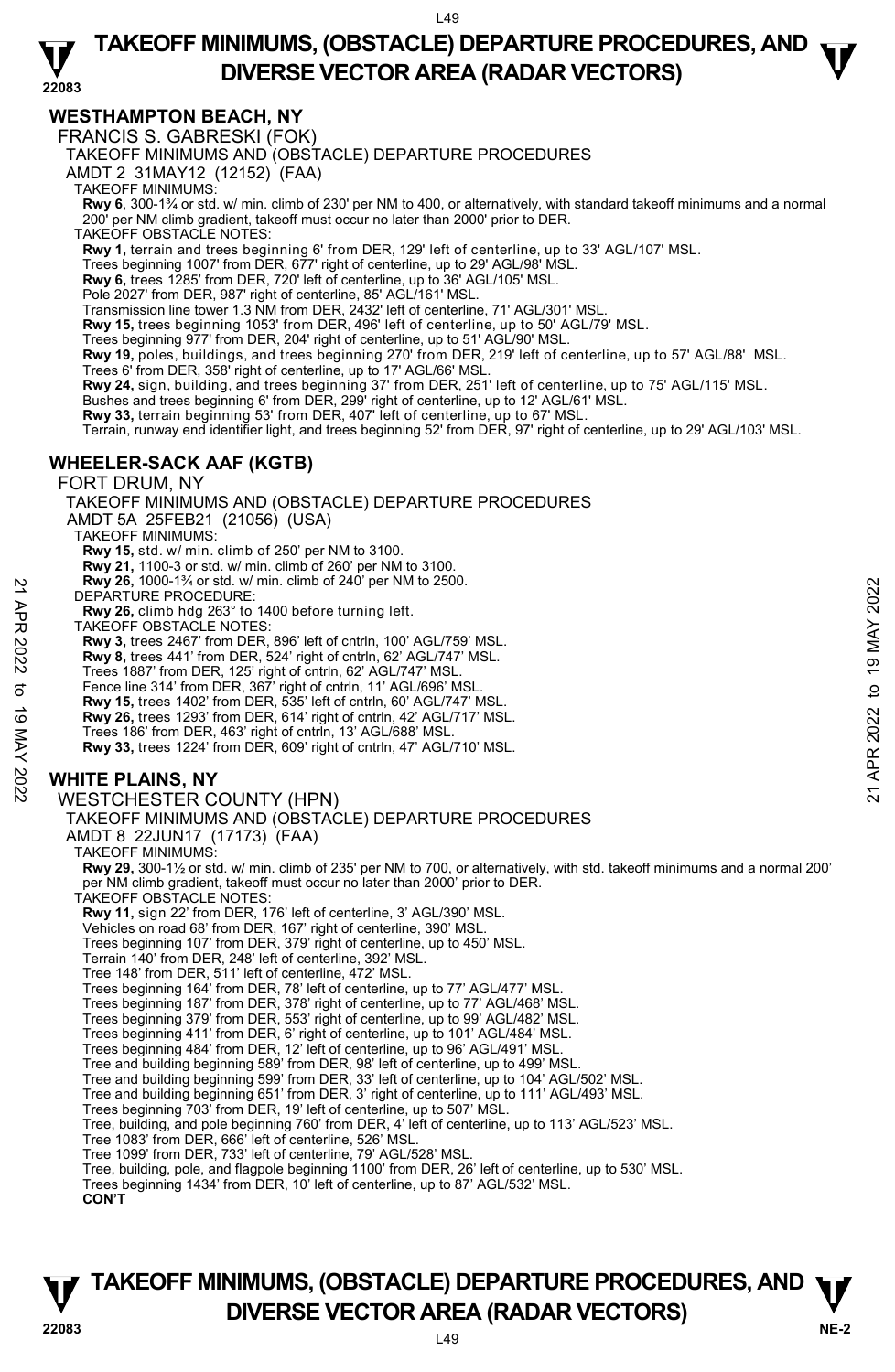### **22083 TAKEOFF MINIMUMS, (OBSTACLE) DEPARTURE PROCEDURES, AND**  $\mathbf{\nabla}$ **DIVERSE VECTOR AREA (RADAR VECTORS)**

### **WHITE PLAINS, NY (CON'T)**

WESTCHESTER COUNTY (HPN) (CON'T) **Rwy 16,** taxiway light 131' from DER, 499<sup>'</sup> left of centerline, 1' AGL/384' MSL Terrain 273' from DER, 515' left of centerline, 387' MSL. Trees beginning 999' from DER, 171' left of centerline, up to 109' AGL/436' MSL. Tree 1096' from DER, 663' right of centerline, 86' AGL/425' MSL. Trees beginning 1098' from DER, 226' right of centerline, up to 112' AGL/454' MSL. Building 3433' from DER, 604' left of centerline, 60' AGL/467' MSL.  **Rwy 29,** tree and REIL beginning 6' from DER, 115' right of centerline, up to 17' AGL/407' MSL. Tree and pole beginning 22' from DER, 174' right of centerline, up to 23' AGL/416' MSL. Sign 24' from DER, 252' left of centerline, 3' AGL/398' MSL. Tree and pole beginning 198' from DER, 478' right of centerline, up to 57' AGL/435' MSL. Tree 231' from DER, 522' right of centerline, 444' MSL. Tree 255' from DER, 503' left of centerline, 425' MSL. Tree and pole beginning 273' from DER, on centerline, up to 80' AGL/452' MSL. Tree 364' from DER, 462' left of centerline, 433' MSL. Trees beginning 396' from DER, 226' left of centerline, up to 477' MSL. Tree 458' from DER, 467' left of centerline, 113' AGL/486' MSL. Trees beginning 459' from DER, 1' left of centerline, up to 113' AGL/491' MSL. Tree and pole beginning 771' from DER, 3' left of centerline, up to 98' AGL/494' MSL. Tree 1562' from DER, 895' left of centerline, 495' MSL. Trees beginning 1584' from DER, 495' left of centerline, up to 106' AGL/502' MSL. Tree 1888' from DER, 884' left of centerline, 510' MSL. Trees beginning 1890' from DER, 504' left of centerline, up to 98' AGL/511' MSL. Trees beginning 2018' from DER, 485' left of centerline, up to 102' AGL/515' MSL. Tree 1.1 NM from DER, 878' right of centerline, 86' AGL/600' MSL. Tree and tank beginning 1.1 NM from DER, 733' right of centerline, up to 602' MSL. Tree, tower, and tank beginning 1.1 NM from DER, 681' right of centerline, up to 96' AGL/603' MSL. **Rwy 34,** pole 167' from DER, 282' right of centerline, 26' AGL/456' MSL. Trees beginning 812' from DER, 298' left of centerline, up to 102' AGL/518' MSL. Trees beginning 1792' from DER, 719' right of centerline, up to 91' AGL/499' MSL. Trees beginning 2000' from DER, 751' right of centerline, up to 104' AGL/509' MSL. **WILDWOOD, NJ**  CAPE MAY COUNTY (WWD) TAKEOFF MINIMUMS AND (OBSTACLE) DEPARTURE PROCEDURES AMDT 3A 25FEB21 (21056) (FAA) TAKEOFF MINIMUMS: **Rwy 10,** 300-1⅞ or std. w/ min. climb of 260' per NM to 500. DEPARTURE PROCEDURE: **Rwy 19,** climb on heading 190° to 700 before turning left. TAKEOFF OBSTACLE NOTES: **Rwy 1,** fence beginning 7' from DER, 497' left of centerline, up to 23' MSL.<br>Fence 52' from DER, 484' right of centerline, 23' MSL. Vehicle on roadway, fence beginning 118' from DER, 26' right of centerline, up to 30' MSL. Vehicle on roadway beginning 285' from DER, 21' left of centerline, up to 28' MSL. Trees beginning 624' from DER, 44' left of centerline, up to 87' MSL. Tree 886' from DER, 87' right of centerline, 36' AGL/47' MSL. Tree 994' from DER, 507' right of centerline, 54' MSL. Tree 1218' from DER, 614' right of centerline, 64' MSL. Trees beginning 1384' from DER, 100' right of centerline, up to 67' MSL. Tree 3246' from DER, 1085' right of centerline, 98' MSL. **Rwy 10,** tree, fence beginning 42' from DER, 255' left of centerline, up to 34' AGL/47' MSL.<br>Trees beginning 131' from DER, 405' right of centerline, up to 24' MSL. Tree 361' from DER, 482' left of centerline, 50' AGL/69' MSL. Trees beginning 546' from DER, 498' right of centerline, up to 57' AGL/77' MSL. Trees beginning 853' from DER, 13' left of centerline, up to 77' MSL. Trees beginning 989' from DER, 104' right of centerline, up to 78' MSL. Trees beginning 1517' from DER, 91' right of centerline, up to 86' MSL. Tree 1806' from DER, 827' left of centerline, 78' MSL. Trees beginning 1920' from DER, 405' right of centerline, up to 87' MSL. Trees beginning 2017' from DER, 517' left of centerline, up to 87' MSL. Trees beginning 2363' from DER, 533' left of centerline, up to 90' MSL. Trees beginning 2391' from DER, 101' left of centerline, up to 95' MSL. Trees beginning 2621' from DER, 433' left of centerline, up to 101' MSL. Trees beginning 2670' from DER, 487' right of centerline, up to 94' MSL. Trees beginning 2807' from DER, 470' right of centerline, up to 96' MSL. **Rwy 19,** tree 63' from DER, 465' right of centerline, 31' MSL. Pole 564' from DER, 610' right of centerline, 44' MSL. Tree 761' from DER, 636' right of centerline, 45' AGL/65' MSL. Trees beginning 791' from DER, 53' left of centerline, up to 20' AGL/43' MSL. **CON'T**  Trees beginning 2000' from DER, 751 right of centerline, up to 104 AGL/509' MSL.<br>
22 Trees beginning 2000' from DER, 751 right of centerline, up to 104 AGL/509' MSL.<br>
22 CAPE MAY COUNTY (WWD)<br>
TAKEOFF MINIMUMS AND (OBSTACL

**NE-2** L50 **TAKEOFF MINIMUMS, (OBSTACLE) DEPARTURE PROCEDURES, AND**  $\Psi$ **DIVERSE VECTOR AREA (RADAR VECTORS) 22083**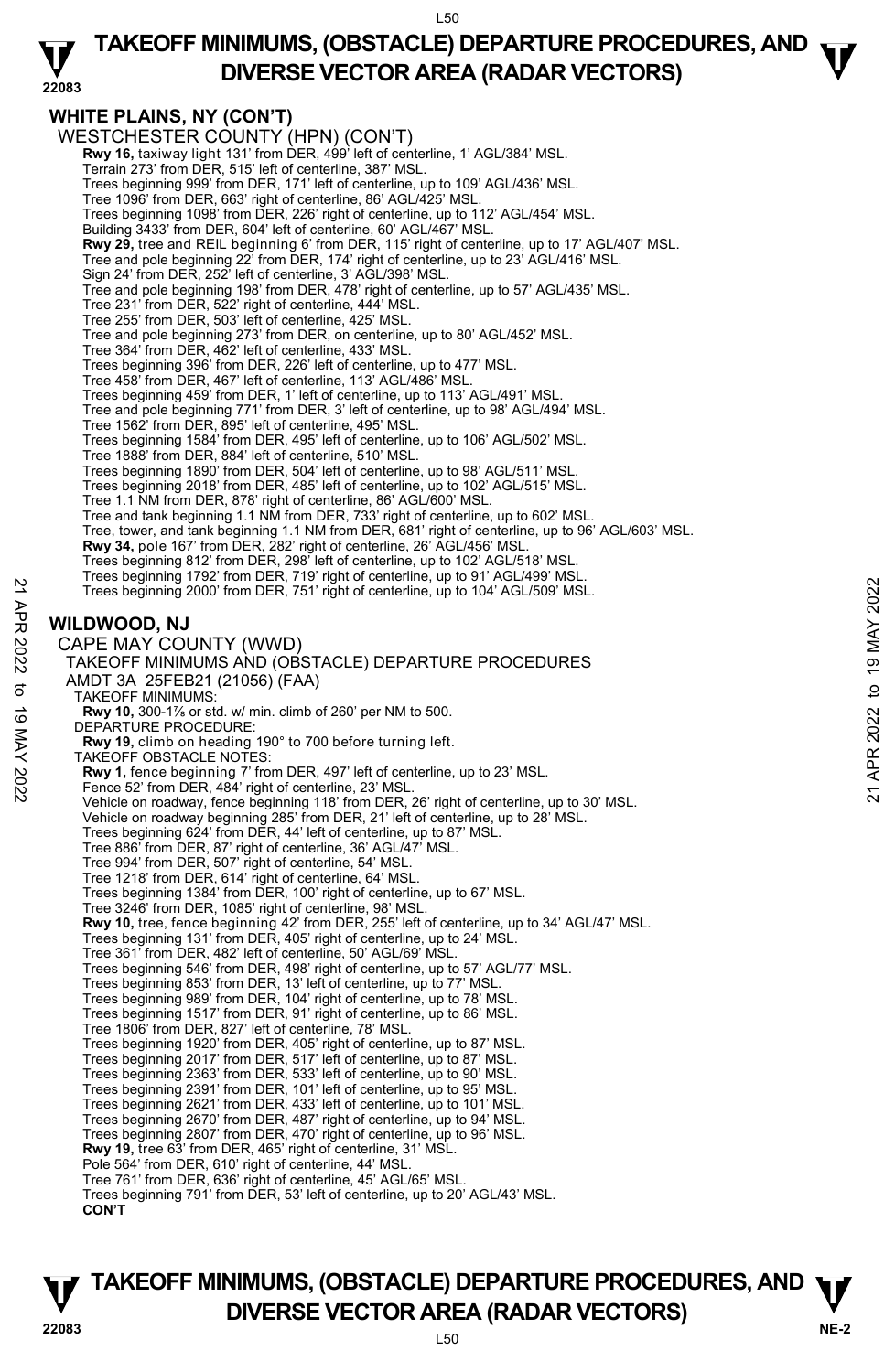#### **22083 TAKEOFF MINIMUMS, (OBSTACLE) DEPARTURE PROCEDURES, AND**  $\mathbf{\nabla}$ **DIVERSE VECTOR AREA (RADAR VECTORS)**

## **WILDWOOD, NJ (CON'T)**

CAPE MAY COUNTY (WWD) (CON'T)  **Rwy 18 (CON'T),** tree 822' from DER, 176' left of centerline, 23' AGL/44' MSL. Tree 826' from DER, 476' right of centerline, 49' AGL/69' MSL. Tree 833' from DER, 57' left of centerline, 25' AGL/48' MSL. Tree 851' from DER, 32' left of centerline, 27' AGL/51' MSL. Trees beginning 855' from DER, 11' right of centerline, up to 76' MSL. Trees beginning 903' from DER, 8' left of centerline, up to 62' MSL. Trees beginning 1087' from DER, 15' left of centerline, up to 76' MSL. Trees beginning 1194' from DER, 5' right of centerline, up to 77' MSL. Trees beginning 1287' from DER, 27' right of centerline, up to 86' MSL. Tree 1400' from DER, 677' left of centerline, 79' MSL. Trees beginning 1400' from DER, 82' left of centerline, up to 56' AGL/80' MSL. Trees beginning 1433' from DER, 16' right of centerline, up to 87' MSL. Trees beginning 1443' from DER, 1' left of centerline, up to 84' MSL. Trees beginning 1560' from DER, 142' left of centerline, up to 87' MSL. Trees beginning 1564' from DER, 50' right of centerline, up to 91' MSL. Trees beginning 1918' from DER, 292' right of centerline, up to 92' MSL. Trees beginning 2299' from DER, 112' left of centerline, up to 71' AGL/90' MSL. Trees beginning 2338' from DER, 49' left of centerline, up to 93' MSL. Trees beginning 2403' from DER, 256' right of centerline, up to 73' AGL/94' MSL. Trees beginning 2426' from DER, 212' right of centerline, up to 74' AGL/95' MSL. Trees beginning 2445' from DER, 7' right of centerline, up to 76' AGL/97' MSL. Tree 2476' from DER, 470' left of centerline, 101' MSL. Trees beginning 2521' from DER, 137' left of centerline, up to 102' MSL. Tree 3030' from DER, 979' right of centerline, 103' MSL. **Rwy 28,** fence, tree beginning 17' from DER, 312' right of centerline, up to 24' MSL.<br>Trees beginning 43' from DER, 451' left of centerline, up to 64' AGL/76' MSL. Tree, fence beginning 86' from DER, 282' right of centerline, up to 34' AGL/47' MSL. Trees beginning 125' from DER, 481' left of centerline, up to 86' MSL. Tree 474' from DER, 494' right of centerline, 82' MSL. Trees beginning 696' from DER, 510' right of centerline, up to 86' MSL. Trees beginning 1208' from DER, 503' left of centerline, up to 91' MSL. Trees beginning 1236' from DER, 219' right of centerline, up to 78' AGL/88' MSL. Trees beginning 1593' from DER, 38' left of centerline, up to 96' MSL. Trees beginning 2101' from DER, 368' right of centerline, up to 89' MSL. Trees beginning 2756' from DER, 75' right of centerline, up to 93' MSL. Tree 3232' from DER, 1313' left of centerline, 100' MSL. Antenna 3860' from DER, 1035' left of centerline, 102' AGL/120' MSL. **WILLIAMSON/SODUS, NY**  WILLIAMSON-SODUS (SDC) TAKEOFF MINIMUMS AND (OBSTACLE) DEPARTURE PROCEDURES AMDT 1 31JUL08 (08213) (FAA) TAKEOFF MINIMUMS: **Rwy 10,** 300-2 or std. w/ min. climb of 427' per NM to 700. TAKEOFF OBSTACLE NOTES: **Rwy 10,** trees beginning 26' from DER, 296' right of centerline, up to 76' AGL/625' MSL. Trees beginning 257' from DER, 310' left of centerline, up to 56' AGL/655' MSL. Vehicles on roadway, 339' from DER, 377' right of centerline, 15' AGL/451' MSL. Pole 360' from DER, 122' left of centerline, 29' AGL/448' MSL. Pole 362' from DER, 85' right of centerline, 31' AGL/450' MSL. Silo 409' from DER, 466' left of centerline, 40' AGL/459' MSL. Antenna 1.5 NM from DER, 662' left of centerline, 100' AGL/659' MSL. Antenna 1.6 NM from DER, 400' left of centerline, 106' AGL/715' MSL.  **Rwy 28,** trees beginning abeam DER, 188' left of centerline, up to 110' AGL/549' MSL. Trees beginning 72' from DER, 266' right of centerline, up to 93' AGL/522' MSL. Building 204' from DER, 271' right of centerline, 12' AGL/441' MSL. Fence 312' from DER, 59' left of centerline, 6' AGL/435' MSL. Pole 338' from DER, 271' left of centerline, 32' AGL/461' MSL 22 Trees beginning 696' from DER, 510' right of centerline, up to 86' MSL.<br>
Trees beginning 696' from DER, 510' right of centerline, up to 86' MSL.<br>
Trees beginning 1208' from DER, 219' right of centerline, up to 78' AGL/8

Vehicles on roadway 357' from DER, 382' left of centerline, 15' AGL/460' MSL. Building 497' from DER, 339' left of centerline, 21' AGL/450' MSL.

**NE-2** L51 **TAKEOFF MINIMUMS, (OBSTACLE) DEPARTURE PROCEDURES, AND**  $\Psi$ **DIVERSE VECTOR AREA (RADAR VECTORS) 22083**